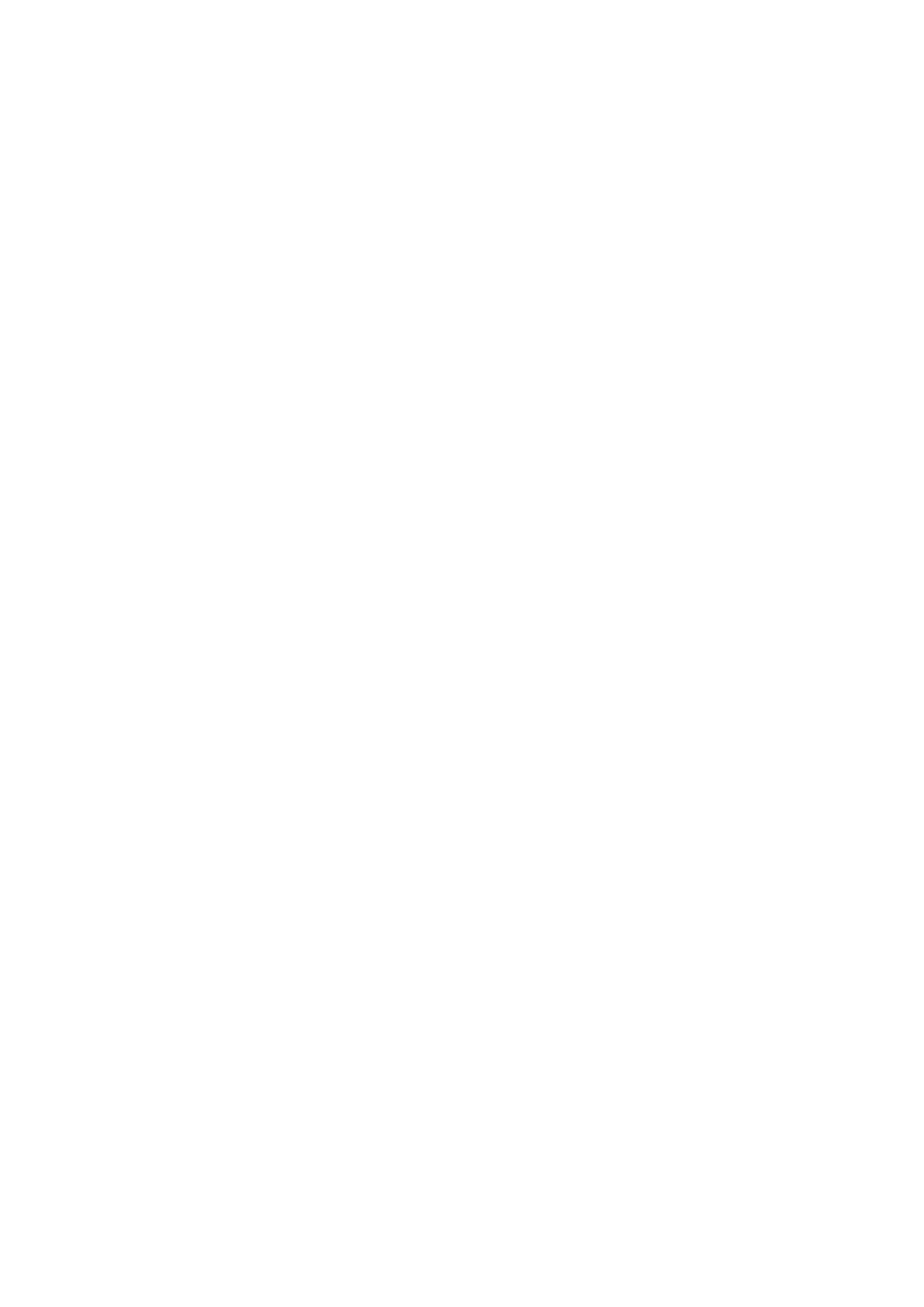### Western Australia

# **Residential Parks (Long-stay Tenants) Act 2006**

### **Contents**

## **Part 1 — Preliminary matters**

| 1.   | Short title                                        | $\overline{c}$                             |
|------|----------------------------------------------------|--------------------------------------------|
| 2.   | Commencement                                       |                                            |
| 3.   | Terms used                                         | $\begin{array}{c} 2 \\ 2 \\ 7 \end{array}$ |
| 4.   | Crown bound                                        |                                            |
| 5.   | Long-stay agreements                               | $\overline{7}$                             |
| 5A.  | Reasonable grounds for suspecting abandonment      |                                            |
|      | of premises                                        | 9                                          |
| 5B.  | Residential parks                                  | 9                                          |
| 6.   | Application of Act to long-stay agreements         | 10                                         |
| 8.   | Operation of this Act in relation to other written |                                            |
|      | laws                                               | 11                                         |
| 9.   | Contracting out                                    | 12                                         |
| 9A.  | Exemption from provision of Act by regulations     | 12                                         |
|      | Part 2 — Long-stay agreements and                  |                                            |
|      | conduct of long-stay tenants and                   |                                            |
|      | park operators                                     |                                            |
|      | Division $1$ — Form of long-stay agreements        |                                            |
| 10.  | Requirements for long-stay agreements              | 13                                         |
| 10A. | Prescribed standard-form agreement                 | 14                                         |
| 10B. | Particular terms in long-stay agreements           | 14                                         |
|      | Division 1A — General matters                      |                                            |
| 10C. | Long-stay agreement binds park operator's          |                                            |
|      | successors in title                                | 15                                         |
| 11.  | Information for prospective long-stay tenants      | 16                                         |
| 12.  | Restrictions on amounts park operators may charge  | 17                                         |
|      |                                                    |                                            |

As at 31 Jan 2022 Version 01-i0-00 Page i Published on www.legislation.wa.gov.au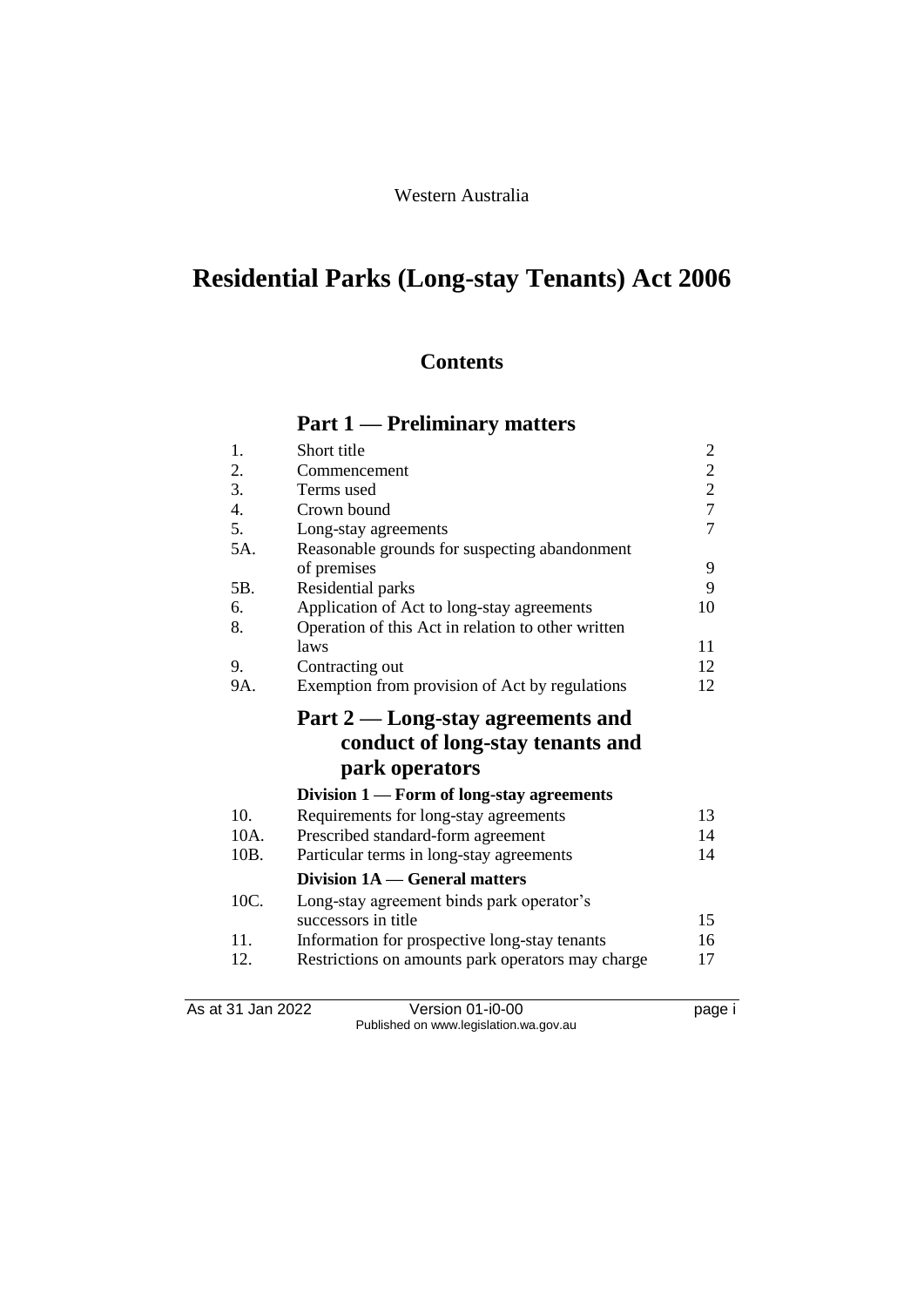| page ii | Version 01-i0-00                                    | As at 31 Jan 2022 |
|---------|-----------------------------------------------------|-------------------|
|         |                                                     |                   |
|         | because of relocation                               | 36                |
| 32A.    | Park operator to pay long-stay tenant compensation  |                   |
|         | long-stay tenant to relocate to comparable site     | 36                |
| 32.     | Long-stay agreement may include term requiring      |                   |
|         | another site in residential park                    |                   |
|         | Division 4 — Relocating long-stay tenants to        |                   |
|         | breaching agreement                                 | 35                |
| 31B.    | Application of benefits and rent reductions for not |                   |
|         | prohibited                                          | 35                |
| 31A.    | Accelerated rent and liquidated damages             |                   |
| 31.     | Increasing rent due to significant cost increases   | 33                |
| 30.     | Process for varying rent under long-stay agreement  | 32                |
|         | agreement                                           | 31                |
| 29A.    | Reviewing and varying rent under long-stay          |                   |
| 29.     | Apportionment of rent                               | 30                |
| 28.     | Rent records kept by park operator                  | 30                |
| 27.     | Requiring post-dated cheques prohibited             | 30                |
| 26.     | Written receipts for rent                           | 29                |
| 25.     | Rent in advance                                     | 29                |
|         | Division 3 - Rent                                   |                   |
| 24.     | Increase in security bond                           | 27                |
| 22.     | Payment of bond to bond administrator               | 27                |
| 21.     | Security bonds                                      | 25                |
|         | Division 2 - Security bonds                         |                   |
|         | parks                                               | 25                |
|         | about material changes in relation to residential   |                   |
| 20A.    | Park operator's continuing disclosure obligations   |                   |
| 20.     | Age-restricted residential parks                    | 23                |
|         | or fact                                             | 23                |
| 19.     | Recovery of amounts paid under a mistake of law     |                   |
| 18.     | Cooling off period                                  | 23                |
| 17.     | Tenant's copy of long-stay agreement                | 22                |
| 16.     | Disclosure of tenant's particulars to park operator | 22                |
|         | long-stay tenant                                    | 20                |
| 15.     | Disclosure of park operator's particulars to        |                   |
| 14.     | Cost of preparing long-stay agreement               | 20                |
| 13A.    | Restriction on voluntary sharing arrangements       | 18                |
|         | charges or rewards for particular services          | 18                |
| 13.     | Real estate agents prohibited from charging fees,   |                   |

Published on www.legislation.wa.gov.au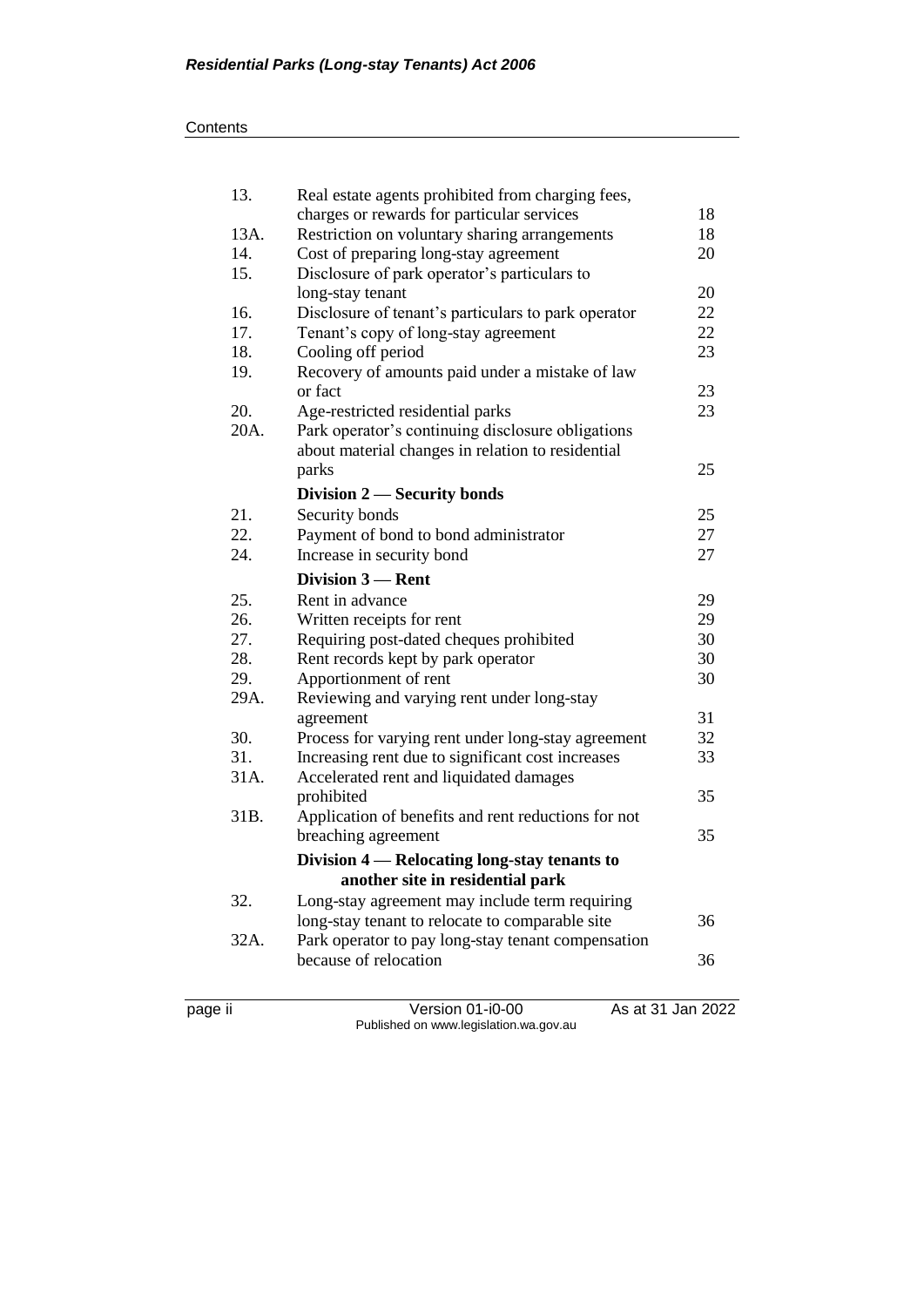|      | Division 5 - Standard terms                         |    |
|------|-----------------------------------------------------|----|
|      | Subdivision $1$ — Occupation of premises            |    |
| 32B. | Vacant possession                                   | 38 |
| 32C. | No legal impediment to lawful enjoyment             | 38 |
|      | Subdivision 2 - Agreed and shared premises          |    |
| 32D. | Quiet enjoyment                                     | 39 |
| 32E. | Park operator's right of entry                      | 40 |
| 32F. | Conditions of park operator's entry under s. 32E    | 42 |
| 32G. | Long-stay tenant's conduct on premises              | 43 |
| 32H. | Locks and security                                  | 44 |
| 32I. | Removing fixtures and altering premises             | 47 |
|      | Subdivision 3 - Cleanliness, damage and repair      |    |
| 32J. | Long-stay tenant's responsibility for cleanliness   |    |
|      | and repair                                          | 51 |
| 32K. | Long-stay tenant's responsibility for damage        | 51 |
| 32L. | Park operator's responsibility for cleanliness and  |    |
|      | repairs                                             | 52 |
| 32M. | Urgent repairs                                      | 53 |
|      | Subdivision 4 — Particular financial matters        |    |
| 32N. | Levies, rates, taxes and charges to be paid by park |    |
|      | operator                                            | 54 |
|      | <b>Subdivision 5 – Miscellaneous provisions</b>     |    |
| 32O. | Assigning rights and obligations under long-stay    |    |
|      | agreement or sub-letting agreed premises            | 55 |
| 32P. | Long-stay tenant's vicarious responsibility for     |    |
|      | breach of agreement                                 | 56 |
|      | Part 3 — Termination of long-stay                   |    |
|      |                                                     |    |
|      | agreements                                          |    |
|      | Division 1 — Termination of agreements              |    |
|      | generally                                           |    |
| 32Q. | Long-stay agreement may be terminated only          |    |
|      | under Act                                           | 57 |
| 32R. | Notice of intention before end of fixed term        |    |
|      | long-stay agreement                                 | 57 |
| 33.  | How long-stay agreements and tenant's interests in  |    |
|      | agreements are terminated                           | 58 |
| 34.  | Terms of continued long-stay agreement              | 59 |
|      |                                                     |    |

As at 31 Jan 2022 Version 01-i0-00 page iii Published on www.legislation.wa.gov.au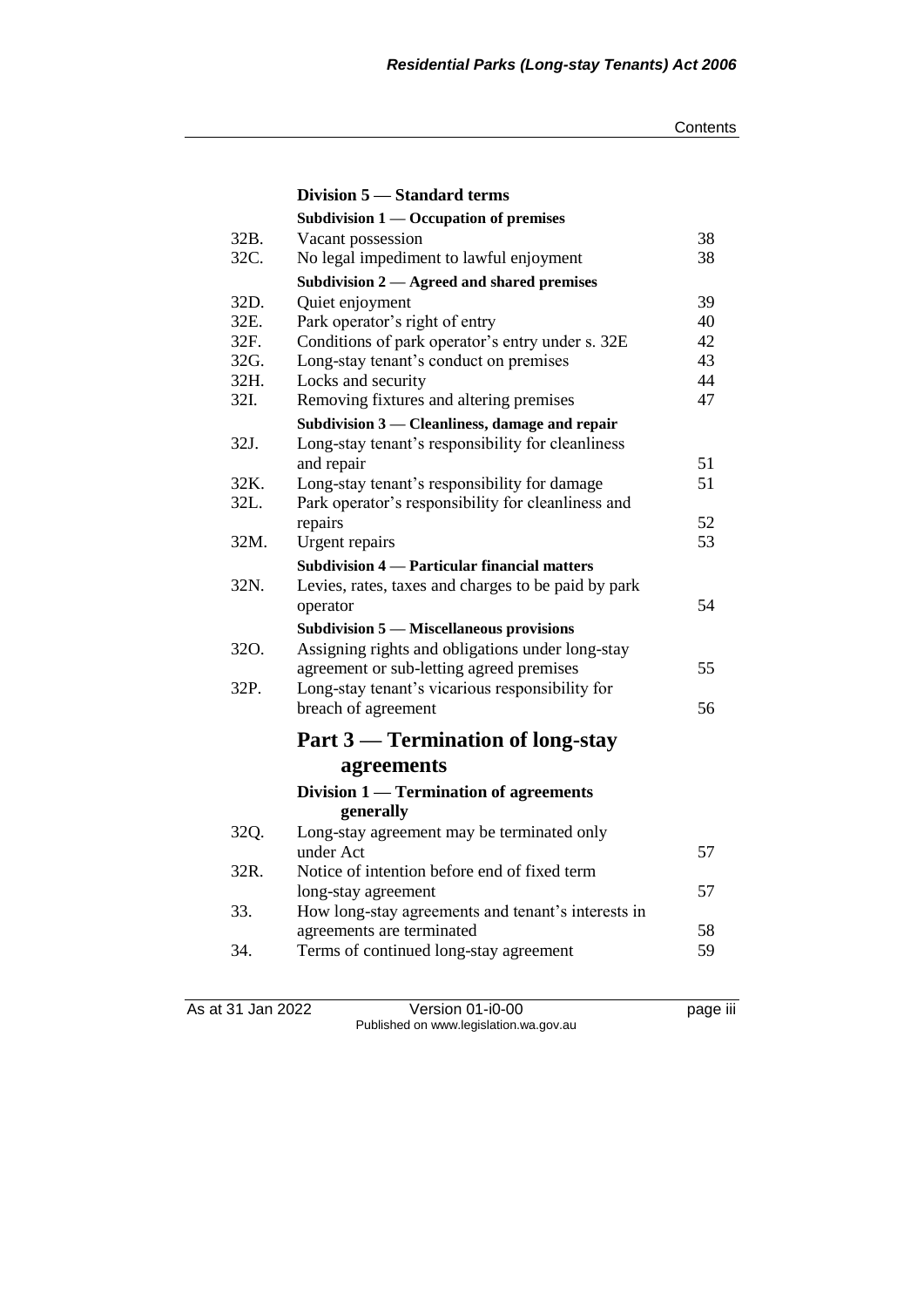### **Contents**

| 35.  | Withholding rent in anticipation of release of                      |    |
|------|---------------------------------------------------------------------|----|
|      | security bond                                                       | 60 |
| 35A. | Fixed term long-stay agreement does not become                      |    |
|      | periodic tenancy at end of term                                     | 60 |
| 36.  | Failure to give vacant possession at end of fixed                   |    |
|      | term                                                                | 60 |
| 37.  | Form of default notice                                              | 60 |
| 38.  | Form of notice of termination                                       | 61 |
|      | Division 2 — Grounds for notice of termination                      |    |
|      | by park operator                                                    |    |
| 39.  | Termination by park operator for non-payment of                     |    |
|      | rent                                                                | 61 |
| 40.  | Termination by park operator for other breaches                     | 63 |
| 41.  | Termination if vacant possession required on sale                   |    |
|      | of park                                                             | 64 |
| 41A. | Termination because park to be used for different                   |    |
|      | purpose                                                             | 65 |
| 41B. | Termination because vacant possession is required                   |    |
|      | for works                                                           | 66 |
| 41C. | Termination because long-stay site is intended to                   |    |
|      | be used for other purpose                                           | 67 |
| 41D. | Requirements of notice of termination under<br>s. 41A to 41C        |    |
| 42.  |                                                                     | 67 |
|      | Termination of on-site home agreements by park                      | 68 |
| 43.  | operator without grounds<br>Notice not waived by acceptance of rent | 69 |
|      |                                                                     |    |
|      | Division 3 — Notice of termination by tenant                        |    |
| 44.  | Termination by tenant without grounds                               | 69 |
|      | Division 3A - Agreed premises abandoned                             |    |
| 44A. | Park operator's right of entry in relation to                       |    |
|      | abandonment                                                         | 70 |
| 44B. | Termination if agreed premises abandoned                            | 71 |
|      | Division 4 — Notice of termination by park                          |    |
|      | operator or tenant - agreement                                      |    |
|      | frustrated                                                          |    |
| 45.  | Termination if agreement frustrated                                 | 72 |

page iv Version 01-i0-00 As at 31 Jan 2022 Published on www.legislation.wa.gov.au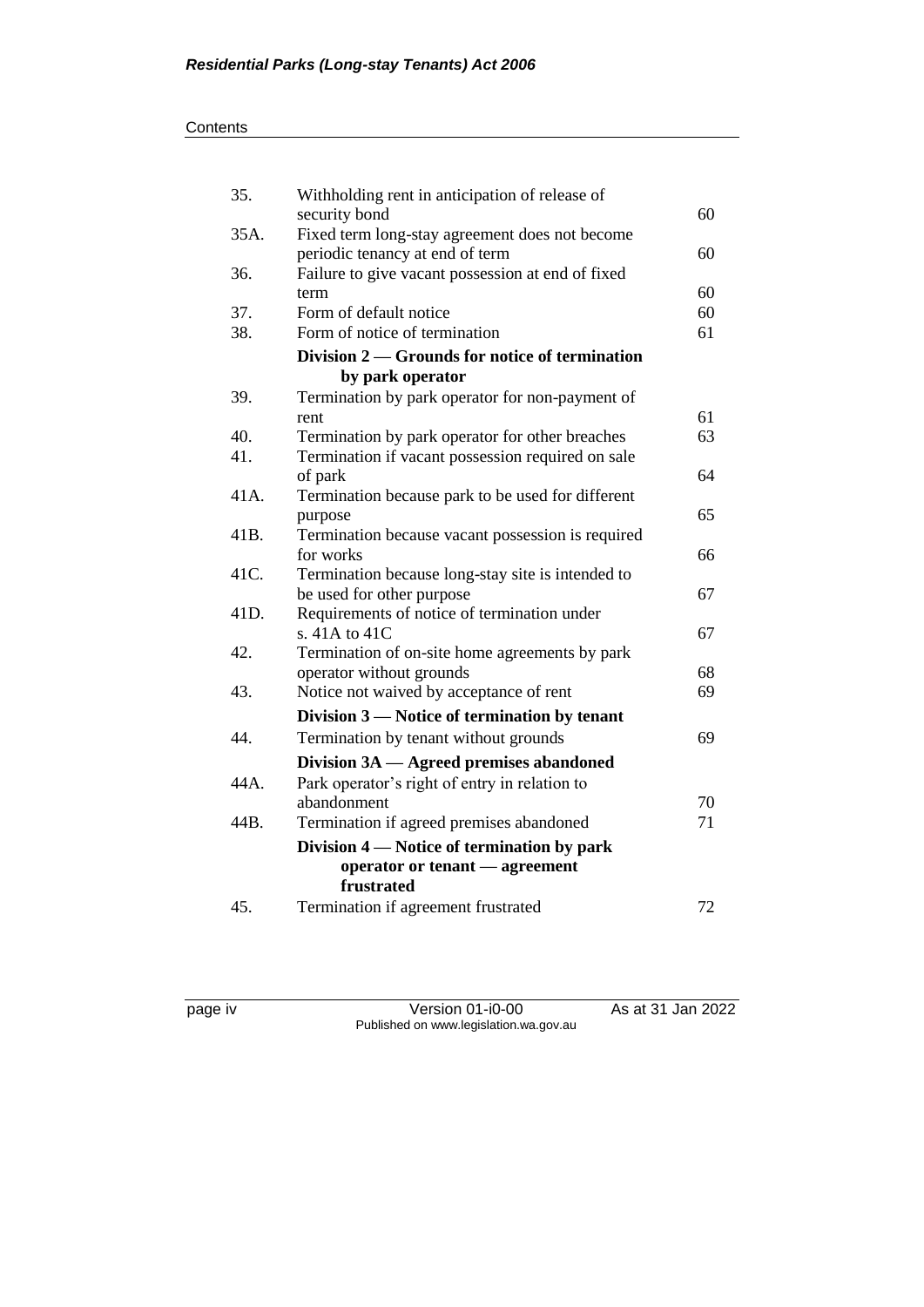|      | Division 4A — Special provisions about                                                 |    |
|------|----------------------------------------------------------------------------------------|----|
|      | termination of tenant's interest on                                                    |    |
|      | grounds of family violence                                                             |    |
| 45A. | Notice of termination of tenant's interest on                                          |    |
|      | ground that tenant subject to family violence                                          | 73 |
| 45B. | Rights of co-tenants after notice under s. 45A                                         | 75 |
| 45C. | <b>Review of Division</b>                                                              | 75 |
|      | Division $5$ — Compensation                                                            |    |
| 46.  | When long-stay tenant is entitled to compensation                                      |    |
|      | as a result of termination of agreement                                                | 76 |
| 47.  | When park operator is entitled to compensation                                         | 76 |
|      | Division 6 - Abandoned goods                                                           |    |
| 47A. | <b>Application of Division</b>                                                         | 77 |
| 48.  | Disposing of goods abandoned by long-stay tenant                                       | 77 |
| 49.  | Right to reclaim abandoned goods put into storage                                      | 79 |
| 50.  | Title acquired by purchaser of abandoned goods                                         | 79 |
| 51.  | Park operator's liability for abandoned goods                                          | 79 |
| 52.  | Disposition of proceeds of sale of abandoned                                           |    |
|      | goods                                                                                  | 80 |
|      | Division 6A — Abandoned tenant's documents                                             |    |
| 52A. | Dealing with abandoned tenant's documents                                              | 80 |
|      | Division 7 — Miscellaneous provisions                                                  |    |
| 53.  | Duty of mitigation following breach of agreement                                       | 82 |
| 54.  | No recovery of vacant possession during tenancy                                        |    |
|      | period                                                                                 | 82 |
|      | Part 4 — Other matters related to                                                      |    |
|      | residential parks                                                                      |    |
|      | Division 1A - Park rules                                                               |    |
| 54A. |                                                                                        | 83 |
| 54B. | Park operator may make park rules<br>Regulations may provide for matters in park rules | 83 |
| 54C. | Making and altering park rules                                                         | 84 |
| 54D. | Compliance, application and enforcement of park                                        |    |
|      | rules                                                                                  | 84 |
|      |                                                                                        |    |
|      | Division 1 - Sale of relocatable homes on site                                         |    |
| 55.  | Long-stay tenant's right to sell relocatable home                                      |    |
|      | on site                                                                                | 85 |

As at 31 Jan 2022 Version 01-i0-00 page v Published on www.legislation.wa.gov.au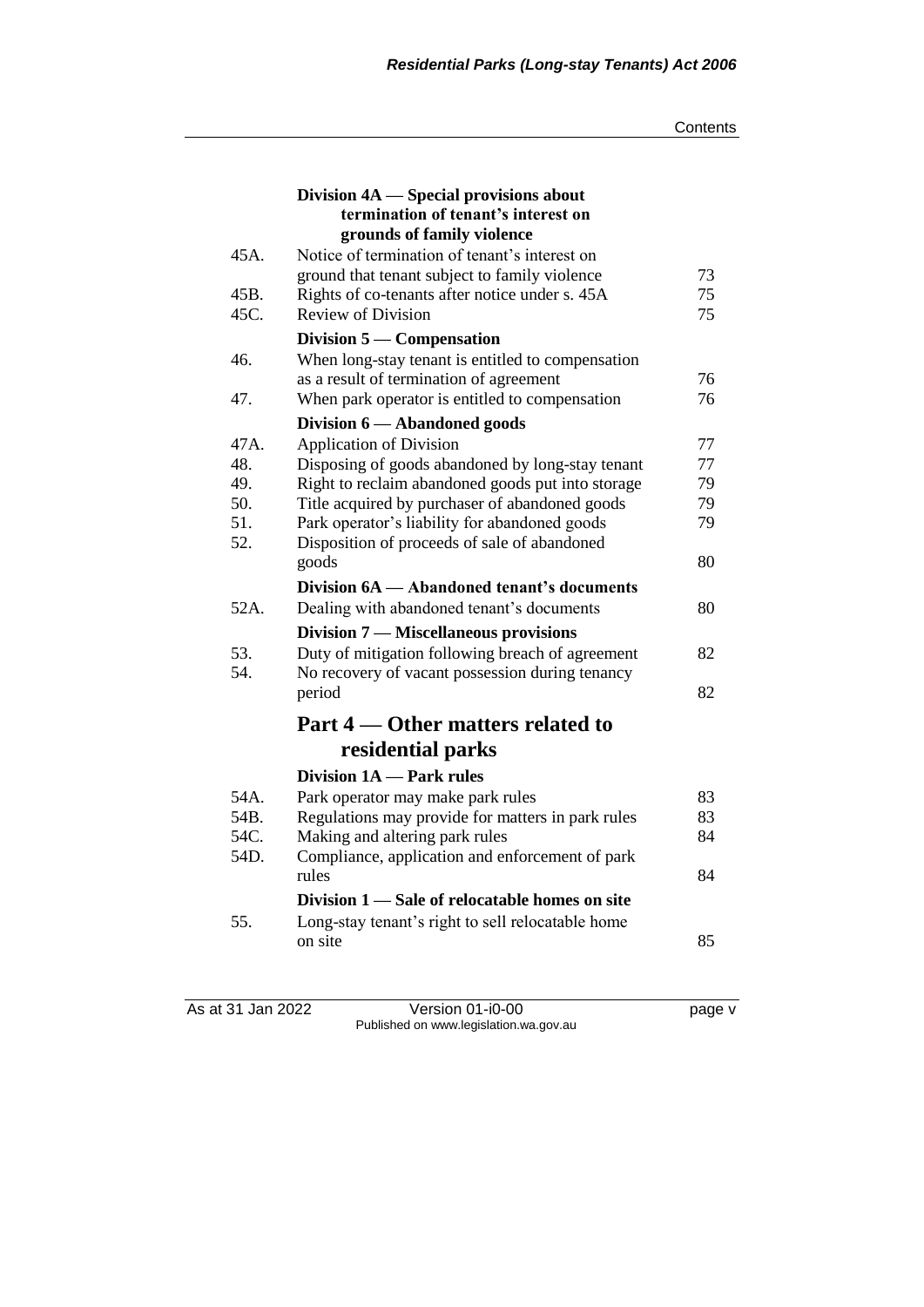| 55A. | Information to be given to purchaser of relocatable |     |
|------|-----------------------------------------------------|-----|
|      | home on site                                        | 85  |
| 56.  | Park operator's obligations                         | 86  |
| 57.  | Long-stay tenant may appoint selling agent          | 86  |
| 57A. | Selling agent's commission and incidental           |     |
|      | expenses                                            | 87  |
| 57B. | Park operator not required to be licensed to act as |     |
|      | selling agent                                       | 89  |
| 57C. | Trust accounts for selling agents                   | 89  |
| 57D. | Park operator's recovery of reasonable expenses     |     |
|      | for sale of relocatable home                        | 90  |
| 58.  | Sale of relocatable home at agreed premises         |     |
|      | conditional on assignment of rights and obligations |     |
|      | under, or entry into, long-stay agreement           | 90  |
| 58A. | Discrimination against tenants subjected or         |     |
|      | exposed to family violence                          | 92  |
|      | Division 2 — Park liaison committees                |     |
| 59.  | Establishment of park liaison committee             | 93  |
| 60.  | Constitution of park liaison committee              | 93  |
| 61.  | Functions of park liaison committee                 | 94  |
| 61A. | Other long-stay tenant committees                   | 95  |
|      | <b>Part 5 — State Administrative</b>                |     |
|      |                                                     |     |
|      | <b>Tribunal powers</b>                              |     |
|      | Division 1 — General provisions                     |     |
| 62.  | Orders if form of long-stay agreement does not      |     |
|      | comply with Pt. 2 Div. 1                            | 96  |
| 62A. | Breaches of agreement and other disputes            | 97  |
| 62B. | Matters State Administrative Tribunal may           |     |
|      | consider                                            | 97  |
| 62C. | Directions and orders                               | 98  |
| 62D. | Orders in relation to park operator's               |     |
|      | representations                                     | 100 |
| 63.  | Orders for reduction of rent                        | 100 |
| 63A. | Determination of proposed rental increase under     |     |
|      | s. 31                                               | 102 |
| 63B. | Disputes about park rules                           | 104 |
| 63C. | Recognising persons as long-stay tenants            | 105 |

page vi Version 01-i0-00 As at 31 Jan 2022 Published on www.legislation.wa.gov.au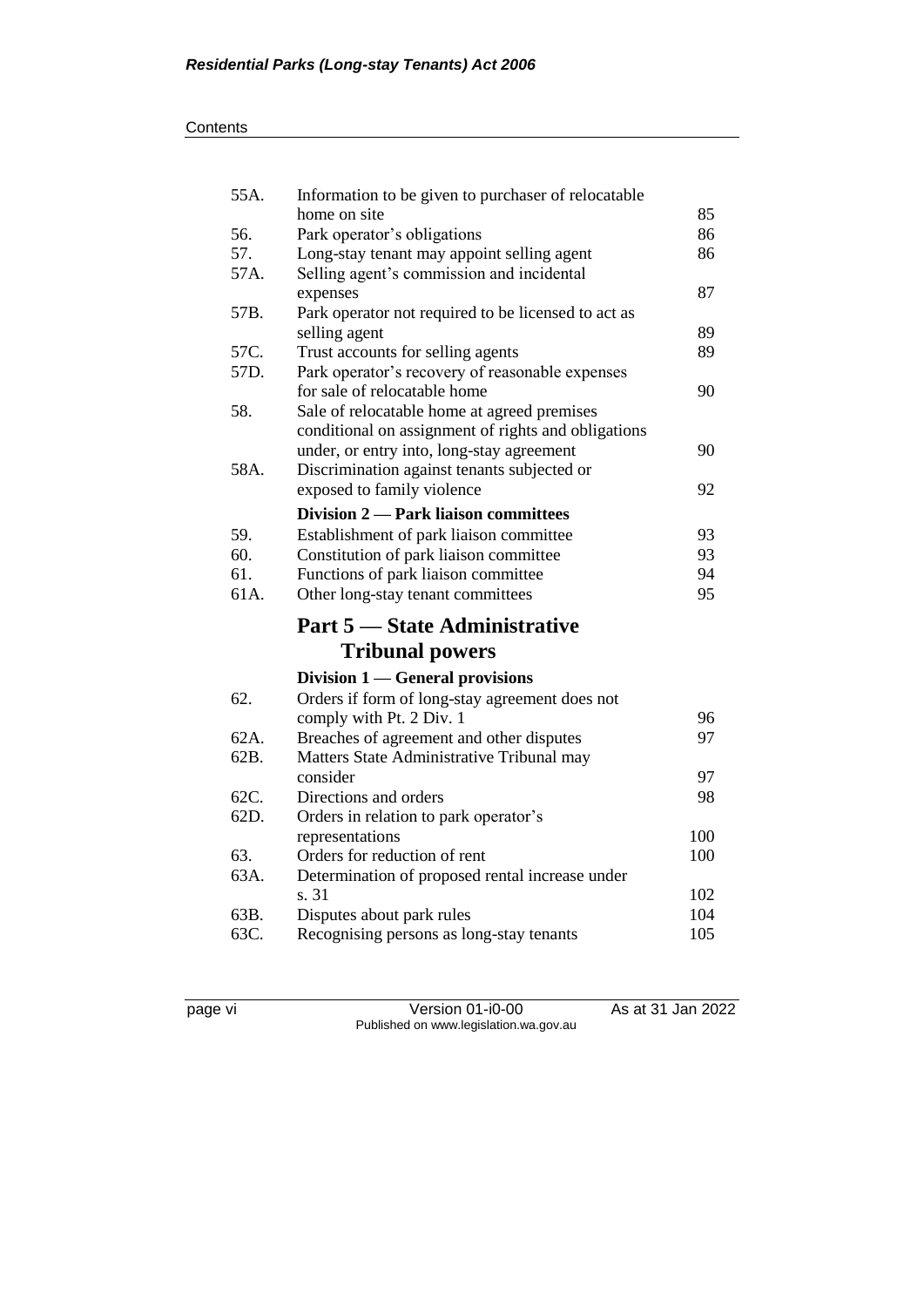| 64.  | Orders requiring works after failure to comply with |     |
|------|-----------------------------------------------------|-----|
|      | responsibility for cleanliness and repair under     |     |
|      | s. 32L                                              | 106 |
| 64A. | Orders if potential buyer not given purchase        |     |
|      | disclosure notice                                   | 106 |
| 64B. | Determination of compensation payable to            |     |
|      | long-stay tenant because of relocation under s. 32A | 107 |
| 64C. | Orders in relation to site-only agreement if        |     |
|      | long-stay tenants die and removal or sale of        |     |
|      | relocatable home is obstructed                      | 107 |
| 65.  | Determination of compensation payable to            |     |
|      | long-stay tenant for termination under s. 46        | 108 |
|      | Division $2$ — Orders relating to vacant            |     |
|      | possession                                          |     |
| 66.  | Orders for vacant possession if rent not paid       | 110 |
| 67.  | Orders for vacant possession at end of fixed term   | 111 |
| 68.  | Orders for vacant possession on other grounds       | 112 |
| 69.  | Orders for compensation to park operator for        |     |
|      | holding over                                        | 114 |
| 70.  | Long-stay tenant's protection against holder of     |     |
|      | superior title                                      | 115 |
|      | Division 2A — Orders relating to abandoned          |     |
|      | premises                                            |     |
| 70A. | Disputing s. 44B notice                             | 116 |
| 70B. | Orders to terminate agreement because agreed        |     |
|      | premises abandoned                                  | 117 |
|      | Division $3$ — Orders relating to termination of    |     |
|      | agreements                                          |     |
| 71.  | Orders to terminate agreement if tenant is causing  |     |
|      | damage or injury                                    | 117 |
| 71A. | Orders to terminate agreement for repeated          |     |
|      | interference with quiet enjoyment or threats or     |     |
|      | abuse                                               | 118 |
| 72.  | Orders to terminate agreement for breach by park    |     |
|      | operator                                            | 119 |
| 73.  | Termination on grounds of hardship                  | 119 |
| 74.  | Tribunal's power during fair rent proceedings       | 120 |

As at 31 Jan 2022 Version 01-i0-00 page vii Published on www.legislation.wa.gov.au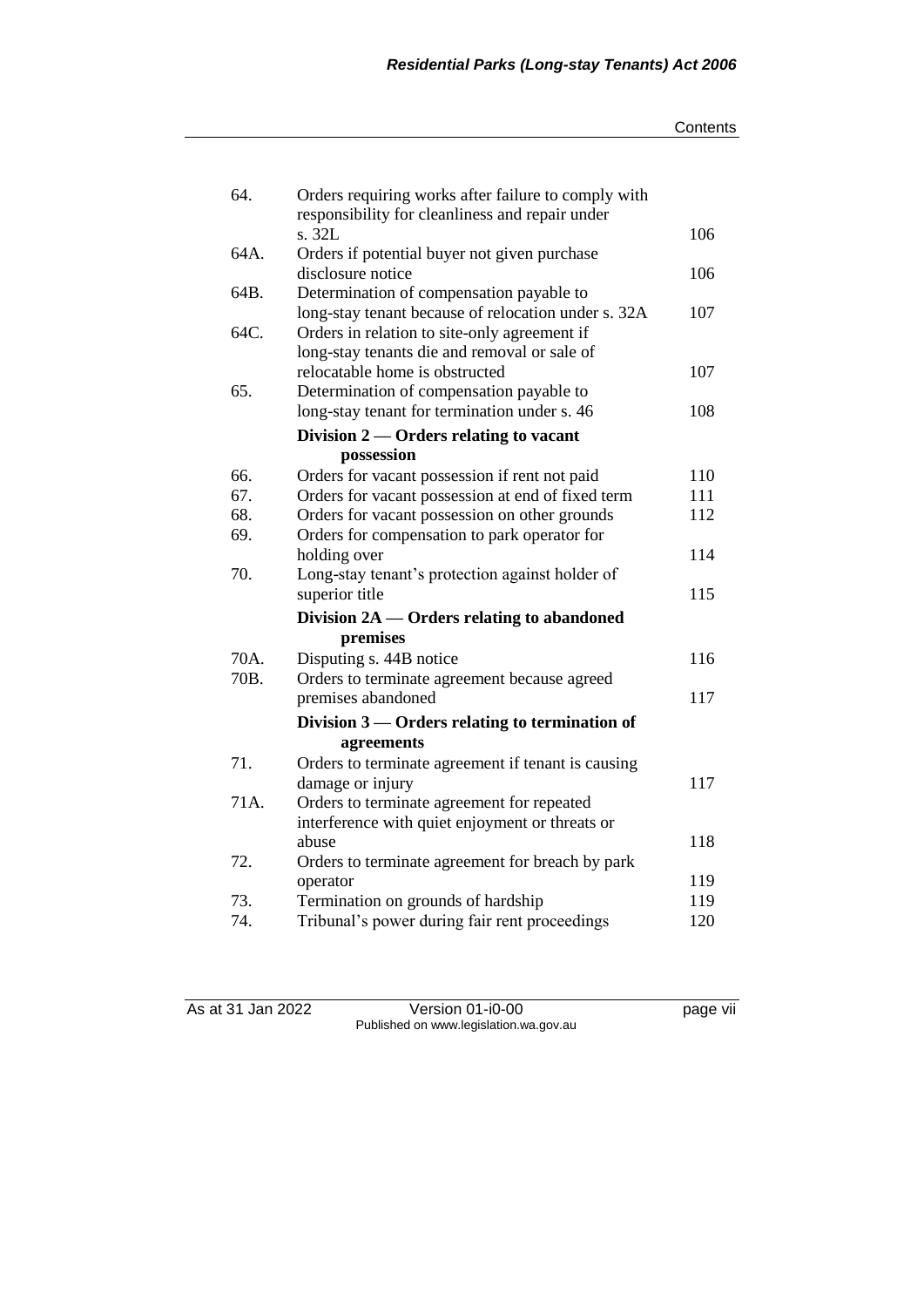|              | Division 3A — Orders relating to termination of<br>tenant's interest on grounds of family<br>violence |     |
|--------------|-------------------------------------------------------------------------------------------------------|-----|
| 74A.<br>74B. | Review of notice of termination under s. 45A<br>Termination of tenant's interest by SAT on            | 120 |
|              | grounds of family violence                                                                            | 121 |
| 74C.         | Determination of rights and liabilities after                                                         |     |
|              | termination of tenant's interest on grounds of                                                        |     |
|              | family violence                                                                                       | 123 |
| 74D.         | Review of Division                                                                                    | 124 |
|              | Division 4 — Orders relating to abandoned                                                             |     |
| 75.          | goods                                                                                                 | 125 |
| 76.          | Disposing of proceeds of sale of abandoned goods<br>Park operator's claim for costs in relation to    |     |
|              | abandoned goods and tenant's documents                                                                | 125 |
| 77.          | Recovery by owner of value of goods sold                                                              | 126 |
|              | Division 5 — Miscellaneous provisions                                                                 |     |
| 78.          |                                                                                                       | 127 |
| 79.          | Term used: original party<br>Proceedings instituted or defended by                                    |     |
|              | Commissioner                                                                                          | 127 |
| 80.          | Evidence in proceedings undertaken by                                                                 |     |
|              | Commissioner                                                                                          | 128 |
| 81.          | Conduct of legal proceedings by Commissioner                                                          | 128 |
| 82.          | Orders exempting persons from operation of Act                                                        | 129 |
| 83.          | Payment of costs and other amounts                                                                    | 129 |
| 83A.         | State Administrative Tribunal may refer matter to                                                     |     |
|              | Commissioner for investigation                                                                        | 130 |
|              | Part 6 — Other matters                                                                                |     |
| 84.          | Commissioner                                                                                          | 131 |
| 85.          | Commissioner's functions                                                                              | 131 |
| 86.          | Delegation by Commissioner                                                                            | 132 |
| 87.          | Information officially obtained to be confidential                                                    | 132 |
| 88.          | Protection from liability for wrongdoing                                                              | 133 |
| 88A.         | Long-stay agreements are excluded matters for                                                         |     |
|              | Corporations Act 2001 (Commonwealth) s. 5F                                                            | 133 |
| 89.          | Judicial notice                                                                                       | 133 |
| 90.          | Time for commencement of offence proceedings                                                          | 134 |

page viii Version 01-i0-00 As at 31 Jan 2022 Published on www.legislation.wa.gov.au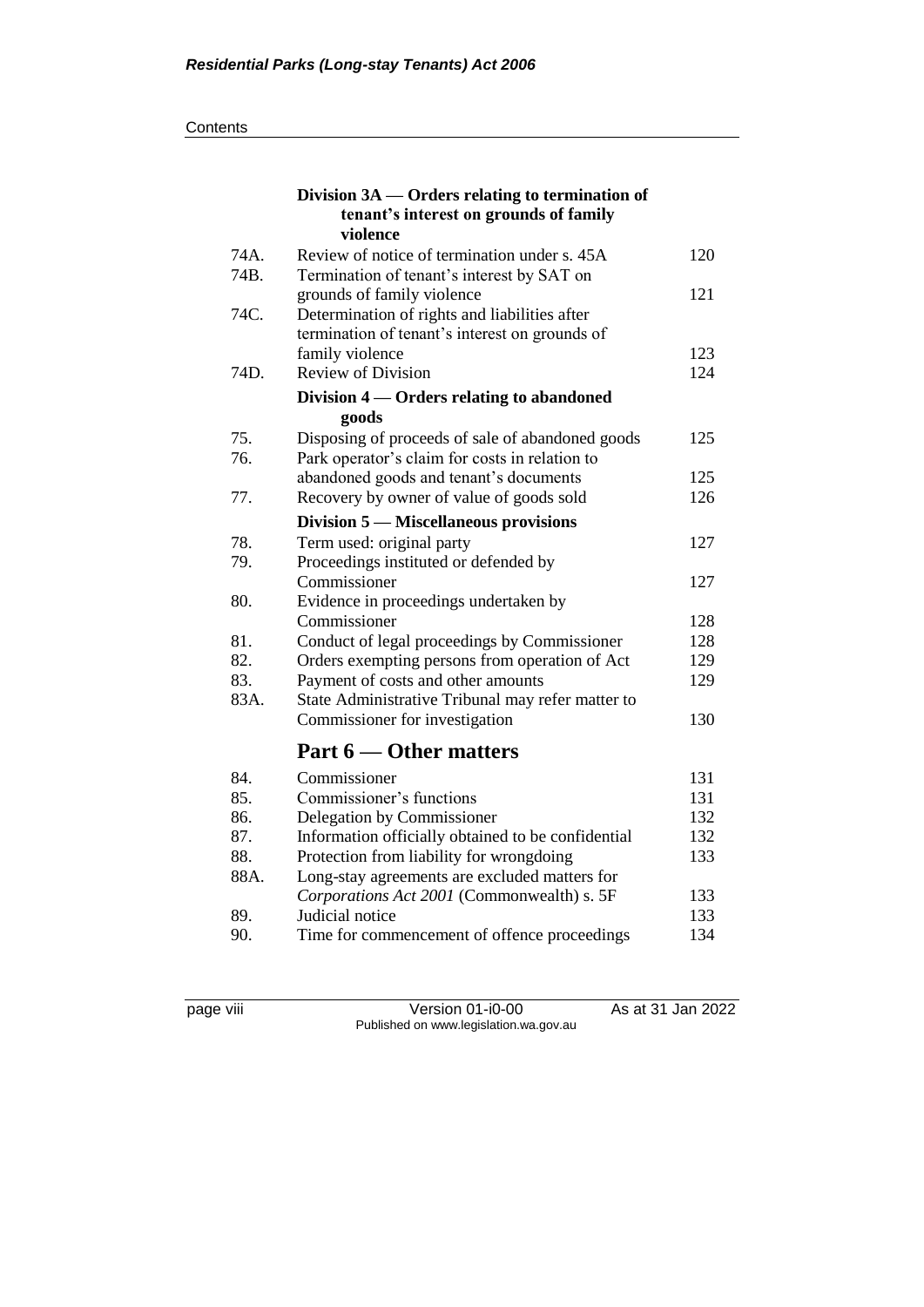#### **Contents**

| Infringement notices and Criminal Procedure              |                                                                                                                                                                                                                                                                           |
|----------------------------------------------------------|---------------------------------------------------------------------------------------------------------------------------------------------------------------------------------------------------------------------------------------------------------------------------|
|                                                          | 134                                                                                                                                                                                                                                                                       |
|                                                          | 134                                                                                                                                                                                                                                                                       |
|                                                          | 136                                                                                                                                                                                                                                                                       |
|                                                          |                                                                                                                                                                                                                                                                           |
|                                                          | 136                                                                                                                                                                                                                                                                       |
|                                                          | 136                                                                                                                                                                                                                                                                       |
|                                                          | 137                                                                                                                                                                                                                                                                       |
| Part 7 — Transitional and savings                        |                                                                                                                                                                                                                                                                           |
| provisions                                               |                                                                                                                                                                                                                                                                           |
| Division 1 — Transitional provisions —                   |                                                                                                                                                                                                                                                                           |
| <b>Residential Parks (Long-stay Tenants)</b><br>Act 2006 |                                                                                                                                                                                                                                                                           |
| <b>Transitional provisions</b>                           | 139                                                                                                                                                                                                                                                                       |
| Division 2 — Transitional provisions about               |                                                                                                                                                                                                                                                                           |
|                                                          |                                                                                                                                                                                                                                                                           |
| (Long-stay Tenants) Amendment Act 2020                   |                                                                                                                                                                                                                                                                           |
| Places before commencement day taken to be               |                                                                                                                                                                                                                                                                           |
| residential parks and lifestyle villages                 | 140                                                                                                                                                                                                                                                                       |
| Division 3 — Transitional and savings                    |                                                                                                                                                                                                                                                                           |
| provisions — Residential Parks (Long-stay                |                                                                                                                                                                                                                                                                           |
| <b>Tenants) Amendment Act 2020</b>                       |                                                                                                                                                                                                                                                                           |
| <b>Subdivision 1 — Preliminary</b>                       |                                                                                                                                                                                                                                                                           |
| Terms used                                               | 141                                                                                                                                                                                                                                                                       |
| <b>Subdivision 2 – Bonds</b>                             |                                                                                                                                                                                                                                                                           |
|                                                          | 142                                                                                                                                                                                                                                                                       |
| Amounts paid into tenancy bond account to be             |                                                                                                                                                                                                                                                                           |
| transferred to bond administrator                        | 143                                                                                                                                                                                                                                                                       |
| Requirements for holding security bond amounts           | 143                                                                                                                                                                                                                                                                       |
| Information from authorised deposit-taking               |                                                                                                                                                                                                                                                                           |
| institution about tenancy bond accounts                  | 144                                                                                                                                                                                                                                                                       |
| Offences relating to s. 103                              | 145                                                                                                                                                                                                                                                                       |
| Subdivision 3 - Other transitional provisions            |                                                                                                                                                                                                                                                                           |
| Pre-commencement long-stay agreement provides            |                                                                                                                                                                                                                                                                           |
| for cost of preparing long-stay agreement                | 146                                                                                                                                                                                                                                                                       |
| Variation of rent on the basis of market rent            | 147                                                                                                                                                                                                                                                                       |
|                                                          | Act 2004<br>Service of documents<br>Responsibilities of bond administrator<br>Cross-examination of persons in proceedings<br>involving family violence<br>Regulations<br>Review of Act<br>residential parks - Residential Parks<br>Return of key bond to long-stay tenant |

As at 31 Jan 2022 Version 01-i0-00 page ix Published on www.legislation.wa.gov.au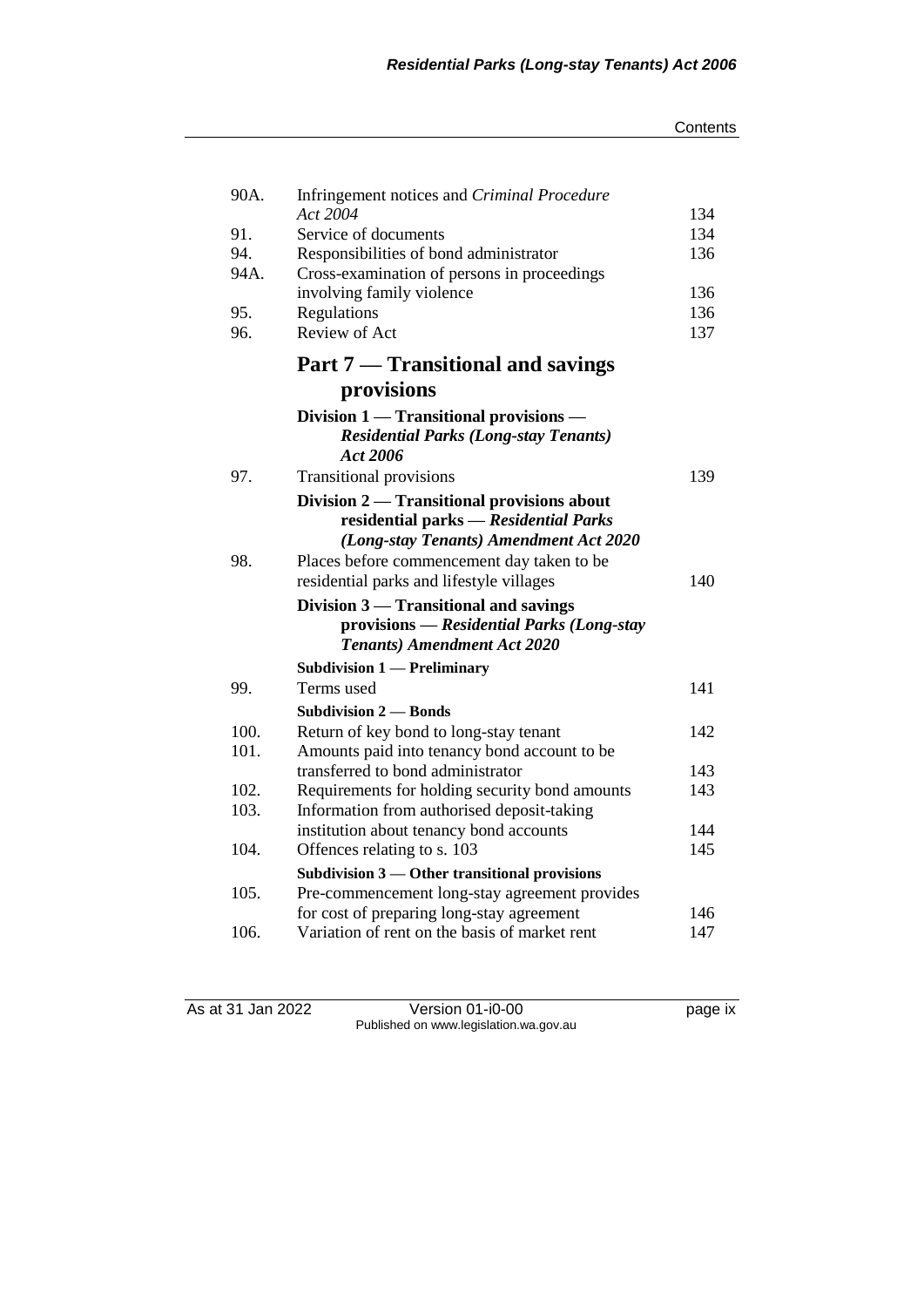| 107. | Variation of rent under on-site home agreements    |     |
|------|----------------------------------------------------|-----|
|      | entered into before commencement day               | 147 |
| 108. | Application of former s. 32 to pre-commencement    |     |
|      | long-stay agreements                               | 147 |
| 109. | Taking possession of agreed premises under         |     |
|      | mortgage entered into before commencement day      | 148 |
| 110. | Former s. 41 continues to apply to                 |     |
|      | pre-commencement long-stay agreements              | 148 |
| 111. | Site-only agreements entered into before           |     |
|      | commencement day cannot be terminated without      |     |
|      | grounds                                            | 149 |
| 112. | Park rules made by park liaison committee before   |     |
|      | commencement day taken to be made by park          |     |
|      | operator                                           | 149 |
| 113. | Former s. 55 continues to apply to                 |     |
|      | pre-commencement long-stay agreements              | 149 |
| 114. | Written selling agent agreement under former s. 57 |     |
|      | continues to apply on and after commencement       |     |
|      | day                                                | 149 |
| 115. | Validation of voluntary sharing arrangements       |     |
|      | entered into before commencement day               | 150 |
| 116. | <b>Transitional regulations</b>                    | 150 |
|      | <b>Notes</b>                                       |     |
|      |                                                    |     |
|      | Compilation table                                  | 152 |
|      | <b>Defined terms</b>                               |     |

page x Version 01-i0-00 As at 31 Jan 2022 Published on www.legislation.wa.gov.au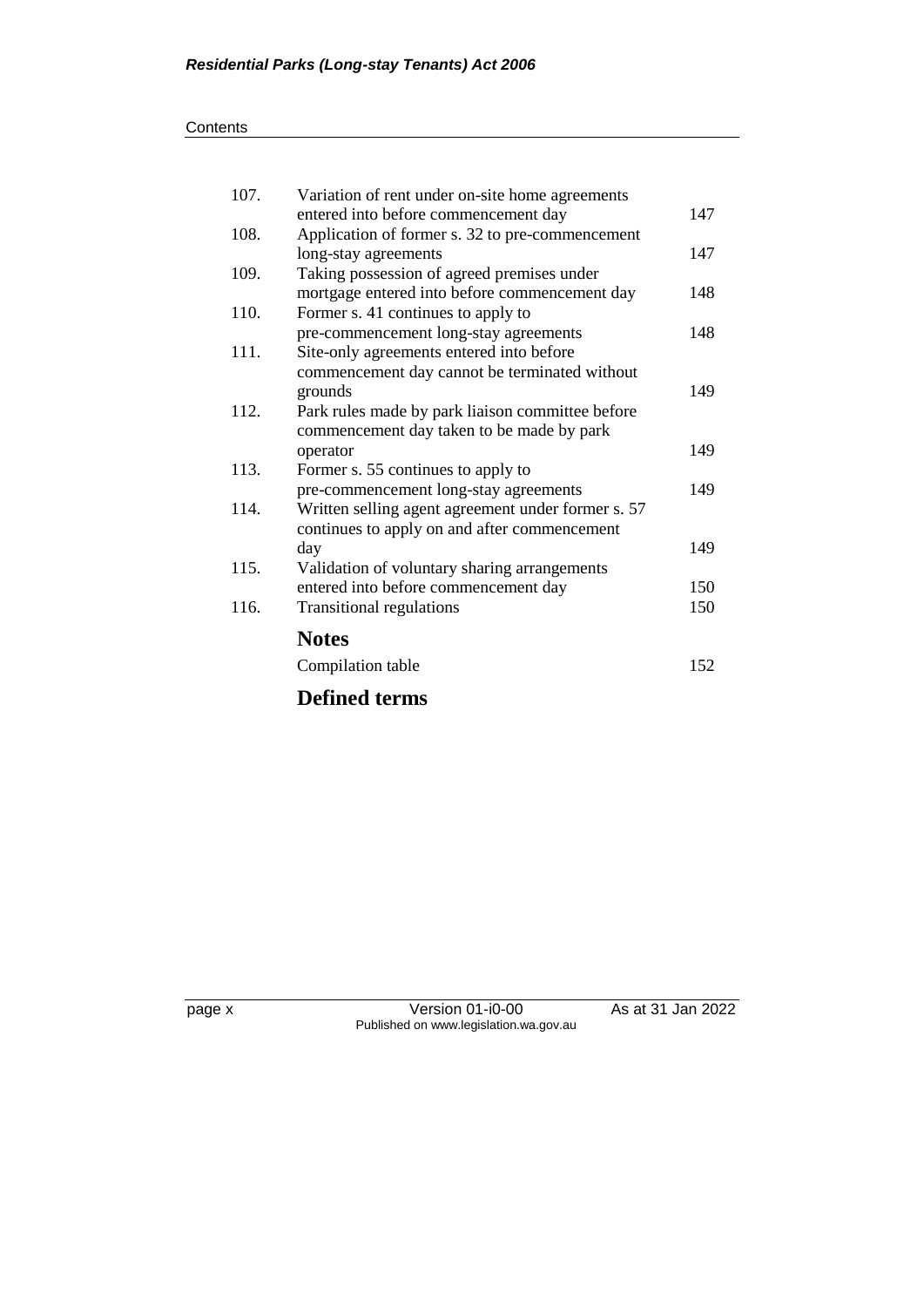Western Australia

# **Residential Parks (Long-stay Tenants) Act 2006**

**An Act to regulate the relationship between the operators of residential parks and tenants who live in such parks for extended periods, to consequentially amend certain other Acts, and for related purposes.**

As at 31 Jan 2022 Version 01-i0-00 Page 1 Published on www.legislation.wa.gov.au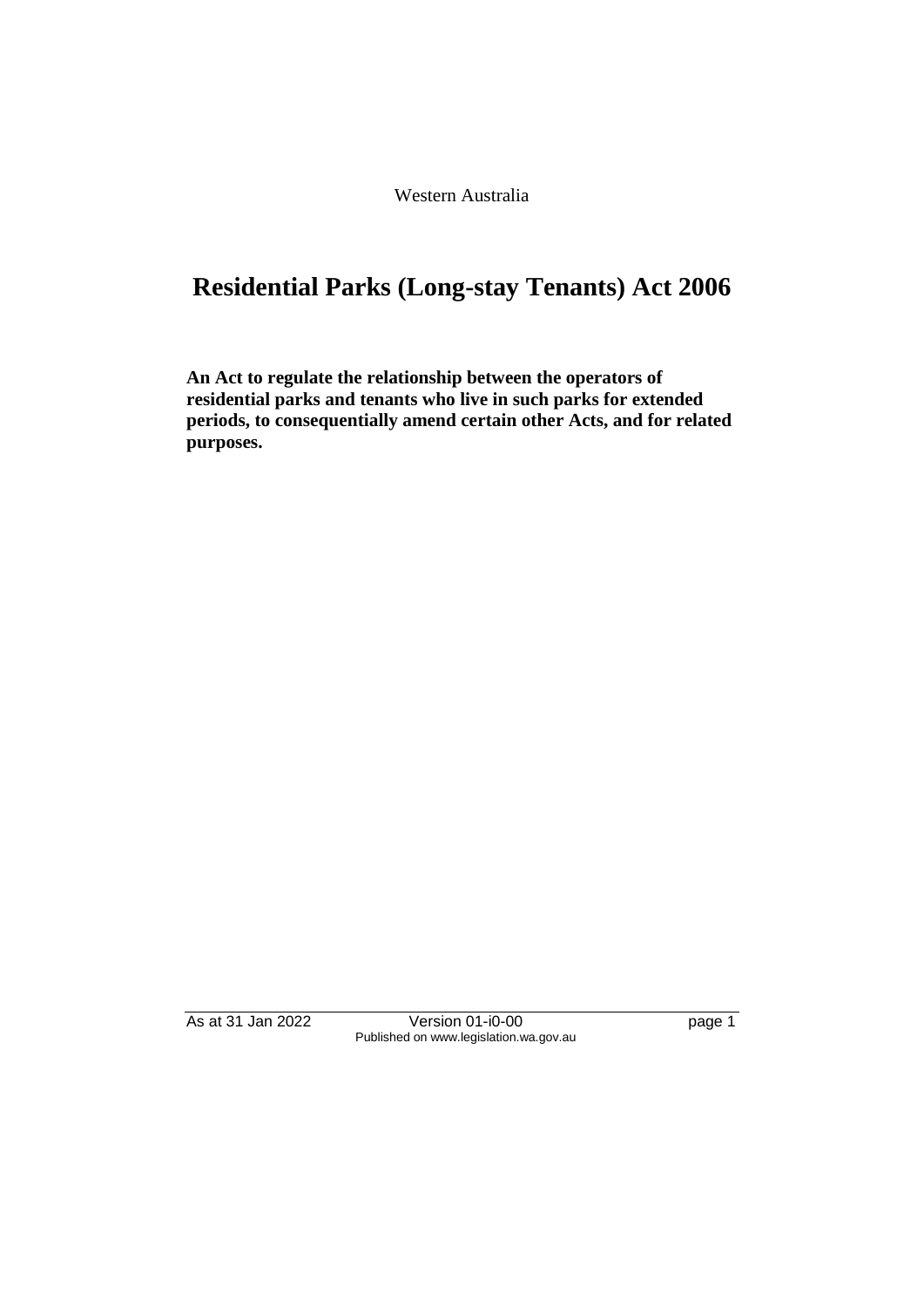**s. 1**

### **Part 1 — Preliminary matters**

### **1. Short title**

This is the *Residential Parks (Long-stay Tenants) Act 2006*.

### **2. Commencement**

- (1) This Act comes into operation on a day fixed by proclamation.
- (2) Different days may be fixed under subsection (1) for different provisions.

### **3. Terms used**

In this Act, unless the contrary intention appears —

*abandoned goods* means goods that may be treated as abandoned goods under section 48(1);

*ADI account* means an account with an authorised deposit-taking institution as defined in the *Banking Act 1959* (Commonwealth) section 5;

*agreed premises*, in relation to a long-stay agreement, means —

- (a) the site that the long-stay tenant is entitled to use or occupy under a long-stay agreement; and
- (b) a structure on the site that the long-stay tenant is entitled to use or occupy under a long-stay agreement; and
- (c) a fixture, fitting or chattel provided under a long-stay agreement for the exclusive use of the long-stay tenant; and
- (d) in relation to an on-site home agreement the on-site home;

*approved form* means a form approved by the Commissioner and published on the Department's website;

*bond administrator* has the meaning given in the *Residential Tenancies Act 1987* section 3;

page 2 **Version 01-i0-00** As at 31 Jan 2022 Published on www.legislation.wa.gov.au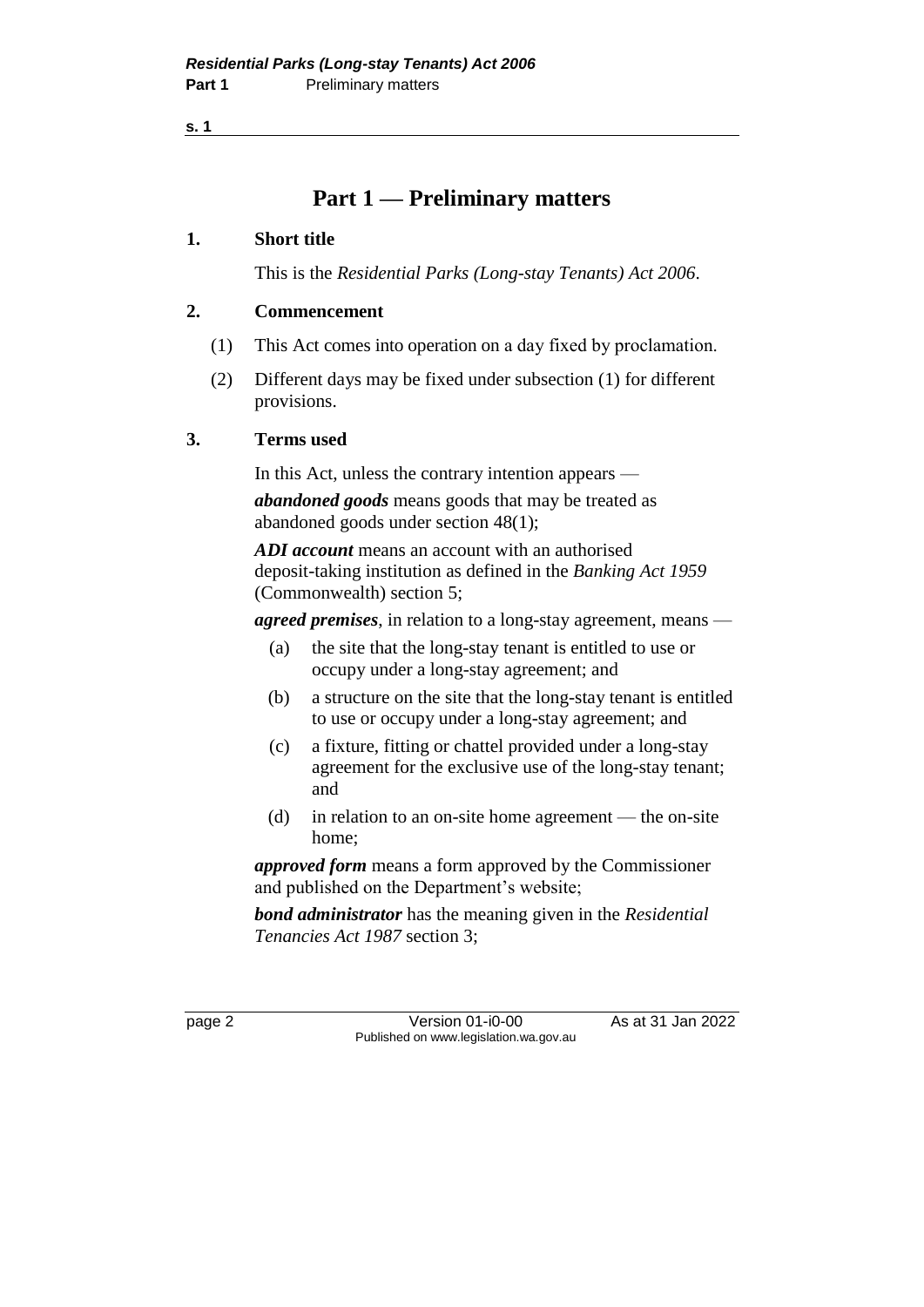*buyer*, of a relocatable home, has the meaning given in section  $58(2)(a)$ :

*close associate*, in relation to a park operator, means —

- (a) if the park operator is an individual, any of the following —
	- (i) the spouse, de facto partner, parent, child or sibling of the park operator;
	- (ii) the parent, child or sibling of the spouse or de facto partner of the park operator;
	- (iii) a body corporate, if a person referred to in subparagraph (i) or (ii) is a director or secretary of the body corporate or a person involved in the management of the body corporate;

or

- (b) if the park operator is a body corporate, any of the following —
	- (i) a director or secretary of the body corporate or of a related body corporate as defined in the *Corporations Act 2001* (Commonwealth) section 9;
	- (ii) a person involved in the management of the body corporate or of a related body corporate as defined in the *Corporations Act 2001*  (Commonwealth) section 9;
	- (iii) the spouse, de facto partner, parent, child or sibling of a person referred to in subparagraph (i) or  $(ii)$ ;
	- (iv) the parent, child or sibling of the spouse or de facto partner of a person referred to in subparagraph (i) or (ii);
	- (v) a related body corporate as defined in the *Corporations Act 2001* (Commonwealth) section 9;

As at 31 Jan 2022 Version 01-i0-00 Page 3 Published on www.legislation.wa.gov.au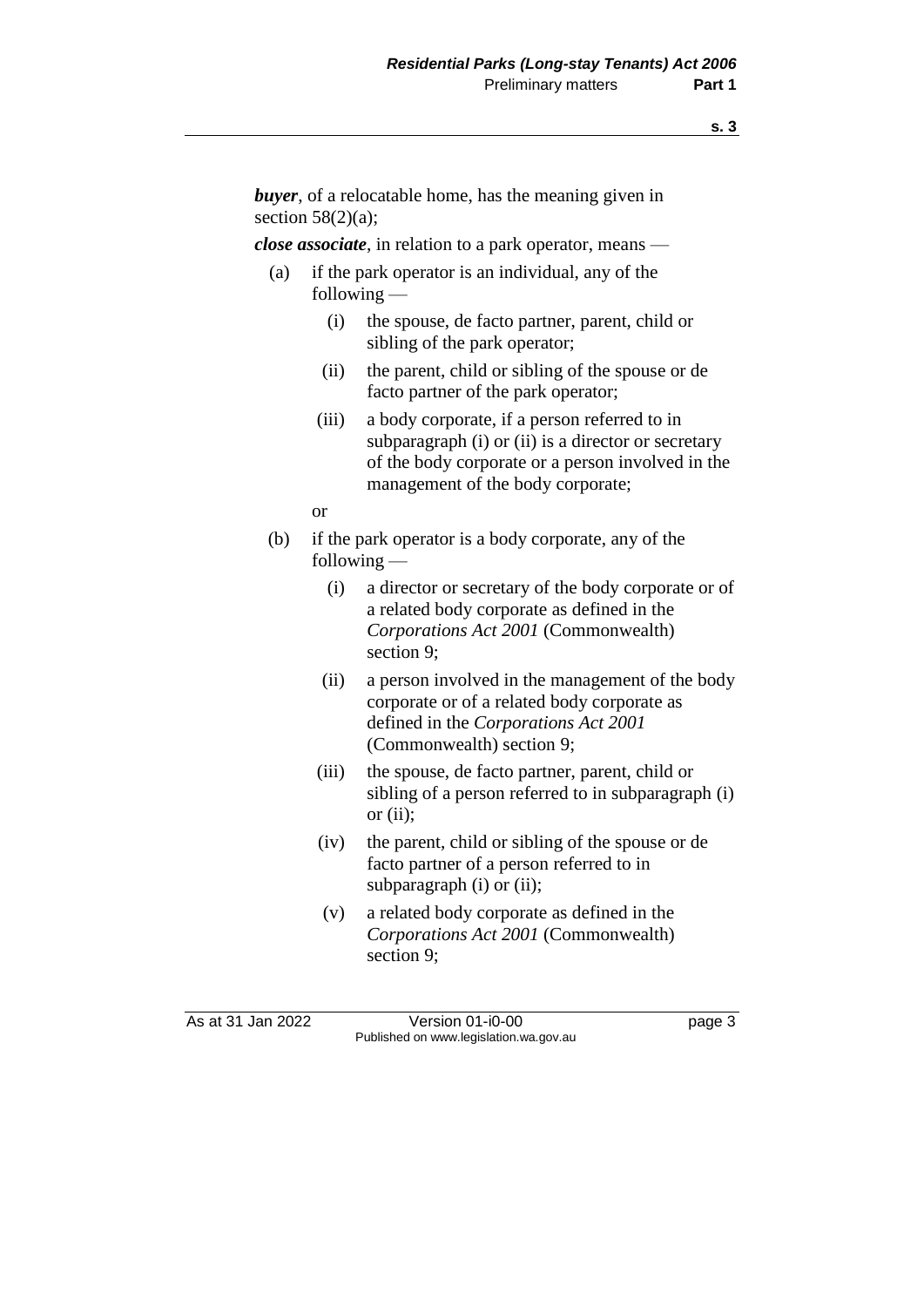**s. 3**

*Commissioner* means the person designated as the Commissioner under section 84;

*default notice* means a notice under section 39(1)(b) or 40(1);

*Department* means the department of the Public Service principally assisting in the administration of this Act;

*DVO* has the meaning given under the *Domestic Violence Orders (National Recognition) Act 2017* section 4(1);

*enter into*, in relation to a long-stay agreement, includes make, renew, extend, assign or otherwise transfer the agreement;

*Family Court injunction* means an injunction under the *Family Court Act 1997* section 235 or 235A or the *Family Law Act 1975* (Commonwealth) section 68B or 114;

*family violence* has the meaning given in the *Restraining Orders Act 1997* section 5A(1);

*long-stay agreement* or *agreement* has the meaning given in section 5;

*long-stay site*, in relation to a residential park, means a site that the park operator is willing to rent to a person that is used or is intended to be used as the person's principal place of residence;

*long-stay tenant* or *tenant* means the grantee of a right of occupancy under a long-stay agreement;

*non-standard term* has the meaning given in section 10B(1);

*notice of termination* means a notice to terminate a long-stay agreement, or an interest in the agreement, given in accordance with this Act;

*on-site home*, in relation to an on-site home agreement, means the relocatable home provided under the agreement by the park operator;

*on-site home agreement* means a long-stay agreement under which the long-stay tenant has the right to occupy a relocatable home provided by the park operator;

*park operator*, in relation to a residential park, means the grantor of a right of occupancy under a residential park tenancy

page 4 Version 01-i0-00 As at 31 Jan 2022 Published on www.legislation.wa.gov.au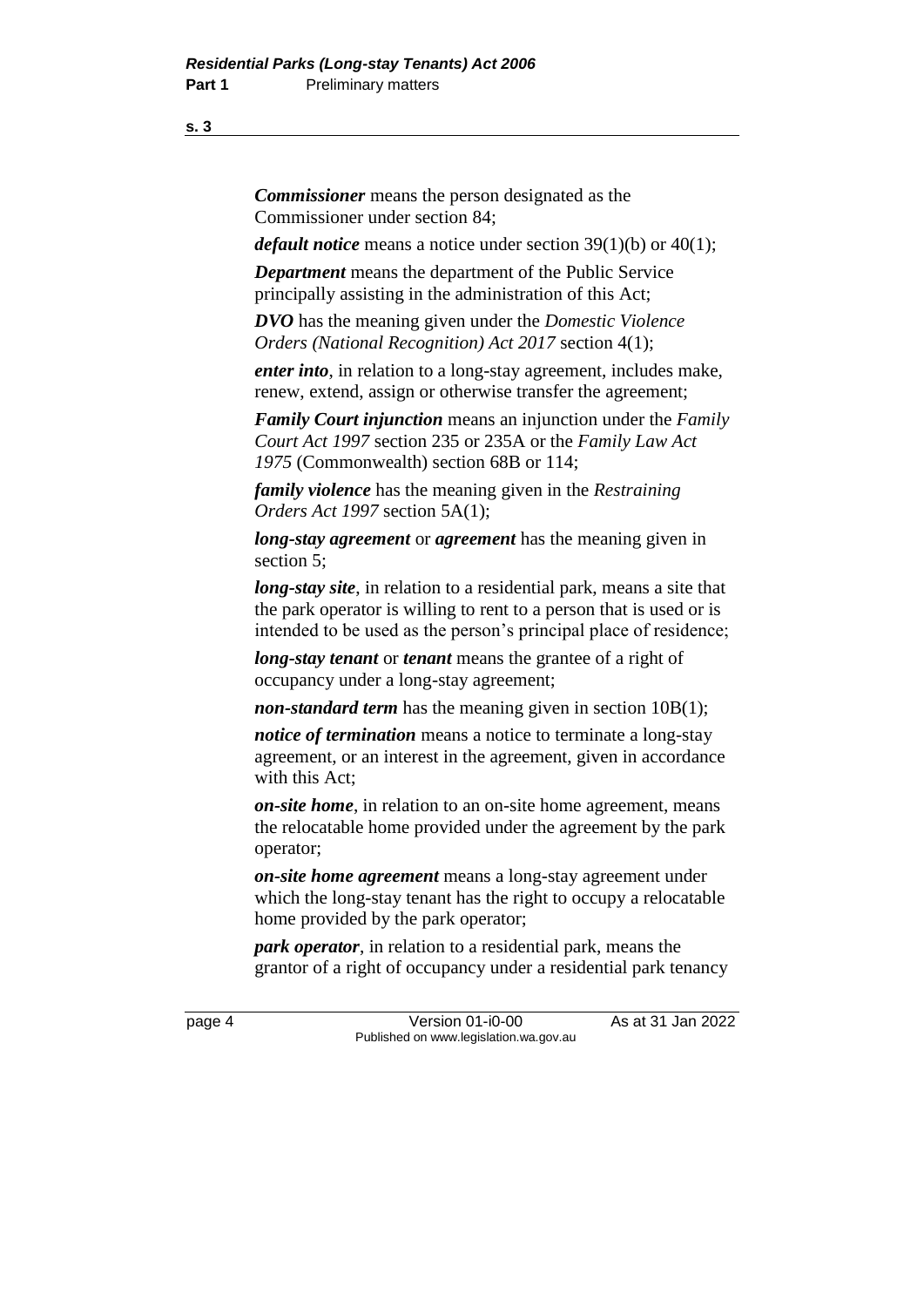agreement, or the grantor's successor in title if the succession is subject to the interest of the long-stay tenant;

*park premises*, in relation to a residential park —

- (a) means all or any part of the land and structures within the boundaries of the park; and
- (b) includes premises occupied exclusively by the park operator or an agent or employee of the park operator, vacant sites, vacant on-site homes, agreed premises and shared premises;

*park rules* has the meaning given in section 54A(1);

*pet bond* means an amount paid as a security bond as mentioned in section  $21(2)(b)$ ;

*prescribed* means prescribed by the regulations;

*real estate agent* means a person who holds or is required to hold a licence under the *Real Estate and Business Agents Act 1978*;

*reasonable grounds*, for suspecting that a long-stay tenant has abandoned the agreed premises, has the meaning given in section 5A;

*relocatable home* means a vehicle, building, tent or other structure that is fitted or designed for use as a residence (whether or not it includes bathroom or toilet facilities) and that is or can be parked, assembled or erected on a site in a residential park;

*rent*, in relation to a long-stay agreement, means an amount paid or payable under the agreement by the long-stay tenant in respect of the tenancy period or a part of the tenancy period;

*Rental Accommodation Account* means the Rental Accommodation Account established under the *Residential Tenancies Act 1987* Schedule 1 clause 3;

*residential park* has the meaning given in section 5B;

As at 31 Jan 2022 Version 01-i0-00 Version 01-i0-00 Published on www.legislation.wa.gov.au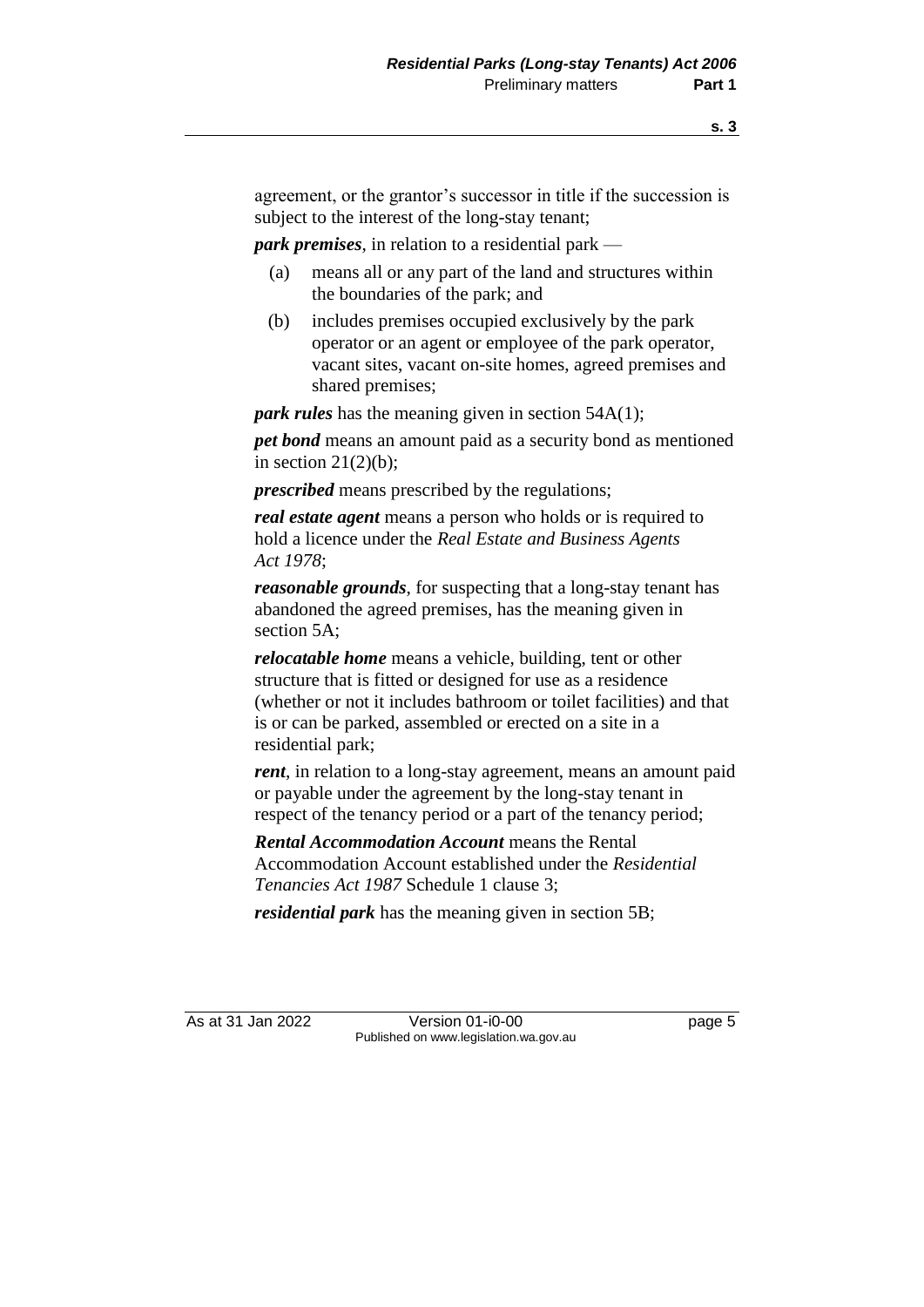*security bond* means an amount payable by a long-stay tenant as security for the performance of the tenant's obligations under the long-stay agreement, including any amounts of pet bond;

*selling agency agreement* has the meaning given in section  $57(1)(a)$ ;

*selling agent* means a person appointed as a selling agent in relation to the sale of a relocatable home under a selling agency agreement;

*shared premises*, in relation to a residential park, means —

- (a) the common areas, structures and amenities in the park that the park operator provides for the use of all long-stay tenants or makes accessible to all tenants; and
- (b) any fixtures, fittings or chattels in or on the common areas, structures or amenities;

*site*, in relation to a residential park, means an area of land in the park that is set aside for the use of a relocatable home;

*site-only agreement* means a long-stay agreement under which the long-stay tenant has the right to occupy a relocatable home provided by the long-stay tenant on a site in the residential park;

*successor in title* includes a person who acquires an estate in land or has a mortgage in respect of the land;

*tenancy* means a tenancy under a long-stay agreement;

*tenancy period*, in relation to a long-stay agreement, means the whole period during which the agreement is in force, whether the agreement is for a fixed term or creates a periodic tenancy;

*tenant's document* means —

- (a) an official document; or
- (b) a photograph; or
- (c) correspondence; or
- (d) another document which it would be reasonable to expect a person to keep;

page 6 **Version 01-i0-00** As at 31 Jan 2022 Published on www.legislation.wa.gov.au

**s. 3**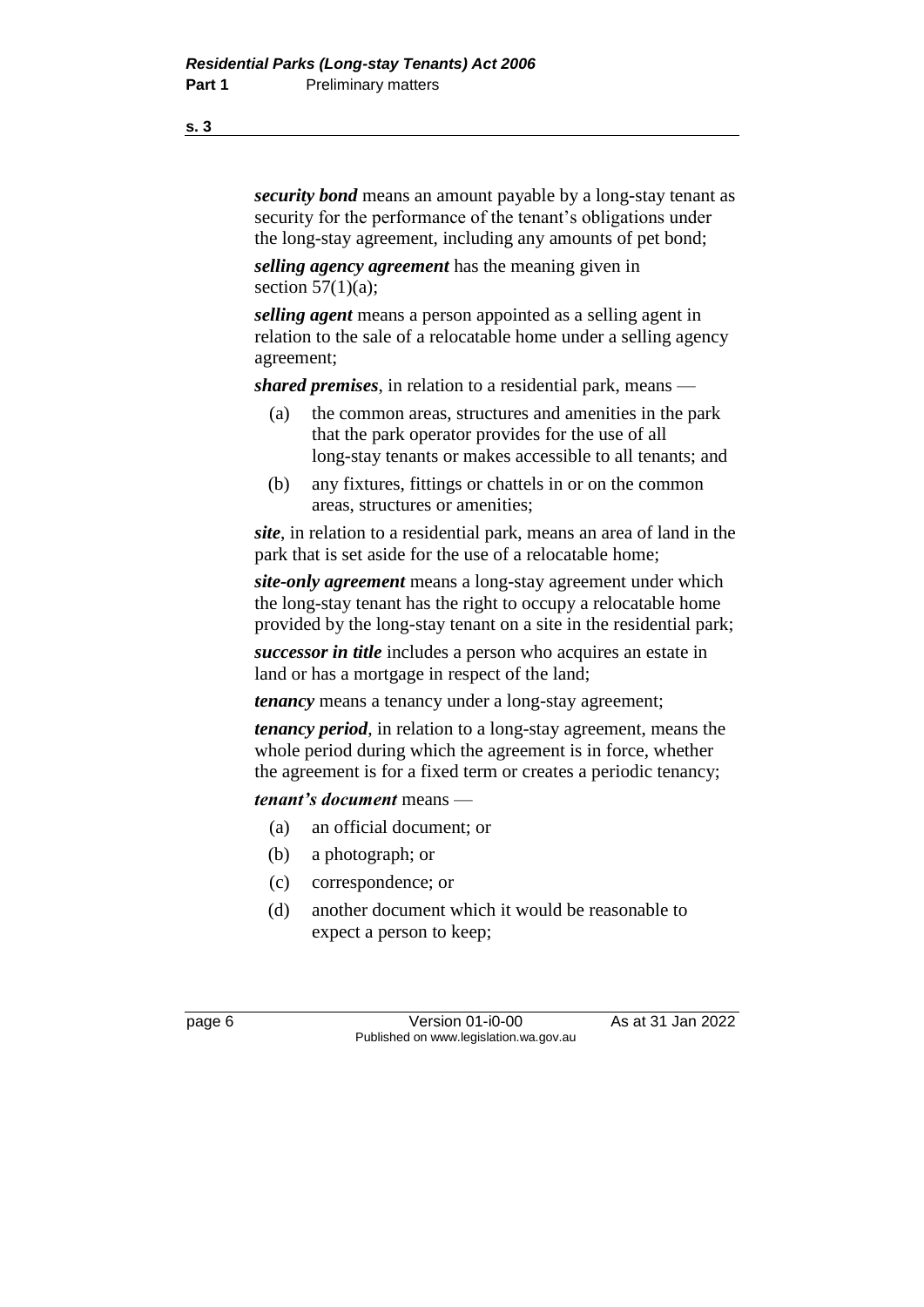*voluntary sharing arrangement* means a term in a long-stay agreement in which a long-stay tenant agrees to pay —

- (a) rent on a deferred basis in accordance with the agreement; or
- (b) one of the following to the park operator when the relocatable home is sold —
	- (i) a share of any increase in the sale price of the relocatable home from the price paid by the long-stay tenant for the home;
	- (ii) a share of the total sale price of the relocatable home;
	- or
- (c) an amount as an exit fee payable if the relocatable home is sold or removed from the site the subject of a long-stay agreement and is —
	- (i) fixed as an amount set out in the agreement; or
	- (ii) calculated by reference to a formula set out in the agreement;

*working day* means any day except a Saturday, Sunday or public holiday.

*[Section 3 inserted: No. 28 of 2020 s. 4.]*

### **4. Crown bound**

This Act binds the Crown.

### **5. Long-stay agreements**

- (1) In this Act, a *long-stay agreement* is an agreement made between a person and a park operator under which the park operator for valuable consideration grants to the person the right to occupy —
	- (a) a relocatable home provided by the park operator on a site in the residential park as the person's principal place of residence; or

As at 31 Jan 2022 Version 01-i0-00 Page 7 Published on www.legislation.wa.gov.au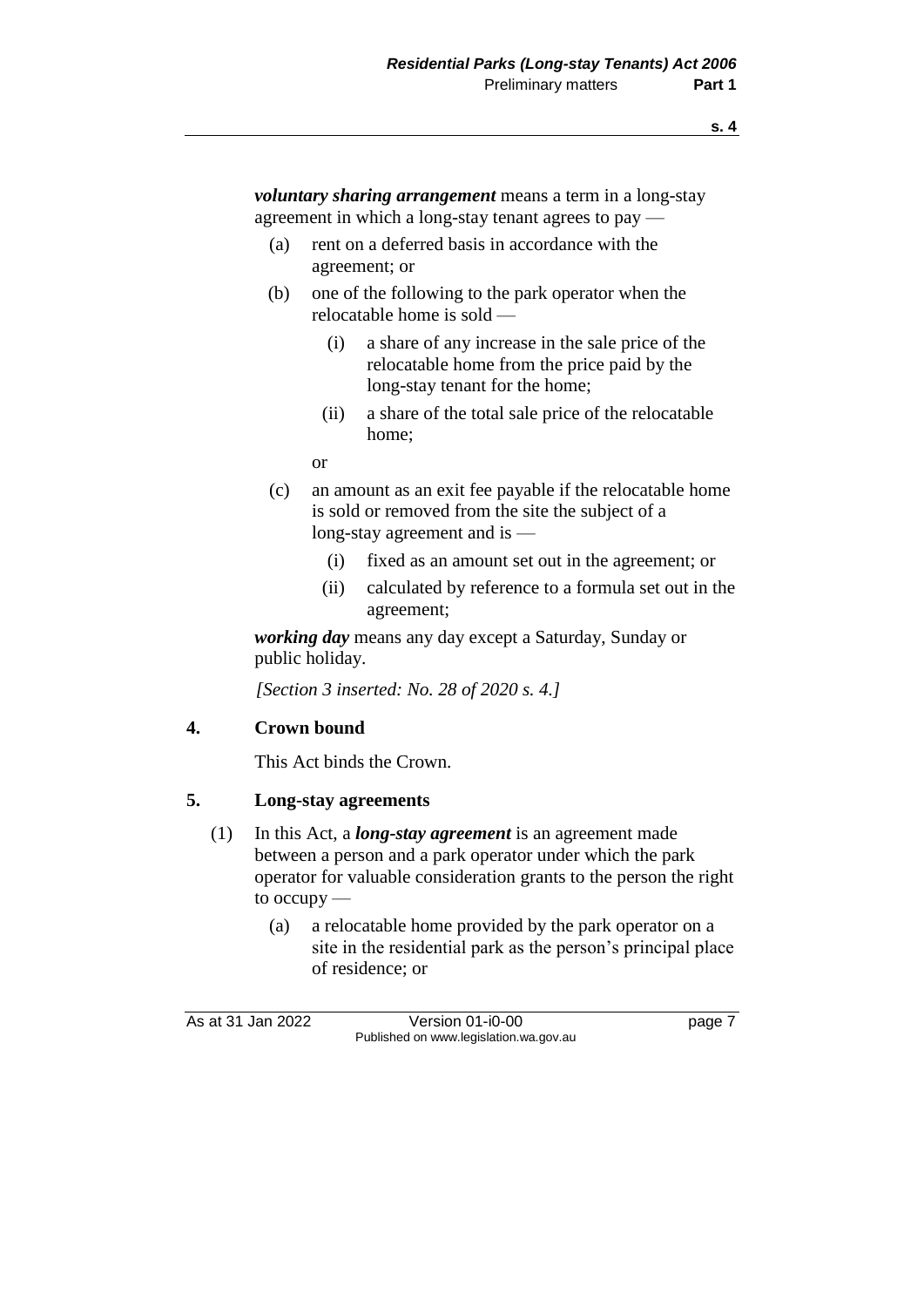- (b) a relocatable home provided by the person on a site in the residential park as the person's principal place of residence. (2) However, an agreement is not a long-stay agreement if it — (a) confers on a person the right to occupy a site or other park premises in a residential park for a holiday; or (b) confers on an employee or agent of a park operator the right to occupy a site or other park premises in a residential park during the term of the employment or agency; or (c) confers on an itinerant worker the right to occupy a site or other park premises in a residential park, unless the parties agree that the agreement is a long-stay agreement; or (d) is a prescribed agreement or class of agreement. (3) In subsection  $(2)(c)$  an *itinerant worker* means a person who — (a) is undertaking seasonal work; and (b) will occupy a site or other park premises in a residential park only to carry out the seasonal work; and
	- (c) does not ordinarily occupy a site in the residential park.

Example for this definition:

A person who stays at a residential park in order to engage in employment picking fruit for 3 months.

- (4) An agreement or class of agreement cannot be prescribed under subsection  $(2)(d)$  unless the Minister is satisfied that —
	- (a) the agreement or class of agreement to be prescribed is sufficiently regulated by another Act; or
	- (b) the accommodation provided under the agreement is not accommodation that should be regulated by the Act.
- (5) If an agreement confers a right to occupy the same or similar site or other park premises for a period of 3 months or longer, the agreement is taken, in the absence of proof to the contrary,

page 8 **Version 01-i0-00** As at 31 Jan 2022 Published on www.legislation.wa.gov.au

**s. 5**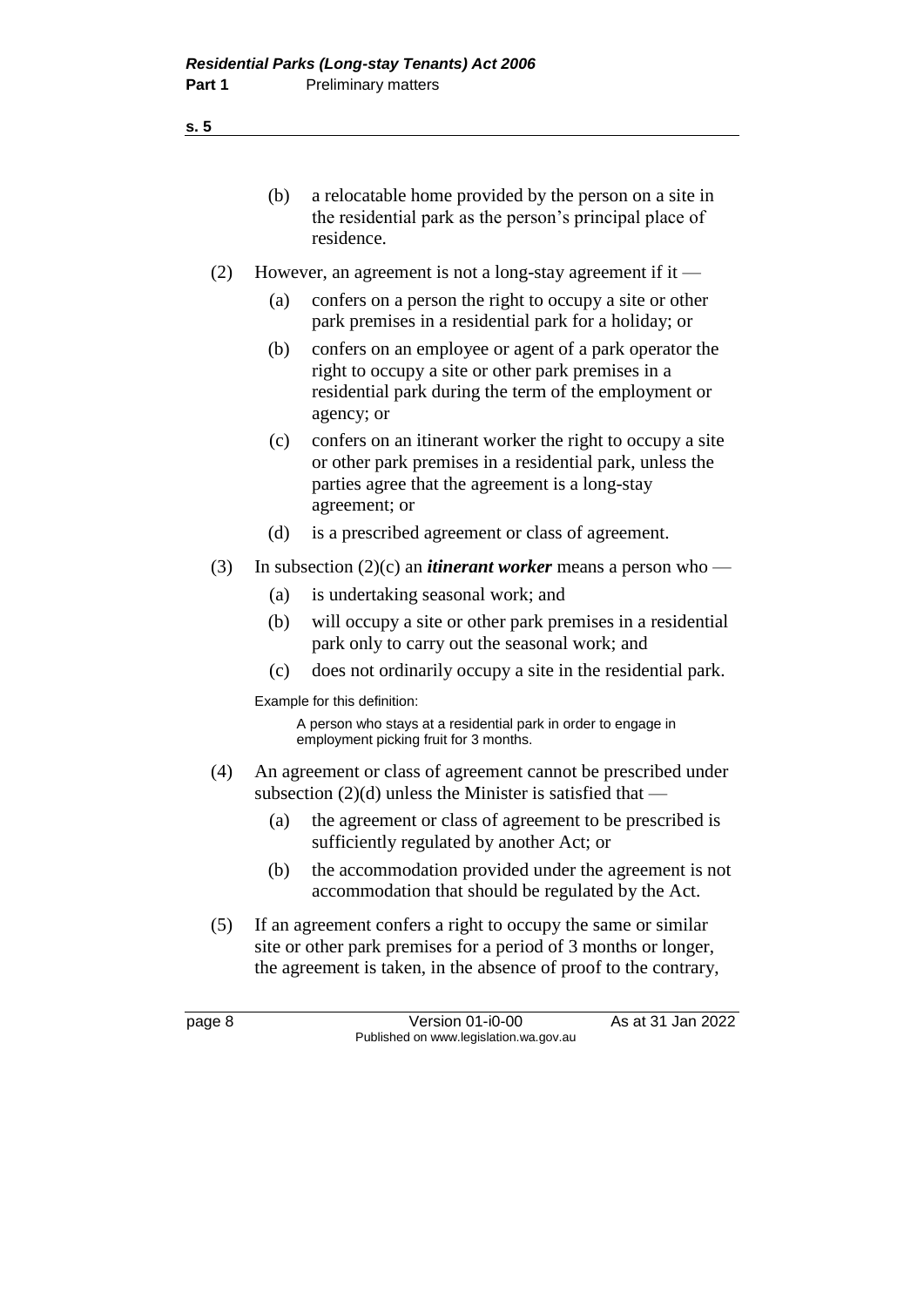not to have been entered into for the purpose of conferring a right to occupy the site or premises for a holiday.

(6) A reference in subsection (5) to an agreement includes a reference to an agreement that is part of a series of consecutive agreements between the same parties.

*[Section 5 inserted: No. 28 of 2020 s. 5.]*

### **5A. Reasonable grounds for suspecting abandonment of premises**

In this Act there are *reasonable grounds* for suspecting that a long-stay tenant has abandoned the agreed premises if —

- (a) the tenant has failed to pay rent in accordance with the long-stay agreement; and
- (b) one of the following applies
	- (i) there is uncollected mail, newspapers or other material at the agreed premises;
	- (ii) another long-stay tenant of the residential park or another person has told the park operator that the tenant has abandoned the agreed premises;
	- (iii) there are no goods at the agreed premises;
	- (iv) services (including gas, electricity and telephone services) to the agreed premises have been disconnected.

*[Section 5A inserted: No. 28 of 2020 s. 5.]*

### **5B. Residential parks**

- (1) A *residential park* is a place, including a caravan park, where there are —
	- (a) sites on which relocatable homes may be parked, assembled or erected in accordance with a tenancy; and
	- (b) shared premises for the use of long-stay tenants in accordance with a tenancy.

As at 31 Jan 2022 Version 01-i0-00 Page 9 Published on www.legislation.wa.gov.au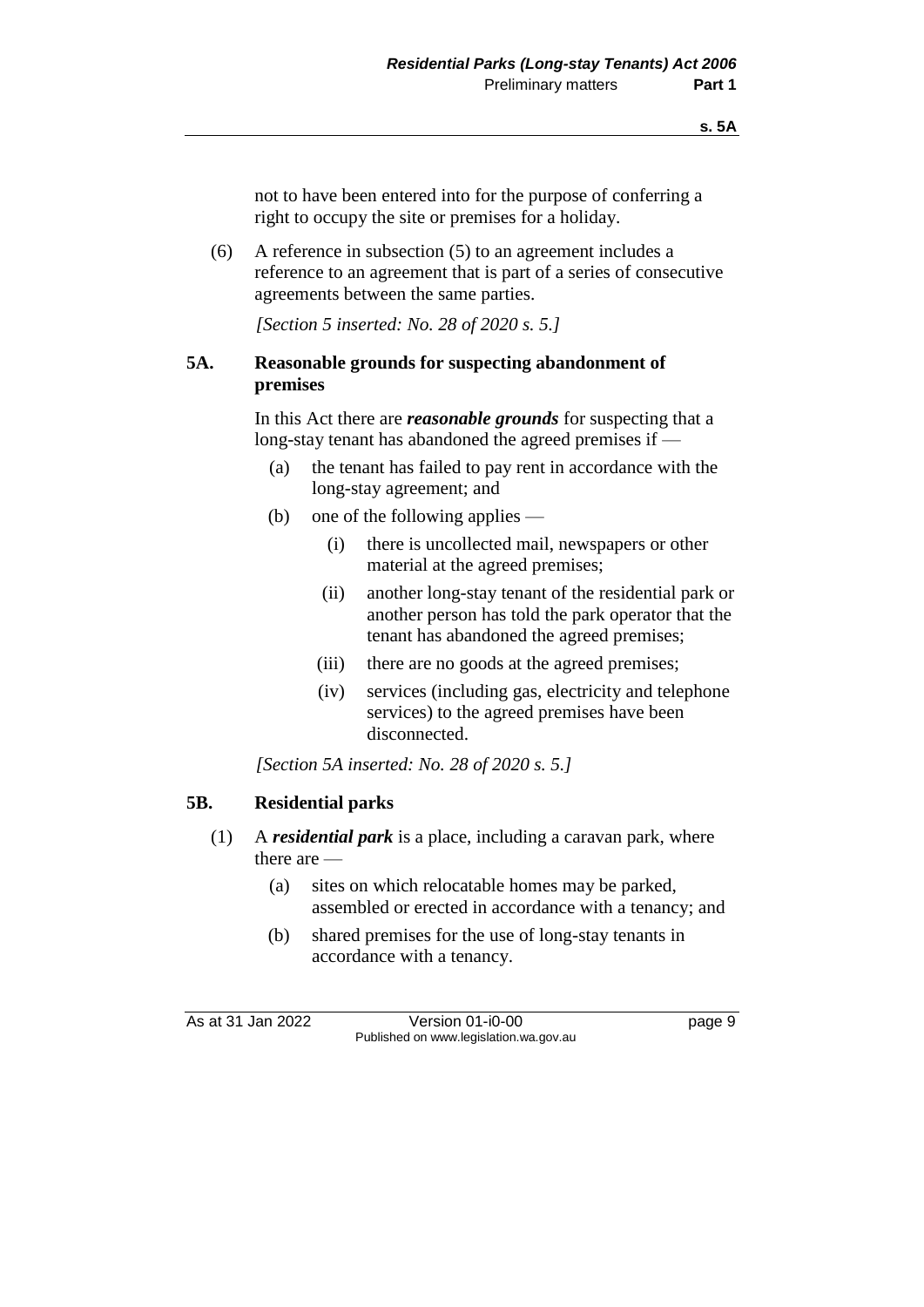#### **s. 6**

- (2) However, a *residential park* is not one of the following
	- (a) a place established as a retirement village under the *Retirement Villages Act 1992*;
	- (b) a prescribed place or class of place.
- (3) A place or class of place cannot be prescribed under subsection  $(2)(b)$  unless the Minister is satisfied that —
	- (a) the place or class of place to be prescribed is sufficiently regulated by another Act; or
	- (b) it is not appropriate for the Act to regulate the accommodation provided by the place or class of place.

*[Section 5B inserted: No. 28 of 2020 s. 6.]*

### **6. Application of Act to long-stay agreements**

- (1) This Act applies to, and in respect of, a long-stay agreement made after the commencement of this Act.
- (2) This Act applies to, and in respect of, an existing periodic long-stay agreement as if the agreement had been made immediately after the commencement of this Act.
- (3) This Act applies to, and in respect of, an existing fixed term long-stay agreement made orally —
	- (a) to the extent that it can be applied, as if the agreement had been made in accordance with this Act;
	- (b) until the agreement is terminated or replaced.
- (4) Subject to subsection (5), this Act does not apply to an existing fixed term long-stay agreement made in writing.
- (5) If an existing fixed term long-stay agreement made in writing is extended for a period commencing after the commencement of this Act, this Act applies to, and in respect of, the agreement as extended —
	- (a) to the extent that it can be applied, as if the agreement had been made in accordance with this Act;

page 10 **Version 01-i0-00** As at 31 Jan 2022 Published on www.legislation.wa.gov.au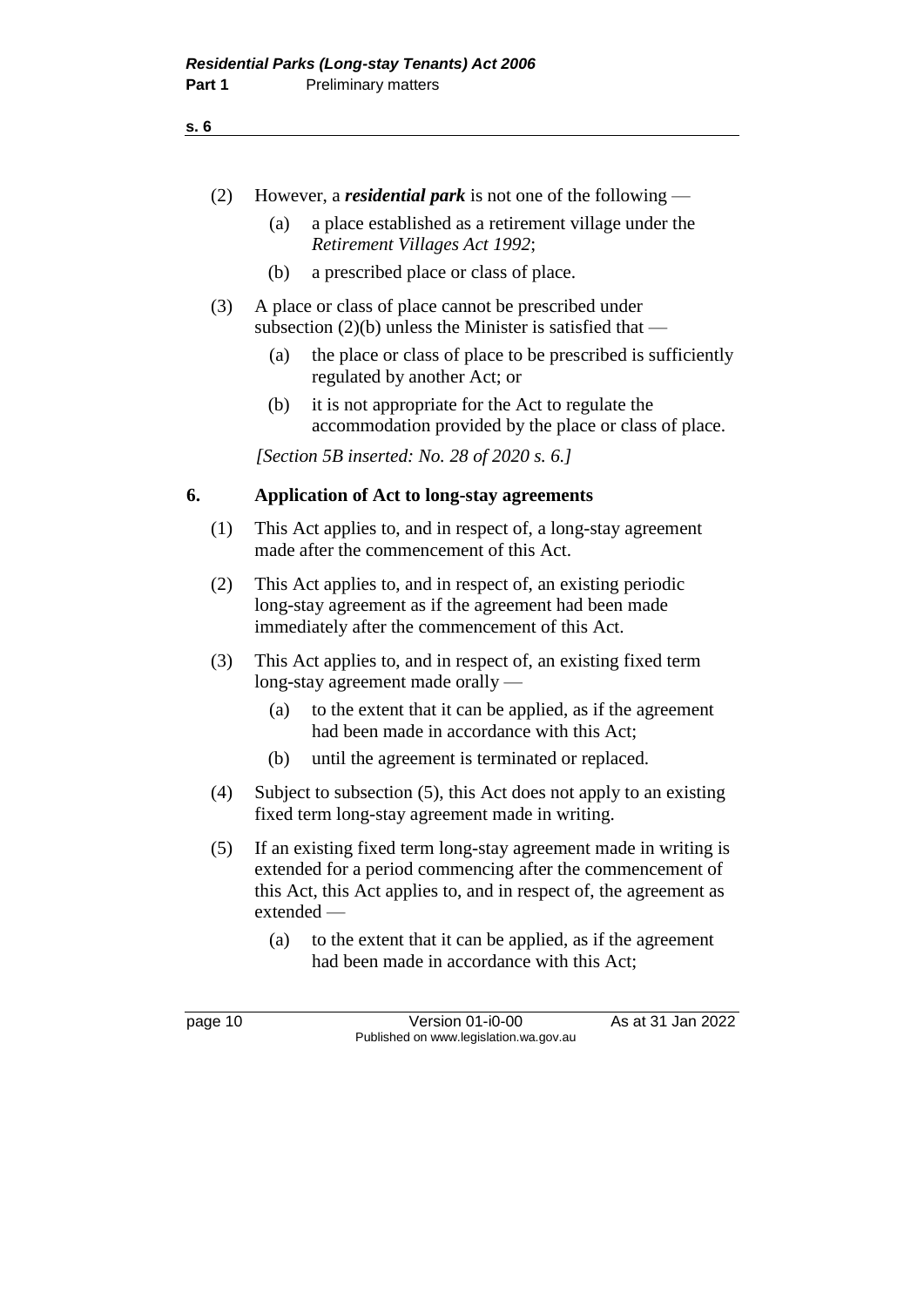- (b) until the agreement is terminated or replaced.
- (6) This Act applies to a long-stay agreement except to the extent that this Act specifically provides otherwise despite the terms of any other residential tenancy agreement, other agreement, contract or arrangement, whether that agreement, contract or arrangement was made before or after the commencement of this section.
- (7) In this section —

*existing fixed term long-stay agreement* means a fixed term long-stay agreement of 3 months or longer —

- (a) made before the commencement of this Act; and
- (b) that is continuing at the commencement of this Act;

*existing periodic long-stay agreement* means a long-stay agreement that continues for 3 months or longer —

- (a) made before the commencement of this Act; and
- (b) that is continuing at the commencement of this Act.

*[Section 6 amended: No. 28 of 2020 s. 7.]*

*[7. Deleted: No. 28 of 2020 s. 8.]*

### **8. Operation of this Act in relation to other written laws**

- (1) If a residential tenancy agreement (as defined in the *Residential Tenancies Act 1987*) under which a person has a right to occupy a site in a residential park is a long-stay agreement, that Act does not apply to the agreement.
- *[(2) deleted]*
- (3) Except as otherwise provided by this Act, the provisions of this Act are in addition to, and do not derogate from, the provisions of any other written law.

*[Section 8 amended: No. 28 of 2020 s. 9.]*

As at 31 Jan 2022 Version 01-i0-00 page 11 Published on www.legislation.wa.gov.au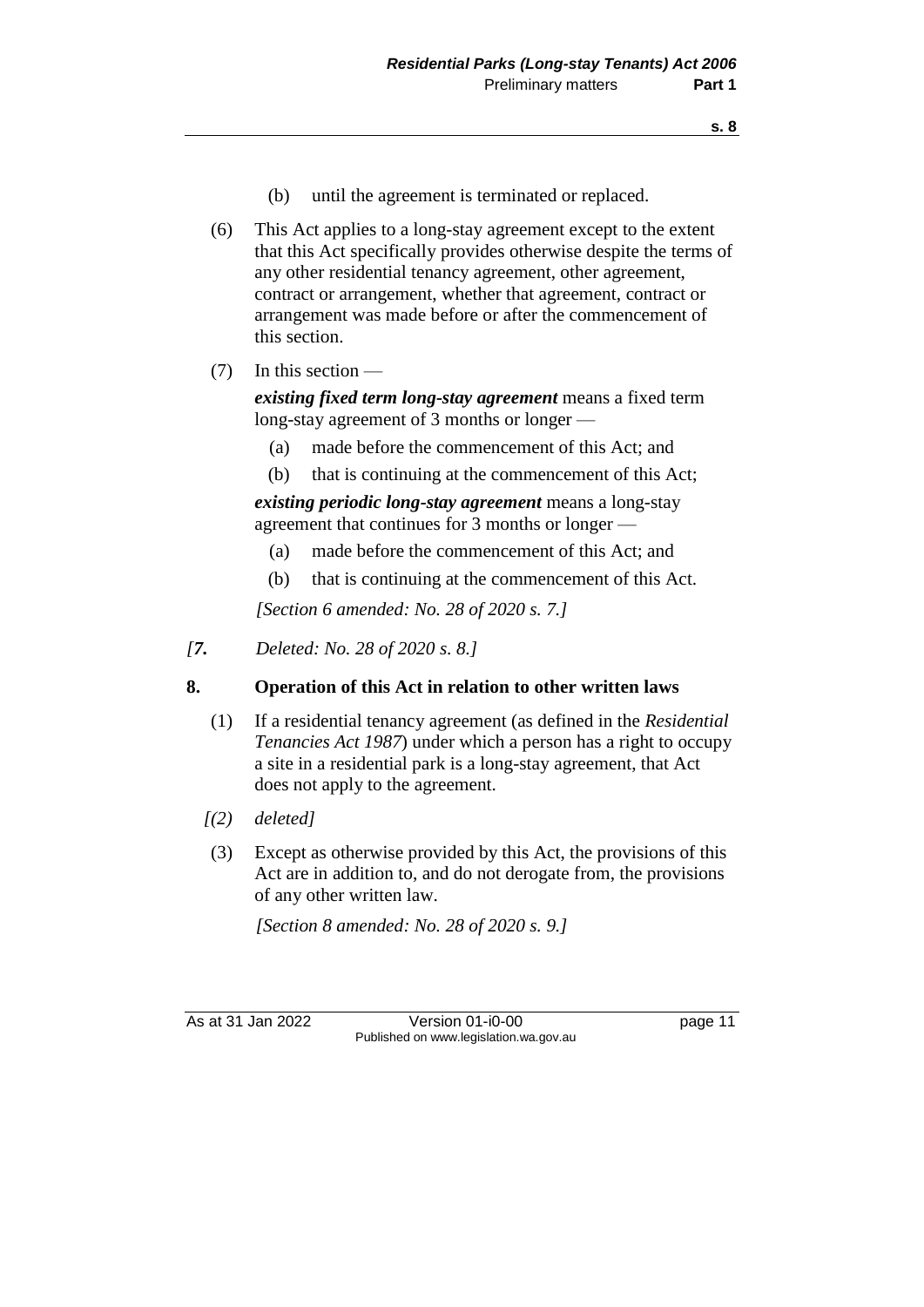```
s. 9
```
### **9. Contracting out**

- (1) Except as specifically provided by this Act
	- (a) any contract, agreement, scheme or arrangement, whether it was made before or after the commencement of this Act, has no effect to the extent that it purports to exclude, modify or restrict the operation of this Act; and
	- (b) any purported waiver of a right conferred by or under this Act has no effect.
- (2) A person must not enter into any contract, agreement or arrangement with the intention, either directly or indirectly, of defeating, evading or preventing the operation of this Act.

Penalty for this subsection: a fine of \$10 000.

*[Section 9 amended: No. 3 of 2019 s. 39; No. 28 of 2020 s. 10.]*

### **9A. Exemption from provision of Act by regulations**

- (1) Regulations may be made exempting any of the following from a provision of this Act —
	- (a) a long-stay agreement or class of long-stay agreement;
	- (b) a residential park or class of residential park.
- (2) The regulations may provide for conditions and restrictions subject to which an exemption is to apply.
- (3) However, regulations cannot be made under this section unless the Commissioner has consulted with, and invited submissions from, persons the Commissioner considers has an interest in —
	- (a) for regulations made in relation to a long-stay agreement or class of long-stay agreement — the agreement or class of agreement to be prescribed; or
	- (b) for regulations made in relation to a residential park or class of residential park — the residential park or class of residential park to be prescribed.

*[Section 9A inserted: No. 28 of 2020 s. 11.]*

page 12 **Version 01-i0-00** As at 31 Jan 2022 Published on www.legislation.wa.gov.au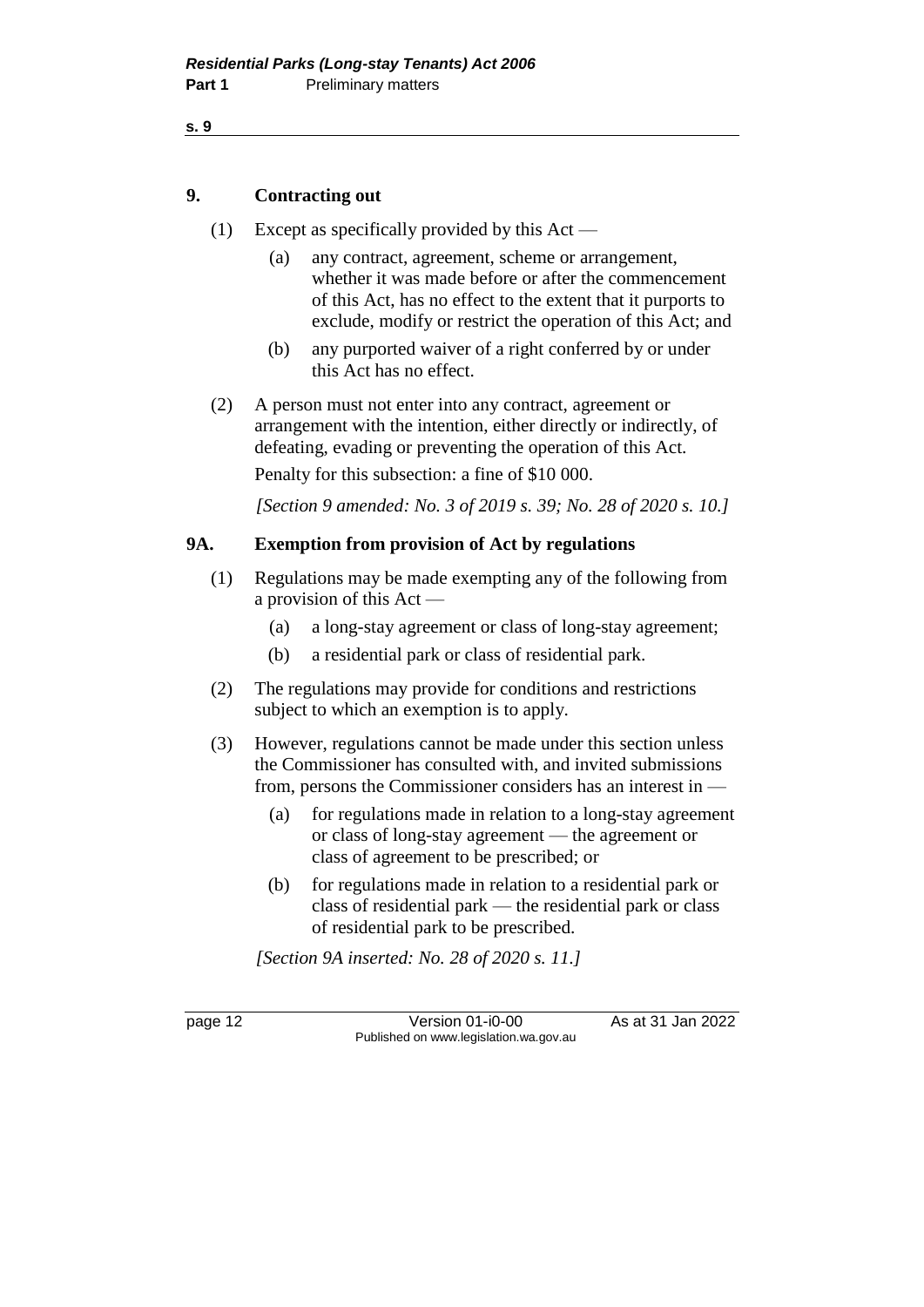### **Part 2 — Long-stay agreements and conduct of long-stay tenants and park operators**

*[Heading amended: No. 28 of 2020 s. 12.]*

### **Division 1 — Form of long-stay agreements**

*[Heading inserted: No. 28 of 2020 s. 13.]*

### **10. Requirements for long-stay agreements**

- (1) A long-stay agreement must
	- (a) be in writing; and
	- $(b)$  include
		- (i) the standard terms included in the long-stay agreement under Division 5; and
		- (ii) if the agreement is a site-only agreement the terms in the long-stay agreement under section 55;

and

- (c) comply with other requirements for an agreement under this Act, including requirements about the content and form of the agreement; and
- (d) make provision for any prescribed information or other matter.
- (2) A park operator must not enter into a long-stay agreement that contravenes the requirements of this section.

Penalty for this subsection: a fine of \$5 000.

Note for this section:

Under section 62, a long-stay tenant may apply to the State Administrative Tribunal for particular orders in relation to a long-stay agreement that does not comply with this section.

*[Section 10 inserted: No. 28 of 2020 s. 14.]*

As at 31 Jan 2022 Version 01-i0-00 page 13 Published on www.legislation.wa.gov.au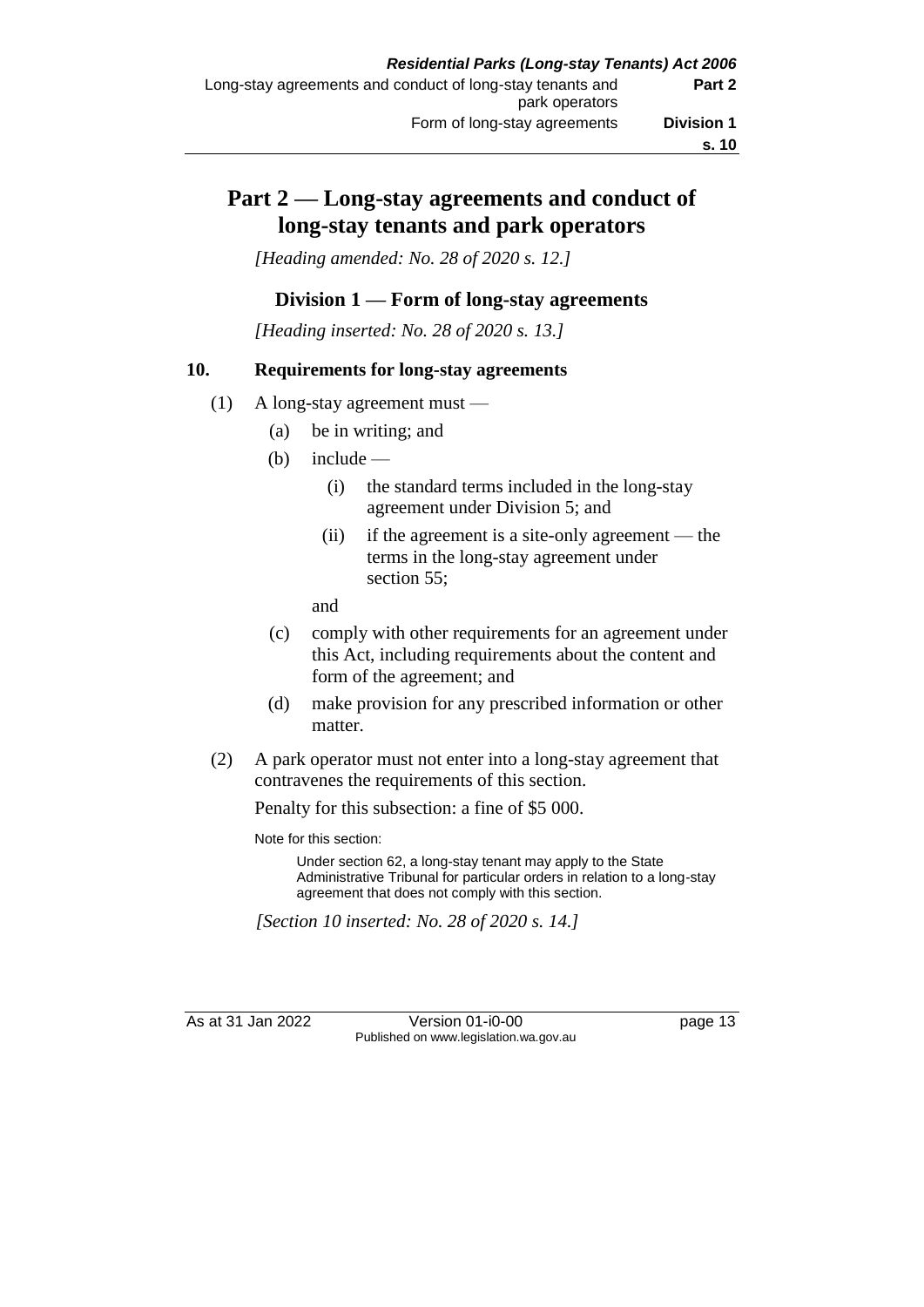| <b>Residential Parks (Long-stay Tenants) Act 2006</b> |                                                                             |  |
|-------------------------------------------------------|-----------------------------------------------------------------------------|--|
| Part 2                                                | Long-stay agreements and conduct of long-stay tenants and<br>park operators |  |
| <b>Division 1</b>                                     | Form of long-stay agreements                                                |  |
| s. 10A                                                |                                                                             |  |

### **10A. Prescribed standard-form agreement**

- (1) A standard-form long-stay agreement (a *standard-form agreement*) may be prescribed.
- (2) If a standard-form agreement is prescribed when a long-stay agreement is entered into —
	- (a) the agreement must be in that form; and
	- (b) if a term of the standard-form agreement is not included in the long-stay agreement — the long-stay agreement is taken to include the term of the standard-form agreement.
- (3) A park operator must not enter into a long-stay agreement that is not in the form of any prescribed standard-form agreement.

Penalty for this subsection: a fine of \$5 000.

Note for this section:

Under section 62, a long-stay tenant may apply to the State Administrative Tribunal for particular orders in relation to a long-stay agreement that is not in any standard form.

*[Section 10A inserted: No. 28 of 2020 s. 14.]*

### **10B. Particular terms in long-stay agreements**

- (1) A long-stay agreement may include a term (a *non-standard term*) other than —
	- (a) a standard term stated in the Act; or
	- (b) if a standard-form agreement is prescribed under section  $10A(1)$  — a term of that standard-form long-stay agreement.
- (2) However, a non-standard term
	- (a) must not exclude, modify or restrict a standard term or the operation of the Act or contravene a provision of this Act; and
	- (b) must not be a type of term prescribed for this paragraph as a prohibited term; and

page 14 Version 01-i0-00 As at 31 Jan 2022 Published on www.legislation.wa.gov.au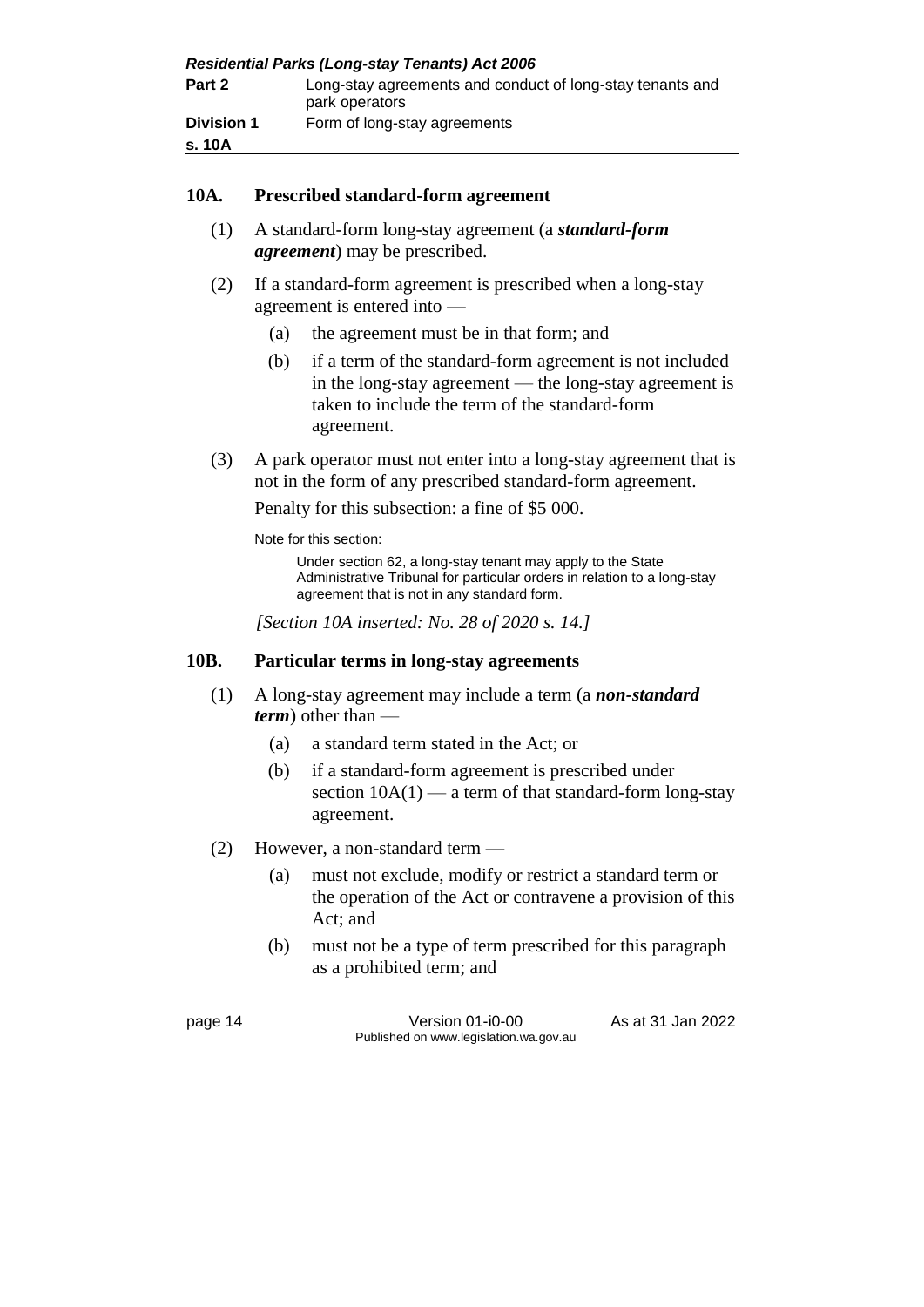- (c) must not be inconsistent with a standard-form long-stay agreement that is prescribed under section 10A(1); and
- (d) must be set out and clearly labelled as a non-standard term.
- (3) A park operator must not enter into a long-stay agreement that includes a non-standard term referred to in subsection (2).

Penalty for this subsection: a fine of \$5 000.

- (4) The regulations may prescribe a term as a term that must be included in a long-stay agreement.
- (5) A park operator must not enter into a long-stay agreement that does not include a term prescribed under subsection (4).

Penalty for this subsection: a fine of \$5 000.

Note for this section:

Under section 62, a long-stay tenant may apply to the State Administrative Tribunal for particular orders in relation to a long-stay agreement that does not comply with this section.

*[Section 10B inserted: No. 28 of 2020 s. 14.]*

### **Division 1A — General matters**

*[Heading inserted: No. 28 of 2020 s. 15.]*

### **10C. Long-stay agreement binds park operator's successors in title**

Despite the *Transfer of Land Act 1893* section 68 but subject to the provisions of this Act, a long-stay agreement, and the right to occupy a site or other park premises in a residential park created under that agreement, binds the park operator's successors in title as if the successors in title had entered into the agreement.

*[Section 10C inserted: No. 28 of 2020 s. 16.]*

As at 31 Jan 2022 Version 01-i0-00 page 15 Published on www.legislation.wa.gov.au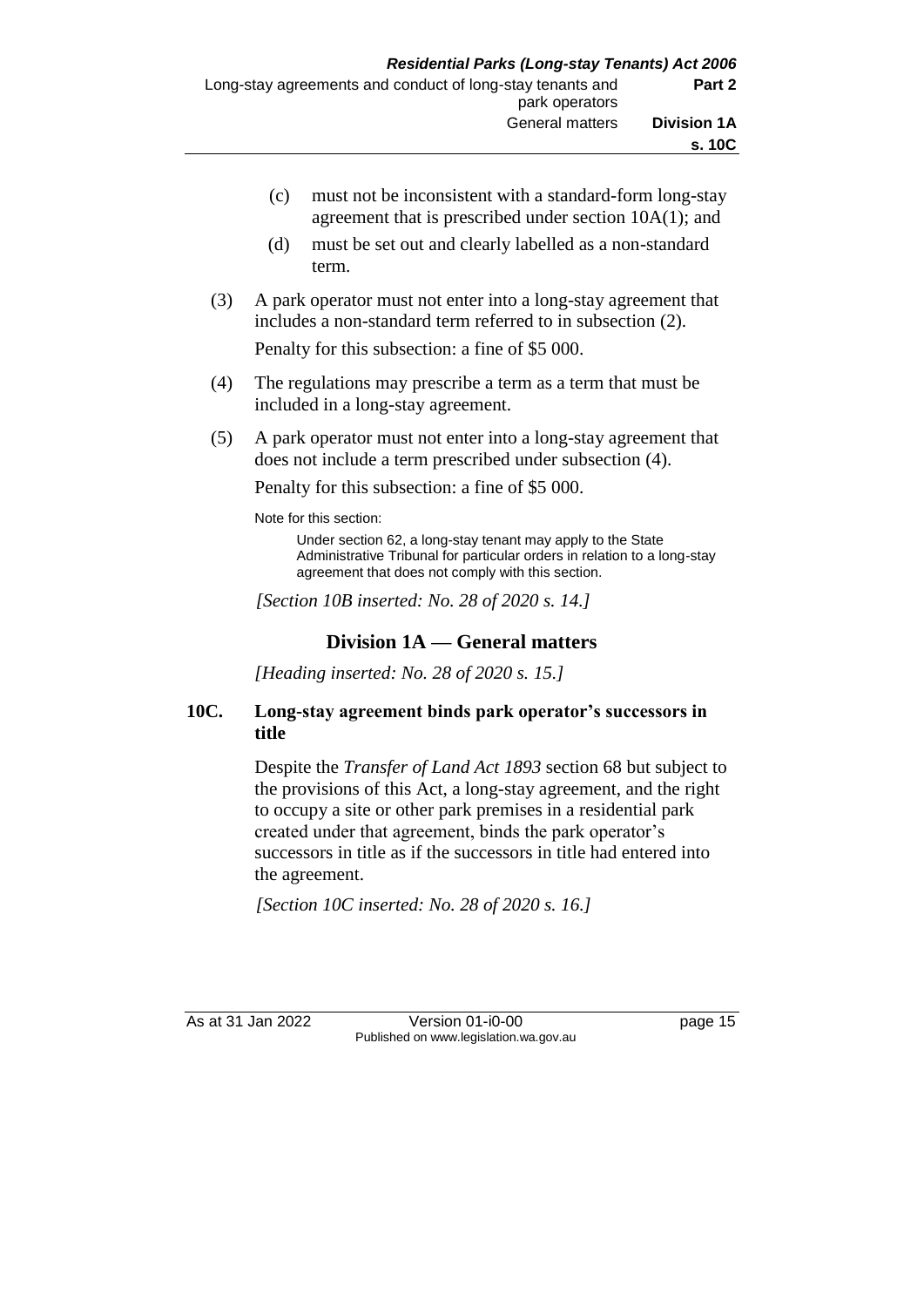| <b>Residential Parks (Long-stay Tenants) Act 2006</b> |                                                                             |  |
|-------------------------------------------------------|-----------------------------------------------------------------------------|--|
| Part 2                                                | Long-stay agreements and conduct of long-stay tenants and<br>park operators |  |
| <b>Division 1A</b><br>s. 11                           | General matters                                                             |  |

### **11. Information for prospective long-stay tenants**

(1) In this section —

*required documents* means all of the following documents —

- (a) a copy of the proposed agreement;
- (b) a disclosure statement in the approved form (if any);
- (c) a copy of the information booklet in the approved form (if any);
- (d) a copy of any park rules that apply to the residential park where the site the subject of the long-stay agreement is located;
- (e) any other prescribed document.
- (2) A park operator must give the required documents to a person before entering into a long-stay agreement with the person —
	- (a) for a site-only agreement at least 5 working days before the agreement is signed; or
	- (b) otherwise before the agreement is entered into.

Penalty for this subsection: a fine of \$5 000.

- (3) However, subsection (2)(a) does not apply if the person who intends to enter into the site-only agreement —
	- (a) owns a relocatable home that is a vehicle for which a vehicle licence has been granted under the *Road Traffic (Vehicles) Act 2012*; and
	- (b) states in writing to the park operator that the person does not require the required documents to be given to the person at least 5 working days before the agreement is signed; and
	- (c) is given the required documents by the park operator before the person occupies the site or other park premises in the residential park.

*[Section 11 inserted: No. 28 of 2020 s. 16.]*

page 16 Version 01-i0-00 As at 31 Jan 2022 Published on www.legislation.wa.gov.au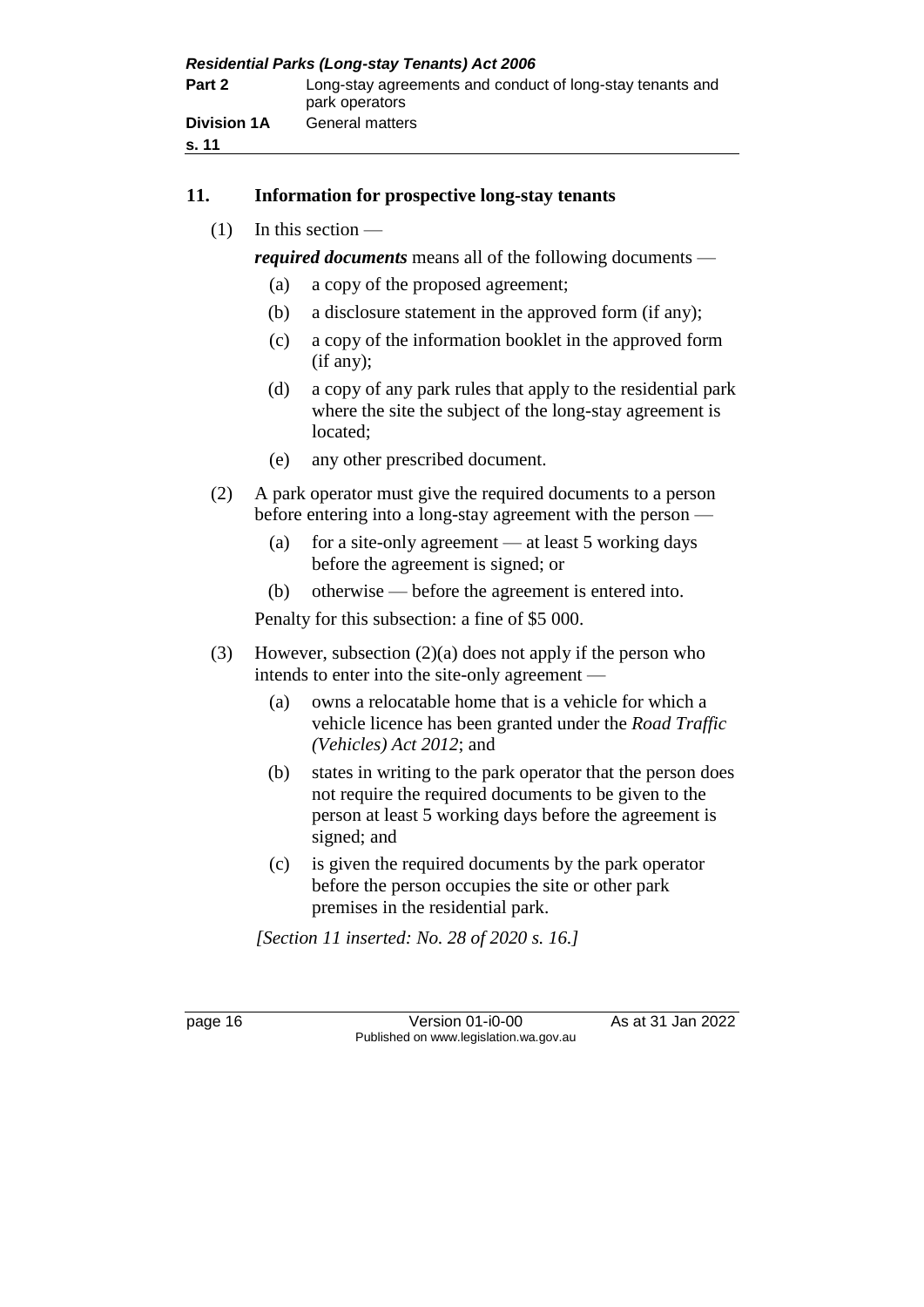### **12. Restrictions on amounts park operators may charge**

- (1) A park operator must not require or receive from a long-stay tenant, or prospective long-stay tenant, any payment in relation to the long-stay agreement (including an entry fee or a payment for renewing or extending the agreement) other than a payment  $for -$ 
	- (a) rent; or
	- (b) a security bond; or
	- (c) an amount paid or payable as consideration for an option to enter into a long-stay agreement if, when the option is exercised, the amount is refunded or applied towards the rent payable under the agreement; or
	- (d) an amount that the park operator is authorised to require or receive under this Act; or
	- (e) an amount for a fee if
		- (i) the type of fee is prescribed as a fee that a park operator may charge a long-stay tenant under the long-stay agreement; and
		- (ii) the park operator may charge the tenant the fee under the long-stay agreement; and
		- (iii) the fee is for a service or facility the amount is necessary to recover the reasonable costs of providing the tenant a service or facility for which the fee is charged or is a reasonable amount.

Penalty for this subsection: a fine of \$5 000.

- (2) A payment accepted in contravention of this section is recoverable by the person who paid it —
	- (a) as a debt due in a court of competent jurisdiction; or
	- (b) by order of the State Administrative Tribunal under Part 5.

*[Section 12 inserted: No. 28 of 2020 s. 16.]*

As at 31 Jan 2022 Version 01-i0-00 page 17 Published on www.legislation.wa.gov.au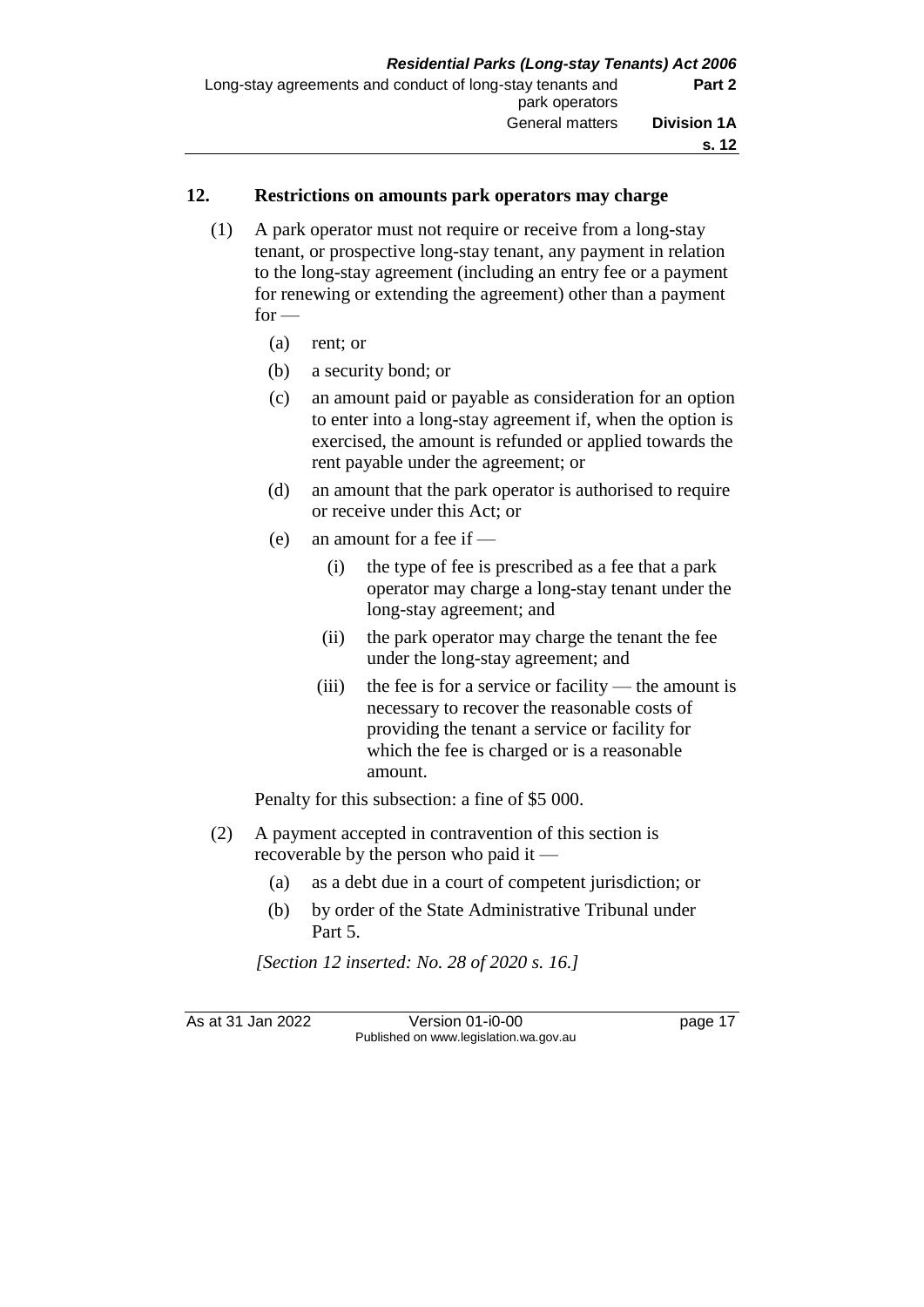| <b>Residential Parks (Long-stay Tenants) Act 2006</b> |                                                                             |  |
|-------------------------------------------------------|-----------------------------------------------------------------------------|--|
| Part 2                                                | Long-stay agreements and conduct of long-stay tenants and<br>park operators |  |
| <b>Division 1A</b><br>s. 13                           | <b>General matters</b>                                                      |  |

### **13. Real estate agents prohibited from charging fees, charges or rewards for particular services**

(1) A real estate agent who provides services on behalf of a park operator in connection with letting agreed premises or entering into a long-stay agreement must not require or receive from a long-stay tenant, or prospective long-stay tenant, any fee, charge or reward for those services.

Penalty for this subsection: a fine of \$5 000.

(2) A real estate agent who provides services on behalf of a long-stay tenant in connection with sub-letting the agreed premises must not require or receive from a sub-tenant, or prospective sub-tenant, any fee, charge or reward for those services.

Penalty for this subsection: a fine of \$5 000.

(3) A fee, charge or reward received in contravention of this section is recoverable by the person who paid it as a debt due in a court of competent jurisdiction.

*[Section 13 inserted: No. 28 of 2020 s. 16.]*

### **13A. Restriction on voluntary sharing arrangements**

 $(1)$  In this section —

*rent-only agreement* means a long-stay agreement that —

- (a) does not include a voluntary sharing arrangement; and
- (b) charges rent that is not greater than the higher of  $-$ 
	- (i) the amount the long-stay tenant currently occupying the site is paying; or
	- (ii) the rent payable by a long-stay tenant for a site of a similar size and location in the same residential park.

page 18 Version 01-i0-00 As at 31 Jan 2022 Published on www.legislation.wa.gov.au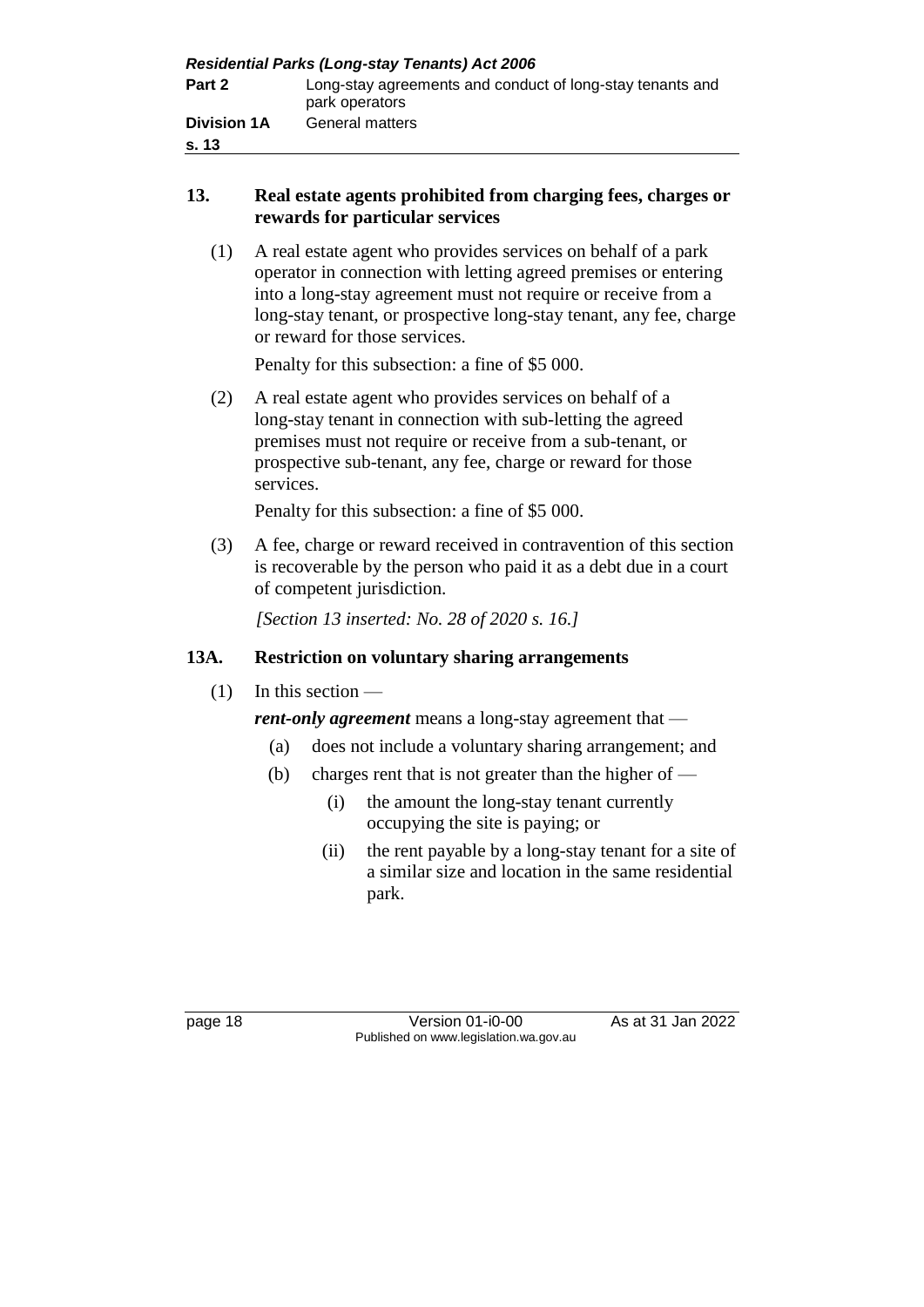- (2) A term of a long-stay agreement that includes a voluntary sharing arrangement has no effect unless —
	- (a) the long-stay agreement that contains the voluntary sharing arrangement is entered into in accordance with this section; and
	- (b) the park operator gives, in the prescribed manner, to the person who intends to enter into the agreement a document that —
		- (i) is in the approved form; and
		- (ii) states how the voluntary sharing arrangement is to operate in relation to the person, including by providing examples of how the arrangement would apply to the person.
- (3) The voluntary sharing arrangement may be
	- (a) entered into only when the parties initially agree to a long-stay agreement; and
	- (b) varied during the life of a long-stay agreement only with the consent of the parties to the agreement.
- (4) Subsection  $(5)$ 
	- (a) applies if a park operator intends to enter into a long-stay agreement that includes a voluntary sharing arrangement with —
		- (i) a person who is buying an on-site home from a person other than the park operator or a close associate of the park operator; or
		- (ii) a current or former long-stay tenant, and the agreement is 1 of 2 or more consecutive long-stay agreements between the same parties conferring a right to occupy the same or similar site or other park premises;

but

As at 31 Jan 2022 Version 01-i0-00 page 19 Published on www.legislation.wa.gov.au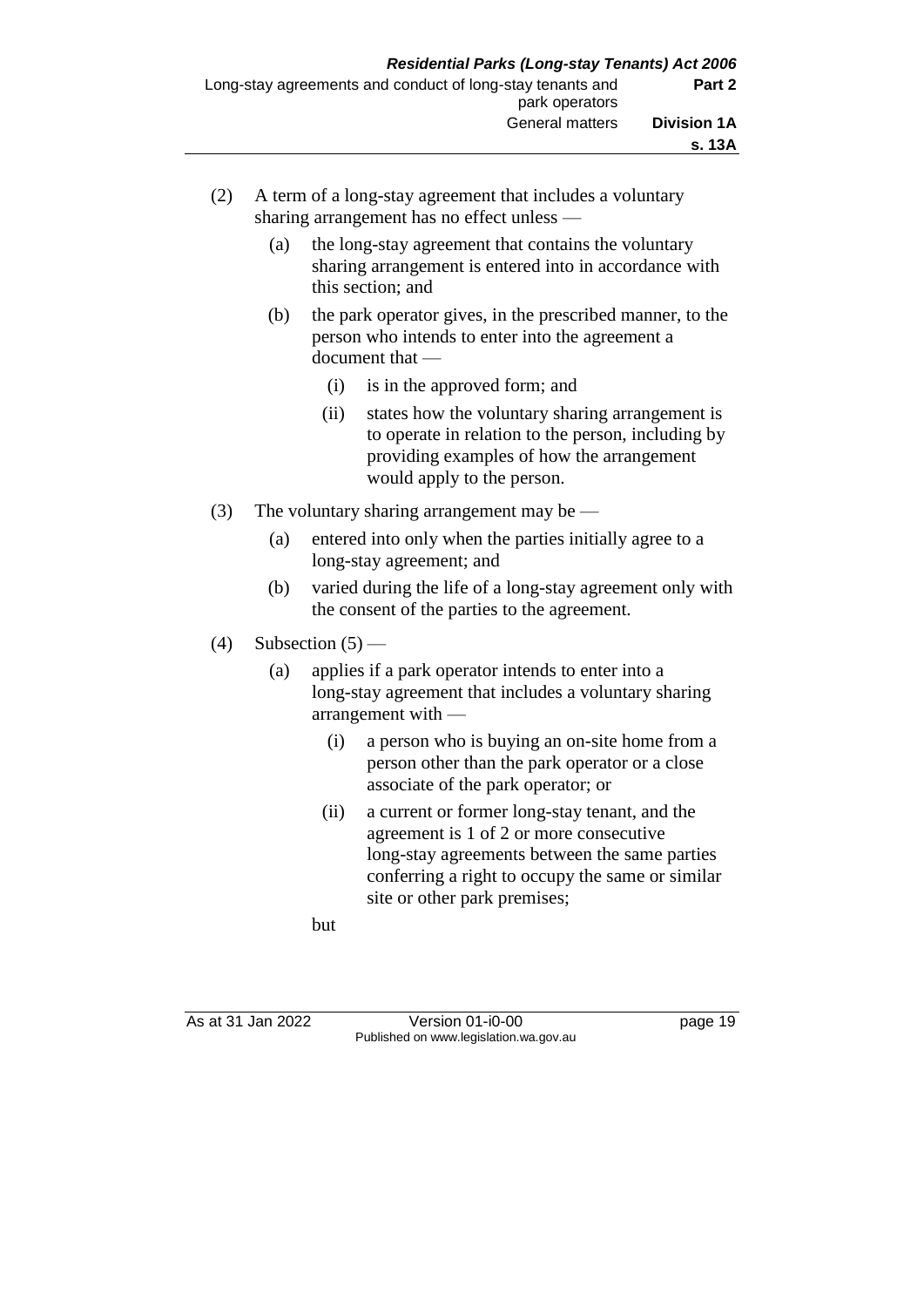| <b>Residential Parks (Long-stay Tenants) Act 2006</b> |                                                                             |  |
|-------------------------------------------------------|-----------------------------------------------------------------------------|--|
| Part 2                                                | Long-stay agreements and conduct of long-stay tenants and<br>park operators |  |
| <b>Division 1A</b><br>s. 14                           | <b>General matters</b>                                                      |  |

(b) does not apply if —

| (i) | all long-stay agreements entered into between the |
|-----|---------------------------------------------------|
|     | park operator and each long-stay tenant of the    |
|     | residential park include a voluntary sharing      |
|     | arrangement; and                                  |

- (ii) the park operator does not offer to enter into rent-only agreements.
- (5) The park operator must give the person or long-stay tenant an option to enter into a rent-only agreement as well as a long-stay agreement that includes a voluntary sharing arrangement.

*[Section 13A inserted: No. 28 of 2020 s. 16.]*

### **14. Cost of preparing long-stay agreement**

The park operator must bear the cost of preparing a proposed long-stay agreement for execution by the parties to the agreement.

Penalty: a fine of \$5 000.

*[Section 14 amended: No. 28 of 2020 s. 17.]*

### **15. Disclosure of park operator's particulars to long-stay tenant**

- (1) When a park operator enters into a long-stay agreement, the park operator must ensure that the long-stay tenant is given written notice of the following —
	- (a) the full name and address of the park operator and of any person having superior title to that of the park operator;
	- (b) if the park operator or person with superior title is a body corporate —
		- (i) the full name and address of the secretary of the body corporate; or
		- (ii) if the body corporate does not have a secretary — the full name and address of a

page 20 Version 01-i0-00 As at 31 Jan 2022 Published on www.legislation.wa.gov.au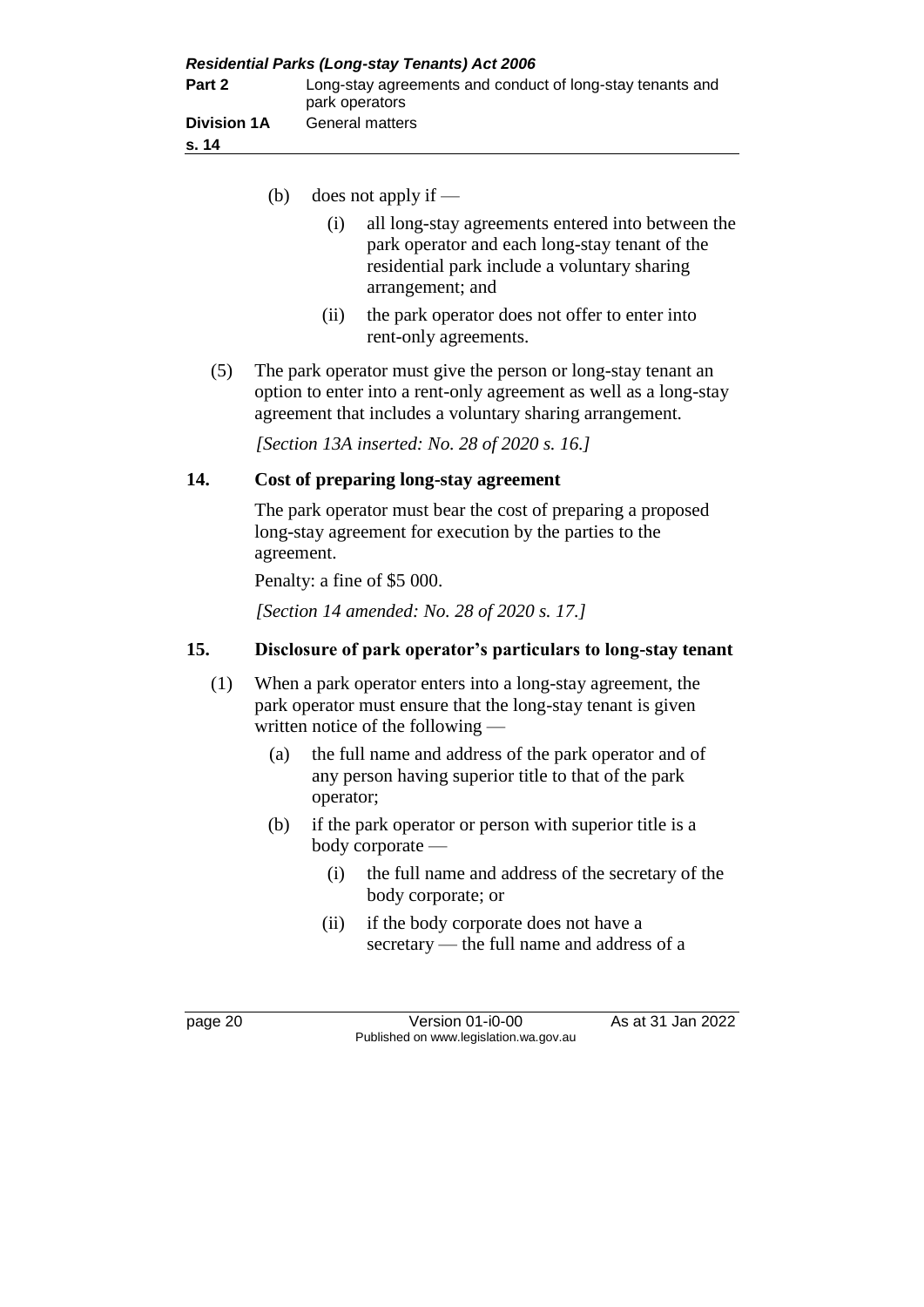director of, or contact person for, the body corporate;

(c) the terms of the park's operating licence and all licensing conditions including any conditions imposed by the relevant local government authority under the *Caravan Parks and Camping Grounds Act 1995*.

Penalty for this subsection: a fine of \$5 000.

- (2) If a person succeeds another person as a park operator, the new park operator must ensure that each long-stay tenant in the residential park is given written notice of the following —
	- (a) the full name and address of the new park operator;
	- (b) if the new park operator is a body corporate
		- (i) the full name and address of the secretary of the body corporate; or
		- (ii) if the body corporate does not have a secretary — the full name and address of a director of, or contact person for, the body corporate.

Penalty for this subsection: a fine of \$5 000.

(3) If a name or address of which the park operator is required under this section to give notice to a long-stay tenant is changed, the park operator must within 14 days after the change give the tenant written notice of the new name or address.

Penalty for this subsection: a fine of \$5 000.

(4) However, if a residential park is managed by a real estate agent, it is sufficient for a long-stay tenant to be notified of the address of the agent, instead of the address of the park operator.

*[Section 15 amended: No. 3 of 2019 s. 39; No. 28 of 2020 s. 18.]*

As at 31 Jan 2022 Version 01-i0-00 page 21 Published on www.legislation.wa.gov.au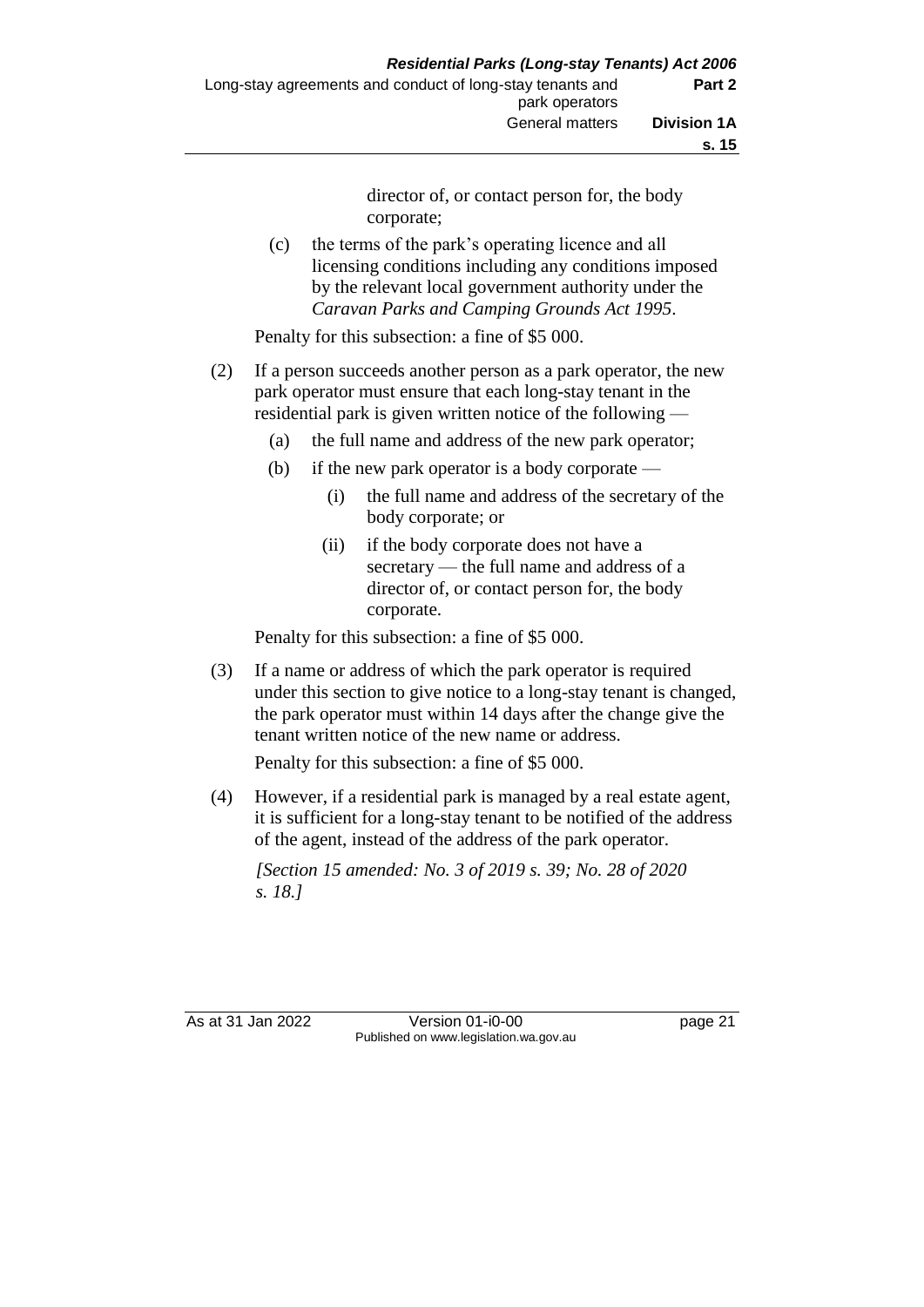| <b>Residential Parks (Long-stay Tenants) Act 2006</b> |                                                                             |  |
|-------------------------------------------------------|-----------------------------------------------------------------------------|--|
| Part 2                                                | Long-stay agreements and conduct of long-stay tenants and<br>park operators |  |
| <b>Division 1A</b><br>s. 16                           | <b>General matters</b>                                                      |  |

### **16. Disclosure of tenant's particulars to park operator**

(1) A long-stay tenant or prospective long-stay tenant must not falsely state the tenant's name or place of occupation to the park operator.

Penalty for this subsection: a fine of \$5 000.

(2) If a long-stay tenant has given particulars of the tenant's place of occupation to the park operator and the place is changed, the tenant must notify the park operator of the new place of occupation within 14 days after the change.

Penalty for this subsection: a fine of \$5 000.

(3) When a long-stay tenant vacates the agreed premises, the tenant must give the park operator particulars of the tenant's next intended residential address or postal address.

Penalty for this subsection: a fine of \$5 000.

*[Section 16 amended: No. 3 of 2019 s. 39.]*

### **17. Tenant's copy of long-stay agreement**

- (1) When a long-stay tenant signs a long-stay agreement, the park operator must —
	- (a) give the tenant a copy of the agreement; and
	- (b) ensure that a fully executed copy of the agreement is given to the tenant within 21 days after it was first signed by the tenant or, if that is not practicable in the circumstances, as soon as practicable after that.

Penalty for this subsection: a fine of \$5 000.

(2) If the park operator does not execute the long-stay agreement but gives the long-stay tenant a copy of it in accordance with subsection  $(1)(b)$ , acceptance of rent from the tenant by the park operator gives the agreement the same effect as if it had been fully executed.

*[Section 17 amended: No. 3 of 2019 s. 39.]*

page 22 Version 01-i0-00 As at 31 Jan 2022 Published on www.legislation.wa.gov.au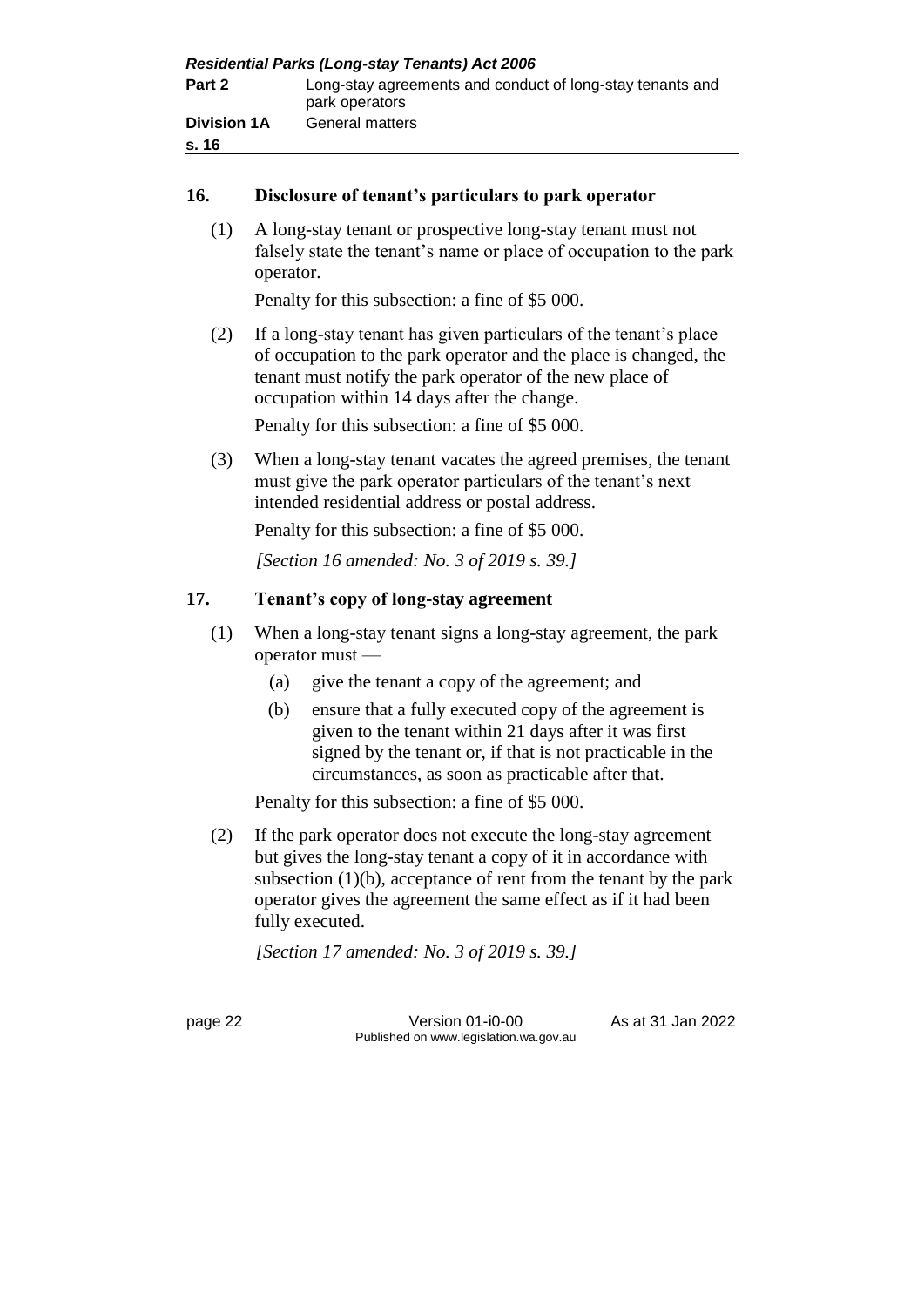### **18. Cooling off period**

- (1) A long-stay tenant under a site-only agreement is entitled to rescind the agreement —
	- (a) if the park operator has complied with section  $11(2)$  at any time within 5 working days after the date of the agreement; or
	- (b) if the park operator has not complied with section 11(2) within the time specified in that subsection but has given the tenant the documents required under that section at any time within 10 working days after the day on which the documents required under that section are given to the tenant; or
	- (c) if the park operator has not complied with section  $11(2)$  — at any time.
- (2) However, a long-stay tenant is not entitled to rescind a long-stay agreement under this section after taking up occupation of the agreed premises.

*[Section 18 amended: No. 28 of 2020 s. 19.]*

### **19. Recovery of amounts paid under a mistake of law or fact**

- (1) A party to a long-stay agreement is entitled to recover an amount paid to the other party under a mistake of law or fact relating to the agreement.
- (2) A long-stay tenant may recover an amount mistakenly paid to the park operator by deducting it from rent payable by the tenant under the long-stay agreement.

### **20. Age-restricted residential parks**

(1) A long-stay agreement may include a term to the effect that children are not permitted to occupy a site in a residential park only if the site the subject of the agreement is within a park, or part of a park, in which —

As at 31 Jan 2022 Version 01-i0-00 page 23 Published on www.legislation.wa.gov.au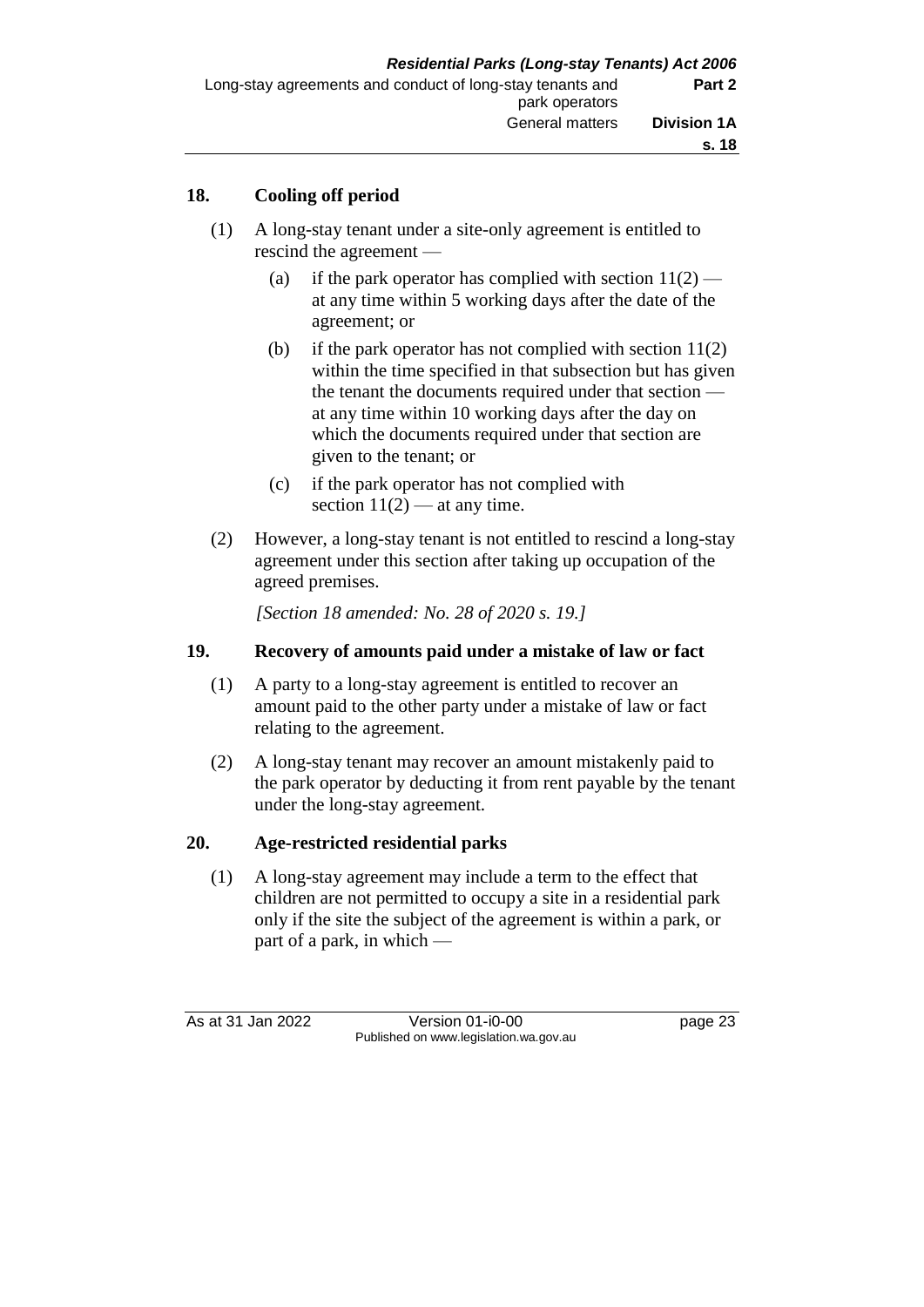| <b>Residential Parks (Long-stay Tenants) Act 2006</b> |                                                                             |  |
|-------------------------------------------------------|-----------------------------------------------------------------------------|--|
| Part 2                                                | Long-stay agreements and conduct of long-stay tenants and<br>park operators |  |
| <b>Division 1A</b><br>s. 20                           | <b>General matters</b>                                                      |  |

- (a) both of the following apply
	- (i) it is intended that each site within the park, or part of the park, will be solely or principally occupied by a person of a particular age;
	- (ii) each long-stay agreement entered into between the park operator and a long-stay tenant of the park, or part of the park, includes a term to the effect that children are not permitted to live on the agreed premises;
	- or
- (b) the residential park is operated under a licence under the *Caravan Parks and Camping Grounds Act 1995* and the licence permits the park operator to include such a term in the agreement.
- (2) A park operator must not do any of the following on the grounds that it is intended that a child will live on the agreed premises unless the site the person is to use or occupy is within a park, or part of a park, to which subsection (1) applies —
	- (a) refuse to enter into a long-stay agreement with a person;
	- (b) advertise or otherwise indicate an intention to refuse to enter into a long-stay agreement with a person;
	- (c) instruct anyone else on the park operator's behalf
		- (i) to refuse to enter into a long-stay agreement with a person; or
		- (ii) to advertise or otherwise indicate an intention to refuse to enter into a long-stay agreement with a person.

Penalty for this subsection: a fine of \$5 000.

*[Section 20 inserted: No. 28 of 2020 s. 20.]*

page 24 Version 01-i0-00 As at 31 Jan 2022 Published on www.legislation.wa.gov.au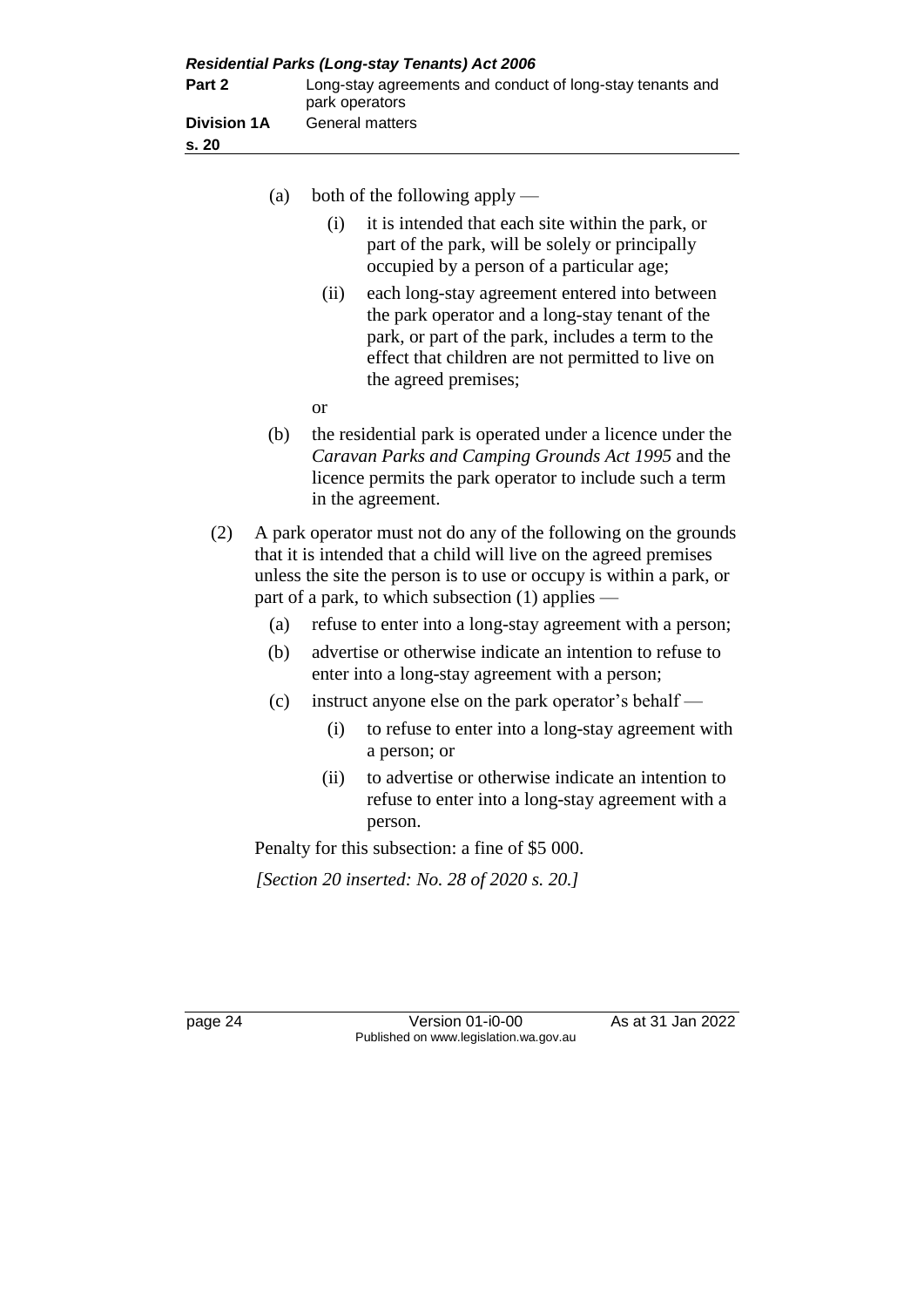## **20A. Park operator's continuing disclosure obligations about material changes in relation to residential parks**

 $(1)$  In this section —

*material change*, in relation to a residential park, means an arrangement or restriction that is reasonably likely to occur and might materially affect the occupation or use of a site or other park premises in a park by the park operator or long-stay tenant.

Examples of material changes:

- 1. A sale or redevelopment of the residential park.
- 2. A change in a requirement of a licence a park operator is required to hold under a written law that impacts on the tenant's use of the park.
- 3. A change in the use of land for which an approval of development is required under the *Planning and Development Act 2005*.
- (2) This section applies if, after a long-stay tenant has entered into a site-only agreement a park operator becomes aware of a material change in relation to the residential park where the site the subject of the long-stay agreement is located.
- (3) The park operator must give the long-stay tenant a written notice stating how the tenant's use or enjoyment will be affected as soon as reasonably practicable after the park operator becomes aware of the material change in relation to the park.

Penalty for this subsection: a fine of \$5 000.

*[Section 20A inserted: No. 28 of 2020 s. 20.]*

# **Division 2 — Security bonds**

## **21. Security bonds**

 $(1AA)$  In this section —

*pet* does not include an assistance dog as defined in the *Dog Act 1976* section 8(1).

(1) A park operator must not require or receive payment of more than one security bond in respect of a long-stay agreement. Penalty for this subsection: a fine of \$5 000.

As at 31 Jan 2022 Version 01-i0-00 page 25 Published on www.legislation.wa.gov.au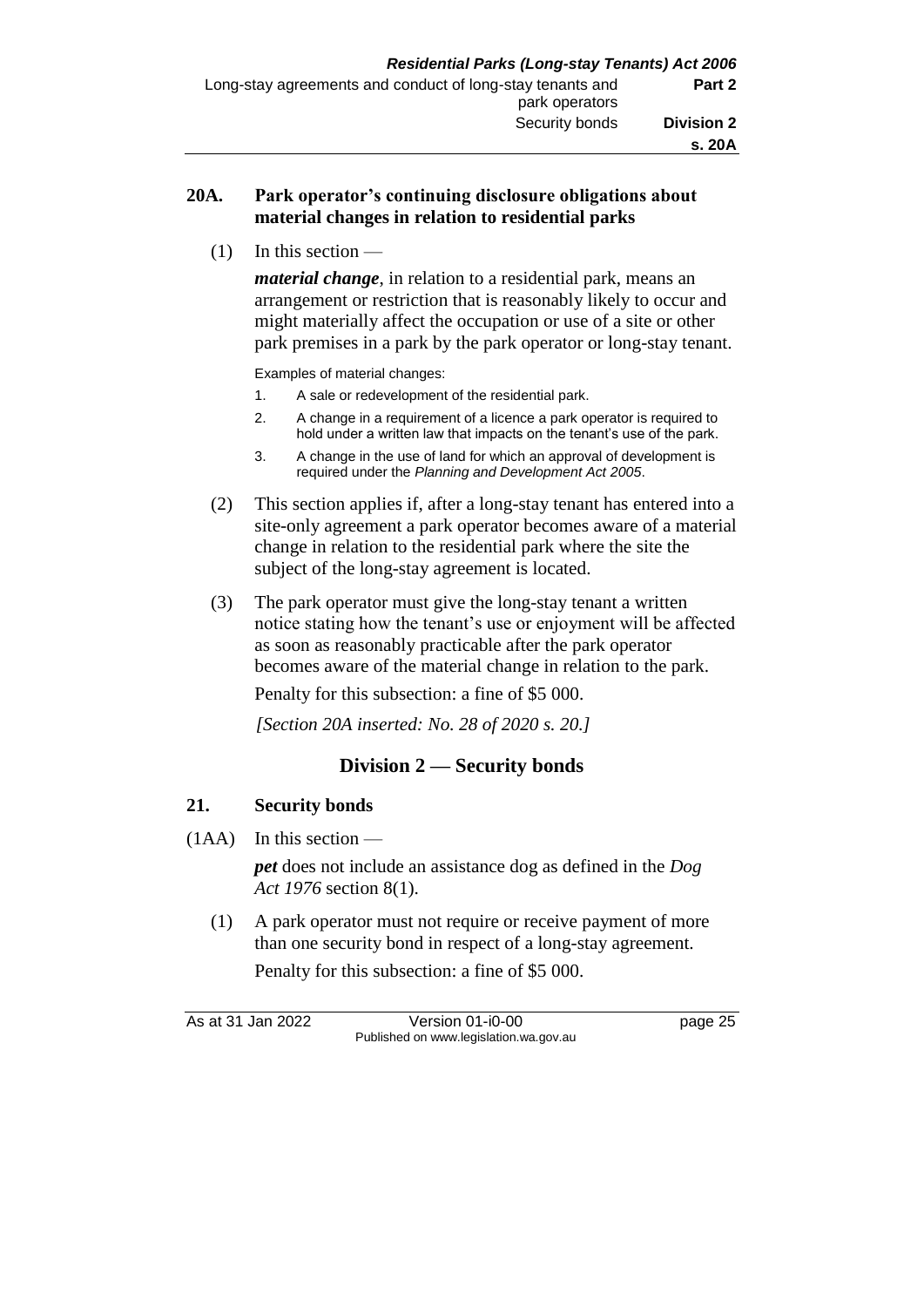| <b>Residential Parks (Long-stay Tenants) Act 2006</b> |                                                                             |  |  |
|-------------------------------------------------------|-----------------------------------------------------------------------------|--|--|
| Part 2                                                | Long-stay agreements and conduct of long-stay tenants and<br>park operators |  |  |
| <b>Division 2</b><br>s. 21                            | Security bonds                                                              |  |  |

- (1A) However, subsection (1) does not prevent a park operator from receiving a security bond in instalments.
	- (2) A park operator must not require or receive payment of a security bond if the amount of the bond is more than the sum  $of -$ 
		- (a) 4 weeks' rent; and
		- (b) if the long-stay tenant is permitted to keep a pet capable of carrying parasites that can affect humans at the agreed premises — a prescribed amount to meet the cost of fumigating the premises at the end of the tenancy, if necessary.
		- *[(c) deleted]*

Penalty for this subsection: a fine of \$5 000.

- (3) When a long-stay tenant pays a security bond, the park operator must give the long-stay tenant a receipt that specifies —
	- (a) the amount paid; and
	- (b) the date on which it is paid; and
	- (c) if a pet bond is paid the amount of the pet bond; and
	- (d) the name of the tenant; and
	- (e) particulars of the agreed premises for which it is paid.

Penalty for this subsection: a fine of \$20 000.

(4) Nothing in subsection (1) prevents the park operator from requiring further payment from a remaining long-stay tenant towards the security bond in order to cover the disposal of a former long-stay tenant's portion of the security bond under section  $74C(3)$ .

*[Section 21 amended: No. 3 of 2019 s. 27 and 39; No. 28 of 2020 s. 21.]*

page 26 Version 01-i0-00 As at 31 Jan 2022 Published on www.legislation.wa.gov.au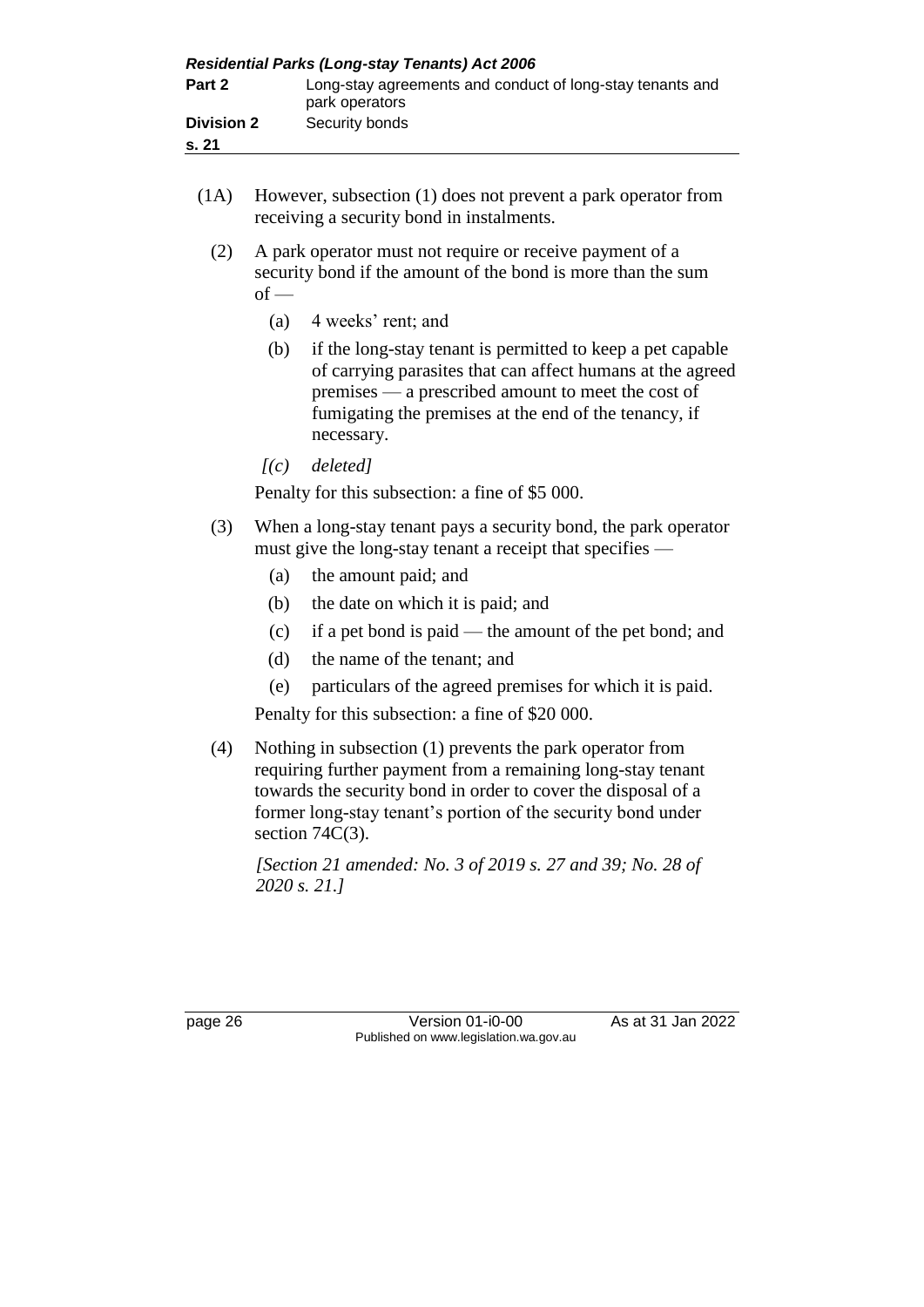## **22. Payment of bond to bond administrator**

- (1) When a person receives a security bond, the person must, within 14 days after receiving the bond —
	- (a) deposit an amount equal to the amount of the bond with the bond administrator or an authorised agent as defined in the *Residential Tenancies Act 1987* Schedule 1 clause 1; and
	- (b) give the bond administrator or an authorised agent a record relating to the payment in the form approved by the bond administrator and available on the department's website.

Penalty for this subsection: a fine of \$20 000.

(2) A person must not make an entry in a record given to the bond administrator or an authorised agent under subsection (1)(b) that the person knows is false or misleading in a material particular.

Penalty for this subsection: a fine of \$20 000.

*[Section 22 inserted: No. 28 of 2020 s. 22.]*

*[23. Deleted: No. 28 of 2020 s. 22.]*

# **24. Increase in security bond**

- (1A) A park operator must not increase a security bond except under this section.
	- (1) When the amount of rent payable under a long-stay agreement is increased, the park operator may increase the amount of the security bond payable by the long-stay tenant by giving the tenant a written notice specifying the amount of the increase and the day on which it is payable.
	- (2) The day specified in the notice on which the bond is payable must be —
		- (a) at least 60 days after the day on which the notice is given; and

As at 31 Jan 2022 Version 01-i0-00 page 27 Published on www.legislation.wa.gov.au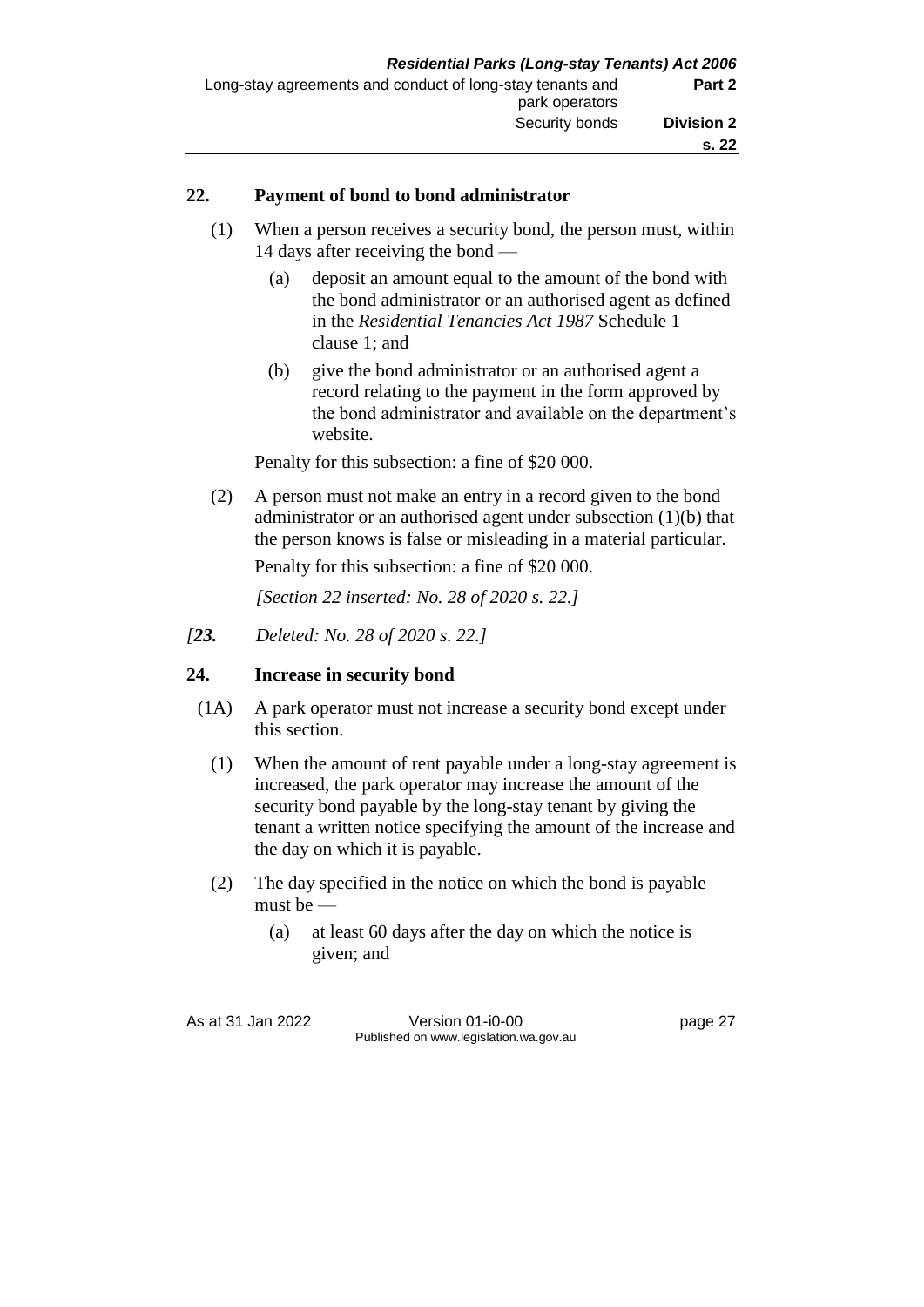|                   | <b>Residential Parks (Long-stay Tenants) Act 2006</b>                       |
|-------------------|-----------------------------------------------------------------------------|
| Part 2            | Long-stay agreements and conduct of long-stay tenants and<br>park operators |
| <b>Division 2</b> | Security bonds                                                              |
| s. 24             |                                                                             |
|                   |                                                                             |

|     | (b) |                                                                                                                                                                                                                                                                     | for on-site home agreements, at least 6 months after —                                                           |
|-----|-----|---------------------------------------------------------------------------------------------------------------------------------------------------------------------------------------------------------------------------------------------------------------------|------------------------------------------------------------------------------------------------------------------|
|     |     | (i)                                                                                                                                                                                                                                                                 | if the security bond has been increased — the<br>day of the last increase; or                                    |
|     |     | (ii)                                                                                                                                                                                                                                                                | otherwise — the day the long-stay agreement<br>commenced;                                                        |
|     |     | and                                                                                                                                                                                                                                                                 |                                                                                                                  |
|     | (c) |                                                                                                                                                                                                                                                                     | for site-only agreements, at least 12 months after $-$                                                           |
|     |     | (i)                                                                                                                                                                                                                                                                 | if the security bond has been increased — the<br>day of the last increase; or                                    |
|     |     | (ii)                                                                                                                                                                                                                                                                | otherwise — the day the long-stay agreement<br>commenced.                                                        |
| (3) |     |                                                                                                                                                                                                                                                                     | A security bond cannot be increased to an amount that would<br>exceed the sum of $-$                             |
|     | (a) | and                                                                                                                                                                                                                                                                 | 4 weeks' rent under the long-stay agreement at the time<br>at which the amount of the increase would be payable; |
|     | (b) |                                                                                                                                                                                                                                                                     | if a pet bond is payable $-$ the maximum amount<br>chargeable under section $21(2)(b)$ .                         |
| (4) |     | A notice of increase of the amount of security bond that has<br>been given in accordance with this section and that has not been<br>withdrawn by the park operator varies the long-stay agreement<br>to the effect that the amount of the increase specified in the |                                                                                                                  |

(5) Sections 21(3) and 22 apply to an amount paid under this section.

notice is payable under the agreement on the day specified in the

*[Section 24 amended: No. 28 of 2020 s. 23.]*

notice.

page 28 Version 01-i0-00 As at 31 Jan 2022 Published on www.legislation.wa.gov.au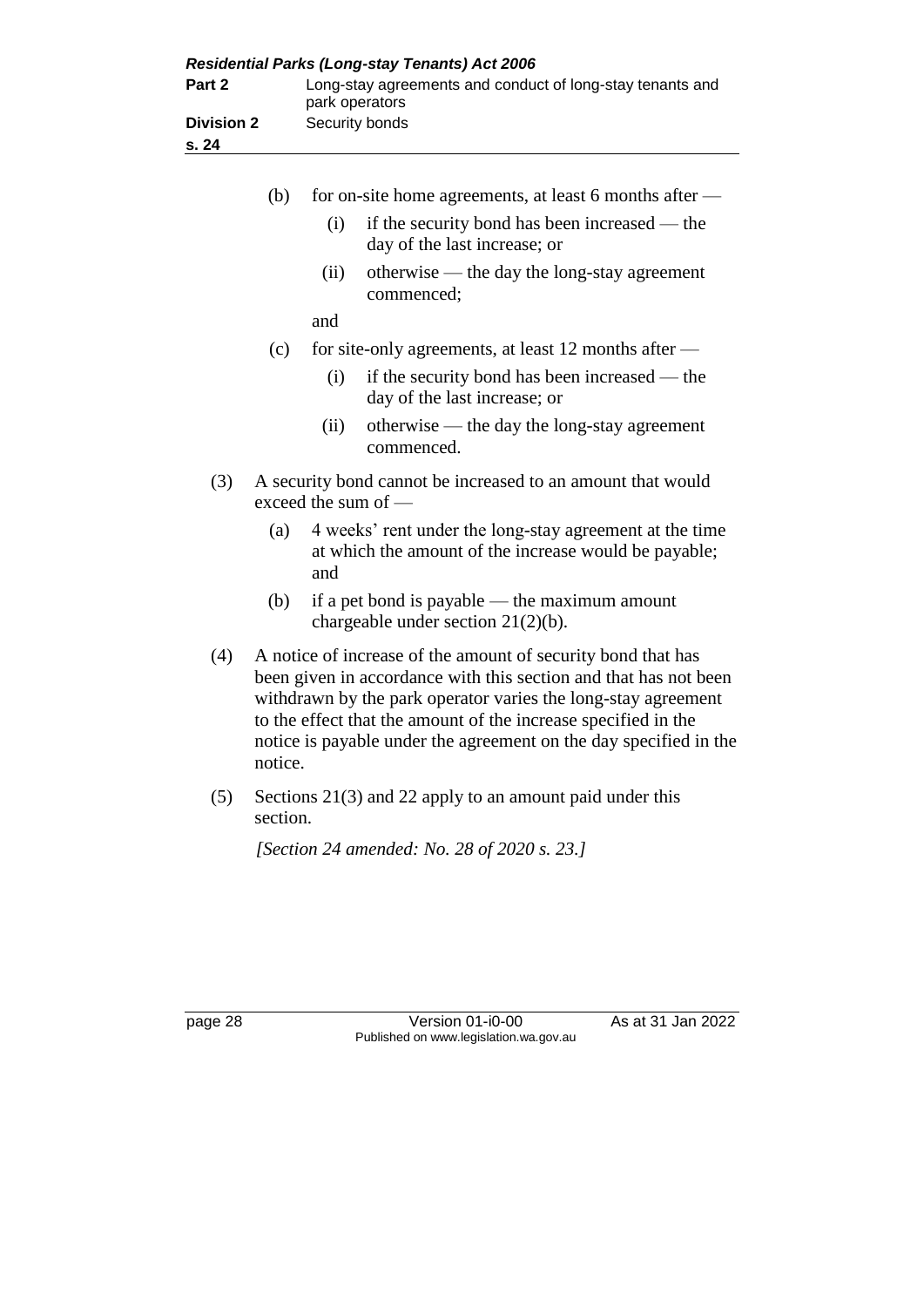## **Division 3 — Rent**

#### **25. Rent in advance**

(1) A park operator must not require a long-stay tenant or prospective long-stay tenant to pay more than 2 weeks' rent before or during the first 2 weeks of the tenancy.

Penalty for this subsection: a fine of \$5 000.

(2) A park operator must not require a long-stay tenant to pay any further rent before the end of any period for which rent has been paid.

Penalty for this subsection: a fine of \$5 000.

*[Section 25 amended: No. 3 of 2019 s. 39.]*

## **26. Written receipts for rent**

- (1) When a park operator receives any rent under a long-stay agreement, the park operator must give the long-stay tenant a written receipt for the rent within 3 working days after receiving the rent.
- (2) The receipt must specify
	- (a) the date on which the rent was received; and
	- (b) the amount paid; and
	- (c) the period for which the amount is paid; and
	- (d) the name of the long-stay tenant; and
	- (e) particulars of the agreed premises.

Penalty for this subsection: a fine of \$5 000.

(3) However, the park operator does not have to give a written receipt for rent that is paid, under an agreement between the park operator and the long-stay tenant, into an ADI account nominated by the park operator.

*[Section 26 amended: No. 3 of 2019 s. 39; No. 28 of 2020 s. 24.]*

As at 31 Jan 2022 Version 01-i0-00 page 29 Published on www.legislation.wa.gov.au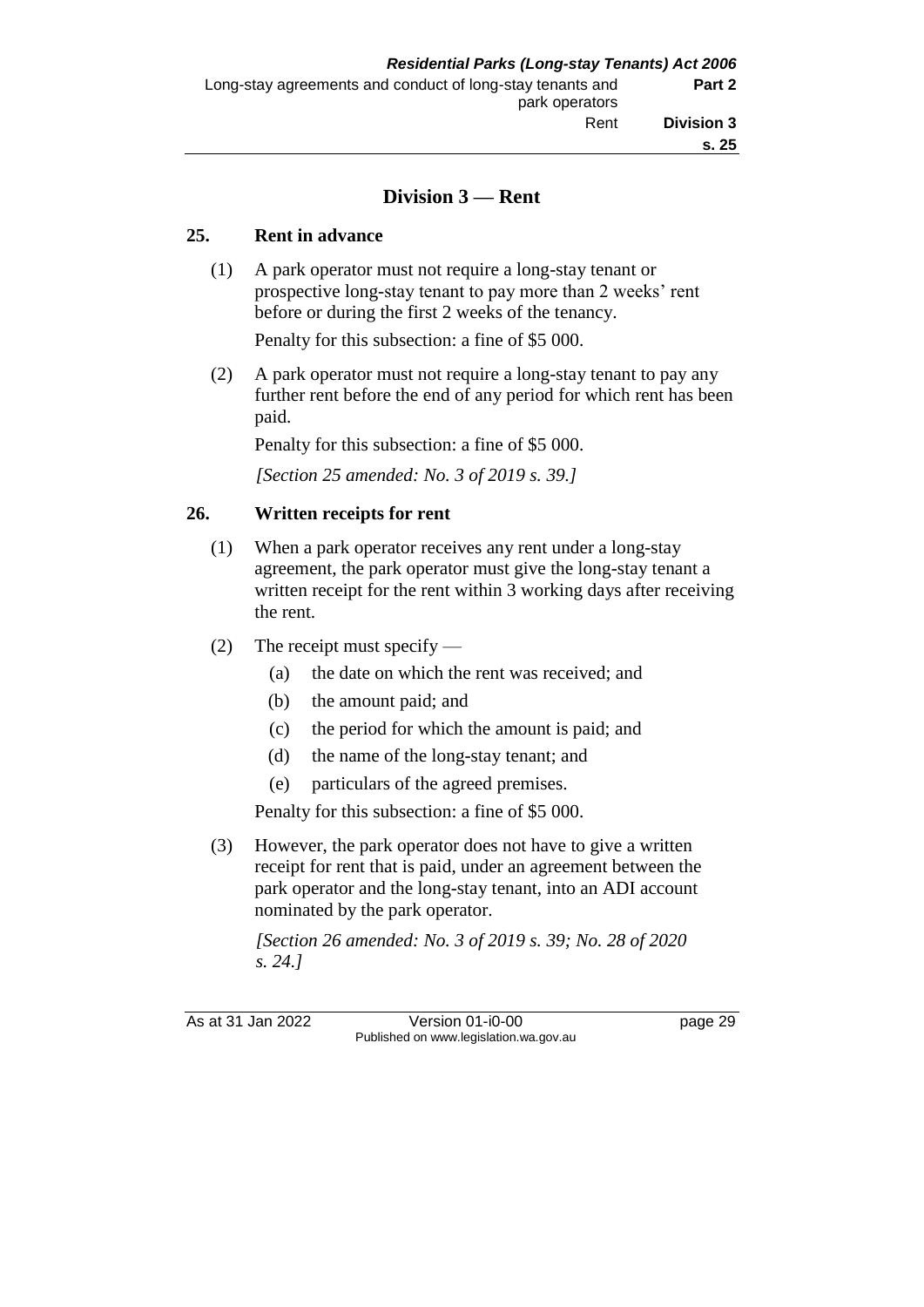| <b>Residential Parks (Long-stay Tenants) Act 2006</b> |                                                                             |  |
|-------------------------------------------------------|-----------------------------------------------------------------------------|--|
| Part 2                                                | Long-stay agreements and conduct of long-stay tenants and<br>park operators |  |
| <b>Division 3</b><br>s. 27                            | Rent                                                                        |  |

## **27. Requiring post-dated cheques prohibited**

A person must not require a post-dated cheque or other post-dated negotiable instrument in payment of rent. Penalty: a fine of \$5 000.

## **28. Rent records kept by park operator**

- (1) Each time a park operator receives rent under a long-stay agreement for agreed premises, the park operator must keep a record of the rent received in accordance with subsection (1A). Penalty for this subsection: a fine of \$5 000.
- (1A) The record must state the following each time the rent is received —
	- (a) that the payment received is for rent;
	- (b) the date the rent was received;
	- (c) the name of the person paying the rent;
	- (d) the amount paid;
	- (e) the period in respect of which the rent is paid;
	- (f) the site in respect of which the rent is paid.
	- (2) A person must not make an entry in a record that the person knows is false or misleading in a material particular.

Penalty for this subsection: a fine of \$5 000.

*[Section 28 amended: No. 3 of 2019 s. 39; No. 28 of 2020 s. 25.]*

# **29. Apportionment of rent**

- (1) Rent payable under a long-stay agreement
	- (a) accrues from day to day; and
	- (b) must be apportioned accordingly when the agreement ends.

page 30 Version 01-i0-00 As at 31 Jan 2022 Published on www.legislation.wa.gov.au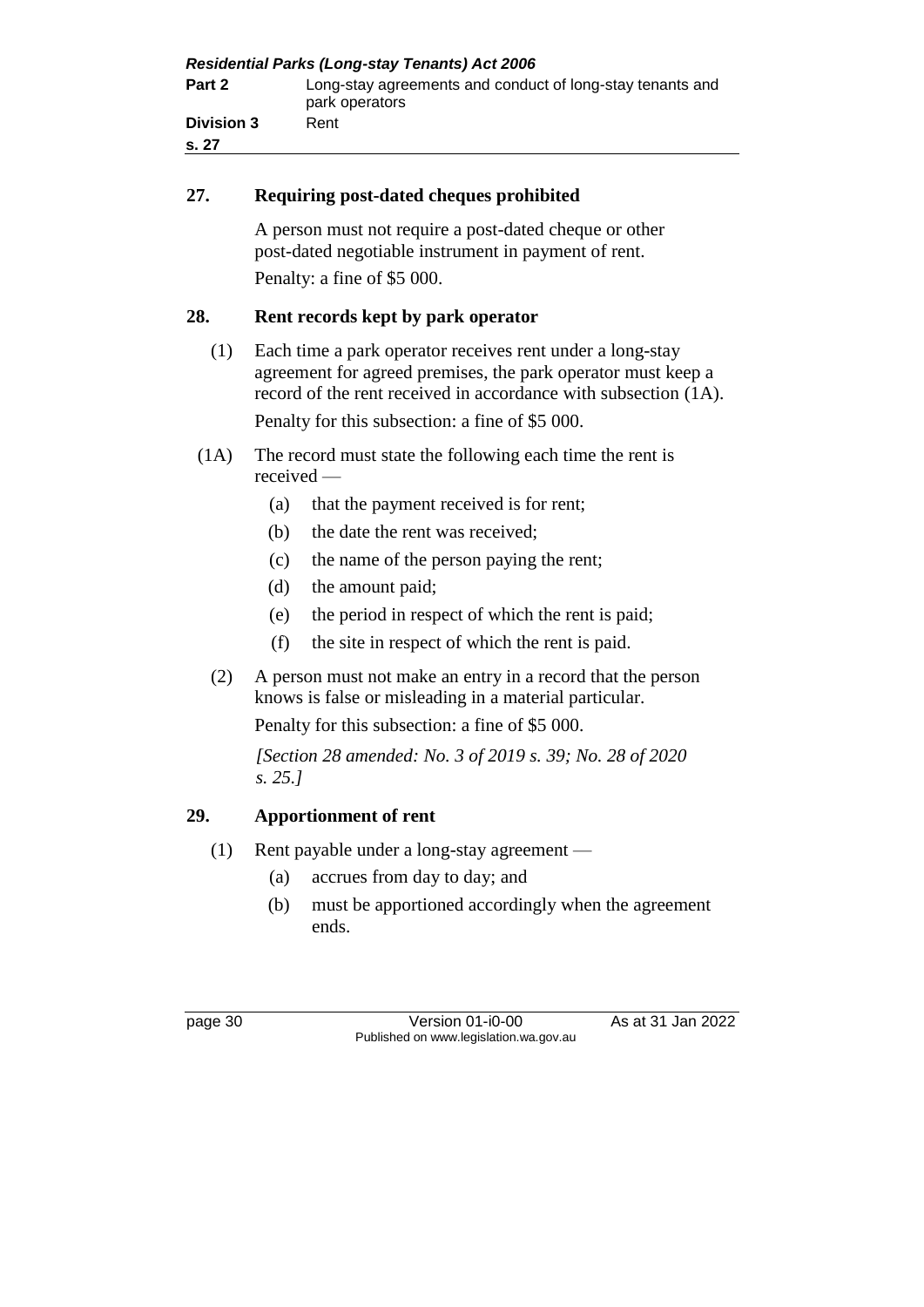(2) Any amount payable or recoverable as a result of the apportionment is payable or recoverable immediately.

*[Section 29 amended: No. 28 of 2020 s. 26.]*

## **29A. Reviewing and varying rent under long-stay agreement**

- (1) A term of a long-stay agreement that provides for rent to be reviewed and varied has no effect if —
	- (a) the long-stay agreement provides for review of the rent  $at -$ 
		- (i) for a site-only agreement intervals of less than 12 months; or
		- (ii) for an on-site home agreement intervals of less than 6 months;

or

- (b) the term does not, for each review to be carried out during the tenancy period, state —
	- (i) the amount of rent; or
	- (ii) a single basis for calculating the amount of rent;

or

- (c) current market rent is the basis for calculating the amount of rent; or
- (d) the term provides the rent may not be reduced if the rent calculated using the basis for calculating the rent stated in the agreement is less than the rent paid before the review date.
- (2) Subsection  $(1)(a)(i)$  and  $(ii)$  do not prevent the term from specifying a day for carrying out the first review that is earlier than the intervals stated in those provisions after the beginning of the tenancy if —
	- (a) it is the practice of the park operator to review the rent payable by long-stay tenants in accordance with a set review date schedule; and

As at 31 Jan 2022 Version 01-i0-00 page 31 Published on www.legislation.wa.gov.au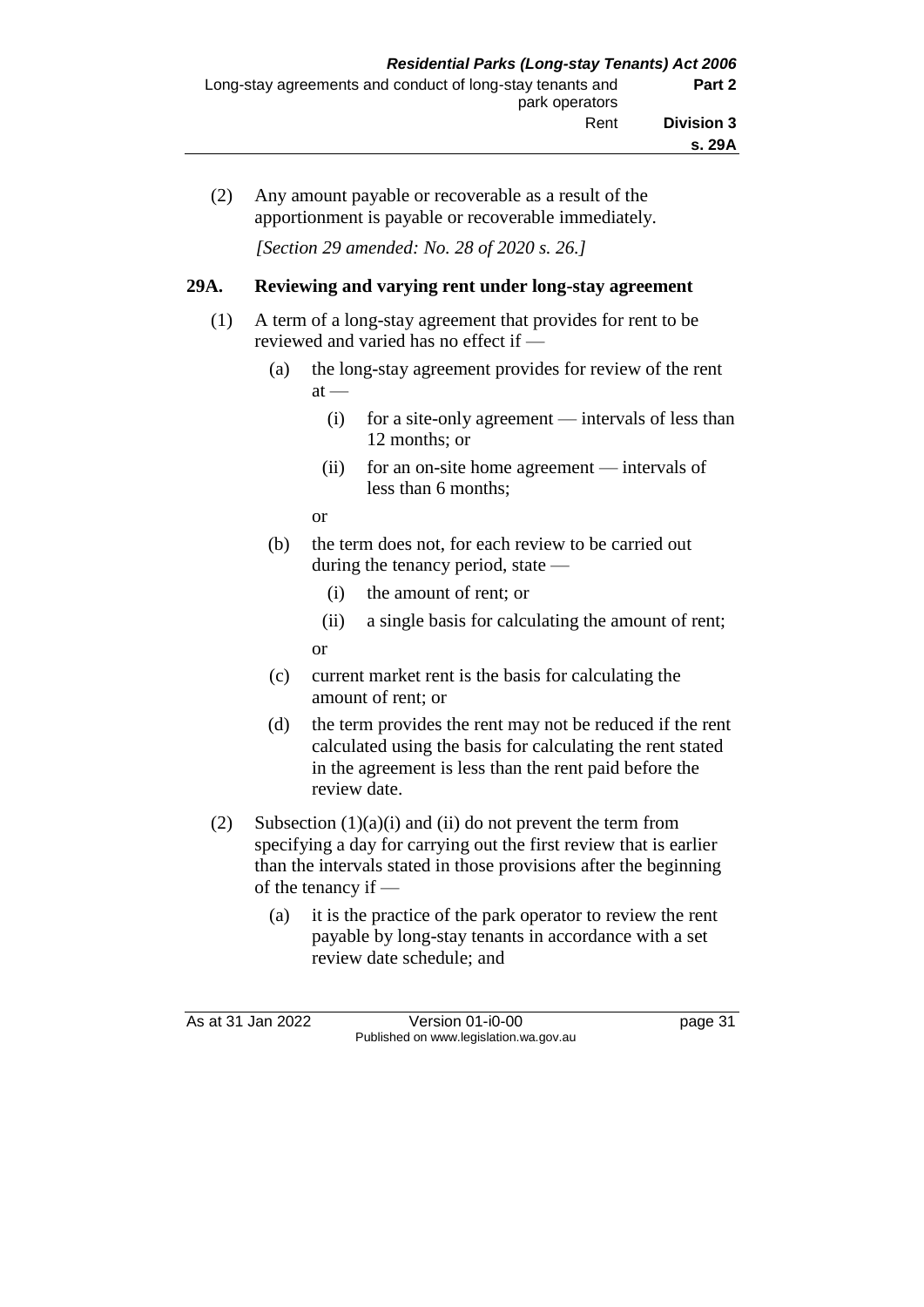| <b>Residential Parks (Long-stay Tenants) Act 2006</b> |                                                                             |  |  |
|-------------------------------------------------------|-----------------------------------------------------------------------------|--|--|
| Part 2                                                | Long-stay agreements and conduct of long-stay tenants and<br>park operators |  |  |
| <b>Division 3</b><br>s.30                             | Rent                                                                        |  |  |

- (b) the long-stay tenant was given written notice of the set review date schedule before the long-stay agreement was entered into.
- (3) Subsection (1)(b) does not prevent the long-stay agreement from specifying different bases for calculating the amount of rent for different review dates.

*[Section 29A inserted: No. 28 of 2020 s. 27.]*

## **30. Process for varying rent under long-stay agreement**

- (1) If a long-stay agreement includes a term providing for reviewing and varying rent under section 29A, a park operator may vary the amount of rent payable under the agreement by giving a written notice to the long-stay tenant specifying —
	- (a) the amount of the varied rent; and
	- (b) the day from which the varied rent becomes payable.
- (2) The day specified in the notice from which the varied rent becomes payable must be —
	- (a) at least 60 days after the day on which the notice is given; and
	- (b) at least
		- (i) for a site-only agreement 12 months after the day on which the tenancy period began; or
		- (ii) for an on-site home agreement 6 months after the day on which the tenancy period began;
		- and
	- (c) if the rent has previously been varied, at least
		- (i) for a site-only agreement 12 months after the day on which the rent was previously varied; or
		- (ii) for an on-site home agreement 6 months after the day on which the rent was previously varied.
	- *[(d) deleted]*

page 32 Version 01-i0-00 As at 31 Jan 2022 Published on www.legislation.wa.gov.au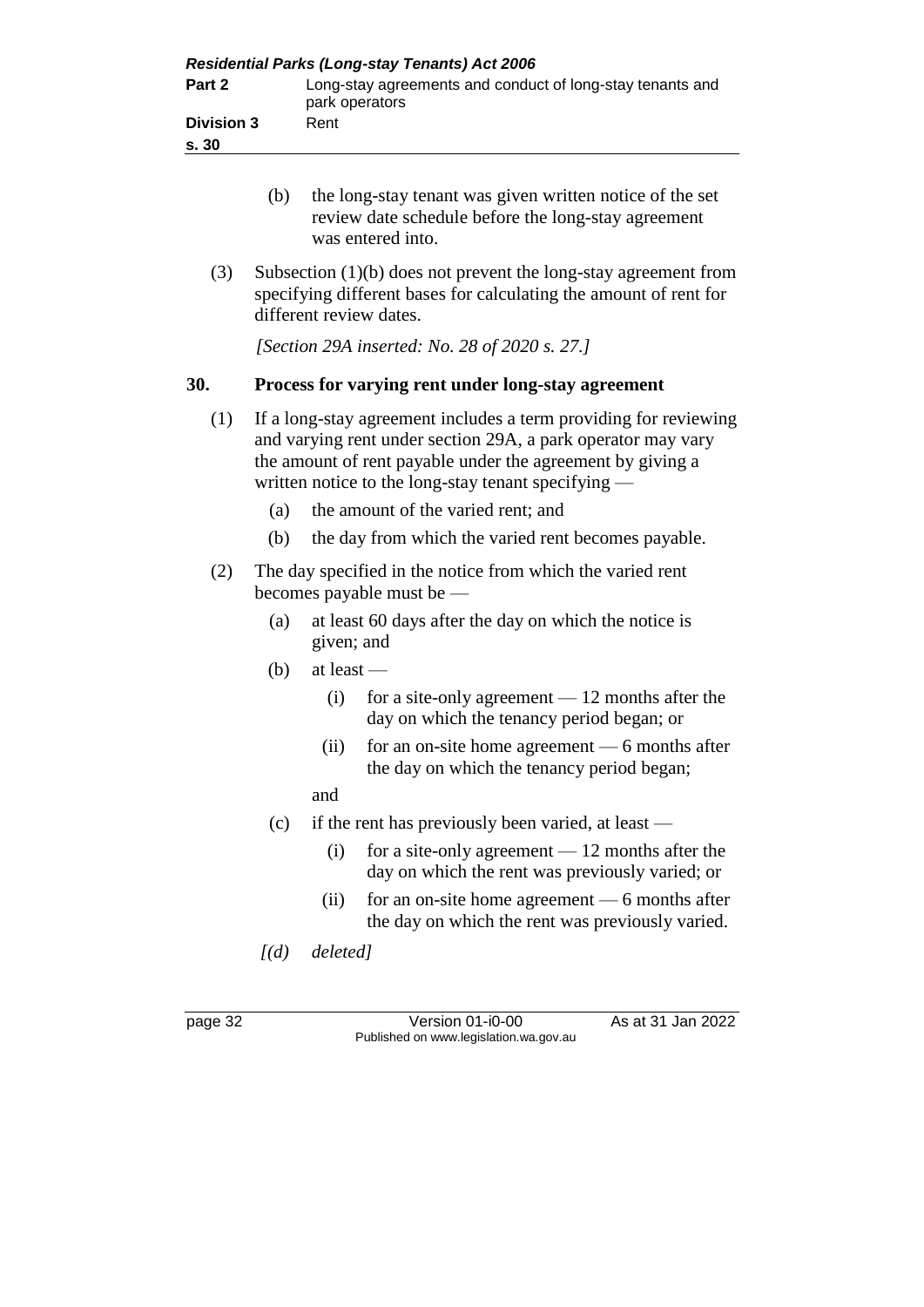- (3) Subsection (2)(b) does not apply in respect of the first notice given to a long-stay tenant after the beginning of the tenancy period if —
	- (a) it is the practice of the park operator to review the rent payable by long-stay tenants in accordance with a set review date schedule; and
	- (b) the long-stay tenant was given written notice of the set review date schedule before the long-stay agreement was entered into.
- (4) A notice of varying rent that has been given in accordance with this section and has not been withdrawn by the park operator varies the long-stay agreement to the effect that the varied rent specified in the notice is payable under the agreement from the day specified in the notice.
- *[(5) deleted]*

*[Section 30 amended: No. 28 of 2020 s. 28.]*

## **31. Increasing rent due to significant cost increases**

- (1) This section applies if
	- (a) the park operator wants to increase rent payable by a long-stay tenant under a long-stay agreement; and
	- (b) the increase in rent is intended to cover
		- (i) significant increased operational costs in relation to the residential park in which the tenant is occupying a site or other park premises, including a significant increase in rates, taxes or utilities; or
		- (ii) significant unforeseen repair costs in relation to the residential park in which the tenant is occupying a site or other park premises;

and

- (c) the increase
	- (i) is not provided for in the long-stay agreement; or

As at 31 Jan 2022 Version 01-i0-00 page 33 Published on www.legislation.wa.gov.au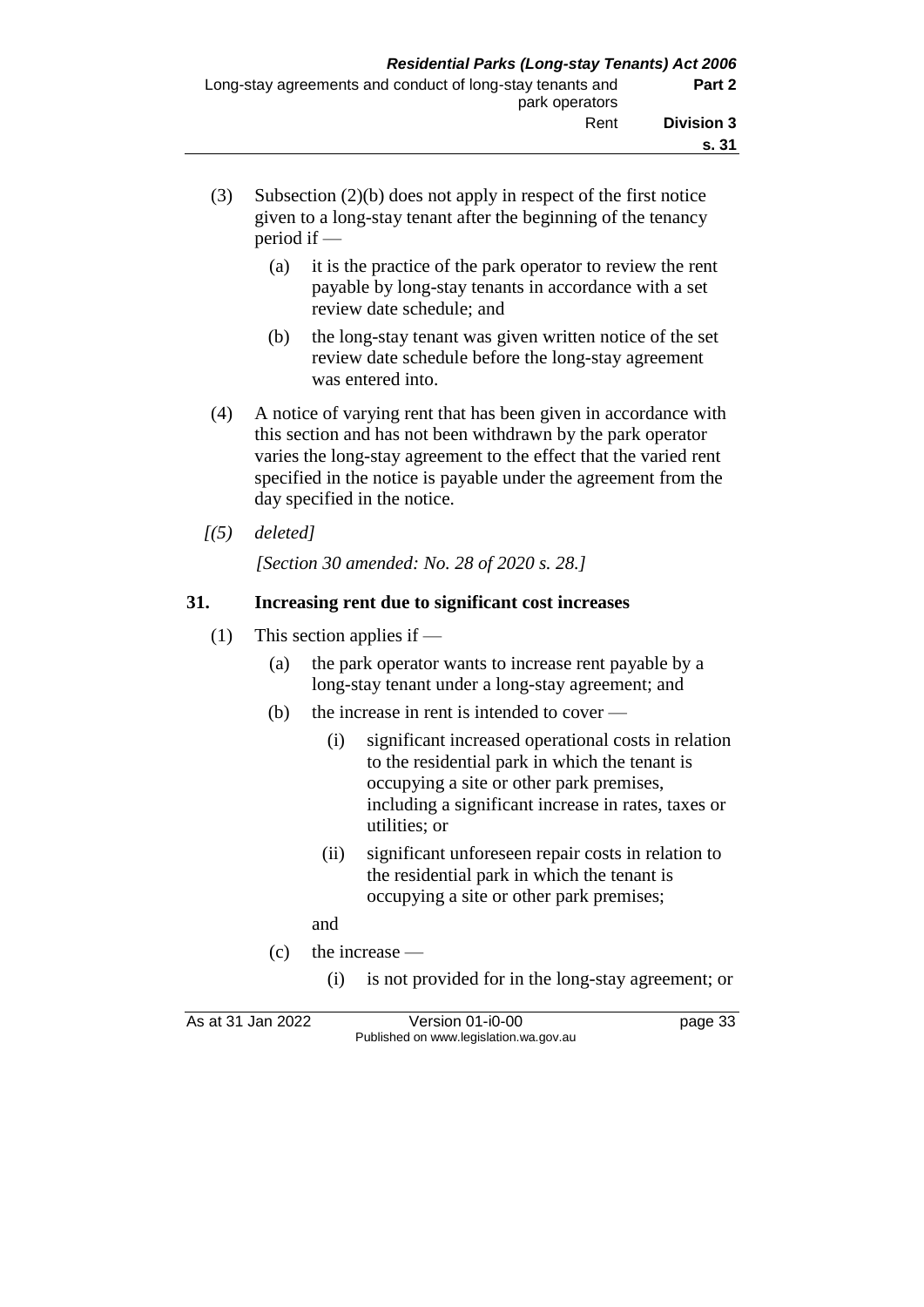| Part 2<br><b>Division 3</b><br>s. 31 | <b>Residential Parks (Long-stay Tenants) Act 2006</b><br>Long-stay agreements and conduct of long-stay tenants and<br>park operators<br>Rent                                                                                                                                                 |  |
|--------------------------------------|----------------------------------------------------------------------------------------------------------------------------------------------------------------------------------------------------------------------------------------------------------------------------------------------|--|
|                                      | is not consistent with a term in the long-stay<br>(ii)<br>agreement.                                                                                                                                                                                                                         |  |
| (2)<br>(a)<br>(b)<br>(c)             | The park operator may increase the rent payable by giving the<br>long-stay tenant a written notice in the approved form stating $-$<br>the amount of the increased rent; and<br>the reason the rent is being increased; and<br>the day from which the increased rent becomes payable;<br>and |  |

- (d) that the tenant must give the park operator, within 28 days after receiving a written notice from the park operator, a written notice stating whether the tenant agrees or does not agree to the proposed increase; and
- (e) if the tenant does not give the park operator a written notice stating the tenant agrees with the increase in rent — the park operator may apply to the State Administrative Tribunal to increase the rent under section 63A.
- (3) The day from which the increased rent becomes payable must be at least 60 days after the day on which the notice is given to the long-stay tenant under subsection (2).
- (4) The park operator may increase the rent payable
	- (a) in accordance with the notice given under subsection (2) only if the long-stay tenant gives a written notice to the park operator stating that the tenant agrees to the proposed increase; or
	- (b) if the State Administrative Tribunal made an order under section  $63A(2)(a)$  or  $(c)$  — in accordance with the State Administrative Tribunal's order.

*[Section 31 inserted: No. 28 of 2020 s. 29.]*

page 34 Version 01-i0-00 As at 31 Jan 2022 Published on www.legislation.wa.gov.au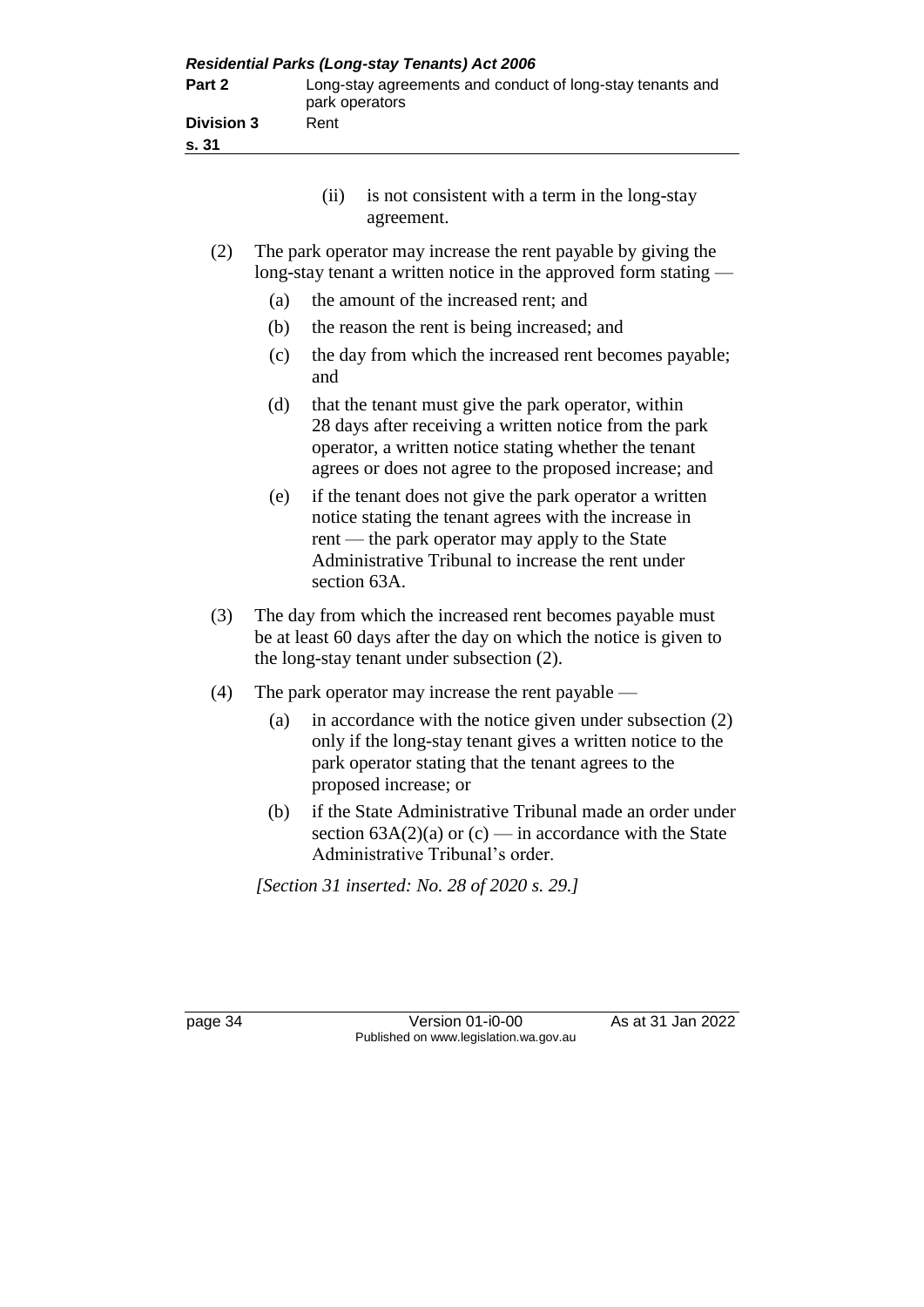## **31A. Accelerated rent and liquidated damages prohibited**

- (1) A park operator must not enter into a long-stay agreement that provides that if the long-stay tenant breaches the agreement, this Act or another written law, the tenant is liable to pay —
	- (a) all or part of the rent remaining payable under the agreement; or
	- (b) rent of an increased amount; or
	- (c) an amount by way of penalty; or
	- (d) an amount by way of liquidated damages.

Penalty for this subsection: a fine of \$5 000.

(2) A long-stay agreement has no effect to the extent that it includes a provision of the kind referred to in subsection (1).

*[Section 31A inserted: No. 28 of 2020 s. 29.]*

## **31B. Application of benefits and rent reductions for not breaching agreement**

- (1) This section applies if a long-stay agreement provides that if the long-stay tenant does not breach the agreement or a written law, the tenant is or may be granted —
	- (a) a reduction in rent; or
	- (b) a rebate, refund or other benefit.
- (2) The long-stay agreement is taken to have been varied from the commencement of the agreement so the long-stay tenant is granted the rent reduction, rebate, refund or other benefit from the commencement of the agreement.

*[Section 31B inserted: No. 28 of 2020 s. 29.]*

As at 31 Jan 2022 Version 01-i0-00 page 35 Published on www.legislation.wa.gov.au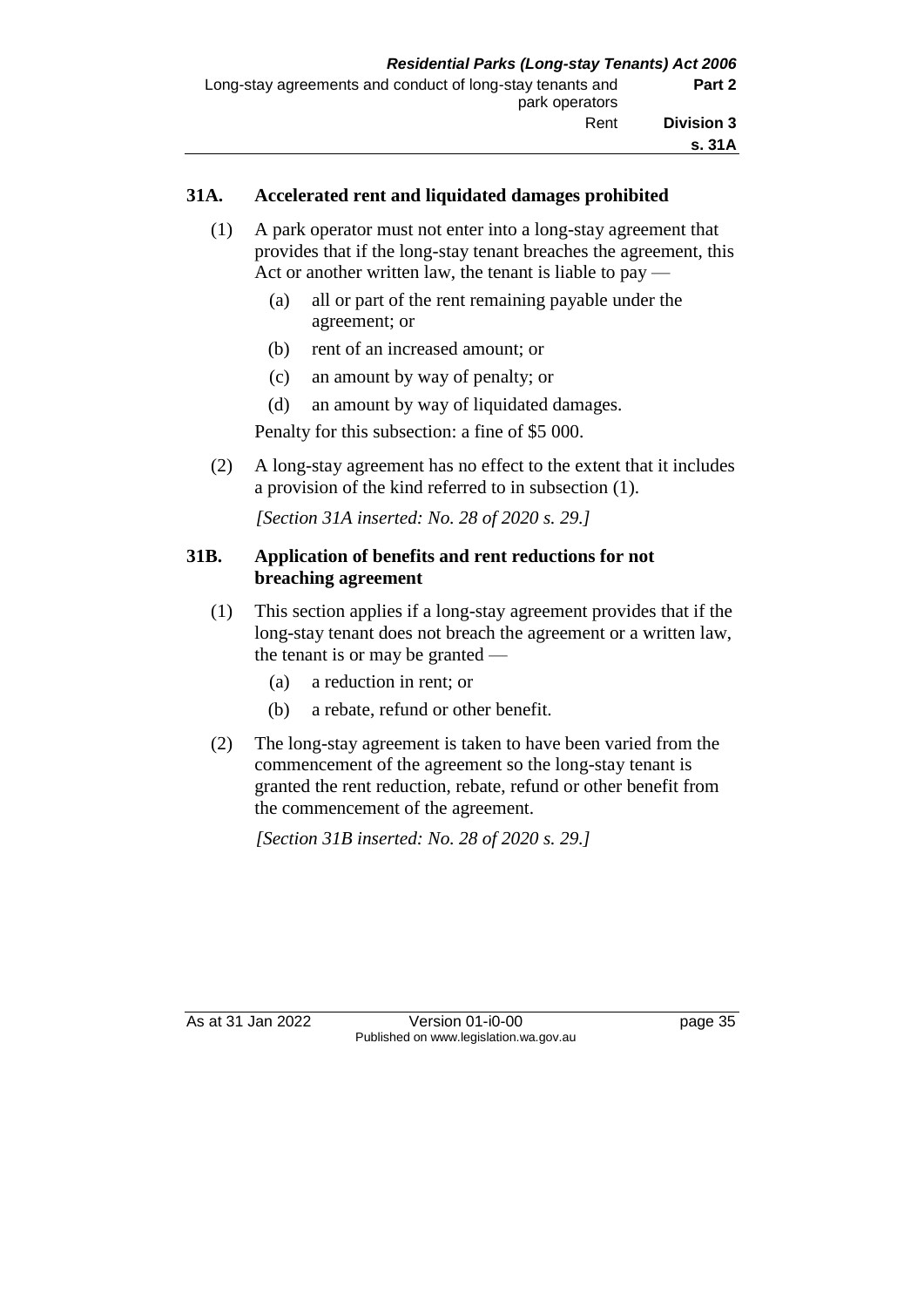## **Division 4 — Relocating long-stay tenants to another site in residential park**

*[Heading inserted: No. 28 of 2020 s. 30.]*

## **32. Long-stay agreement may include term requiring long-stay tenant to relocate to comparable site**

A long-stay agreement may include a term that permits a park operator to require a long-stay tenant to relocate from the site the tenant is currently occupying to another site only if —

- (a) it is reasonably necessary in the circumstances to relocate the tenant from the tenant's current site to another site; and
- (b) the other site  $-$ 
	- (i) is another site in the same residential park as the tenant's current site; and
	- (ii) is reasonably comparable to the tenant's current site;

and

(c) the park operator pays the tenant compensation under section 32A.

*[Section 32 inserted: No. 28 of 2020 s. 30.]*

## **32A. Park operator to pay long-stay tenant compensation because of relocation**

- (1) A park operator must pay a long-stay tenant compensation for reasonable financial loss incurred as a result of being required to relocate from the site the tenant is currently occupying to another site, including —
	- (a) the costs incurred by the tenant to transport the tenant's possessions from the current site to the other site; and
	- (b) other financial loss that the tenant has suffered because of the relocation; and

page 36 Version 01-i0-00 As at 31 Jan 2022 Published on www.legislation.wa.gov.au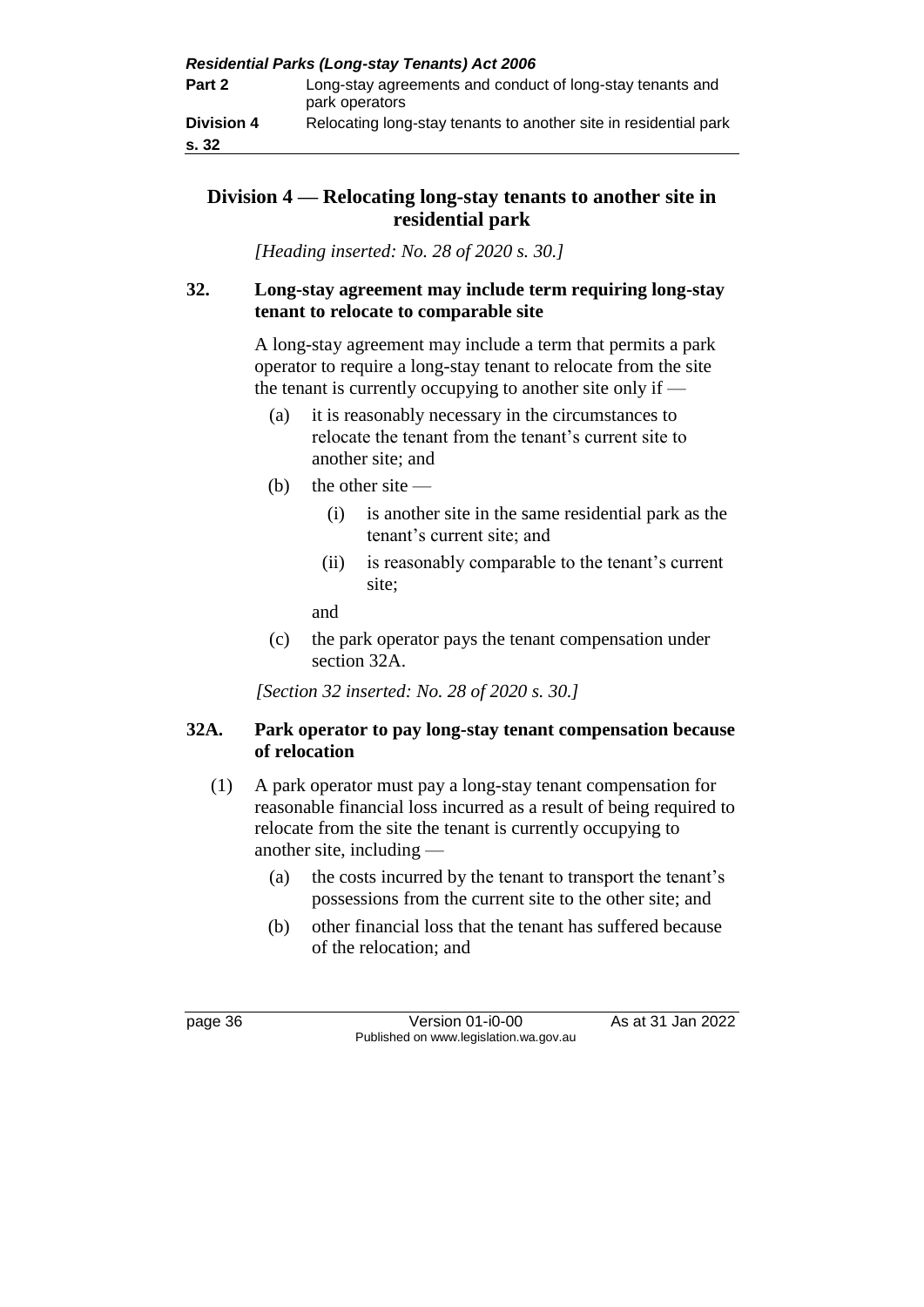|                   | <b>Residential Parks (Long-stay Tenants) Act 2006</b>            |
|-------------------|------------------------------------------------------------------|
| Part 2            | Long-stay agreements and conduct of long-stay tenants and        |
|                   | park operators                                                   |
| <b>Division 4</b> | Relocating long-stay tenants to another site in residential park |
| s. 32A            |                                                                  |

| (c) | other expenses paid by the tenant that are reasonably |
|-----|-------------------------------------------------------|
|     | associated with moving to the other site; and         |

- (d) for an on-site home agreement the costs of disconnecting and reconnecting utilities and services to the site; and
- (e) for a site-only agreement
	- (i) the cost of removing the relocatable home from the agreed premises, including the costs incurred in disconnecting utilities and services to the home; and
	- (ii) the cost of moving the relocatable home from the current site to the other site; and
	- (iii) the cost of erecting the relocatable home on the other site, including the costs incurred in connecting utilities and services to the home; and
	- (iv) the cost of establishing the relocatable home at the other site, including any costs reasonably incurred in landscaping the site to a standard comparable to that of the previous site;
	- and
- (f) any prescribed matter.
- (2) The amount payable is the amount agreed between the long-stay tenant and the park operator or, if they cannot agree, the amount determined by the State Administrative Tribunal on an application under section 64B.

*[Section 32A inserted: No. 28 of 2020 s. 30.]*

As at 31 Jan 2022 Version 01-i0-00 page 37 Published on www.legislation.wa.gov.au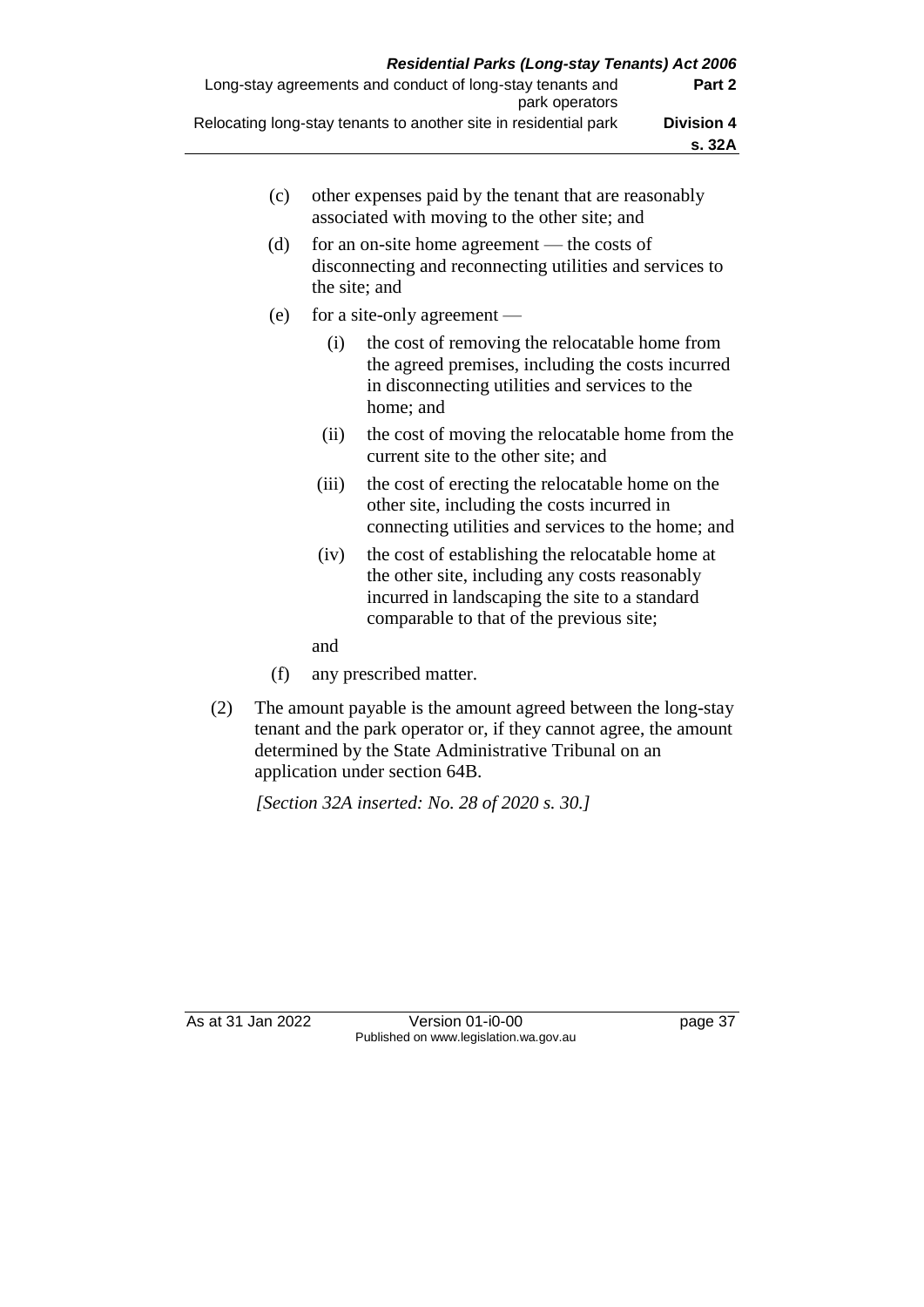# **Division 5 — Standard terms**

*[Heading inserted: No. 28 of 2020 s. 30.]*

#### **Subdivision 1 — Occupation of premises**

*[Heading inserted: No. 28 of 2020 s. 30.]*

#### **32B. Vacant possession**

It is a term of a long-stay agreement that vacant possession of the agreed premises must be given to the long-stay tenant on the day on which the tenant is entitled under the agreement to take up occupation of the agreed premises.

*[Section 32B inserted: No. 28 of 2020 s. 30.]*

#### **32C. No legal impediment to lawful enjoyment**

(1) In this section —

*tenant's lawful enjoyment*, of the agreed premises, means the long-stay tenant's lawful occupation of the agreed premises as a residence or use of the agreed premises for the period of the long-stay agreement.

- (2) It is a term of a long-stay agreement that, at the time of entering into the agreement —
	- (a) the park operator is not aware of a legal impediment to the long-stay tenant's lawful enjoyment of the agreed premises for the period of the agreement; and
	- (b) there is no legal impediment to the tenant's lawful enjoyment that the park operator ought reasonably to have known about.

*[Section 32C inserted: No. 28 of 2020 s. 30.]*

page 38 Version 01-i0-00 As at 31 Jan 2022 Published on www.legislation.wa.gov.au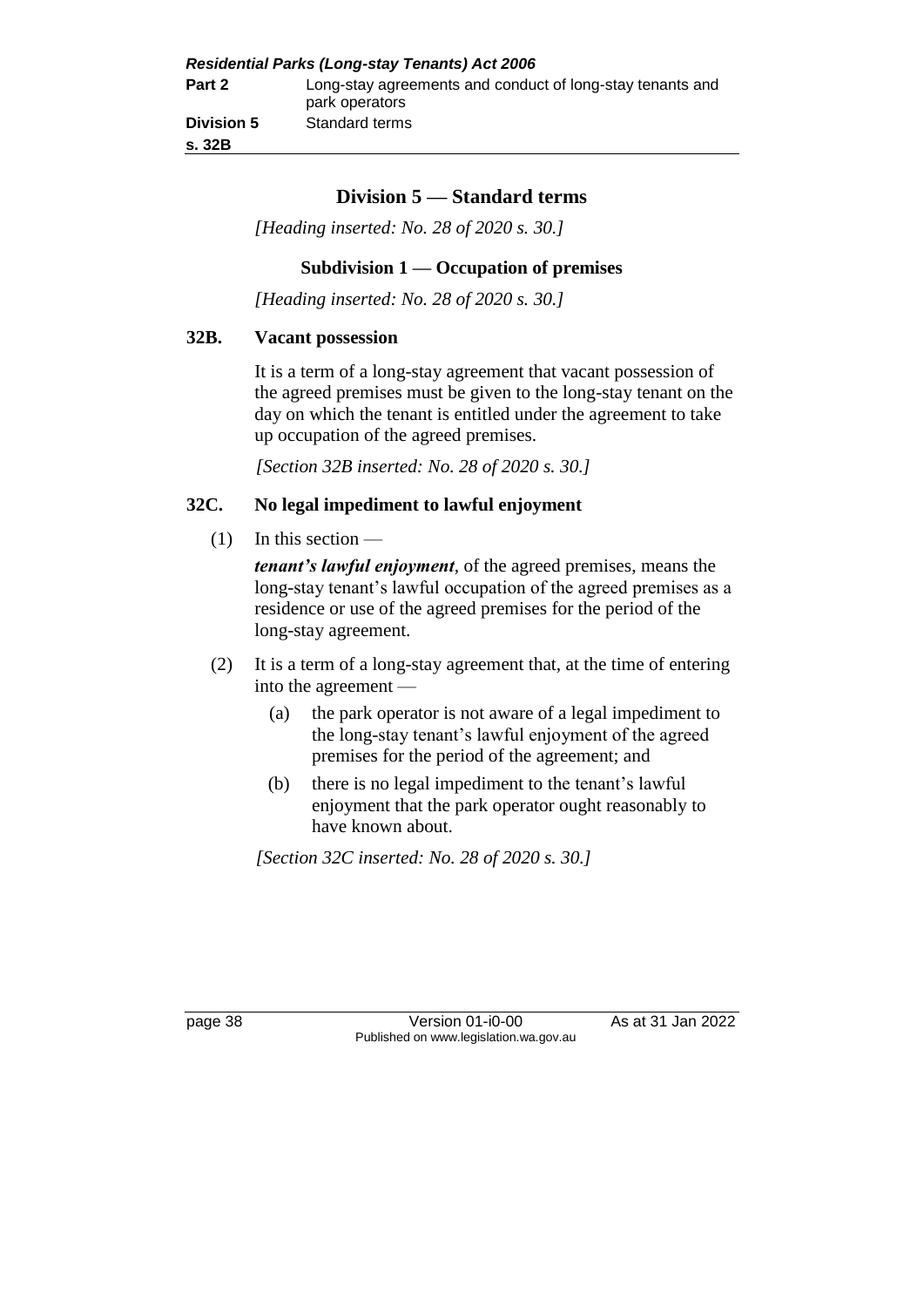## **Subdivision 2 — Agreed and shared premises**

*[Heading inserted: No. 28 of 2020 s. 30.]*

## **32D. Quiet enjoyment**

- (1) It is a term of a long-stay agreement that
	- (a) the long-stay tenant has a right to quiet enjoyment of the agreed premises without interruption by the park operator or any person claiming by, through or under the park operator or having superior title to that of the park operator; and
	- (b) the park operator must not cause or permit any interference with the reasonable peace, comfort or privacy of the long-stay tenant in the use by the tenant of the agreed premises or the reasonable use by the tenant of the shared premises; and
	- (c) the park operator must take all reasonable steps to enforce the obligation of any other tenant of the park operator not to cause or permit any interference with the reasonable peace, comfort or privacy of the long-stay tenant in the use by the tenant of the agreed premises or the reasonable use by the tenant of the shared premises.
- (2) A park operator must not cause or permit any interference with the reasonable peace, comfort or privacy of the long-stay tenant in the use by the tenant of the agreed premises or the reasonable use by the tenant of the shared premises.

Penalty for this subsection: a fine of \$10 000.

- (3) The liability of a park operator in civil proceedings is not affected by the commencement of proceedings against, or the conviction of, a park operator for an offence under subsection (2).
- (4) When a charge of an offence under subsection (2) relates to a failure by the park operator to give the long-stay tenant a copy

As at 31 Jan 2022 Version 01-i0-00 page 39 Published on www.legislation.wa.gov.au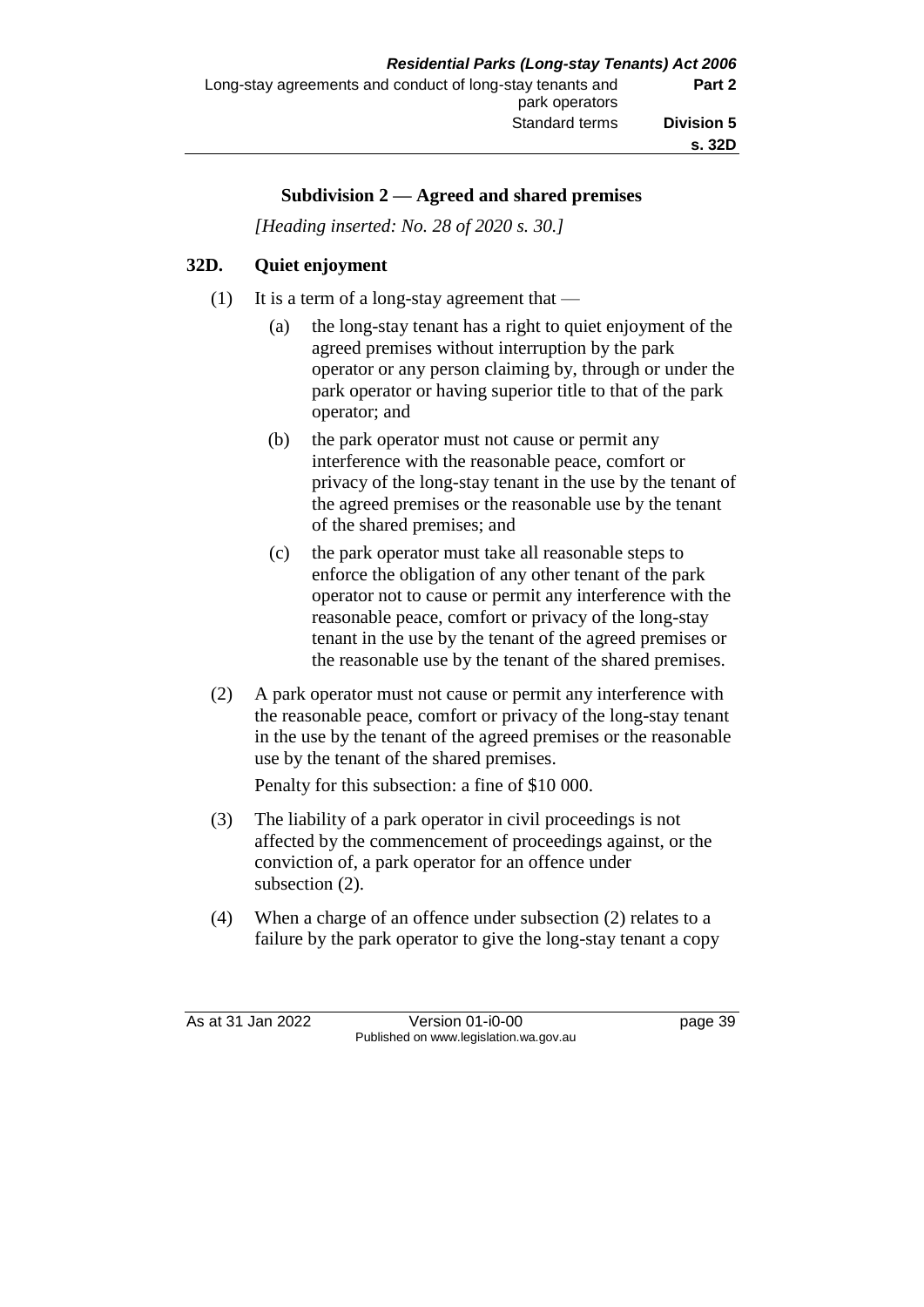| <b>Residential Parks (Long-stay Tenants) Act 2006</b> |                                                                             |  |  |
|-------------------------------------------------------|-----------------------------------------------------------------------------|--|--|
| Part 2                                                | Long-stay agreements and conduct of long-stay tenants and<br>park operators |  |  |
| <b>Division 5</b><br>s. 32E                           | Standard terms                                                              |  |  |

of a key to the premises, it is a defence to the charge to prove  $that -$ 

- (a) the copy of the key had been given to the park operator under section 32H(9)(b); and
- (b) the tenant was a person to whom the park operator was instructed not to give the copy of the key under section  $32H(9)(c)(ii)$ .

*[Section 32D inserted: No. 28 of 2020 s. 30.]*

## **32E. Park operator's right of entry**

(1) In this section —

*reasonable time* means —

- (a) between 8 am and 6 pm on a weekday; or
- (b) between 9 am and 5 pm on a Saturday; or
- (c) at another time agreed between the park operator and each long-stay tenant.
- (2) It is a term of a long-stay agreement that the park operator may, in accordance with section 32F(1) and (2), enter the agreed premises and any other premises occupied by the long-stay tenant under the agreement, including any relocatable home or other structure provided by the tenant —
	- (a) if the tenant consents to the entry immediately before, or at the time of, the entry; or
	- (b) in an emergency.
- (3) It is a term of a long-stay agreement that the park operator may enter the agreed premises in accordance with section 32F —
	- (a) to meet the park operator's obligations under this Act or another written law, if the park operator —
		- (i) enters at a reasonable time; and
		- (ii) gives at least 24 hours' written notice to the long-stay tenant;

or

page 40 Version 01-i0-00 As at 31 Jan 2022 Published on www.legislation.wa.gov.au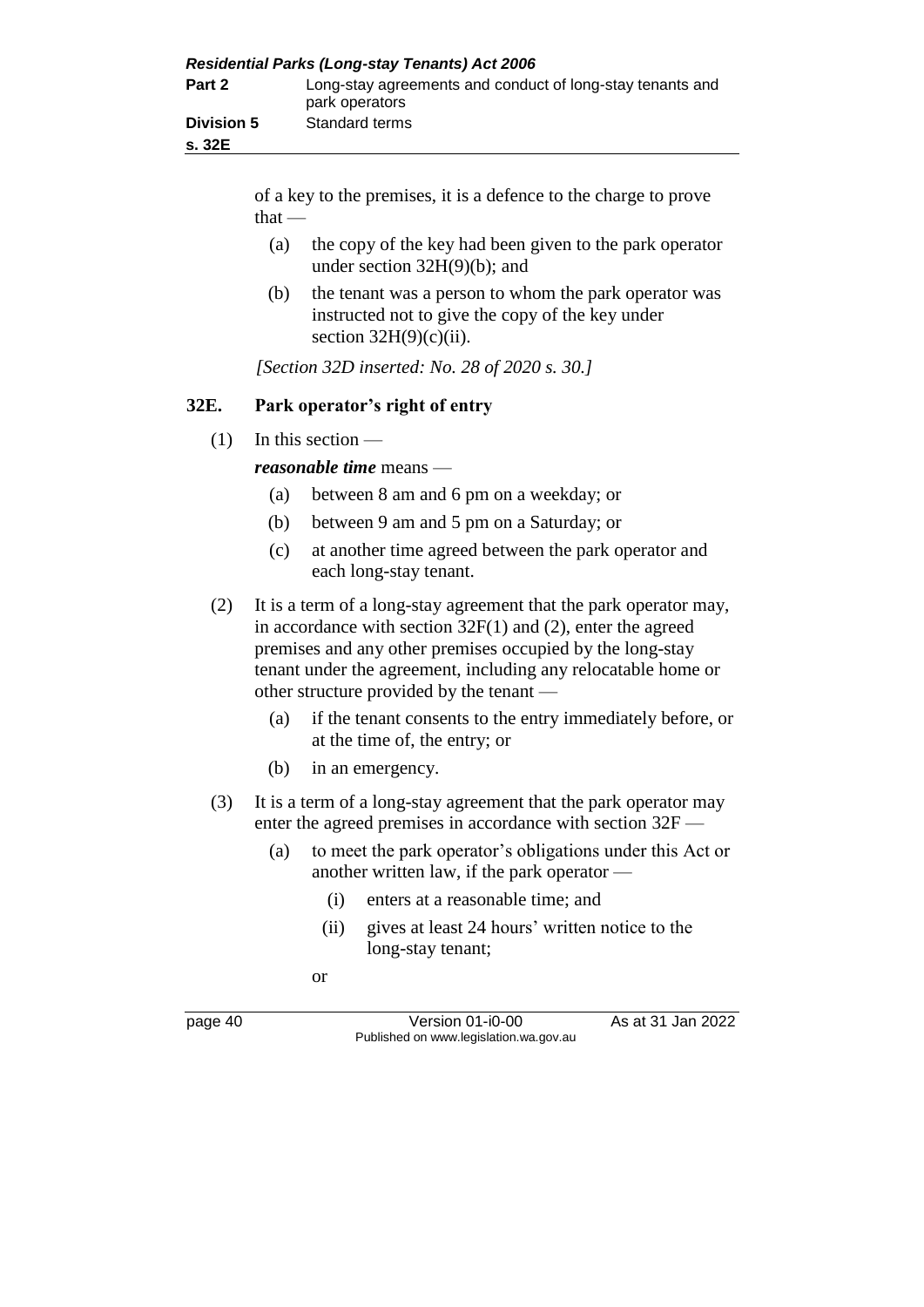- (b) to inspect the premises or for any other purpose, if the park operator —
	- (i) enters at a reasonable time; and
	- (ii) gives the long-stay tenant written notice at least 7 and not more than 14 days before the day the park operator intends to enter the premises;

or

- (c) to carry out or inspect necessary repairs or maintenance, if the park operator —
	- (i) enters at a reasonable time; and
	- (ii) gives at least 72 hours' written notice to the long-stay tenant before the park operator intends to enter the premises;

or

- (d) to show the agreed premises to prospective long-stay tenants, if the park operator —
	- (i) enters at a reasonable time and on a reasonable number of occasions during the 21 days before the agreement ends; and
	- (ii) gives the long-stay tenant reasonable written notice;

or

- (e) to show the agreed premises to prospective purchasers of the agreed premises, if the park operator —
	- (i) enters at a reasonable time and on a reasonable number of occasions; and
	- (ii) gives the long-stay tenant reasonable written notice;

or

(f) if the long-stay agreement makes provision for the collection of the rent at the agreed premises — to collect the rent once a week, at a reasonable time; or

As at 31 Jan 2022 Version 01-i0-00 page 41 Published on www.legislation.wa.gov.au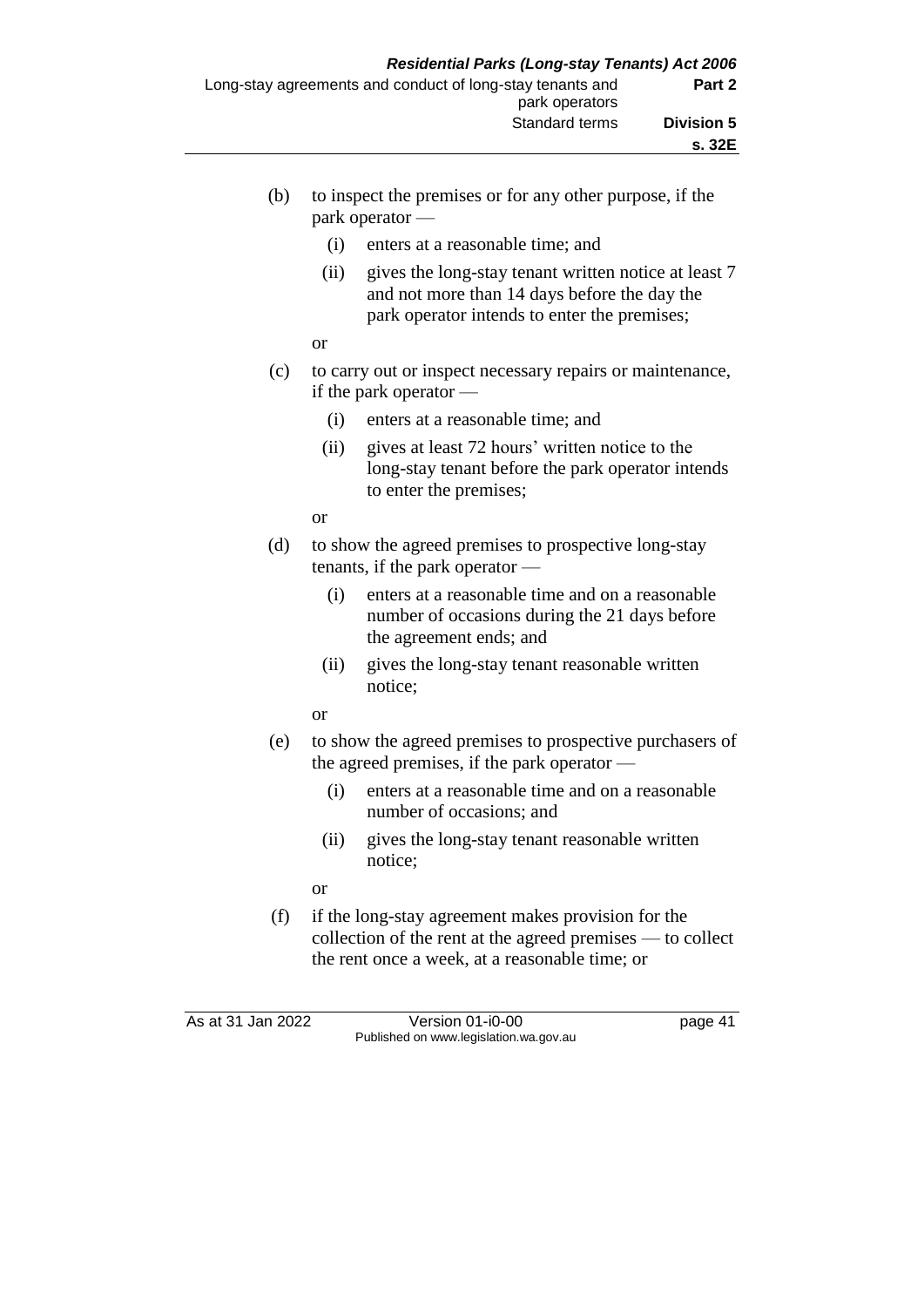| <b>Residential Parks (Long-stay Tenants) Act 2006</b> |                                                                             |  |  |
|-------------------------------------------------------|-----------------------------------------------------------------------------|--|--|
| Part 2                                                | Long-stay agreements and conduct of long-stay tenants and<br>park operators |  |  |
| <b>Division 5</b><br>s. 32F                           | Standard terms                                                              |  |  |

- (g) under section 44A; or (h) for the purpose of inspecting the agreed premises and assessing any damage after the termination of a tenant's interest under — (i) section 33(2A) or  $(2B)$ ; or (ii) section 74B. (4) It is a term of every long-stay agreement that the park operator may enter the agreed premises under subsection  $(3)(h)(i)$  — (a) not more than 7 days after receiving notice of termination under section 45A(1) or 45B(4); and (b) not less than 3 days after giving notice to the long-stay tenant of the park operator's intention to enter the agreed premises. (5) It is a term of every long-stay agreement that the park operator may enter the agreed premises under subsection  $(3)(h)(ii)$  — (a) not more than 10 days before the hearing of the application under section 74B; and (b) not less than 3 days after giving notice to each long-stay tenant of the park operator's intention to enter the agreed premises. *[Section 32E inserted: No. 28 of 2020 s. 30.]* **32F. Conditions of park operator's entry under s. 32E** (1) It is a term of a long-stay agreement that the park operator exercising a right of entry under section  $32E(2)$  or  $(3)$  — (a) must do so in a reasonable manner; and (b) must not, without the long-stay tenant's consent, stay or
	- permit others to stay on the premises longer than is necessary to achieve the purpose of the entry.
	- (2) It is a term of a long-stay agreement that the park operator must compensate the long-stay tenant if the park operator or any person accompanying the park operator causes damage to the

page 42 Version 01-i0-00 As at 31 Jan 2022 Published on www.legislation.wa.gov.au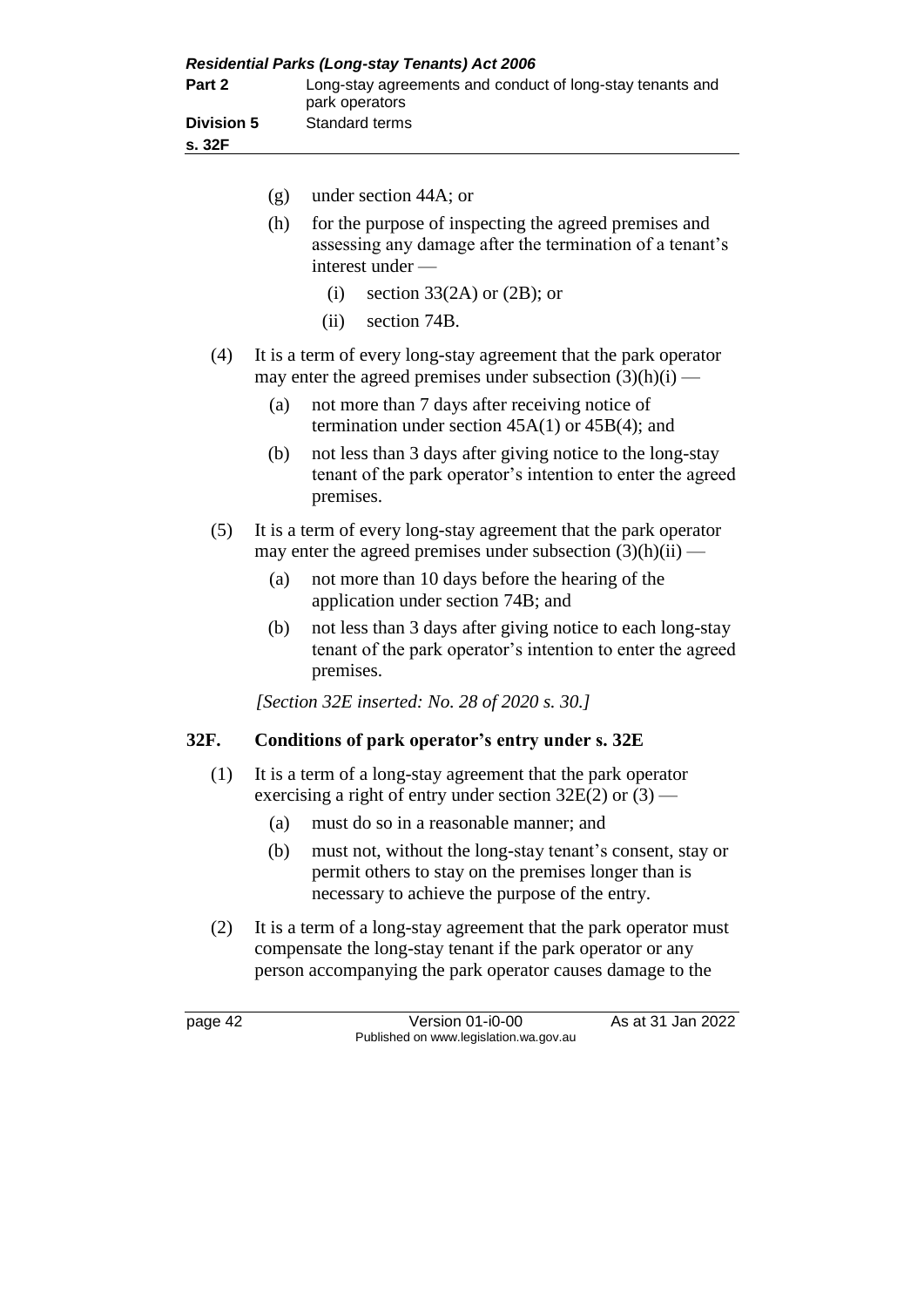tenant's property when exercising a right of entry under section 32E(2) or (3).

- (3) It is a term of a long-stay agreement that if it would unduly inconvenience the long-stay tenant for the park operator to enter the agreed premises as specified in a notice given under section 32E(3), the park operator must make a reasonable attempt to negotiate a day and time for that entry that does not unduly inconvenience the tenant.
- (4) It is a term of a long-stay agreement that the park operator may enter the premises under section 32E(3)(b) for the purpose of inspecting the premises not more than 4 times in any 12-month period.
- (5) It is a term of a long-stay agreement that the written notice given to the long-stay tenant under section 32E(3) must —
	- (a) be in the approved form; and
	- (b) specify
		- (i) the day of the entry; and
		- (ii) whether the entry will be before or after 12 pm on that day.
- (6) It is a term of a long-stay agreement that if the park operator exercises a right of entry under section 32E(3)(d) or (e) the long-stay tenant is entitled to be on the premises during the entry.

*[Section 32F inserted: No. 28 of 2020 s. 30.]*

## **32G. Long-stay tenant's conduct on premises**

It is a term of a long-stay agreement that the long-stay tenant must not —

(a) cause or permit a nuisance anywhere in the residential park; and

As at 31 Jan 2022 Version 01-i0-00 page 43 Published on www.legislation.wa.gov.au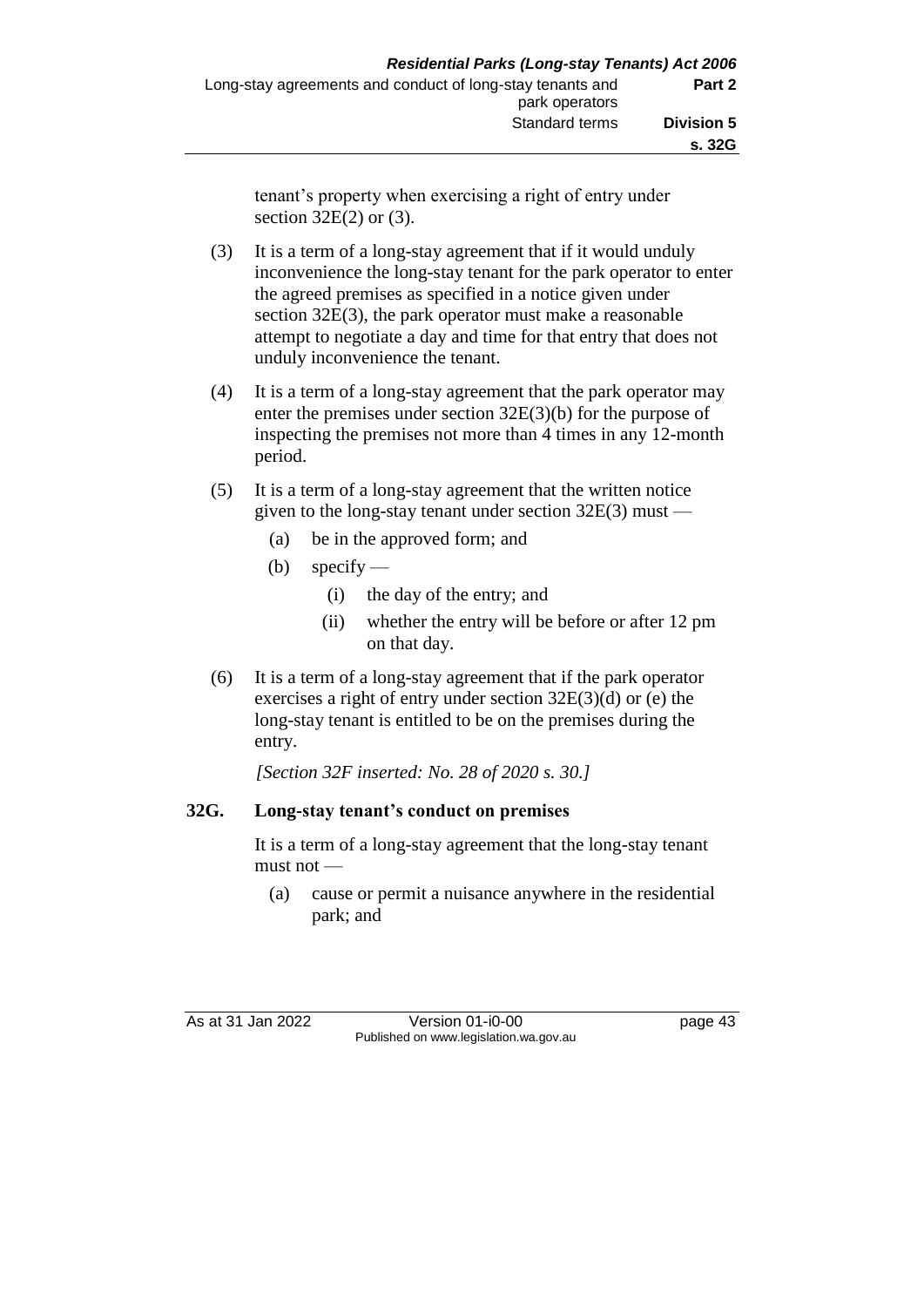| <b>Residential Parks (Long-stay Tenants) Act 2006</b> |                                                                             |  |  |
|-------------------------------------------------------|-----------------------------------------------------------------------------|--|--|
| Part 2                                                | Long-stay agreements and conduct of long-stay tenants and<br>park operators |  |  |
| <b>Division 5</b>                                     | Standard terms                                                              |  |  |
| s. 32H                                                |                                                                             |  |  |

(b) use the agreed premises or the shared premises, or cause or permit them to be used, for an illegal purpose.

*[Section 32G inserted: No. 28 of 2020 s. 30.]*

# **32H. Locks and security**

- (1) It is a term of an on-site home agreement that the park operator must provide and maintain such locks or other devices as are necessary to ensure that the on-site home is reasonably secure.
- (2) Except as provided in subsection (10), it is a term of a long-stay agreement that the long-stay tenant must not alter, remove or add any lock or similar device to the agreed premises or the shared premises without the consent of the park operator given at, or immediately before, the time that the alteration, removal or addition is carried out.
- (3) It is a term of a long-stay agreement that the park operator must not alter, remove or add any lock or similar device to the agreed premises or to anything that belongs to the long-stay tenant without the consent of the tenant given at, or immediately before, the time that the alteration, removal or addition is carried out.
- (4) It is a term of a long-stay agreement that the park operator must not alter, remove or add any lock or similar device to the shared premises without first notifying the long-stay tenant and providing the tenant with a means of access to the shared premises.
- (5) A long-stay tenant must not breach the term referred to in subsection (2) without reasonable excuse. Penalty for this subsection: a fine of \$20 000.
- (6) A park operator must not breach the term referred to in subsection (3) or (4) without reasonable excuse. Penalty for this subsection: a fine of \$20 000.

page 44 Version 01-i0-00 As at 31 Jan 2022 Published on www.legislation.wa.gov.au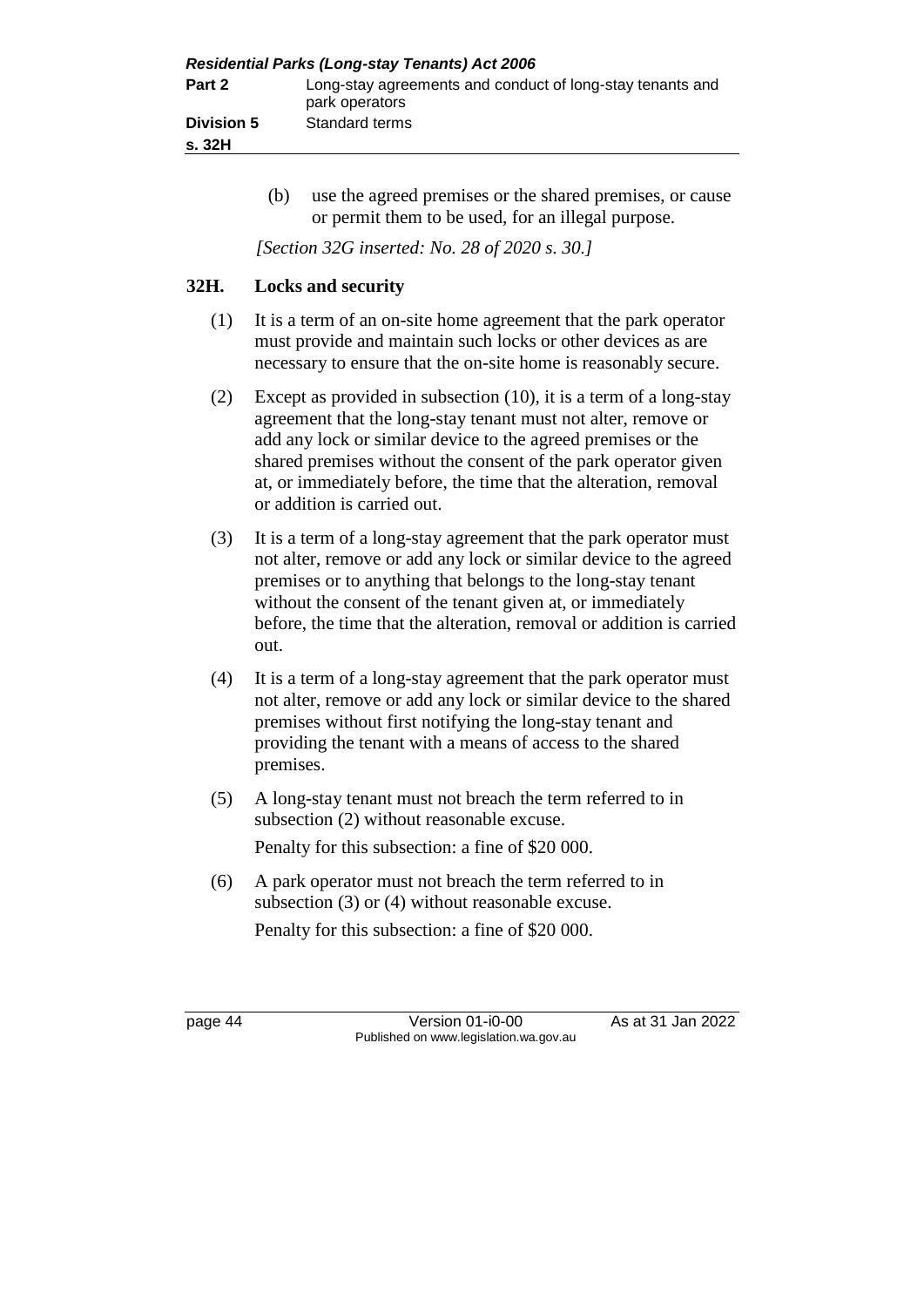- (7) A park operator who alters, removes or adds a lock or similar device to the shared premises other than in accordance with subsection  $(4)$  —
	- (a) does not breach the term referred to in subsection (4) if the park operator alters, removes or adds the lock or device for the health and safety of persons who may use the shared premises; and
	- (b) does not commit an offence under subsection (6) related to a breach of the term referred to in subsection (4) if the park operator alters, removes or adds the lock or device for the health and safety of persons who may use the shared premises.
- (8) An agent of the park operator must not alter, remove or add a lock or device to the agreed premises or the shared premises without —
	- (a) reasonable excuse; or
	- (b) the consent of the following persons given when, or immediately before, the alteration, removal or addition is carried out —
		- (i) if the lock or device is to the agreed premises each long-stay tenant who occupies the agreed premises;
		- (ii) if the lock or device is to the shared premises each long-stay tenant who is able to use the shared premises.

Penalty for this subsection: a fine of \$20 000.

- (9) A civil proceeding is not affected by the commencement of proceedings against, or the conviction of, a person for an offence under subsection (5), (6) or (8).
- (10) It is a term of every on-site home agreement
	- (a) that a long-stay tenant may alter or add any lock or similar device to the agreed premises —

As at 31 Jan 2022 Version 01-i0-00 page 45 Published on www.legislation.wa.gov.au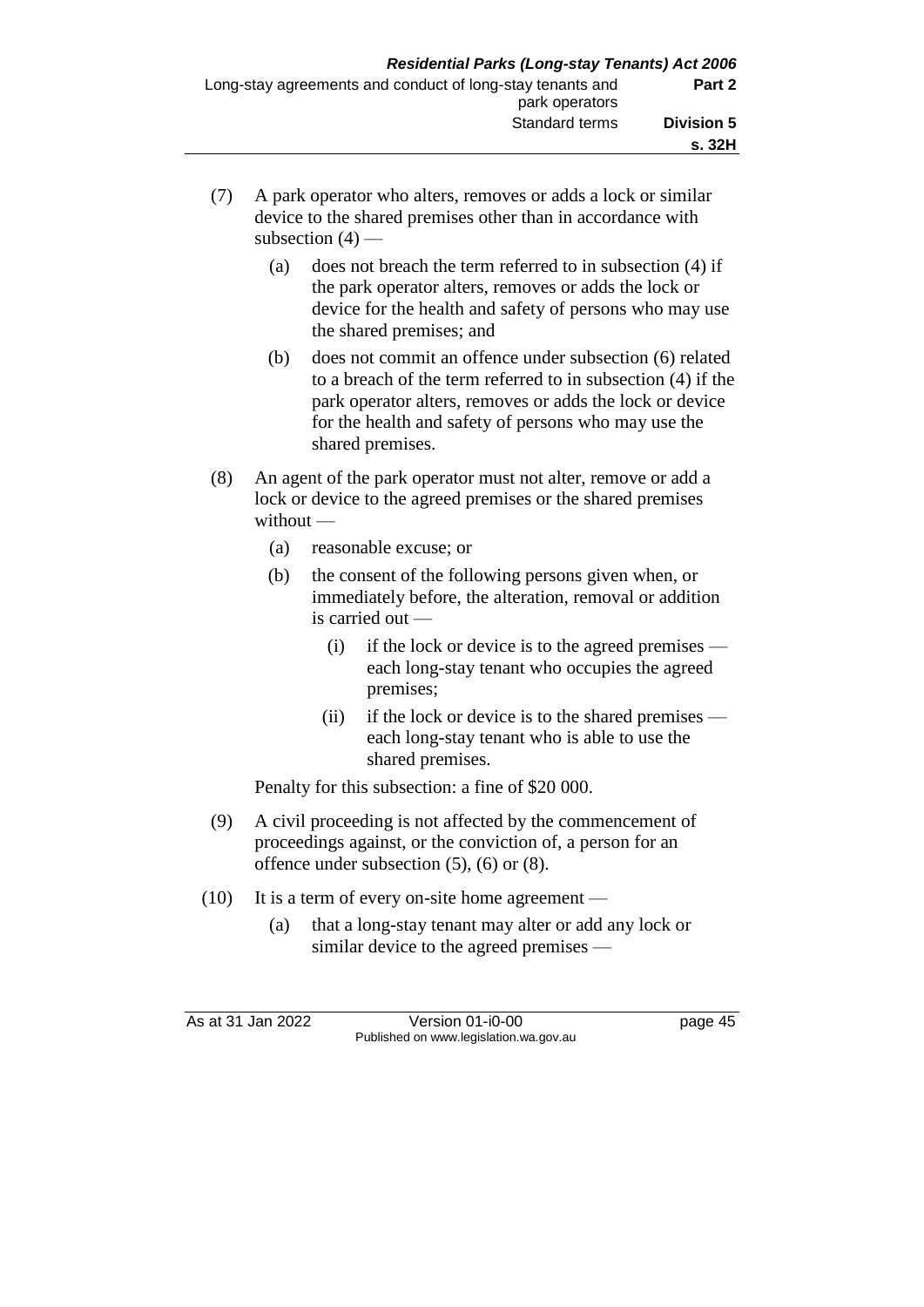|                             |                                                                                                                                                                                                        |                                                                             | <b>Residential Parks (Long-stay Tenants) Act 2006</b>                                                                                                                                                                                                                   |
|-----------------------------|--------------------------------------------------------------------------------------------------------------------------------------------------------------------------------------------------------|-----------------------------------------------------------------------------|-------------------------------------------------------------------------------------------------------------------------------------------------------------------------------------------------------------------------------------------------------------------------|
| Part 2<br><b>Division 5</b> |                                                                                                                                                                                                        | Long-stay agreements and conduct of long-stay tenants and<br>park operators |                                                                                                                                                                                                                                                                         |
|                             |                                                                                                                                                                                                        |                                                                             | Standard terms                                                                                                                                                                                                                                                          |
| s. 32H                      |                                                                                                                                                                                                        |                                                                             |                                                                                                                                                                                                                                                                         |
|                             |                                                                                                                                                                                                        | (i)                                                                         | after the termination of an excluded tenant's<br>interest in a long-stay agreement under<br>section 74B; or                                                                                                                                                             |
|                             |                                                                                                                                                                                                        | (ii)                                                                        | in any event, if it is necessary to prevent the<br>commission of family violence that the tenant<br>suspects, on reasonable grounds, is likely to be<br>committed against the tenant or a dependant of<br>the tenant;                                                   |
|                             |                                                                                                                                                                                                        | and                                                                         |                                                                                                                                                                                                                                                                         |
|                             | (b)                                                                                                                                                                                                    |                                                                             | that the tenant must give to the park operator a copy of<br>the key to any lock or similar device altered or added<br>under paragraph (a) as soon as practicable, and in any<br>event within 7 days, after the lock or similar device has<br>been altered or added; and |
|                             | (c)                                                                                                                                                                                                    |                                                                             | that the park operator must not give a copy of a key<br>referred to in paragraph $(b)$ —                                                                                                                                                                                |
|                             |                                                                                                                                                                                                        | (i)                                                                         | to an excluded tenant whose interest in the long-<br>stay agreement has been terminated under<br>section 74B; or                                                                                                                                                        |
|                             |                                                                                                                                                                                                        | (ii)                                                                        | in any event, to a person who the tenant has<br>instructed the park operator in writing not to give<br>the copy of the key.                                                                                                                                             |
| (11)                        | A long-stay tenant who breaches a term referred to in subsection<br>(10)(b) without reasonable excuse, in addition to any civil<br>liability that the tenant might incur, commits an offence.          |                                                                             |                                                                                                                                                                                                                                                                         |
|                             |                                                                                                                                                                                                        |                                                                             | Penalty for this subsection: a fine of \$5 000.                                                                                                                                                                                                                         |
| (12)                        | Subsection $(10)(b)$ does not apply if the park operator is a<br>person reasonably suspected of being likely to commit the<br>family violence referred to in subsection $(10)(a)(ii)$ .                |                                                                             |                                                                                                                                                                                                                                                                         |
| (13)                        | A park operator who breaches a term referred to in<br>subsection $(10)(c)$ without reasonable excuse, in addition to any<br>civil liability that the park operator might incur, commits an<br>offence. |                                                                             |                                                                                                                                                                                                                                                                         |

page 46 Version 01-i0-00 As at 31 Jan 2022 Published on www.legislation.wa.gov.au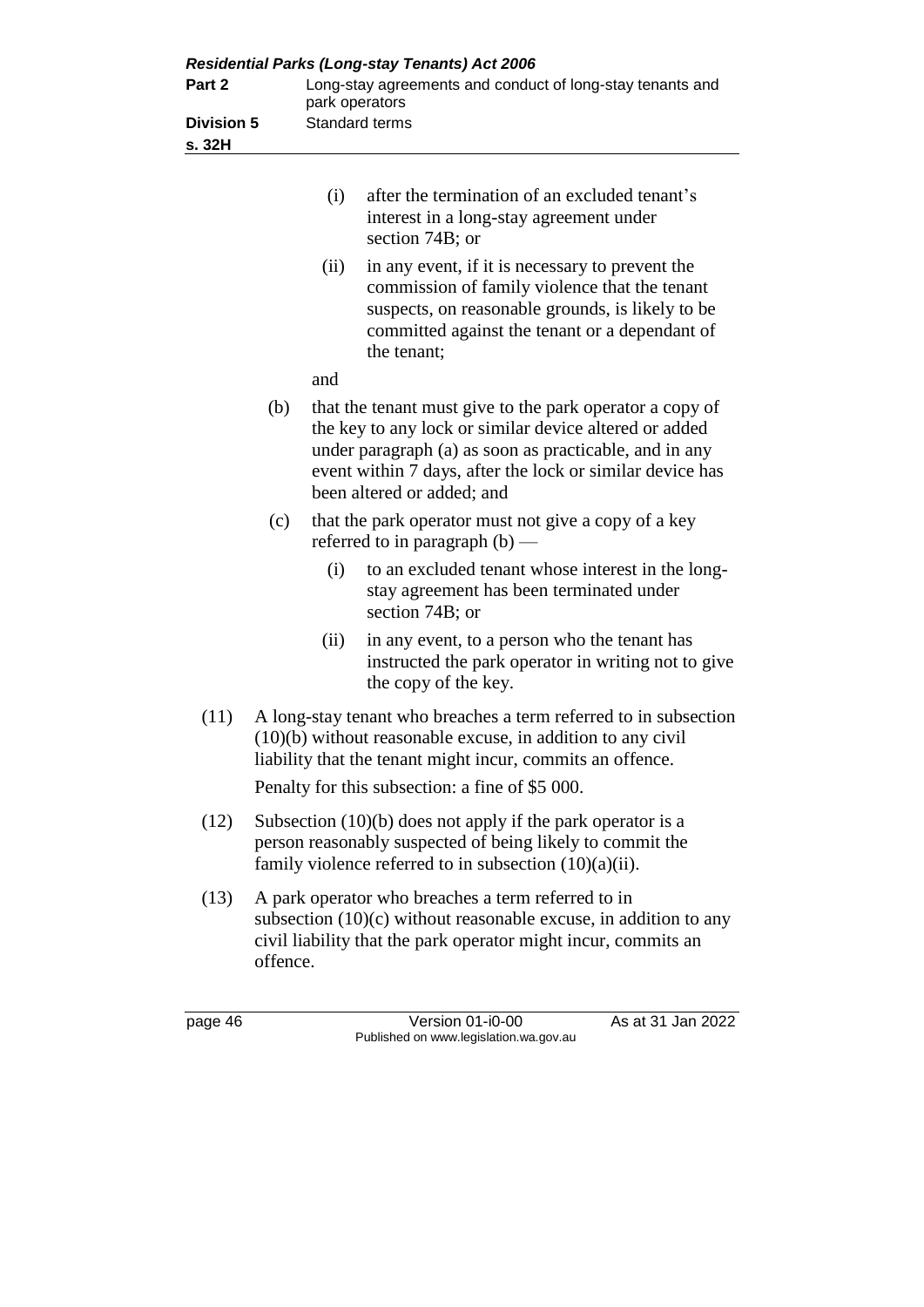Penalty for this subsection: a fine of \$20 000.

*[Section 32H inserted: No. 28 of 2020 s. 30.]*

# **32I. Removing fixtures and altering premises**

 $(1)$  In this section —

*disability* means a disability —

- (a) which is attributable to an intellectual, psychiatric, cognitive, neurological, sensory, or physical impairment or a combination of those impairments; and
- (b) which is permanent or likely to be permanent; and
- (c) which may or may not be of a chronic or episodic nature; and
- (d) which results in a substantially reduced capacity of the person for communication, social interaction, learning or mobility.
- (2) Subject to subsection (3) and except as provided in subsection (8), a long-stay agreement may provide that affixing a fixture or making a renovation, alteration or addition to the agreed premises —
	- (a) is prohibited; or
	- (b) is not prohibited if the long-stay tenant obtains the park operator's consent when, or immediately before, the tenant affixes the fixture or makes the renovation, alteration or addition.
- (3) It is a term of an on-site home agreement that
	- (a) a long-stay tenant may affix either or both of the following items to a wall of the on-site home the subject of the agreement for the purpose of ensuring the safety of a child or a person with a disability, but only with the park operator's consent —
		- (i) furniture;
		- (ii) a thing to affix the furniture to the wall;

As at 31 Jan 2022 Version 01-i0-00 page 47 Published on www.legislation.wa.gov.au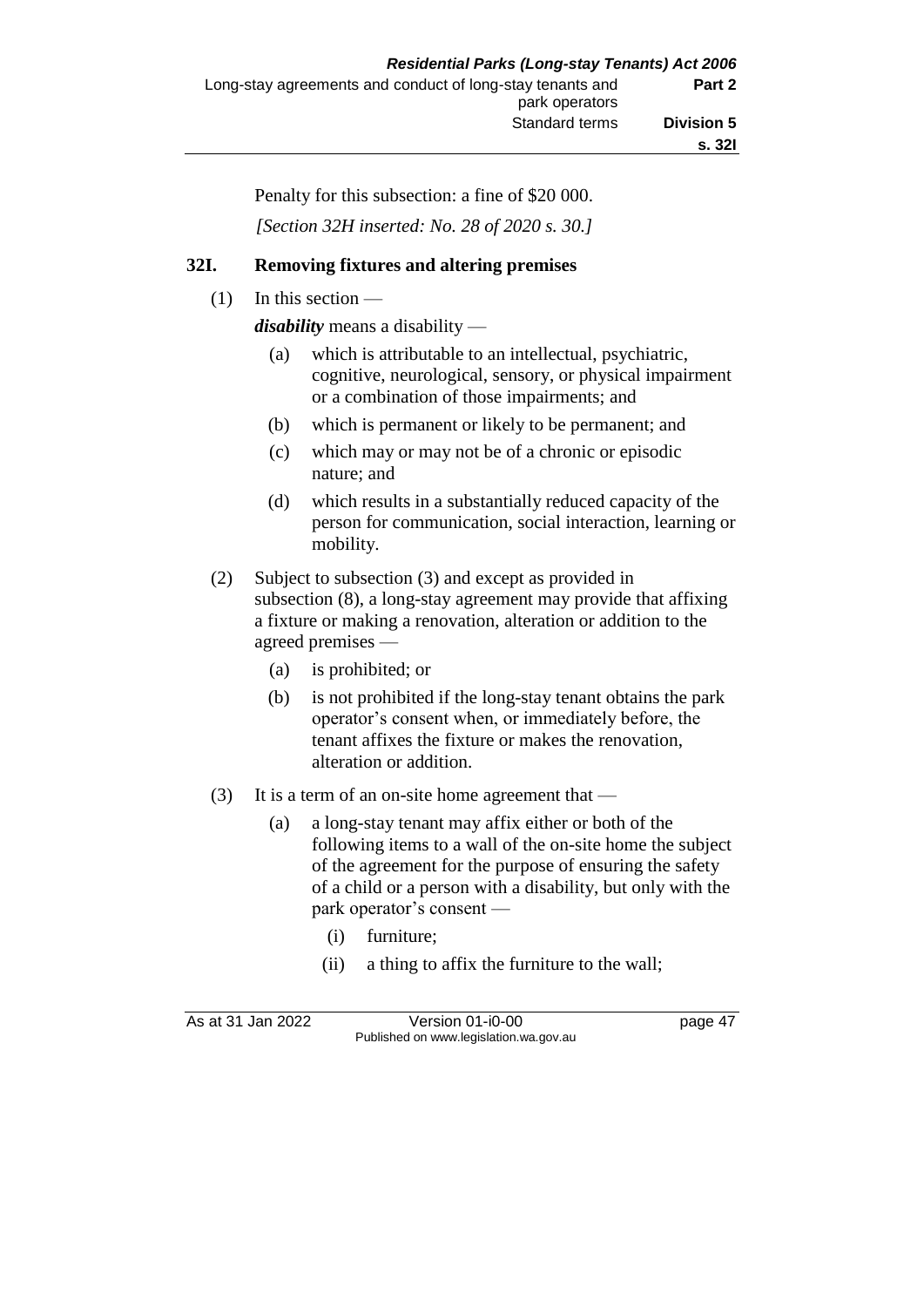| <b>Residential Parks (Long-stay Tenants) Act 2006</b> |                                                                             |  |
|-------------------------------------------------------|-----------------------------------------------------------------------------|--|
| Part 2                                                | Long-stay agreements and conduct of long-stay tenants and<br>park operators |  |
| <b>Division 5</b><br>s. 32I                           | Standard terms                                                              |  |

|     | and                                                                                                                                                                                                                                                |
|-----|----------------------------------------------------------------------------------------------------------------------------------------------------------------------------------------------------------------------------------------------------|
| (b) | the park operator may only refuse consent —                                                                                                                                                                                                        |
|     | if affixing the item to the wall would disturb<br>(i)<br>material containing asbestos; or                                                                                                                                                          |
|     | for a prescribed reason;<br>(ii)                                                                                                                                                                                                                   |
|     | and                                                                                                                                                                                                                                                |
| (c) | unless the park operator agrees otherwise in writing, the<br>tenant must remove the item from the wall when the<br>tenant vacates the on-site home and either —                                                                                    |
|     | (i)<br>restore the wall to its original condition; or                                                                                                                                                                                              |
|     | (ii)<br>compensate the park operator for any reasonable<br>expenses incurred by the park operator in doing<br>that restoration;                                                                                                                    |
|     | and                                                                                                                                                                                                                                                |
| (d) | the cost of affixing the item to the wall, removing it and<br>restoring the wall to its original condition, must be borne<br>by the tenant; and                                                                                                    |
| (e) | if the tenant causes damage to the on-site home when<br>affixing or removing the item or restoring the wall to its<br>original condition —                                                                                                         |
|     | the tenant must notify the park operator in<br>(i)<br>writing that damage has been caused to the on-<br>site home; and                                                                                                                             |
|     | (ii)<br>the park operator may require the tenant to repair<br>the damage and restore the on-site home to its<br>original condition or compensate the park<br>operator for the reasonable expenses incurred in<br>doing the repair and restoration. |

(4) The park operator is taken to have consented to affixing the furniture or thing to the wall of the on-site home under subsection  $(3)(a)$  if, and only if —

page 48 Version 01-i0-00 As at 31 Jan 2022 Published on www.legislation.wa.gov.au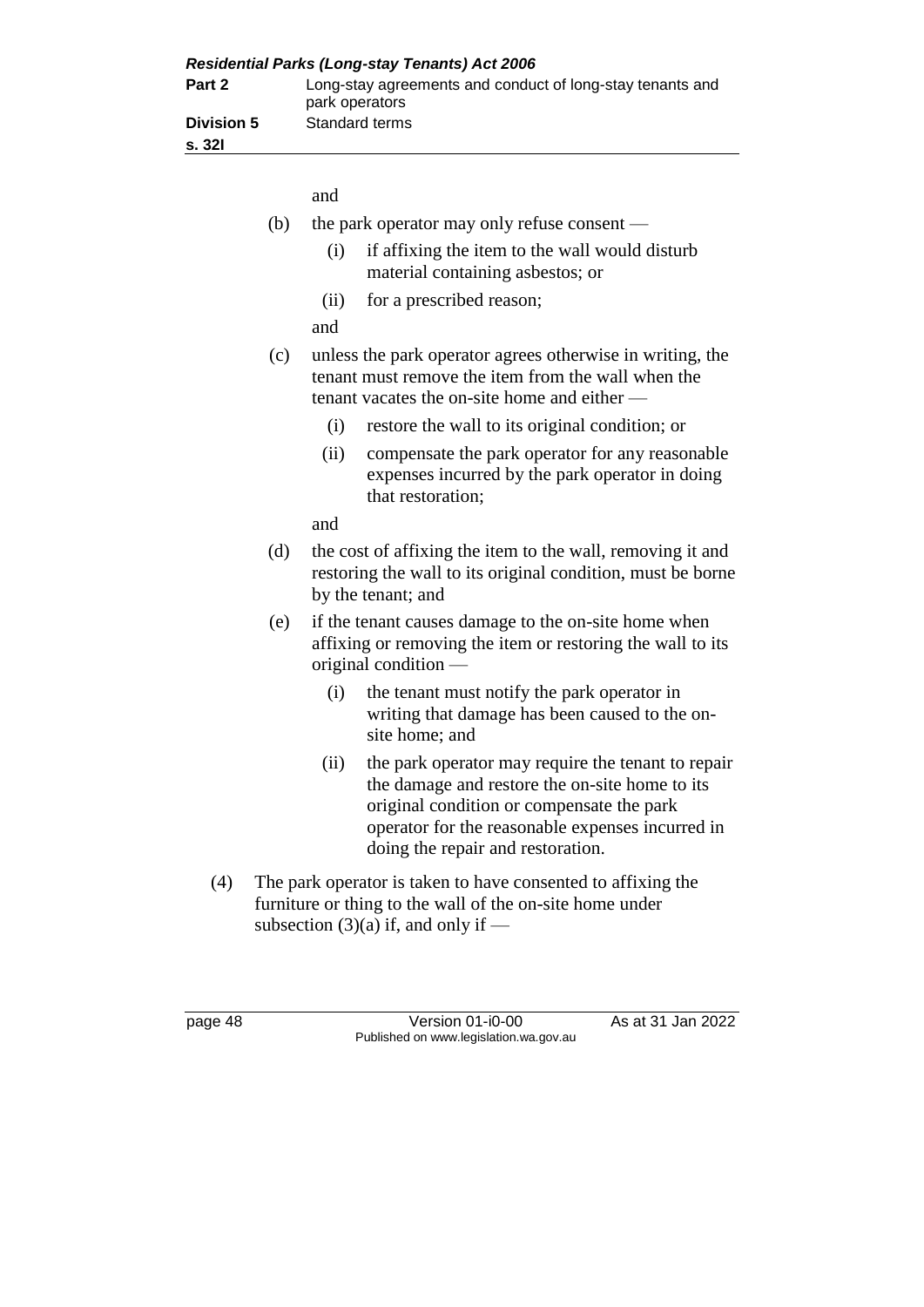(a) the long-stay tenant has given the park operator a request, in the approved form, seeking the park operator's consent to affix the item to the wall; and (b) the park operator has not refused consent under subsection (3)(b) within 14 days after the day on which the park operator receives the request. (5) Except as provided in subsection (8), a site-only agreement may provide that affixing a fixture or making a renovation, alteration or addition to the exterior of the relocatable home on the site or to the exterior of any other structure — (a) is or is not prohibited; or (b) is not prohibited if the long-stay tenant obtains the park operator's consent at the time when, or immediately before, the tenant affixes the fixture or makes the renovation, alteration or addition. (6) If a long-stay agreement includes the provision described in subsection (2)(b) or (5)(b), it is a term of the agreement that — (a) the park operator must not unreasonably withhold consent; and (b) at any time while the long-stay tenant's right to occupy the agreed premises continues, the tenant may remove any fixture that the tenant has, with the park operator's consent, affixed to the premises, unless the removal of the fixture would cause irreparable damage to the agreed premises; and (c) if the long-stay tenant's removal of a fixture causes damage to the agreed premises, the tenant must notify the park operator and, at the option of the park operator, repair the damage or compensate the park operator for any reasonable expenses incurred by the park operator in

As at 31 Jan 2022 Version 01-i0-00 page 49 Published on www.legislation.wa.gov.au

repairing the damage.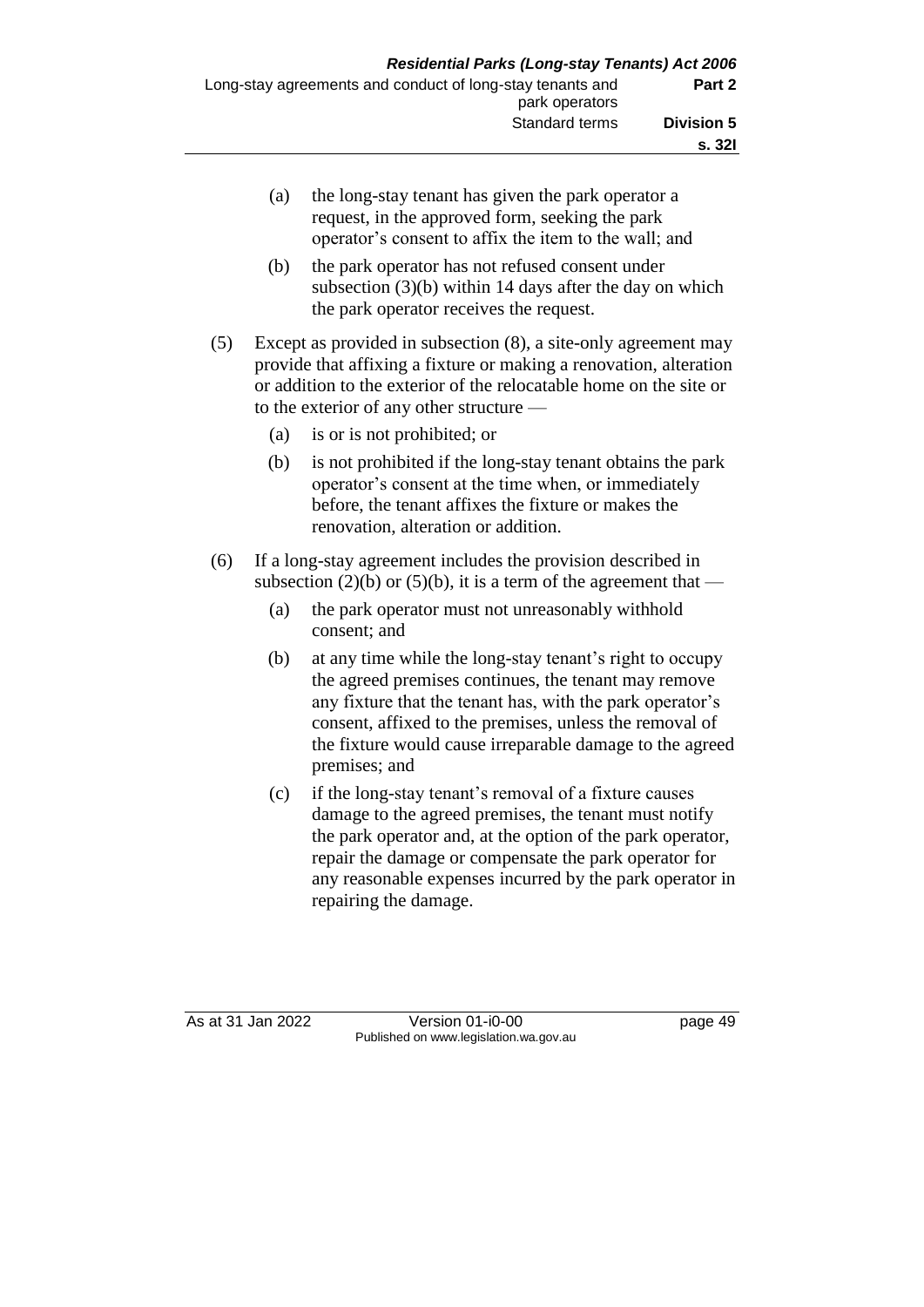| <b>Residential Parks (Long-stay Tenants) Act 2006</b> |                                                                             |
|-------------------------------------------------------|-----------------------------------------------------------------------------|
| Part 2                                                | Long-stay agreements and conduct of long-stay tenants and<br>park operators |
| <b>Division 5</b>                                     | Standard terms                                                              |
| s. 32I                                                |                                                                             |

- (7) It is a term of a long-stay agreement that
	- (a) the park operator may affix any fixture or make any renovation, alteration or addition to the agreed premises, but only with the long-stay tenant's consent given when, or immediately before, the park operator affixes the fixture or makes the renovation, alteration or addition; and
	- (b) the long-stay tenant must not unreasonably withhold such consent.
- (8) It is a term of every long-stay agreement that a long-stay tenant may affix any prescribed fixture, or make any prescribed renovation, alteration or addition to the agreed premises (the *prescribed alterations*), necessary to prevent entry onto the agreed premises of a person —
	- (a) if the person is an excluded tenant whose interest in a long-stay agreement has been terminated under section 74B; or
	- (b) in any event, if it is necessary to prevent the commission of family violence that the tenant suspects, on reasonable grounds, is likely to be committed by the person against the tenant or a dependant of the tenant.
- (9) For the purposes of subsection (8)
	- (a) the cost of making the prescribed alterations must be borne by the long-stay tenant; and
	- (b) the long-stay tenant must give written notice to the park operator of the tenant's intention to make the prescribed alterations; and
	- (c) work on the prescribed alterations must be undertaken by a qualified tradesperson, a copy of whose invoice the long-stay tenant must provide to the park operator within 14 days of the alterations being completed; and
	- (d) the prescribed alterations must be effected having regard to the age and character of the property and any applicable strata company by-laws; and

page 50 Version 01-i0-00 As at 31 Jan 2022 Published on www.legislation.wa.gov.au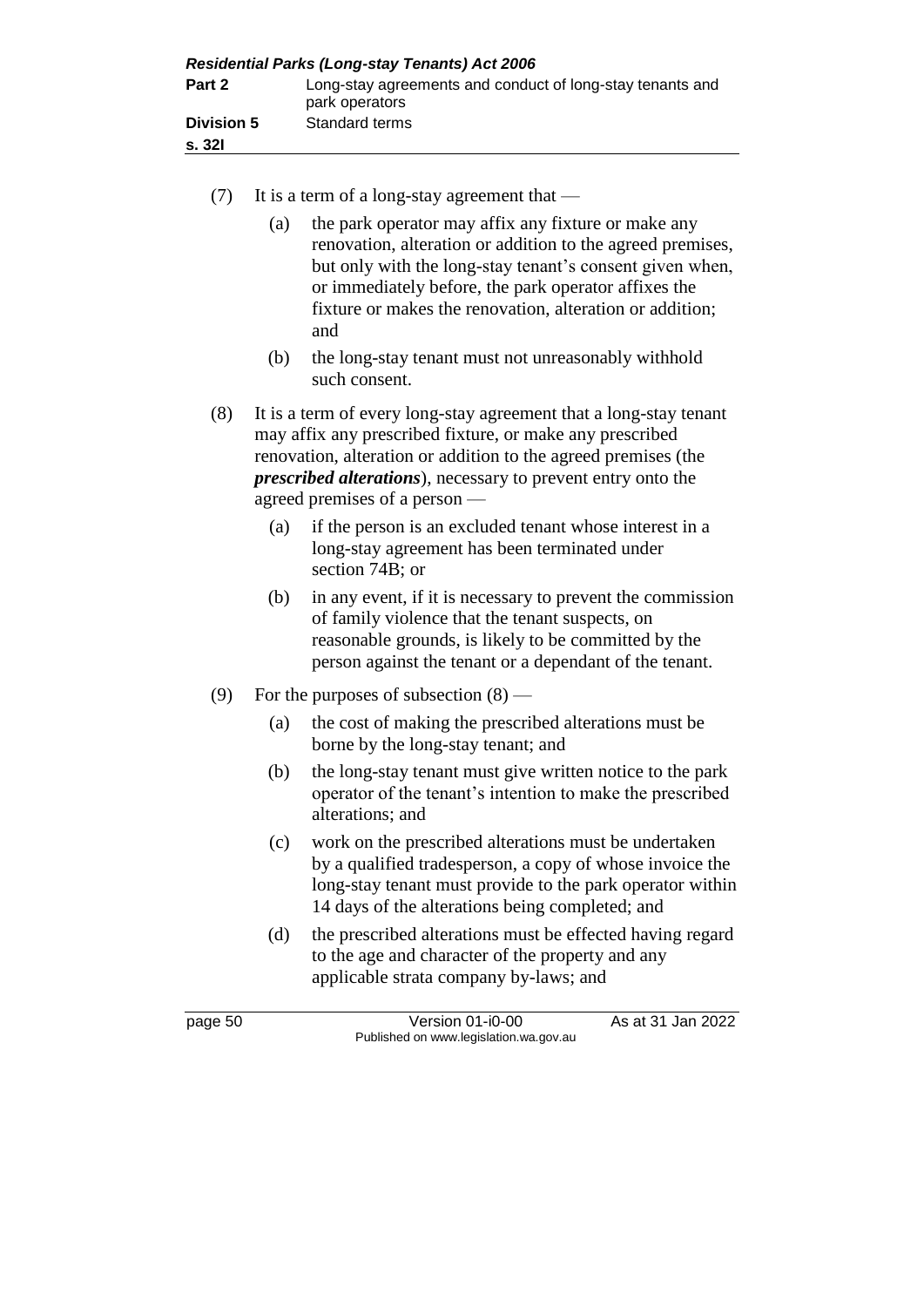(e) the long-stay tenant must restore the agreed premises to their original condition at the end of the long-stay agreement if the park operator requires the tenant to do so and, where restoration work has been undertaken by a tradesperson, must provide to the park operator a copy of that tradesperson's invoice within 14 days of that work being performed.

*[Section 32I inserted: No. 28 of 2020 s. 30.]*

## **Subdivision 3 — Cleanliness, damage and repair**

*[Heading inserted: No. 28 of 2020 s. 30.]*

## **32J. Long-stay tenant's responsibility for cleanliness and repair**

- (1) It is a term of an on-site home agreement that the long-stay tenant must keep the site and the relocatable home on the site in a reasonable state of cleanliness.
- (2) It is a term of a site-only agreement that the long-stay tenant  $must -$ 
	- (a) keep the site and the exterior of the relocatable home on the site in a reasonable state of cleanliness; and
	- (b) keep the relocatable home on the site in a reasonable state of repair so it is fit to live in.

*[Section 32J inserted: No. 28 of 2020 s. 30.]*

## **32K. Long-stay tenant's responsibility for damage**

- (1) It is a term of a long-stay agreement that the long-stay tenant must not intentionally or negligently cause or permit damage to the agreed premises or the shared premises.
- (2) It is a term of a long-stay agreement that the long-stay tenant must notify the park operator, as soon as practicable but in any case within 3 days of the damage occurring, of any damage —
	- (a) to the site or to any fittings or fixtures on the site; and
	- (b) to the exterior of the relocatable home on the site; and

As at 31 Jan 2022 Version 01-i0-00 page 51 Published on www.legislation.wa.gov.au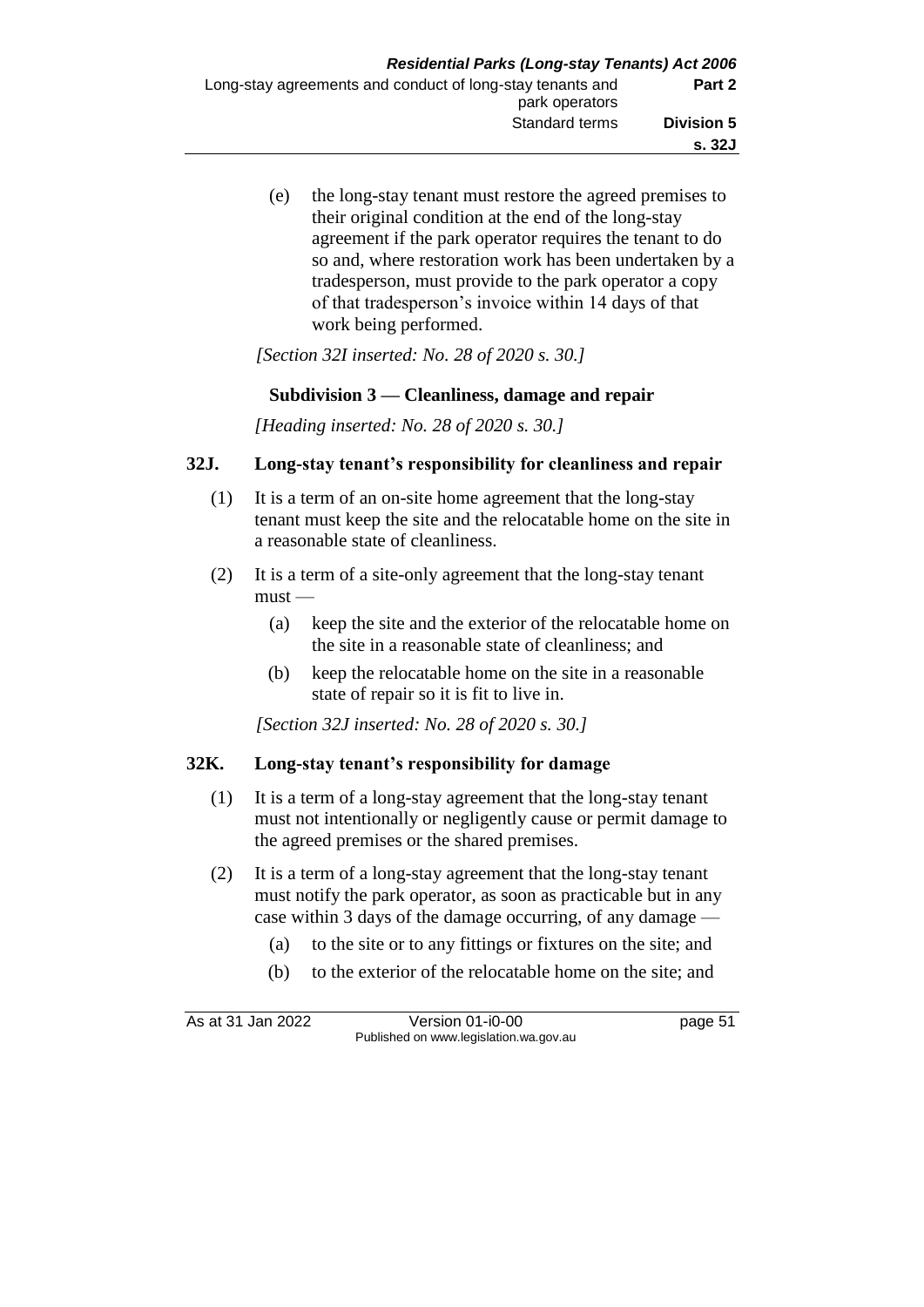| <b>Residential Parks (Long-stay Tenants) Act 2006</b> |                                                                             |
|-------------------------------------------------------|-----------------------------------------------------------------------------|
| Part 2                                                | Long-stay agreements and conduct of long-stay tenants and<br>park operators |
| <b>Division 5</b><br>s. 32L                           | Standard terms                                                              |

- (c) for an on-site home agreement (i) to the interior of the on-site home; and (ii) to any chattels, fittings or fixtures in or on the on-site home that are provided by the park operator for the use of the tenant. *[Section 32K inserted: No. 28 of 2020 s. 30.]* **32L. Park operator's responsibility for cleanliness and repairs** (1) It is a term of a long-stay agreement that the park operator  $must -$ (a) provide the agreed premises and shared premises in a reasonable state of cleanliness; and (b) maintain the shared premises in a reasonable state of cleanliness; and (c) provide and maintain the agreed premises and shared premises in a reasonable state of repair having regard to the age, character and prospective life of the premises; and (d) comply with any other written laws that apply in relation to the buildings in the residential park or the health and safety of park residents. (2) If the park operator carries out work to comply with the park operator's obligations under subsection (1), the work must be
	- minimises disruption to the residents; and (b) at an appropriate standard having regard to the age, character and prospective life of the agreed premises or

(a) as soon as reasonably practicable and in a manner that

(c) if the work is carried out on agreed premises and the park operator must enter the agreed premises — in accordance with section 32E.

shared premises; and

carried out —

page 52 Version 01-i0-00 As at 31 Jan 2022 Published on www.legislation.wa.gov.au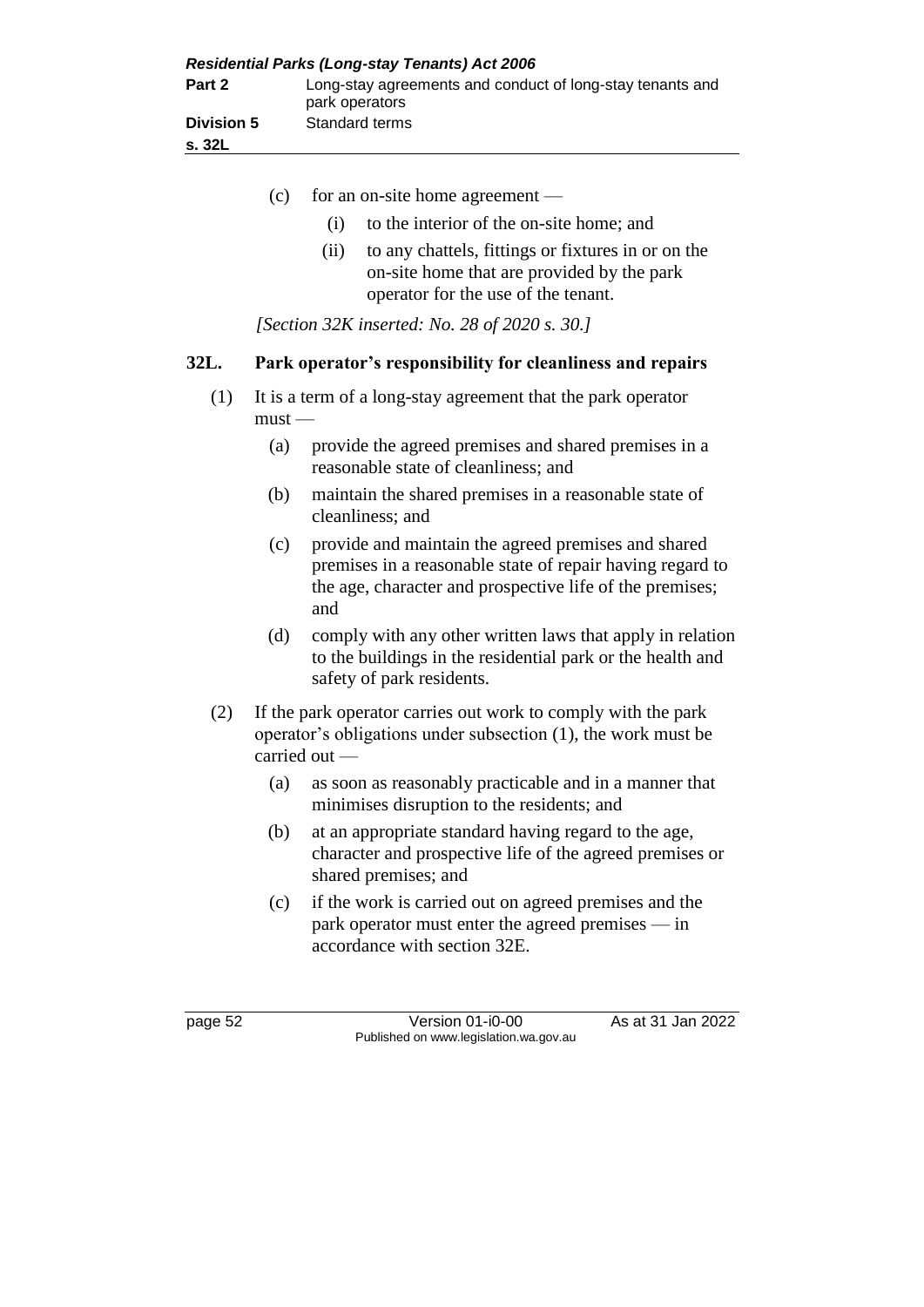Note for this section:

Under section 64, a long-stay tenant may apply to the State Administrative Tribunal for particular orders in relation to this section.

*[Section 32L inserted: No. 28 of 2020 s. 30.]*

## **32M. Urgent repairs**

 $(1)$  In this section —

*essential service* means a service prescribed as an essential service;

*suitable repairer*, in relation to urgent repairs, means a person who is suitably qualified, trained or, if necessary under a written law, licensed or otherwise authorised, to undertake the urgent repairs;

*urgent repairs*, in relation to agreed premises, means repairs to the premises that are necessary —

- (a) for the supply or restoration of an essential service; or
- (b) to avoid  $-$ 
	- (i) exposing a person to the risk of injury; or
	- (ii) exposing property to damage; or
	- (iii) causing the long-stay tenant undue hardship or inconvenience.
- (2) It is a term of a long-stay agreement that if a need of urgent repairs arises otherwise than as a result of the breach of the agreement by the long-stay tenant —
	- (a) the tenant must notify the park operator of the need for those repairs as soon as practicable after the need arises; and
	- (b) the park operator must ensure that the repairs are carried out by a suitable repairer as soon as practicable after that notification.
- (3) It is a term of a long-stay agreement that the long-stay tenant may arrange for the urgent repairs to be carried out by a suitable

As at 31 Jan 2022 Version 01-i0-00 page 53 Published on www.legislation.wa.gov.au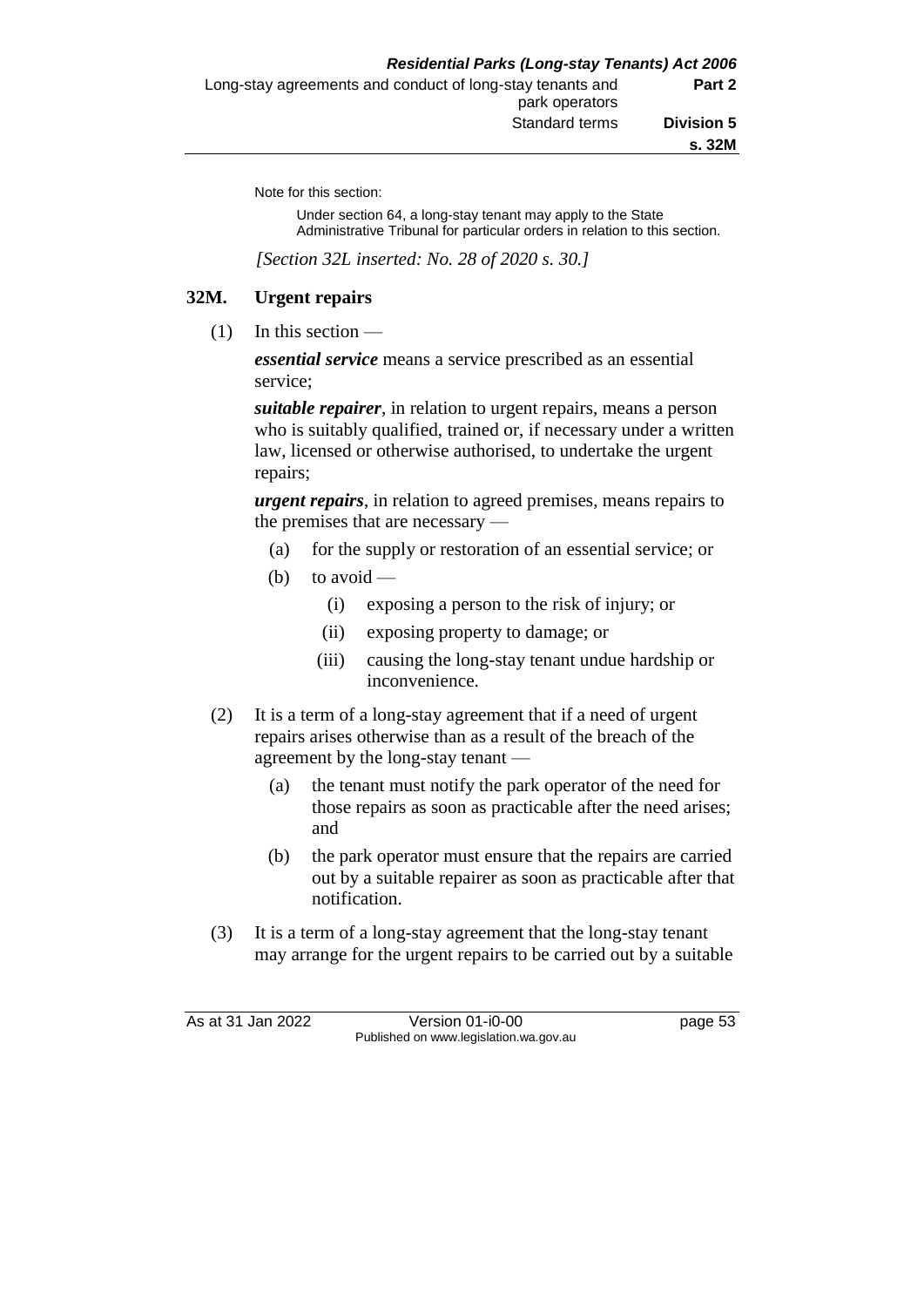| <b>Residential Parks (Long-stay Tenants) Act 2006</b> |                                                                             |  |
|-------------------------------------------------------|-----------------------------------------------------------------------------|--|
| Part 2                                                | Long-stay agreements and conduct of long-stay tenants and<br>park operators |  |
| <b>Division 5</b><br>s. 32N                           | Standard terms                                                              |  |

repairer to the minimum extent necessary to effect those repairs  $if -$ 

- (a) the tenant is unable to contact the park operator within -
	- (i) in relation to urgent repairs for the supply or restoration of an essential service — 24 hours; or
	- (ii) in relation to other urgent repairs 48 hours or any longer prescribed period;
	- or
- (b) the tenant contacts the park operator about the need for the urgent repairs but the park operator fails to ensure that the repairs are carried out by a suitable repairer as soon as practicable after the notification.
- (4) It is a term of a long-stay agreement that if the long-stay tenant arranges for the urgent repairs to be carried out under subsection (3), the park operator must, as soon as practicable after the repairs are carried out, reimburse the tenant for the reasonable expense incurred in arranging for those repairs to be carried out.

*[Section 32M inserted: No. 28 of 2020 s. 30.]*

# **Subdivision 4 — Particular financial matters**

*[Heading inserted: No. 28 of 2020 s. 30.]*

## **32N. Levies, rates, taxes and charges to be paid by park operator**

- (1) It is a term of a long-stay agreement that the park operator must bear the cost of —
	- (a) if a contribution is levied under the *Strata Titles Act 1985* or the *Community Titles Act 2018* — the contribution; and
	- (b) all rates, taxes or charges imposed in respect of the agreed premises and shared premises under —
		- (i) the *Land Tax Act 2002*; and

page 54 Version 01-i0-00 As at 31 Jan 2022 Published on www.legislation.wa.gov.au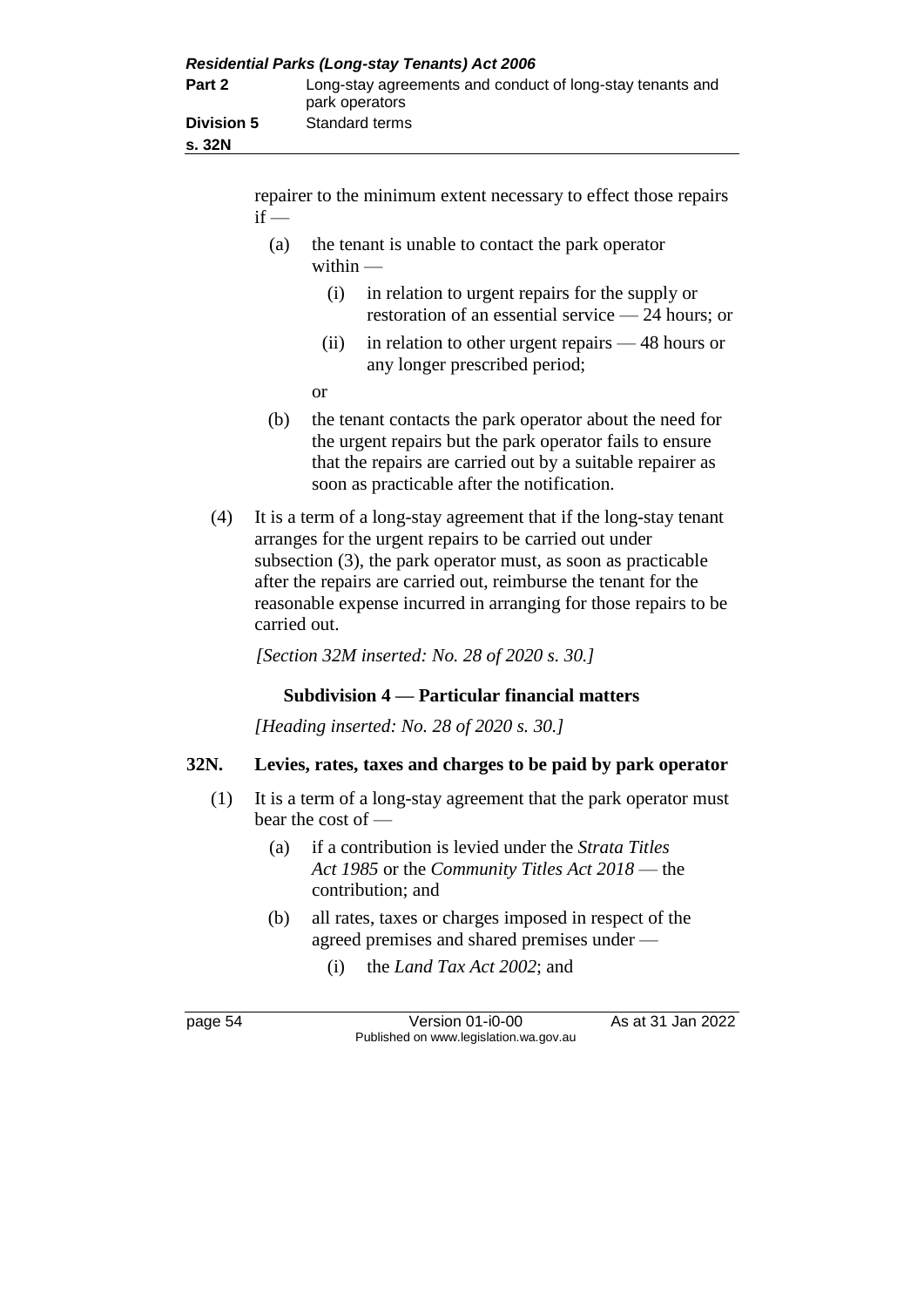- (ii) the *Local Government Act 1995*; and
- (iii) the *Water Services Act 2012*, except a charge for the volume of water consumed.
- (2) Despite subsection (1), a term of a long-stay agreement or another written contract, agreement, scheme, deed or other written arrangement between a long-stay tenant and the park operator may provide that the long-stay tenant indirectly pays, as a component of rent paid under the long-stay agreement, a prescribed charge as defined in the *Rates and Charges (Rebates and Deferments) Act 1992* section 3(1).

*[Section 32N inserted: No. 28 of 2020 s. 30.]*

# **Subdivision 5 — Miscellaneous provisions**

*[Heading inserted: No. 28 of 2020 s. 30.]*

#### **32O. Assigning rights and obligations under long-stay agreement or sub-letting agreed premises**

- (1) A long-stay agreement may provide that the long-stay tenant
	- (a) may assign the tenant's rights and obligations under the agreement or sub-let the agreed premises; or
	- (b) may assign the tenant's rights and obligations under the agreement or sub-let the agreed premises only with the written consent of the park operator; or
	- (c) must not assign the tenant's rights and obligations under the agreement or sub-let the agreed premises.
- (2) If a long-stay agreement does not include a term mentioned in subsection (1), it is a term of the agreement that a long-stay tenant may assign the tenant's rights and obligations under the agreement or sub-let the agreed premises only with the written consent of the park operator.

As at 31 Jan 2022 Version 01-i0-00 page 55 Published on www.legislation.wa.gov.au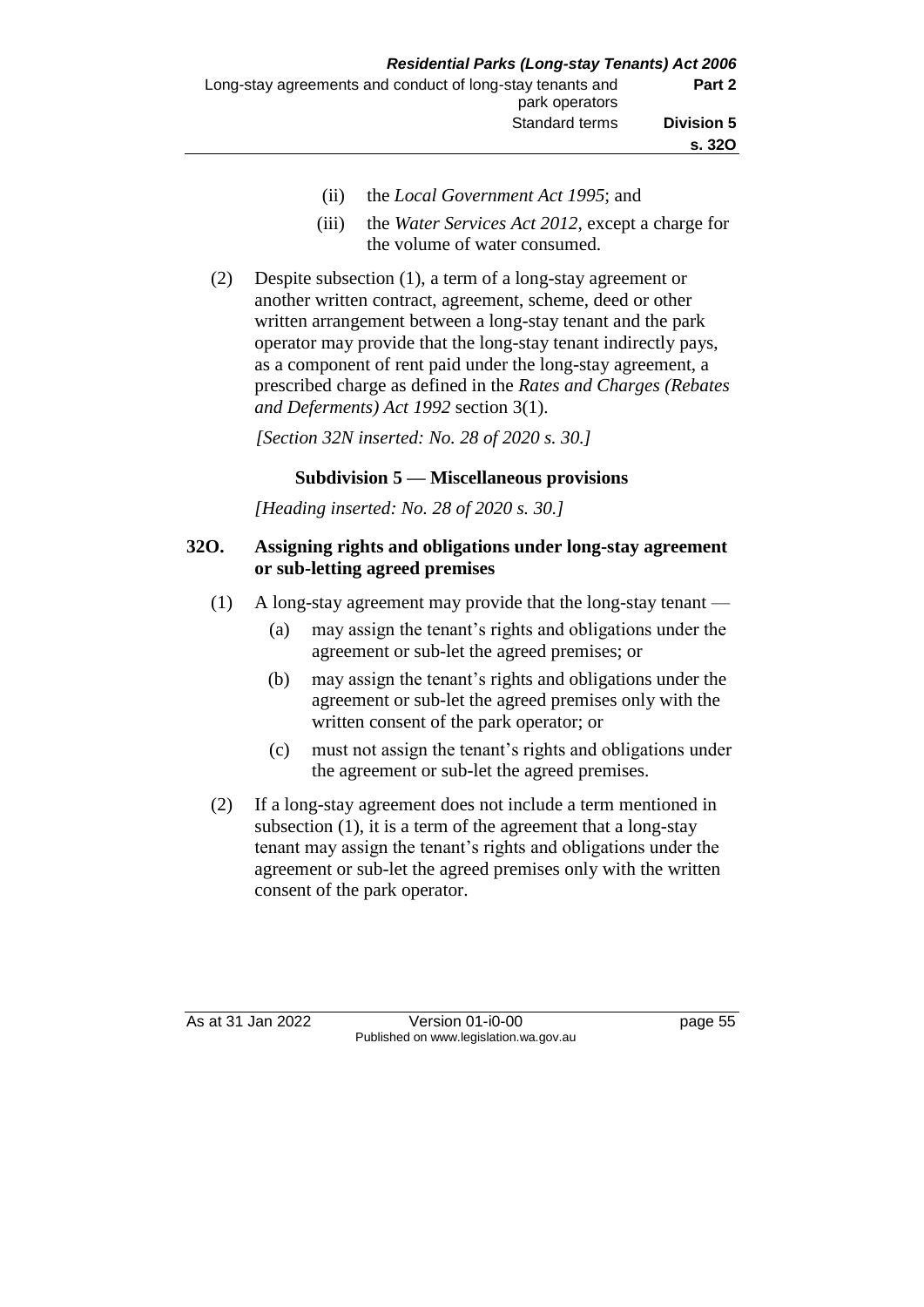| <b>Residential Parks (Long-stay Tenants) Act 2006</b> |                                                                             |
|-------------------------------------------------------|-----------------------------------------------------------------------------|
| Part 2                                                | Long-stay agreements and conduct of long-stay tenants and<br>park operators |
| <b>Division 5</b>                                     | Standard terms                                                              |
| s.32P                                                 |                                                                             |

- (3) If a long-stay agreement includes a term mentioned in subsection  $(1)(b)$ , or subsection  $(2)$  applies, it is a term of the agreement that —
	- (a) the park operator must not unreasonably withhold consent; and
	- (b) the park operator must not make any charge for giving the consent except for reasonable incidental expenses.
- (4) However, the operation of a provision of a long-stay agreement that purports to permit the assignment of the long-stay tenant's rights and obligations under the agreement is subject to the operation of any other written law that prohibits or regulates such an assignment.

*[Section 32O inserted: No. 28 of 2020 s. 30.]*

## **32P. Long-stay tenant's vicarious responsibility for breach of agreement**

- (1) It is a term of a long-stay agreement that the long-stay tenant is vicariously responsible for any act or omission of another person who is lawfully on the agreed premises or shared premises, if the act or omission would have constituted a breach of the agreement if done or omitted by the tenant.
- (2) However, subsection (1) does not extend to a person who is lawfully on the agreed premises or shared premises but whose authority does not derive from the permission, express or implied, of the long-stay tenant.

*[Section 32P inserted: No. 28 of 2020 s. 30.]*

page 56 Version 01-i0-00 As at 31 Jan 2022 Published on www.legislation.wa.gov.au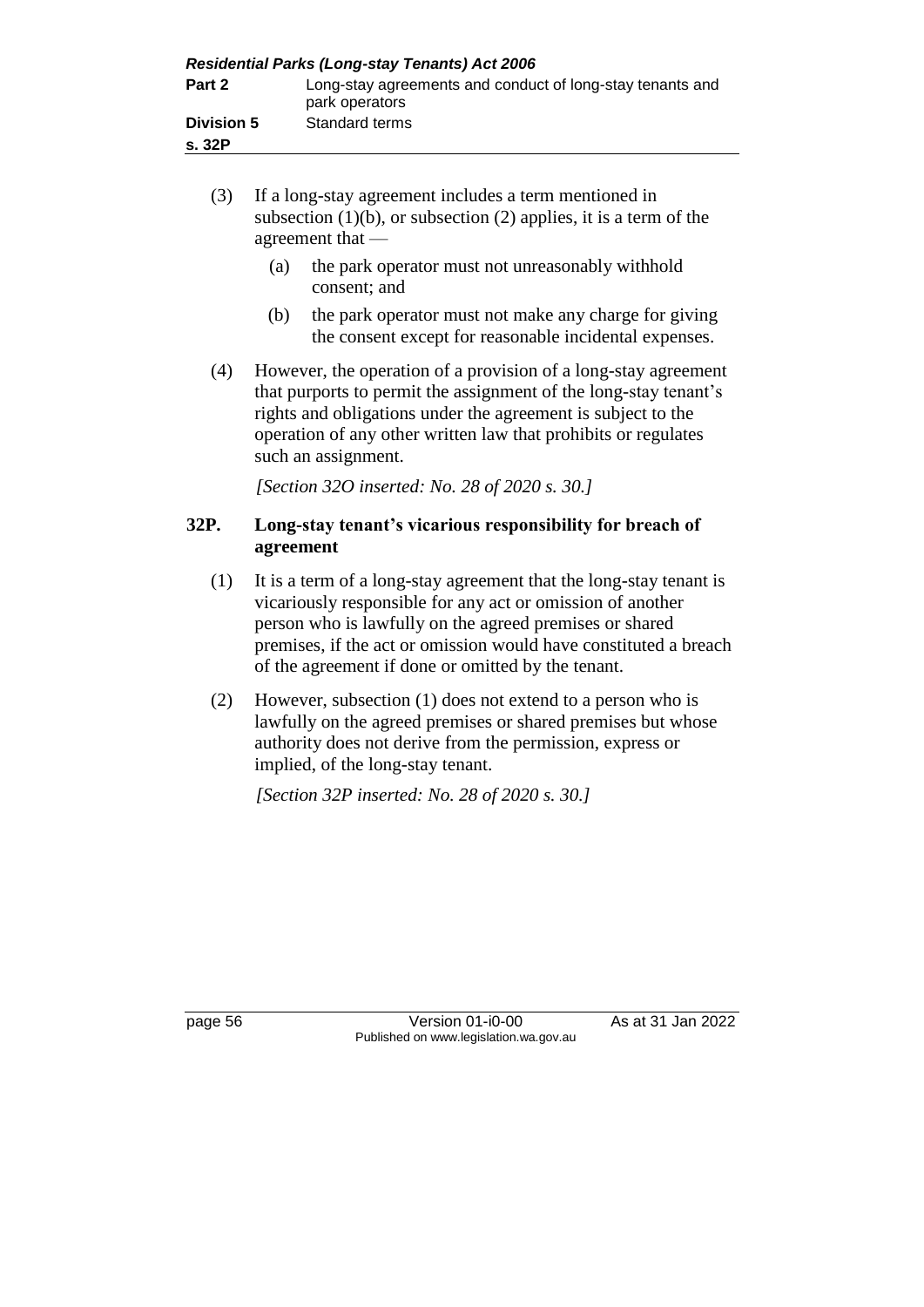# **Part 3 — Termination of long-stay agreements**

# **Division 1 — Termination of agreements generally**

## **32Q. Long-stay agreement may be terminated only under Act**

A long-stay agreement may be terminated only under a provision of this Act.

*[Section 32Q inserted: No. 28 of 2020 s. 31.]*

#### **32R. Notice of intention before end of fixed term long-stay agreement**

- (1) This section applies if
	- (a) a park operator entered into a fixed term long-stay agreement with a long-stay tenant; and
	- (b) the agreement does not provide the long-stay tenant with an option to renew.
- (2) A park operator must give the long-stay tenant a written notice stating —
	- (a) whether or not the park operator intends to renew or extend the fixed term long-stay agreement or enter into a new long-stay agreement with the tenant; and
	- (b) if the park operator intends to renew or extend the fixed term long-stay agreement or enter into a new long-stay agreement — the proposed terms and conditions of the new agreement.
- (3) A park operator must give the long-stay tenant the written notice within the prescribed time frame.

*[Section 32R inserted: No. 28 of 2020 s. 31.]*

As at 31 Jan 2022 Version 01-i0-00 page 57 Published on www.legislation.wa.gov.au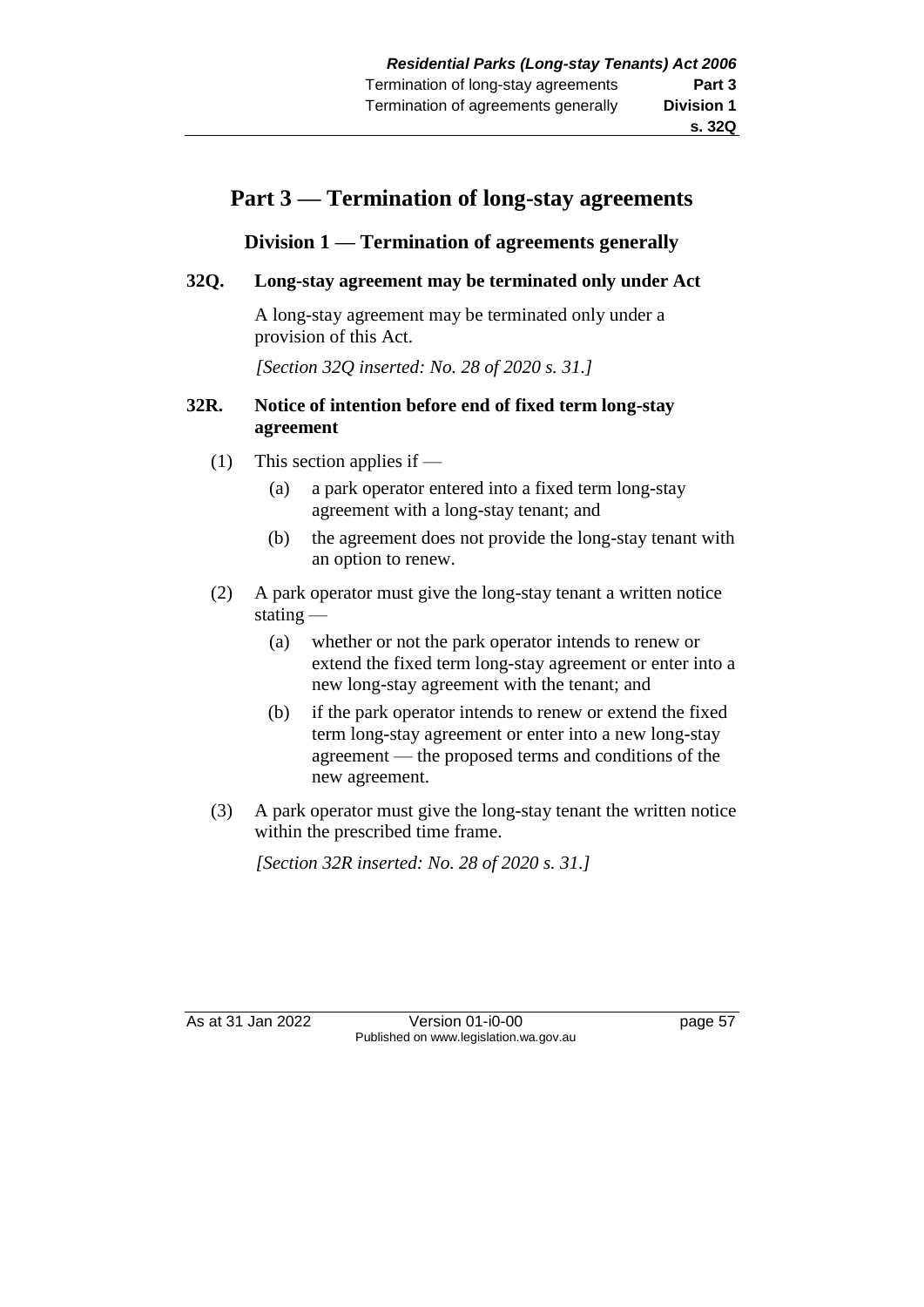## **33. How long-stay agreements and tenant's interests in agreements are terminated**

 $(1A)$  In this section —

*period of notice*, in relation to the termination of a long-stay agreement under a notice of termination, means the period beginning on the day on which the notice is given and ending on the specified day stated in the notice of termination.

- (1) If a long-stay tenant or park operator gives a notice of termination of a long-stay agreement, the agreement is terminated when both of the following events have happened —
	- (a) the period of notice, or any shorter or longer period agreed between the tenant and the park operator, has ended; and
	- (b) the tenant has given vacant possession of the agreed premises to the park operator.
- (2) A fixed term long-stay agreement is terminated when both of the following events have occurred —
	- (a) the fixed term has ended; and
	- (b) the long-stay tenant has given vacant possession of the agreed premises to the park operator.
- (2A) A long-stay tenant's interest in a long-stay agreement is terminated if the tenant has —
	- (a) given notice of termination under section  $45A(1)$ together with at least 1 of the documents required under section 45A(2); and
	- (b) vacated the agreed premises on or after the expiration of the period of notice required under section 45A(5).
- (2B) A long-stay tenant's interest in a long-stay agreement is terminated if the tenant has —
	- (a) given notice of termination under section 45B(4); and
	- (b) vacated the agreed premises on or after the expiration of the period of notice required under section 45B(5).

page 58 Version 01-i0-00 As at 31 Jan 2022 Published on www.legislation.wa.gov.au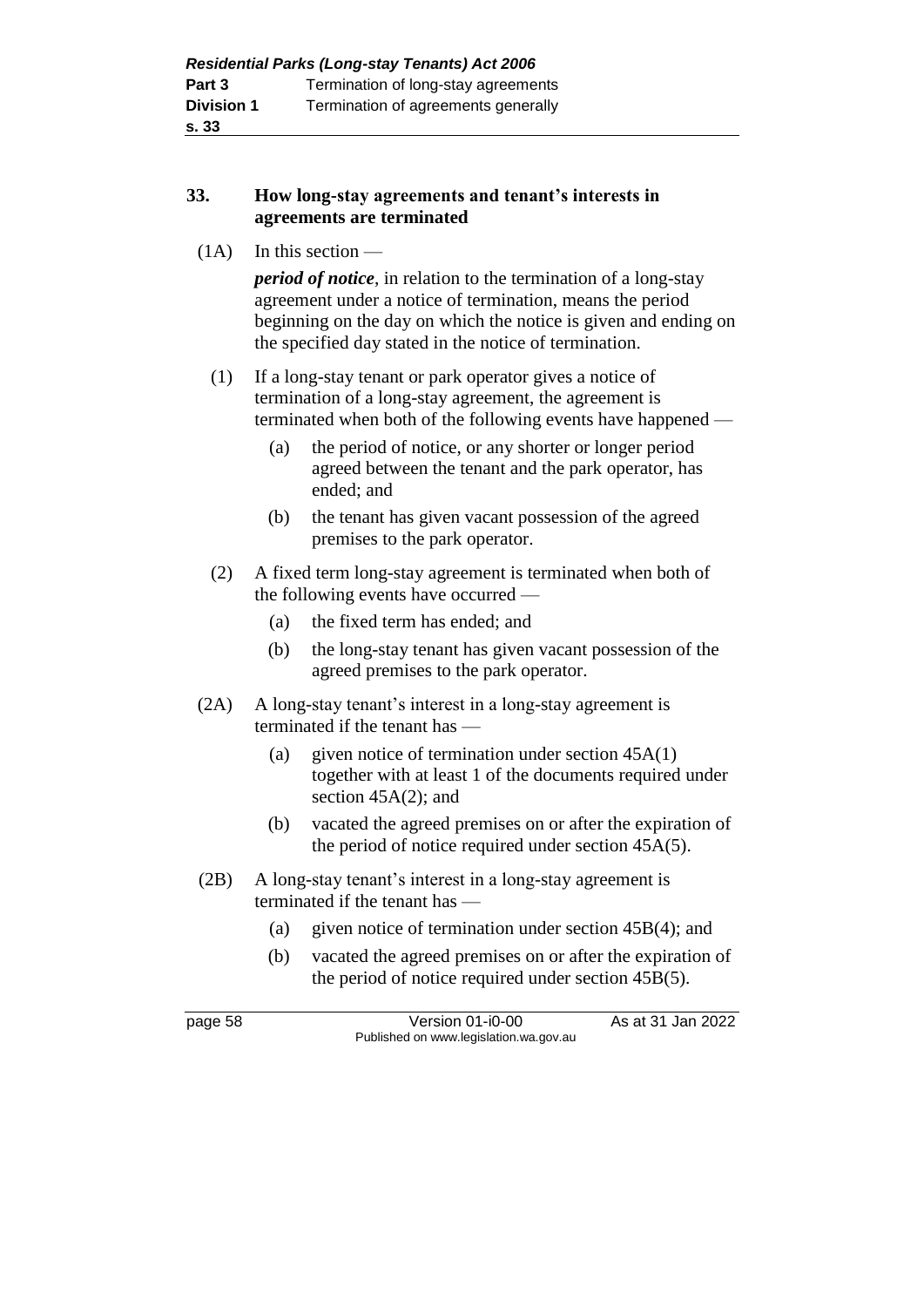- (2C) The termination of a long-stay tenant's interest in a long-stay agreement does not terminate the agreement in respect of any other long-stay tenant under the agreement.
	- (3) In any other case, a long-stay agreement ends when
		- (a) the State Administrative Tribunal terminates the agreement under Part 5; or
		- (b) a person whose title is superior to the title of the park operator, other than a mortgagee, becomes entitled to possession of the agreed premises; or
		- (c) the agreement is terminated under section 44B; or
		- (d) for an on-site home agreement each long-stay tenant to the agreement dies; or
		- (da) for a site-only agreement
			- (i) each long-stay tenant to the agreement dies; and
			- (ii) if there is a relocatable home on the site the relocatable home is removed or sold;
			- or
		- (e) the long-stay tenant gives vacant possession of the premises under a written agreement with the park operator to end the long-stay agreement; or
		- (f) the rights under the agreement of the park operator or the long-stay tenant are ended by merger.

Note for this subsection:

For the purposes of paragraph (da), under section 64C the State Administrative Tribunal may make an order if each long-stay tenant to the agreement dies but the relocatable home is not removed or sold because the park operator is interfering with, or obstructing, the removal or sale of the relocatable home.

*[Section 33 amended: No. 3 of 2019 s. 28; No. 28 of 2020 s. 32.]*

#### **34. Terms of continued long-stay agreement**

If a long-stay agreement continues beyond the day on which it would upon its terms have ended as a result of the passage of

As at 31 Jan 2022 Version 01-i0-00 page 59 Published on www.legislation.wa.gov.au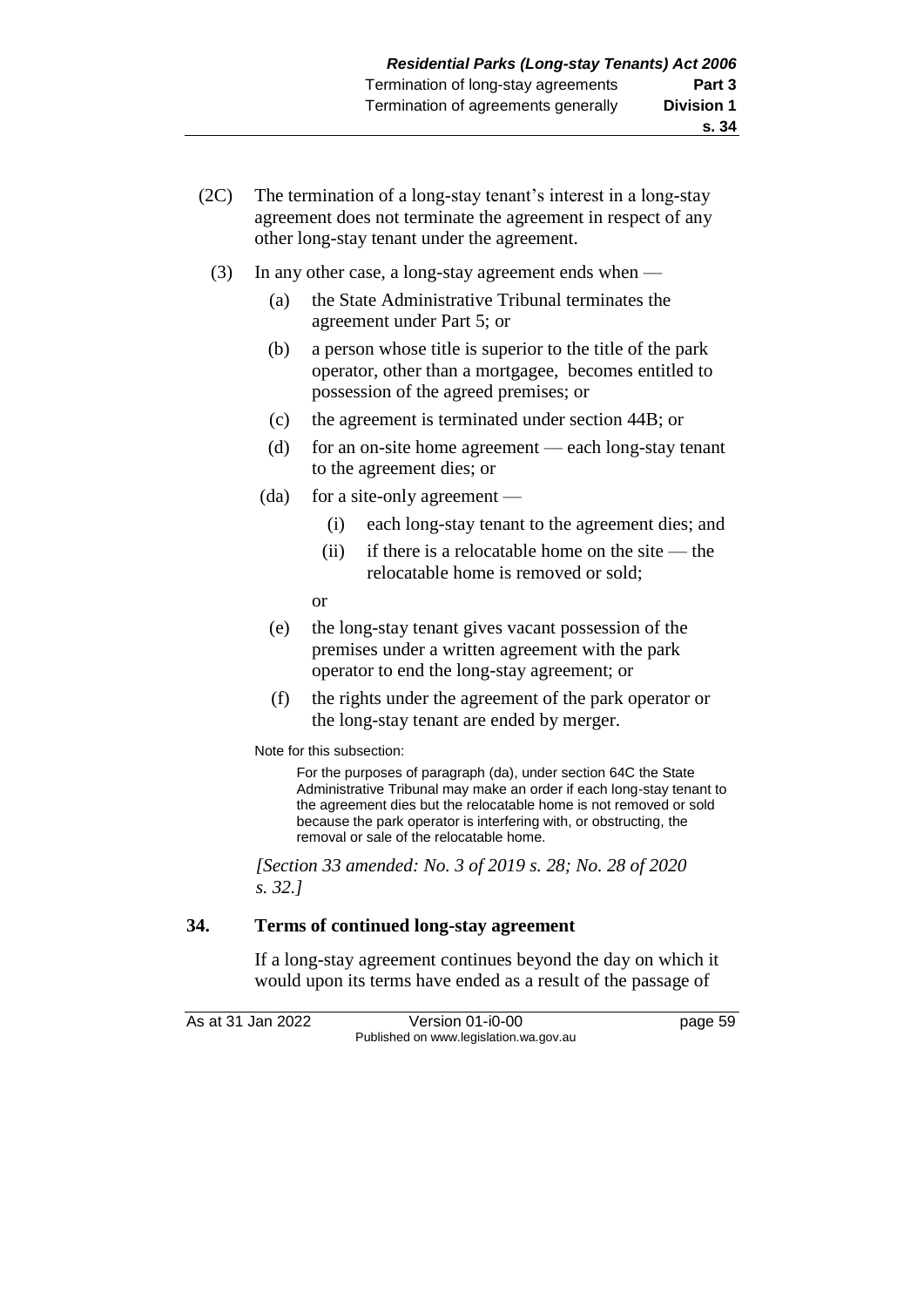time or the happening of an event, the same terms as last applied before that day continue to apply unless the terms are modified by the State Administrative Tribunal under Part 5.

#### **35. Withholding rent in anticipation of release of security bond**

A long-stay tenant must not fail or refuse to pay any rent due under a long-stay agreement with the intention that the park operator will recover the amount of the rent from the security bond paid by the tenant.

Penalty: a fine of \$5 000.

#### **35A. Fixed term long-stay agreement does not become periodic tenancy at end of term**

Unless the park operator and long-stay tenant agree otherwise, a fixed term long-stay agreement does not become a periodic long-stay agreement at the end of the fixed term tenancy under the agreement.

*[Section 35A inserted: No. 28 of 2020 s. 33.]*

#### **36. Failure to give vacant possession at end of fixed term**

Failure by a long-stay tenant under a fixed term long-stay agreement to give vacant possession of the agreed premises to the park operator at the end of the fixed term does not constitute a breach of the agreement.

*[Section 36 amended: No. 28 of 2020 s. 34.]*

#### **37. Form of default notice**

A default notice must —

- (a) be in writing signed by the park operator; and
- (b) identify the agreed premises; and
- (c) include any prescribed information.

*[Section 37 amended: No. 28 of 2020 s. 35.]*

page 60 Version 01-i0-00 As at 31 Jan 2022 Published on www.legislation.wa.gov.au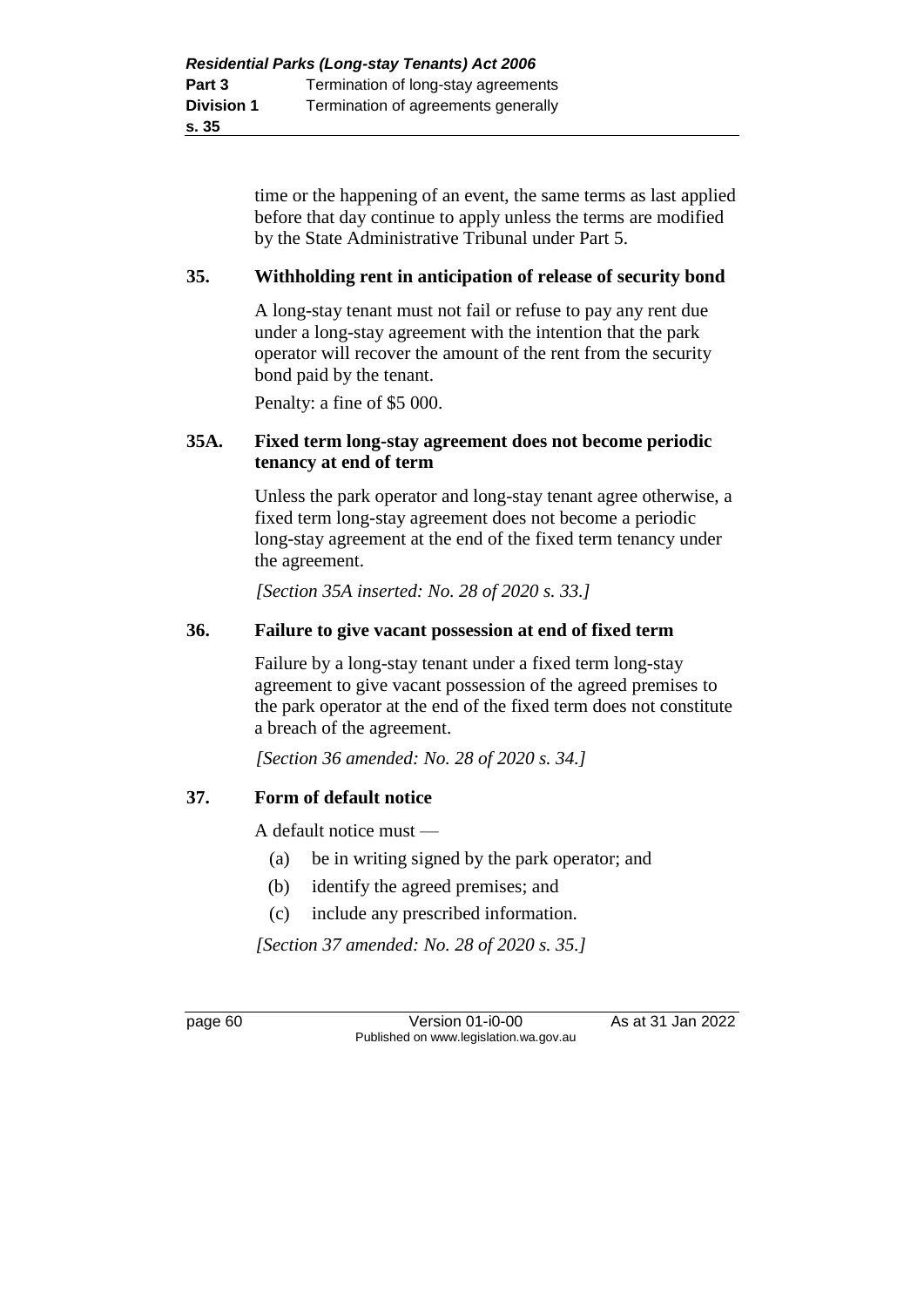### **s. 38**

### **38. Form of notice of termination**

- (1) Except as provided in subsection (2), a notice of termination  $must -$ 
	- (a) be in writing in the approved form; and
	- (b) be signed by the person who is giving the notice; and
	- (c) identify the agreed premises; and
	- (d) include any prescribed information.
- (2) A notice given under section 45A(1) must be in a prescribed form.

*[Section 38 amended: No. 3 of 2019 s. 29; No. 28 of 2020 s. 36.]*

# **Division 2 — Grounds for notice of termination by park operator**

*[Heading amended: No. 28 of 2020 s. 37.]*

# **39. Termination by park operator for non-payment of rent**

 $(1A)$  In this section —

*default day* means the day on or before which the park operator requires the amount of outstanding rent to be paid.

- (1) If a long-stay tenant does not pay rent in accordance with the long-stay agreement, the park operator may give to the tenant, in accordance with this section —
	- (a) a notice of termination; or
	- (b) a default notice and, if the rent is not paid in full on or before the default day in the default notice, a notice of termination.
- (2) A notice of termination under subsection  $(1)(a)$  or  $(b)$  must
	- (a) specify the amount of rent outstanding; and
	- (b) specify the day (the *specified day*) on which the park operator requires the long-stay tenant to give vacant

As at 31 Jan 2022 Version 01-i0-00 page 61 Published on www.legislation.wa.gov.au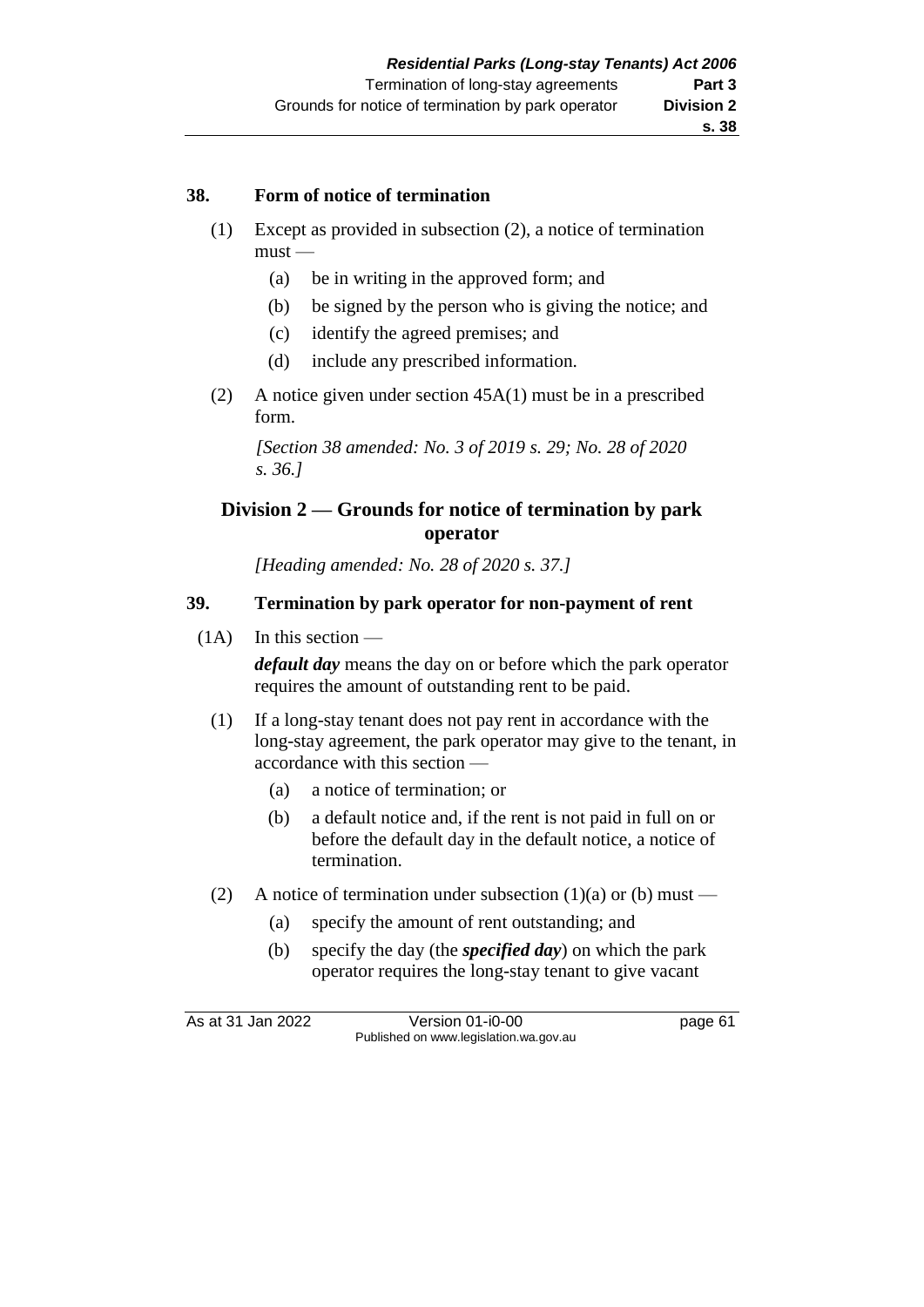- (c) tell the tenant that, if the amount is not paid in full on or before the specified day, the park operator is entitled to terminate the long-stay agreement under this Act; and
- (d) comply with section 38.
- (3) A default notice under subsection  $(1)(b)$  must
	- (a) specify the amount of rent outstanding; and
	- (b) specify the default day; and
	- (c) tell the long-stay tenant that, if the amount is not paid in full on or before the default day, the park operator is entitled to give to the tenant a notice of termination under this Act; and
	- (d) comply with section 37.
- (4) The following provisions apply where the park operator gives a default notice to the long-stay tenant under subsection  $(1)(b)$  —
	- (a) the default day in the default notice must be at least 14 days after the day on which the default notice was given to the tenant;
	- (b) if the park operator also gives the tenant a notice of termination under subsection  $(1)(b)$ , the specified day in the notice of termination must be at least 7 days after the default day in the default notice;
	- (c) if the park operator makes an application to the State Administrative Tribunal under section 66 in relation to the notice of termination, the application may be heard and determined even if the rent is paid in full before the time set down for hearing the application.
- (5) The following provisions apply where the park operator gives a notice of termination to the long-stay tenant under subsection (1)(a) without having first given a default notice under subsection  $(1)(b)$  —

page 62 Version 01-i0-00 As at 31 Jan 2022 Published on www.legislation.wa.gov.au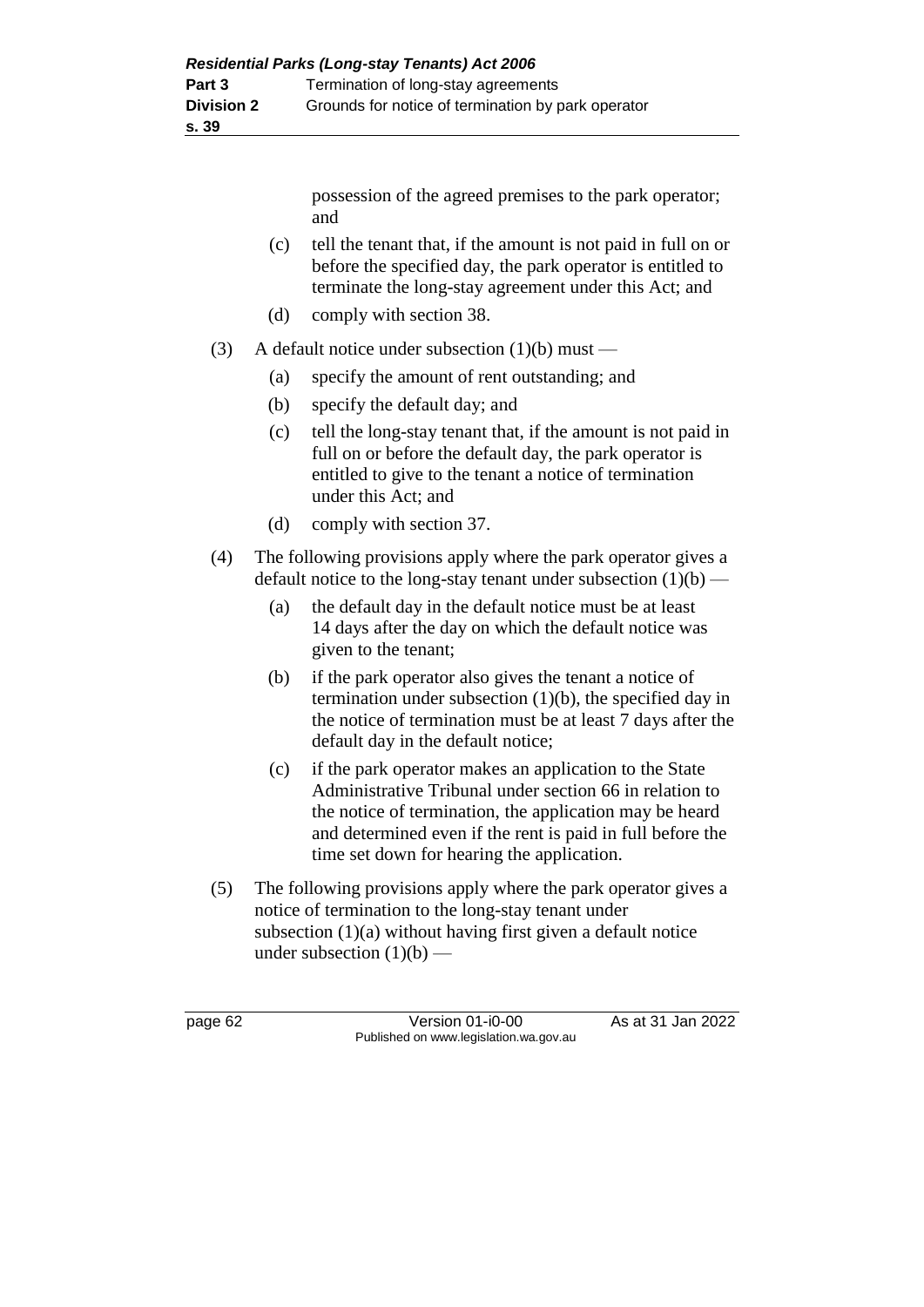- (a) the specified day in the notice of termination must be at least 7 days after the day on which the notice of termination is given to the tenant;
- (b) if the park operator makes an application to the State Administrative Tribunal under section 66 in relation to the notice of termination, the park operator must withdraw the application if the rent and the amount of the filing fee for the application are both paid in full more than 24 hours before the time set down for hearing the application.
- (6) The specified day in a notice of termination given under subsection  $(1)(a)$  or  $(b)$  may be —
	- (a) a day earlier than the last day of the fixed term of a fixed term tenancy; or
	- (b) a day earlier than the last day of a period of a periodic tenancy.

*[Section 39 amended: No. 28 of 2020 s. 38.]*

# **40. Termination by park operator for other breaches**

- (1) If a long-stay tenant breaches a term of the long-stay agreement (except a term for the payment of rent) the park operator may give a default notice to the tenant.
- (2) The default notice must
	- (a) describe the breach and state when it occurred; and
	- (b) specify a day (the *default day*) on or before which the breach must be remedied; and
	- (c) tell the long-stay tenant that, if the breach is not remedied on or before the default day, the park operator is entitled to terminate the long-stay agreement under this Act; and
	- (d) comply with section 37.

As at 31 Jan 2022 Version 01-i0-00 page 63 Published on www.legislation.wa.gov.au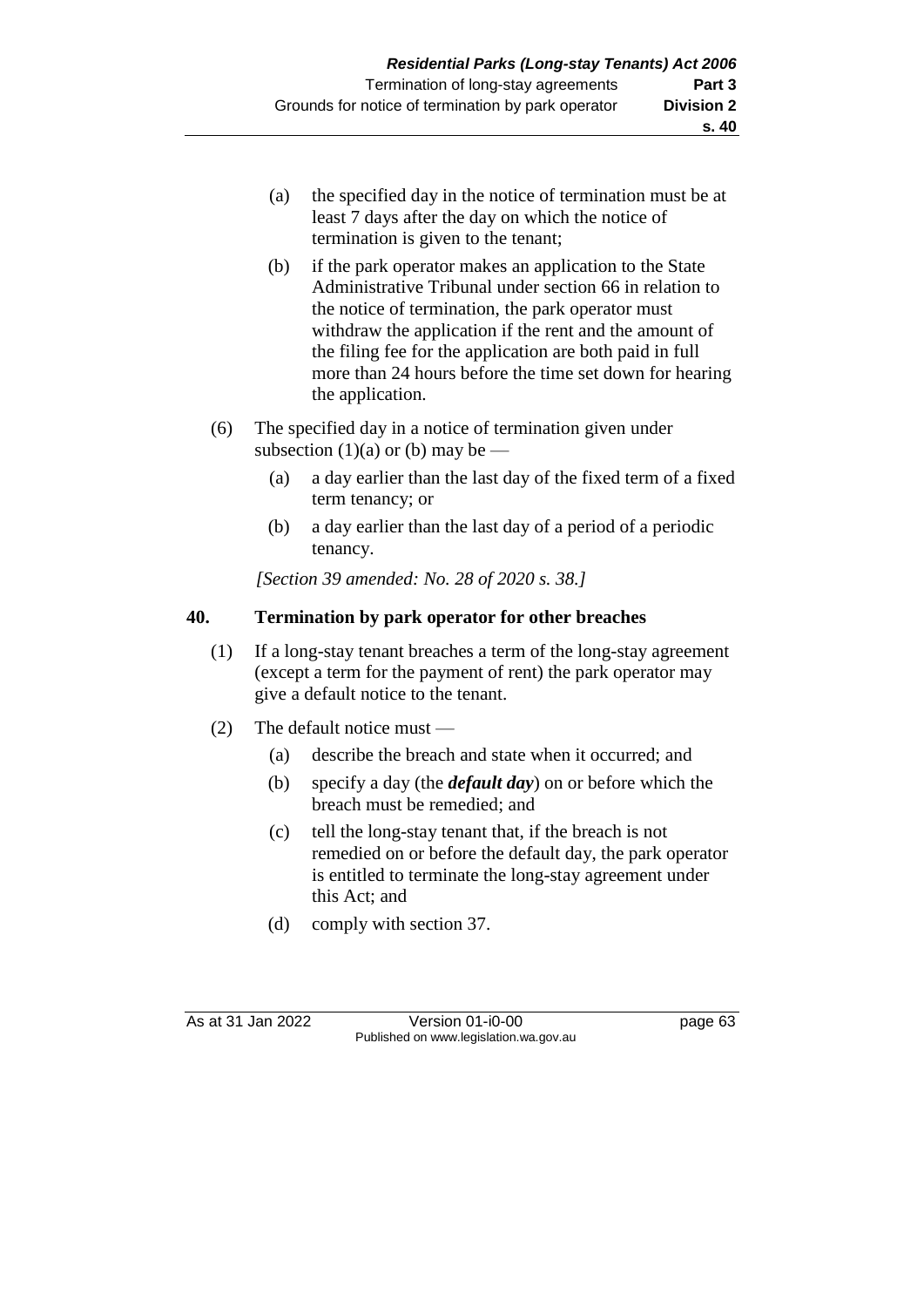- (3) The default day in the default notice must be at least 14 days after the day on which the notice is given to the long-stay tenant.
- (4) If the breach is not remedied on or before the default day in the default notice or within any further time agreed between the park operator and the long-stay tenant, the park operator may give a notice of termination to the tenant.
- (5) The notice of termination must
	- (a) state the grounds for giving the notice; and
	- (b) specify the day (the *specified day*) on or before which the park operator requires the long-stay tenant to give vacant possession of the agreed premises to the park operator; and
	- (c) comply with section 38.
- (6) The specified day in the notice of termination must be at least 7 days after the day on which the notice was given to the long-stay tenant.
- (7) The specified day in the notice of termination may be
	- (a) a day earlier than the last day of the fixed term of a fixed term tenancy; or
	- (b) a day earlier than the last day of a period of a periodic tenancy.

*[Section 40 amended: No. 28 of 2020 s. 39.]*

#### **41. Termination if vacant possession required on sale of park**

- (1) A park operator may give a notice of termination to a long-stay tenant on the grounds that the park operator has entered into a contract for the sale of park premises and is required under the contract to give vacant possession of the agreed premises.
- (2) The notice of termination must
	- (a) state that the park operator intends to terminate the long-stay agreement under this section; and

page 64 Version 01-i0-00 As at 31 Jan 2022 Published on www.legislation.wa.gov.au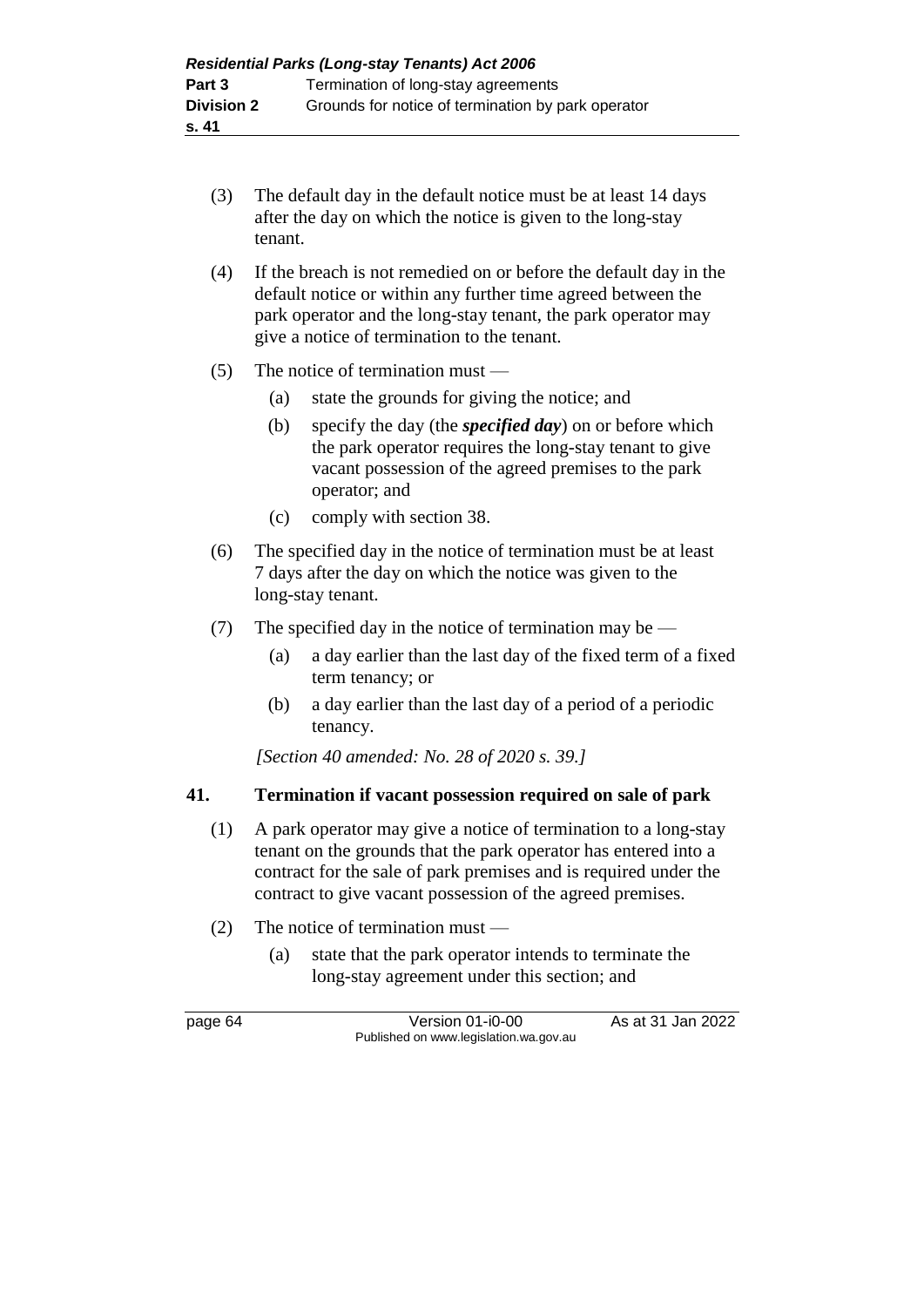- (b) specify the day (the *specified day*) on or before which the park operator requires the long-stay tenant to give vacant possession of the agreed premises to the park operator; and
- (c) comply with section 38.
- (3) The specified day
	- (a) for an on-site home agreement must be at least 60 days after the day on which the notice is given; and
	- (b) for a site-only agreement must be at least 180 days after the day on which the notice is given; and
	- (c) for a fixed term tenancy
		- (i) if the long-stay tenant agrees in writing may be a day earlier than the last day of the term of the tenancy; or
		- (ii) if the long-stay tenant does not agree in writing — must not be a day earlier than the last day of the term of the tenancy;

and

- (d) for a periodic tenancy may be a day earlier than the last day of a period of the tenancy.
- *[(4) deleted]*
- (5) A park operator must not knowingly give a notice of termination that falsely claims or falsely implies that grounds exist for terminating the long-stay agreement under this section.

Penalty for this subsection: a fine of \$10 000.

*[Section 41 amended: No. 3 of 2019 s. 39; No. 28 of 2020 s. 40.]*

# **41A. Termination because park to be used for different purpose**

(1) A park operator may give a notice of termination of a long-stay agreement to a long-stay tenant because the residential park where the site the subject of the agreement is located will be —

As at 31 Jan 2022 Version 01-i0-00 page 65 Published on www.legislation.wa.gov.au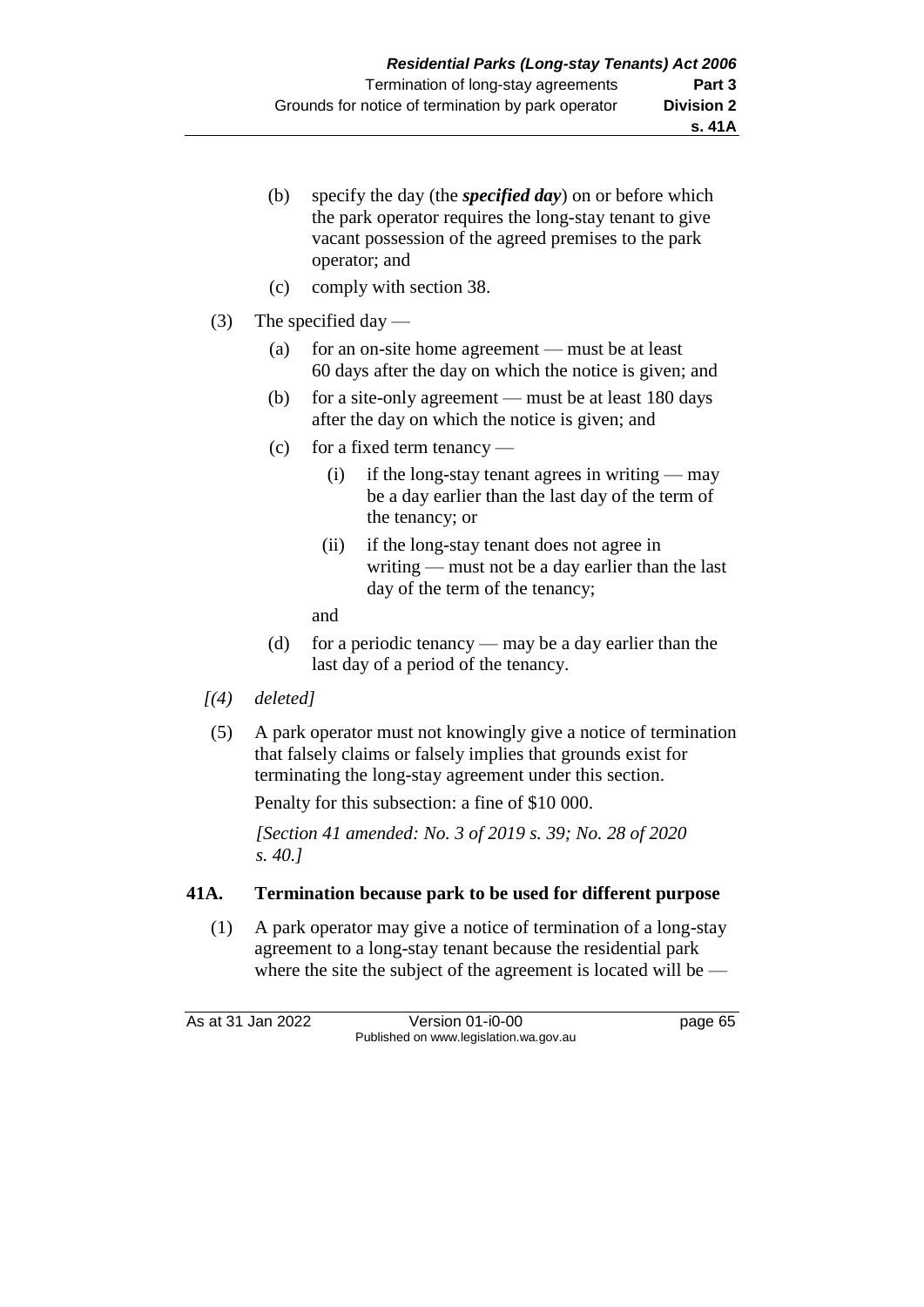- (a) closed; or
- (b) used for a purpose other than a residential park.
- (2) However, if an approval of development under the *Planning and Development Act 2005* is required before the residential park may be used for a different purpose, the park operator may terminate the long-stay agreement only if an approval under that Act has been granted for the development.
- (3) The park operator must give notice in writing to the Commissioner that the park operator intends to give a long-stay tenant a notice of termination at least 7 days before the park operator gives a tenant the notice of termination.

Penalty for this subsection: a fine of \$5 000.

- (4) A failure to give the Commissioner the notice under subsection (3) does not affect the validity of the notice.
- (5) The notice of termination must be in accordance with section 41D.

*[Section 41A inserted: No. 28 of 2020 s. 41.]*

### **41B. Termination because vacant possession is required for works**

- (1) A park operator may give a notice of termination of a long-stay agreement to a long-stay tenant because the park operator is required to carry out works for which vacant possession of the site the subject of the agreement, or the part of the residential park where the site is located, is required in order to complete the works.
- (2) However, the park operator may terminate the long-stay agreement under subsection (1) only if the park operator gives the long-stay tenant evidence that shows the basis upon which the works will be carried out.

Example of evidence:

A notice under a written law requiring work to be carried out.

page 66 **Version 01-i0-00** As at 31 Jan 2022 Published on www.legislation.wa.gov.au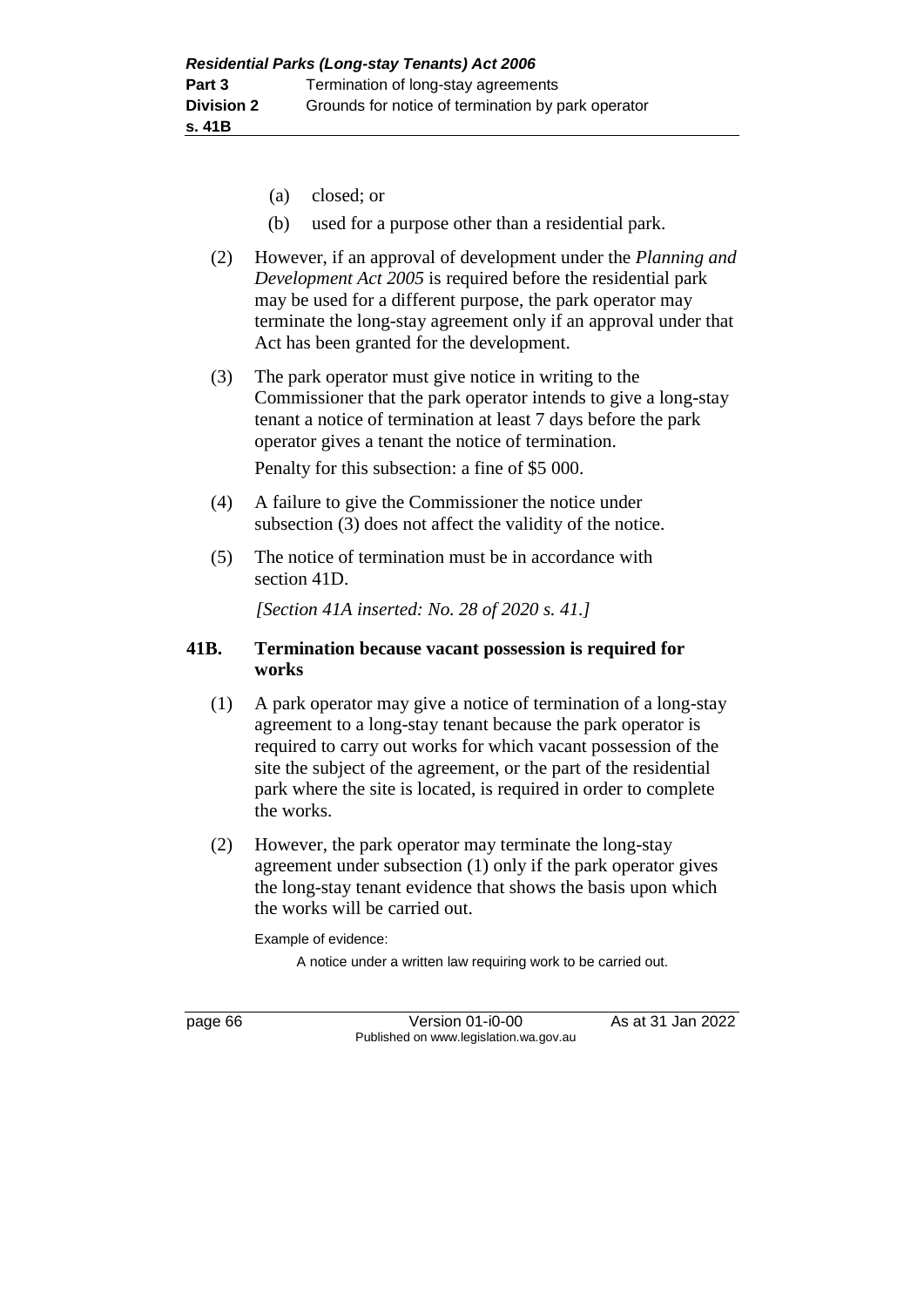(3) The notice of termination must be in accordance with section 41D.

*[Section 41B inserted: No. 28 of 2020 s. 41.]*

# **41C. Termination because long-stay site is intended to be used for other purpose**

- (1) A park operator may give a notice of termination of a long-stay agreement to a long-stay tenant because the site the subject of the agreement is intended to be used for a different purpose than as a long-stay site.
- (2) However, if an approval of development under the *Planning and Development Act 2005* is required before the site may be used for a different purpose, the park operator may terminate the long-stay agreement only if an approval under that Act has been granted for the development.
- (3) The notice of termination must be in accordance with section 41D.

*[Section 41C inserted: No. 28 of 2020 s. 41.]*

# **41D. Requirements of notice of termination under s. 41A to 41C**

- (1) A notice of termination given under sections 41A to 41C  $must -$ 
	- (a) state the section under which the park operator intends to terminate the long-stay agreement; and
	- (b) specify the ground upon which the long-stay agreement is terminated; and
	- (c) specify the day on or before which the park operator requires the long-stay tenant to give vacant possession of the agreed premises to the park operator; and
	- (d) comply with section 38.

As at 31 Jan 2022 Version 01-i0-00 page 67 Published on www.legislation.wa.gov.au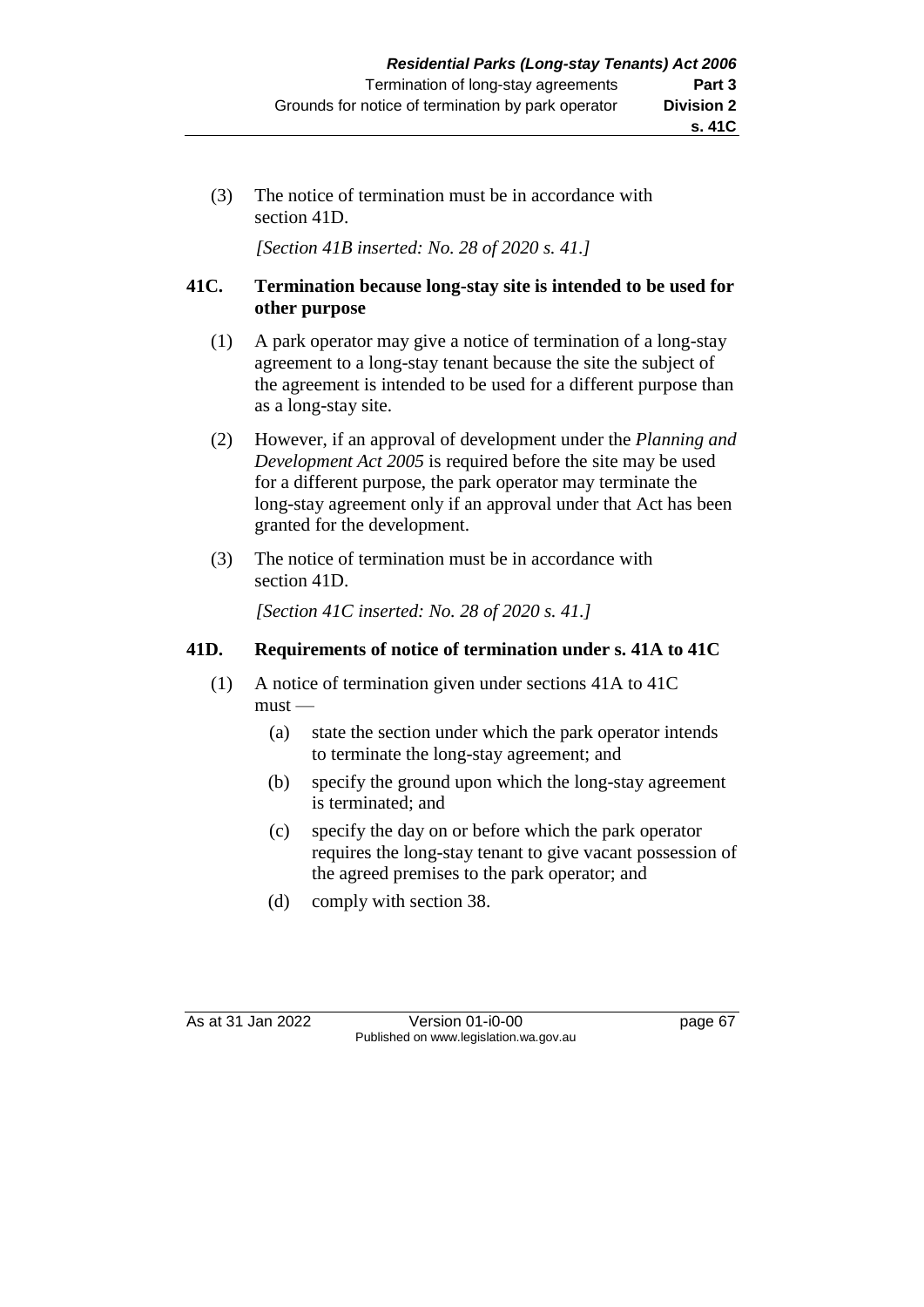- (2) The day specified under subsection  $(1)(c)$ 
	- (a) for a site-only agreement must be at least 180 days after the day on which the notice is given; and
	- (b) for an on-site home agreement must be at least 60 days after the day on which the notice is given; and
	- (c) for a fixed term tenancy must not be earlier than the last day of a term of the tenancy.

*[Section 41D inserted: No. 28 of 2020 s. 41.]*

# **42. Termination of on-site home agreements by park operator without grounds**

- (1) A park operator may give a notice of termination to a long-stay tenant to terminate an on-site home agreement without grounds.
- (2) The notice of termination must
	- (a) state that the park operator intends to terminate the on-site home agreement under this section; and
	- (b) specify the day (the *specified day*) on or before which the park operator requires the long-stay tenant to give vacant possession of the agreed premises to the park operator; and
	- (c) comply with section 38.
- (3) The specified day
	- (a) must be at least 60 days after the day on which the notice is given; and
	- (b) for a fixed term tenancy must not be a day earlier than the last day of the term of the tenancy; and
	- (c) for a periodic tenancy may be a day earlier than the last day of a period of the tenancy.

*[(4) deleted]*

page 68 Version 01-i0-00 As at 31 Jan 2022 Published on www.legislation.wa.gov.au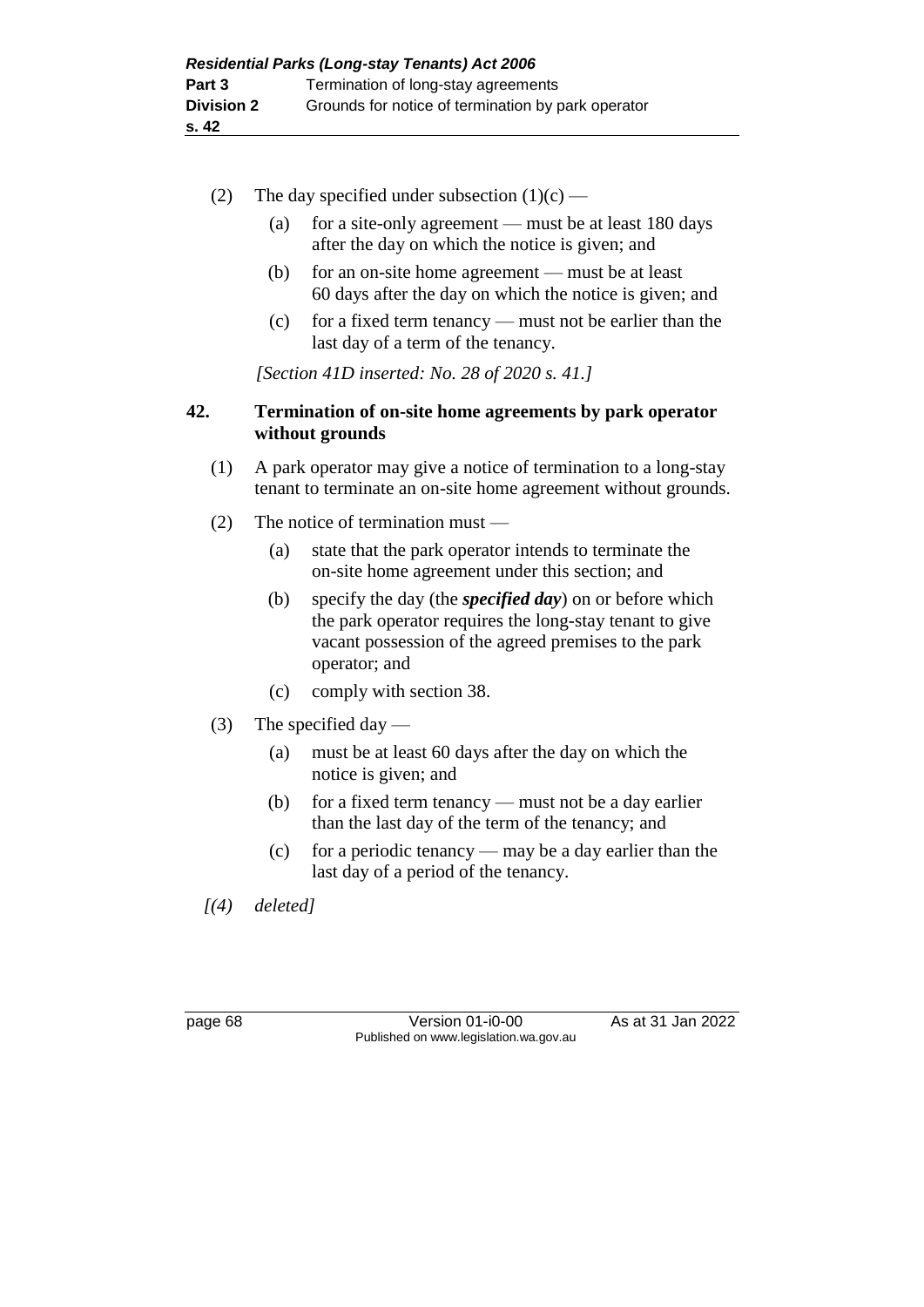- (5) Unless the State Administrative Tribunal otherwise orders under section 74, a notice of termination under this section is of no effect if —
	- (a) an application for an order under section 63(1) fixing the maximum rent for the agreed premises has been made but has not been heard and determined; or
	- (b) an order under section 63(3) is in force in respect of the agreed premises.

*[Section 42 amended: No. 28 of 2020 s. 42.]*

# **43. Notice not waived by acceptance of rent**

A demand for, any proceeding for the recovery of, or acceptance of, rent by a park operator after the park operator has become aware of a breach by the long-stay tenant of a term of the long-stay agreement (except a breach of a term for the payment of rent) or has given the tenant notice of termination under this Act does not operate as a waiver of the breach or of the notice.

# **Division 3 — Notice of termination by tenant**

# **44. Termination by tenant without grounds**

- (1) A long-stay tenant may give a notice of termination to the park operator to terminate the long-stay agreement without grounds.
- (2) The notice of termination must
	- (a) specify the day (the *specified day*) on which the long-stay tenant intends to give vacant possession of the agreed premises to the park operator; and
	- (b) comply with section 38.
- (3) The specified day must be
	- (a) at least 21 days after the day on which the notice is given to the park operator; and

As at 31 Jan 2022 Version 01-i0-00 page 69 Published on www.legislation.wa.gov.au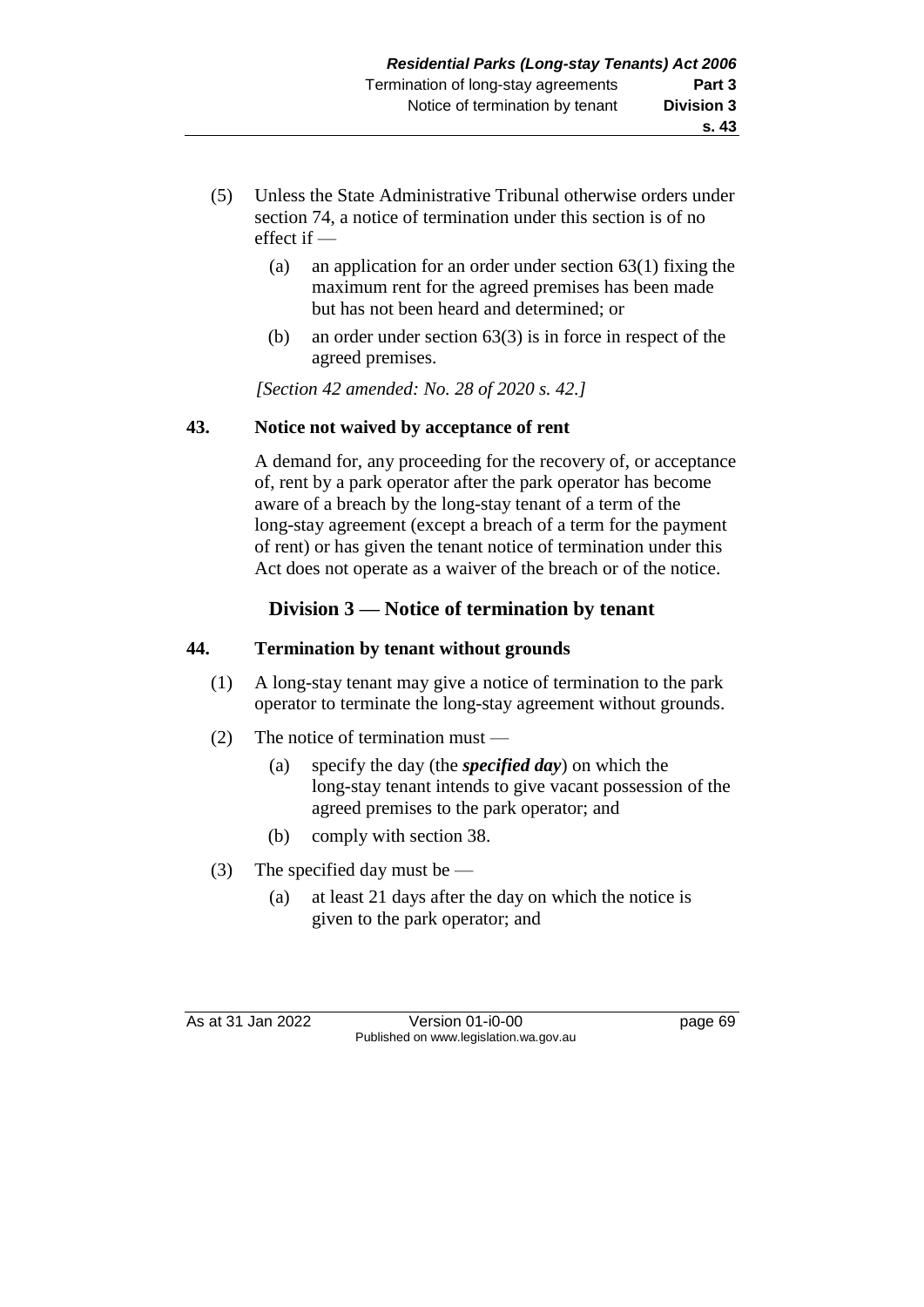(b) if the long-stay agreement is for a fixed term — not before the end of the fixed term.

*[Section 44 amended: No. 28 of 2020 s. 43.]*

# **Division 3A — Agreed premises abandoned**

*[Heading inserted: No. 28 of 2020 s. 44.]*

#### **44A. Park operator's right of entry in relation to abandonment**

- (1) A park operator may enter agreed premises to inspect and secure the premises if —
	- (a) the park operator has reasonable grounds to suspect that a long-stay tenant has abandoned the agreed premises; and
	- (b) the park operator gives the long-stay tenant a written notice under subsections (2) and (3); and
	- (c) the long-stay tenant does not inform the park operator within 24 hours after receiving the notice that the tenant has not abandoned the premises.
- (2) The written notice must be in the approved form stating that
	- (a) the park operator suspects that the long-stay tenant has abandoned the premises; and
	- (b) the long-stay tenant must inform the park operator within 24 hours after receiving the notice whether the tenant has abandoned the premises; and
	- (c) if the long-stay tenant does not inform the park operator that the tenant has not abandoned the agreed premises, the park operator may enter the agreed premises to inspect and secure the premises; and
	- (d) the park operator may
		- (i) give the long-stay tenant a notice of abandonment under section 44B if the park operator suspects on reasonable grounds that the tenant has abandoned the agreed premises; or

page 70 **Version 01-i0-00** As at 31 Jan 2022 Published on www.legislation.wa.gov.au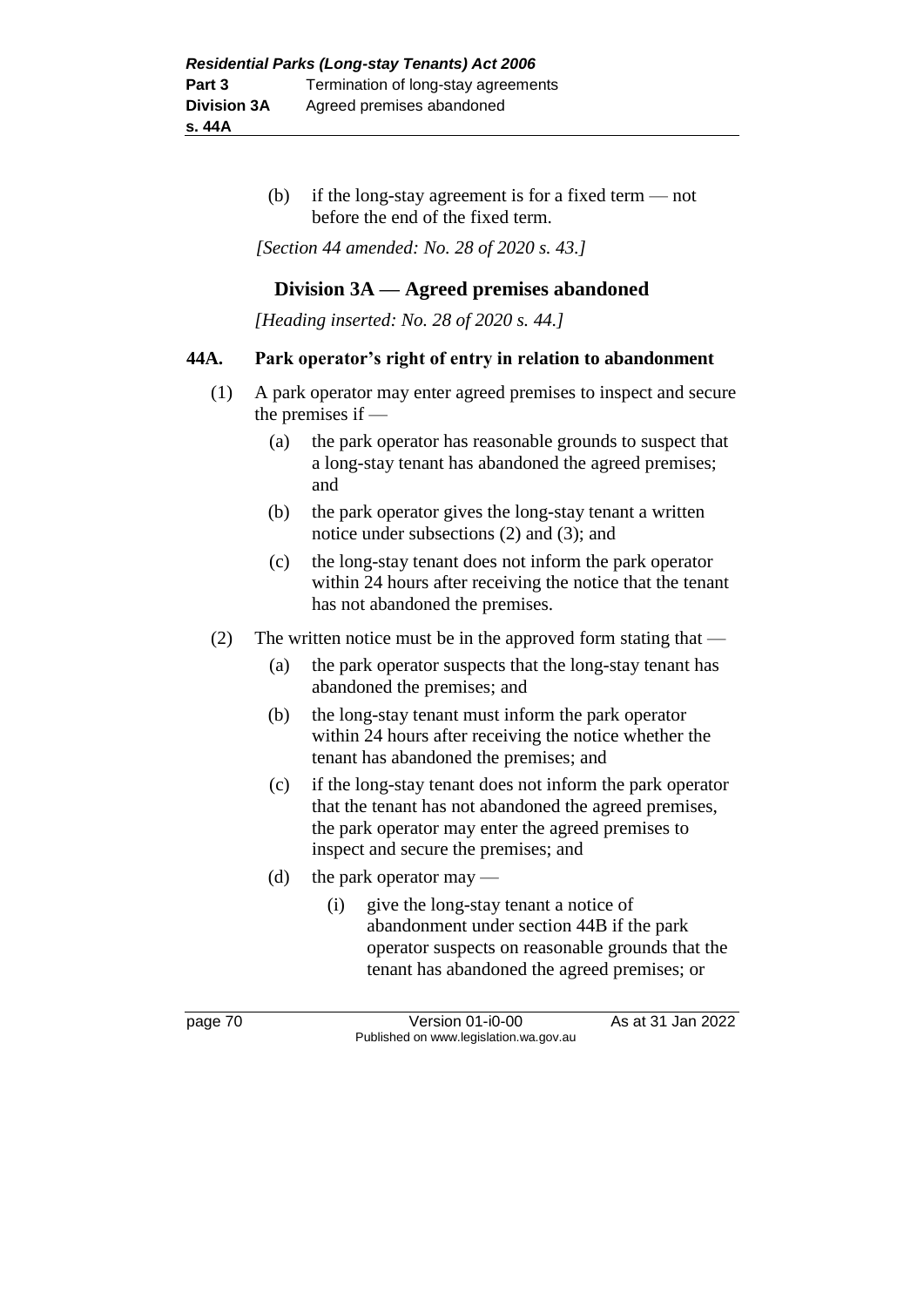- (ii) apply to the State Administrative Tribunal to terminate the agreement under section 70B because the long-stay tenant occupying the agreed premises under the agreement has abandoned the premises.
- (3) The park operator may give the written notice to the long-stay tenant —
	- (a) by leaving a copy of the notice at the agreed premises; and
	- $(b)$  either
		- (i) by leaving a copy of the notice at the tenant's last known place of employment or business; or
		- (ii) if the tenant and park operator agree —by electronic means.

*[Section 44A inserted: No. 28 of 2020 s. 44.]*

# **44B. Termination if agreed premises abandoned**

- (1) If a park operator suspects on reasonable grounds that a long-stay tenant has abandoned the agreed premises, the park operator may give a notice (*notice of abandonment*) to the tenant terminating the agreement.
- (2) The notice of abandonment must
	- (a) be in writing and any approved form; and
	- (b) be signed by or for the park operator; and
	- (c) identify the premises; and
	- (d) state the park operator is terminating the agreement because the long-stay tenant has abandoned the premises; and
	- (e) state that if the long-stay tenant does not take action under section 70A to dispute the notice of abandonment within 7 days after being given the notice —

As at 31 Jan 2022 Version 01-i0-00 page 71 Published on www.legislation.wa.gov.au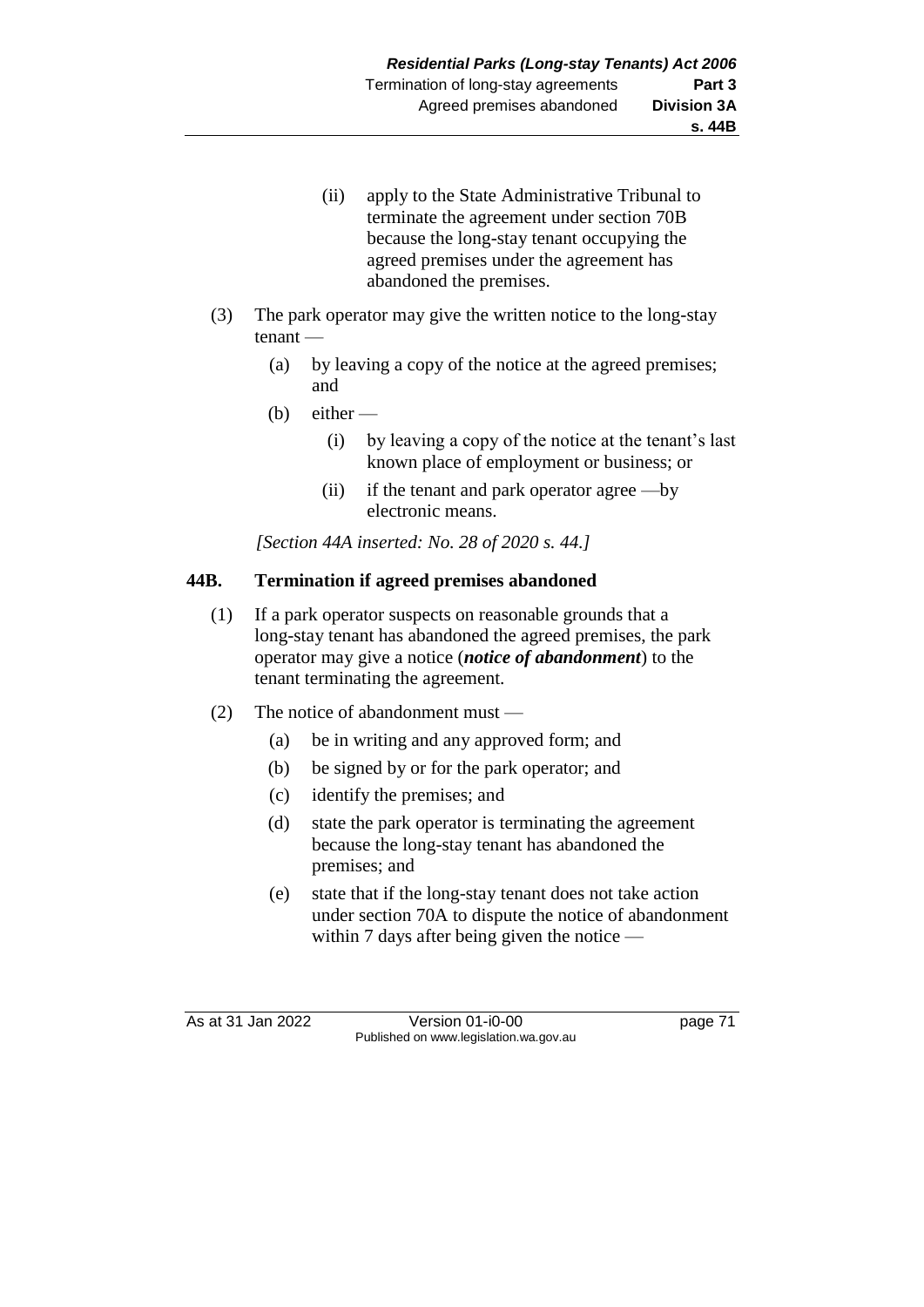| <b>Residential Parks (Long-stay Tenants) Act 2006</b> |                                                                            |  |  |  |
|-------------------------------------------------------|----------------------------------------------------------------------------|--|--|--|
| Part 3                                                | Termination of long-stay agreements                                        |  |  |  |
| <b>Division 4</b>                                     | Notice of termination by park operator or tenant – agreement<br>frustrated |  |  |  |
| s. 45                                                 |                                                                            |  |  |  |

- (i) the tenant is taken to have abandoned the premises; and
- (ii) the long-stay agreement is terminated.
- (3) If the long-stay tenant does not take action under section 70A to dispute the notice of abandonment within 7 days after being given the notice —
	- (a) the tenant is taken to have abandoned the premises; and
	- (b) the long-stay agreement is terminated.

*[Section 44B inserted: No. 28 of 2020 s. 44.]*

# **Division 4 — Notice of termination by park operator or tenant — agreement frustrated**

### **45. Termination if agreement frustrated**

- (1) This section applies if agreed premises or shared premises
	- (a) become uninhabitable or unusable for the intended purpose otherwise than as a result of a breach of the long-stay agreement; or
	- (b) cease to be lawfully usable for the intended purpose; or
	- (c) are compulsorily acquired by an authority under a written law.
- (2) The rent payable under the long-stay agreement is abated appropriately.
- (3) Either party to the long-stay agreement may give a notice of termination to the other.
- (4) The notice of termination must
	- (a) state that the person giving the notice intends to terminate the long-stay agreement under this section; and
	- (b) specify the day (the *specified day*) on which the agreement will be terminated; and

page 72 Version 01-i0-00 As at 31 Jan 2022 Published on www.legislation.wa.gov.au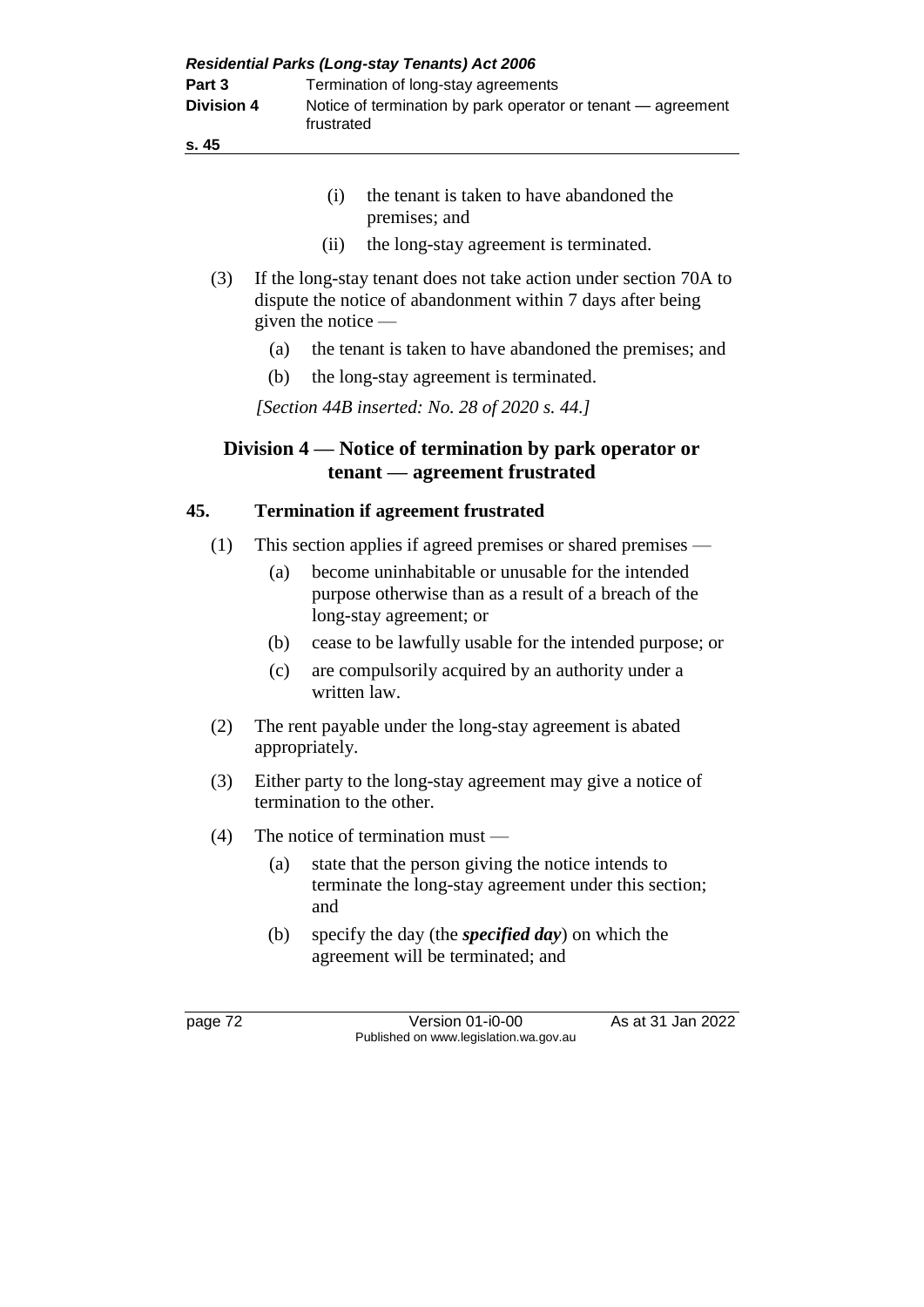- (c) comply with section 38.
- (5) If the park operator gives the notice of termination to the long-stay tenant, the specified day must be at least 7 days after the day on which the notice is given.
- (6) If the long-stay tenant gives the notice of termination to the park operator, the specified day must be at least 2 days after the day on which the notice is given.
- (7) In either case the specified day may be
	- (a) a day earlier than the last day of the fixed term of a fixed term tenancy; or
	- (b) a day earlier than the last day of a period of a periodic tenancy.

*[Section 45 amended: No. 28 of 2020 s. 45.]*

# **Division 4A — Special provisions about termination of tenant's interest on grounds of family violence**

*[Heading inserted: No. 3 of 2019 s. 30.]*

### **45A. Notice of termination of tenant's interest on ground that tenant subject to family violence**

- (1) Despite any other provision of this Act or another written law or a requirement under a contract, a long-stay tenant may give to the park operator notice of termination of the tenant's interest in an on-site home agreement on the ground that the tenant or a dependant of the tenant is, during the tenancy period, likely to be subjected or exposed to family violence.
- (2) A notice under this section must be accompanied by a document, applicable during the tenancy under the agreement, comprising 1 of the following —
	- (a) a DVO;
	- (b) a Family Court injunction or an application for a Family Court injunction;

As at 31 Jan 2022 Version 01-i0-00 page 73 Published on www.legislation.wa.gov.au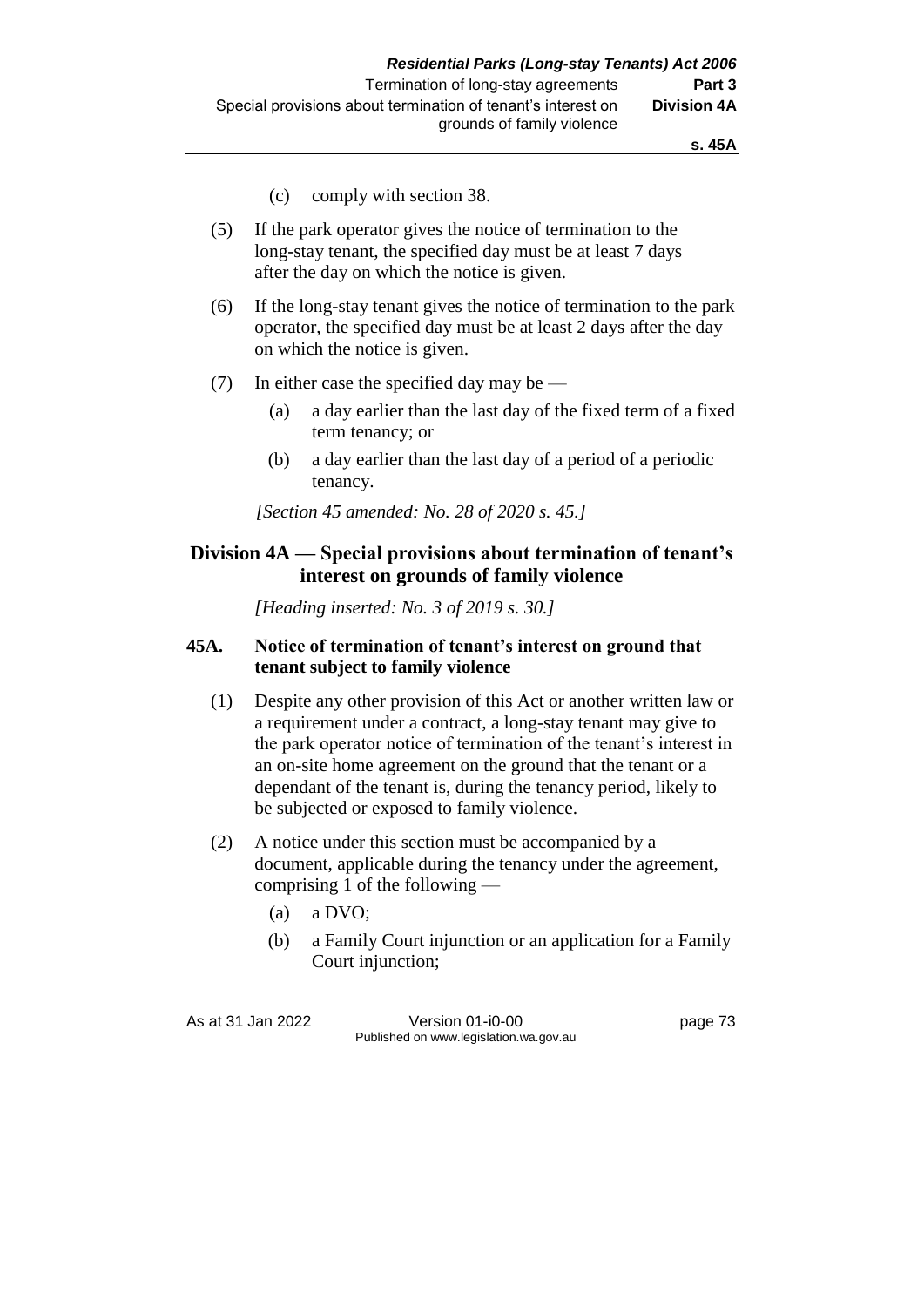| Residential Parks (Long-stay Tenants) Act 2006 |      |                                     |                                                                                                                                                                                                |  |  |
|------------------------------------------------|------|-------------------------------------|------------------------------------------------------------------------------------------------------------------------------------------------------------------------------------------------|--|--|
| Part 3                                         |      | Termination of long-stay agreements |                                                                                                                                                                                                |  |  |
| <b>Division 4A</b>                             |      |                                     | Special provisions about termination of tenant's interest on<br>grounds of family violence                                                                                                     |  |  |
| s. 45A                                         |      |                                     |                                                                                                                                                                                                |  |  |
|                                                |      |                                     |                                                                                                                                                                                                |  |  |
|                                                | (c)  |                                     | a copy of a prosecution notice or indictment containing a<br>charge relating to violence against the long-stay tenant<br>or a court record of a conviction of the charge;                      |  |  |
|                                                | (d)  |                                     | a report of family violence, in a form approved by the<br>Commissioner, completed by a person who has worked<br>with the long-stay tenant and is 1 of the following $-$                        |  |  |
|                                                |      | (i)                                 | a person registered under the <i>Health Practitioner</i><br>Regulation National Law (Western Australia) in<br>the medical profession;                                                          |  |  |
|                                                |      | (ii)                                | a person registered under the Health Practitioner<br>Regulation National Law (Western Australia) in<br>the psychology profession;                                                              |  |  |
|                                                |      | (iii)                               | a social worker as defined in the <i>Mental Health</i><br>Act 2014 section 4;                                                                                                                  |  |  |
|                                                |      | (iv)                                | a police officer;                                                                                                                                                                              |  |  |
|                                                |      | (v)                                 | a person in charge of a women's refuge;                                                                                                                                                        |  |  |
|                                                |      | (vi)                                | a prescribed person or class of persons.                                                                                                                                                       |  |  |
| (3)                                            | law. |                                     | The park operator must not disclose information in a document<br>provided to the park operator under subsection (2) to another<br>person except in accordance with this Act or another written |  |  |
|                                                |      |                                     | Penalty for this subsection: a fine of \$5 000.                                                                                                                                                |  |  |
| (4)                                            |      |                                     | The park operator must ensure that information provided to the<br>park operator under subsection (2) is kept in a secure manner so<br>far as it is reasonably practicable to do so.            |  |  |
|                                                |      |                                     | Penalty for this subsection: a fine of \$5 000.                                                                                                                                                |  |  |
| (5)                                            | day. |                                     | If a long-stay tenant gives notice under this section, the period<br>of notice must be not less than 7 days before the termination                                                             |  |  |
|                                                |      |                                     | [Section 45A inserted: No. 3 of 2019 s. 30.]                                                                                                                                                   |  |  |
|                                                |      |                                     |                                                                                                                                                                                                |  |  |
| page 74                                        |      |                                     | As at 31 Jan 2022<br>Version 01-i0-00<br>Published on www.legislation.wa.gov.au                                                                                                                |  |  |
|                                                |      |                                     |                                                                                                                                                                                                |  |  |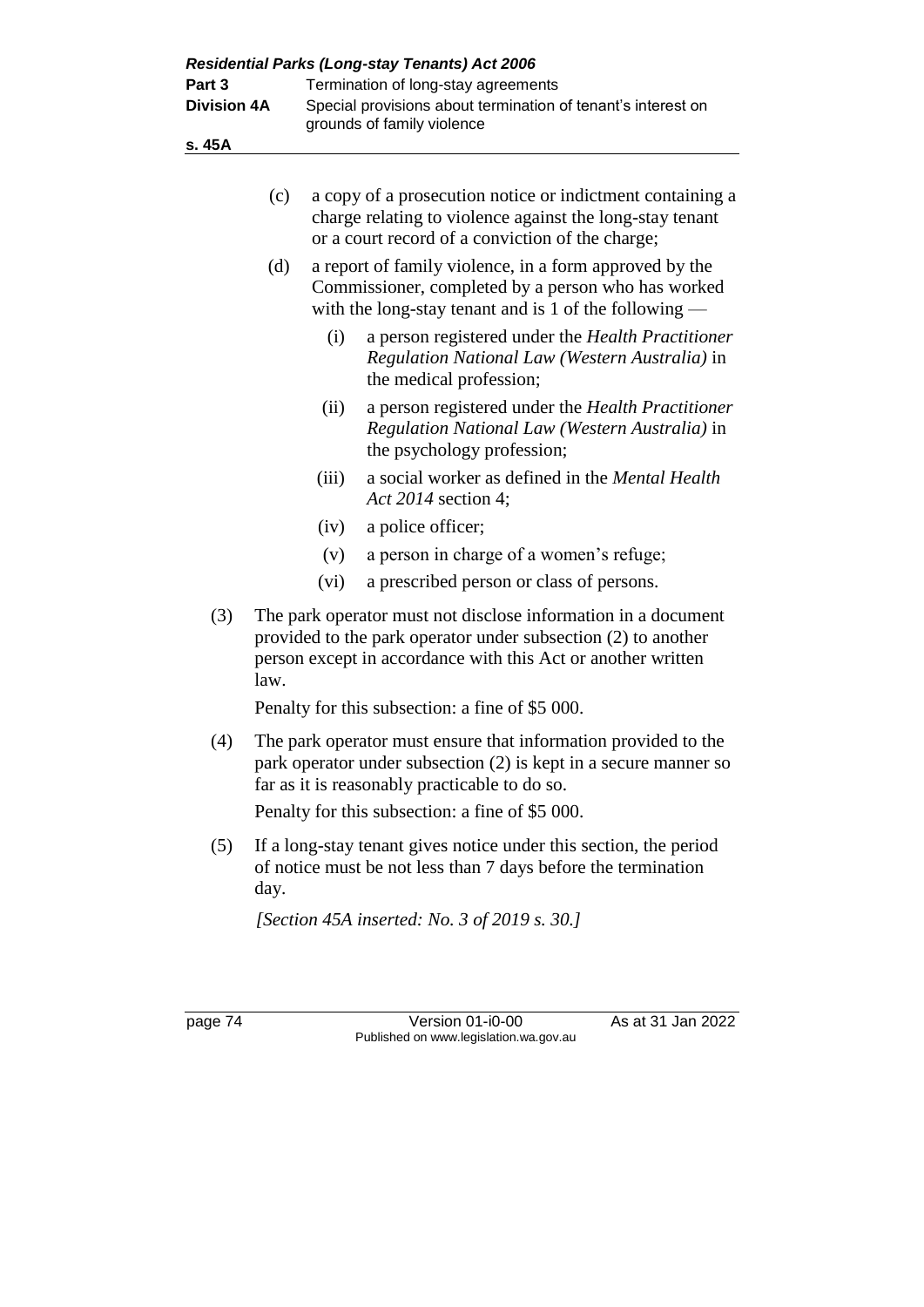#### **45B. Rights of co-tenants after notice under s. 45A**

(1) In this section —

*co-tenant*, in relation to a notice under section 45A(1), does not include the tenant who gave the notice.

- (2) A park operator must give a copy of a notice received by the park operator under section 45A(1) to each co-tenant under the long-stay agreement within 7 days of receiving the notice.
- (3) Nothing in subsection (2) requires or permits the park operator to give a copy of a document provided under section 45A(2) to a co-tenant.
- (4) The co-tenant may, within 7 days after receiving the copy of the notice, give notice of termination of the co-tenant's interest in the long-stay agreement to the park operator.
- (5) If a co-tenant gives notice of termination under subsection (4), the period of notice must be not less than 21 days before the termination day.

*[Section 45B inserted: No. 3 of 2019 s. 30.]*

#### **45C. Review of Division**

- (1) The Minister must carry out a review of the operation and effectiveness of this Division, and prepare a report based on the review, as soon as practicable after the 3rd anniversary of the day on which this Division comes into operation.
- (2) Without limiting the scope of the review, the review must address the following —
	- (a) the effect of this Division on lessors' rights to recover debts owed by tenants;
	- (b) the effect of this Division on lessors' insurance policies;
	- (c) the effect of this Division on contractual certainty;
	- (d) the extent to which this Division affects contractual obligations upon lessors and co-tenants who are not

As at 31 Jan 2022 Version 01-i0-00 page 75 Published on www.legislation.wa.gov.au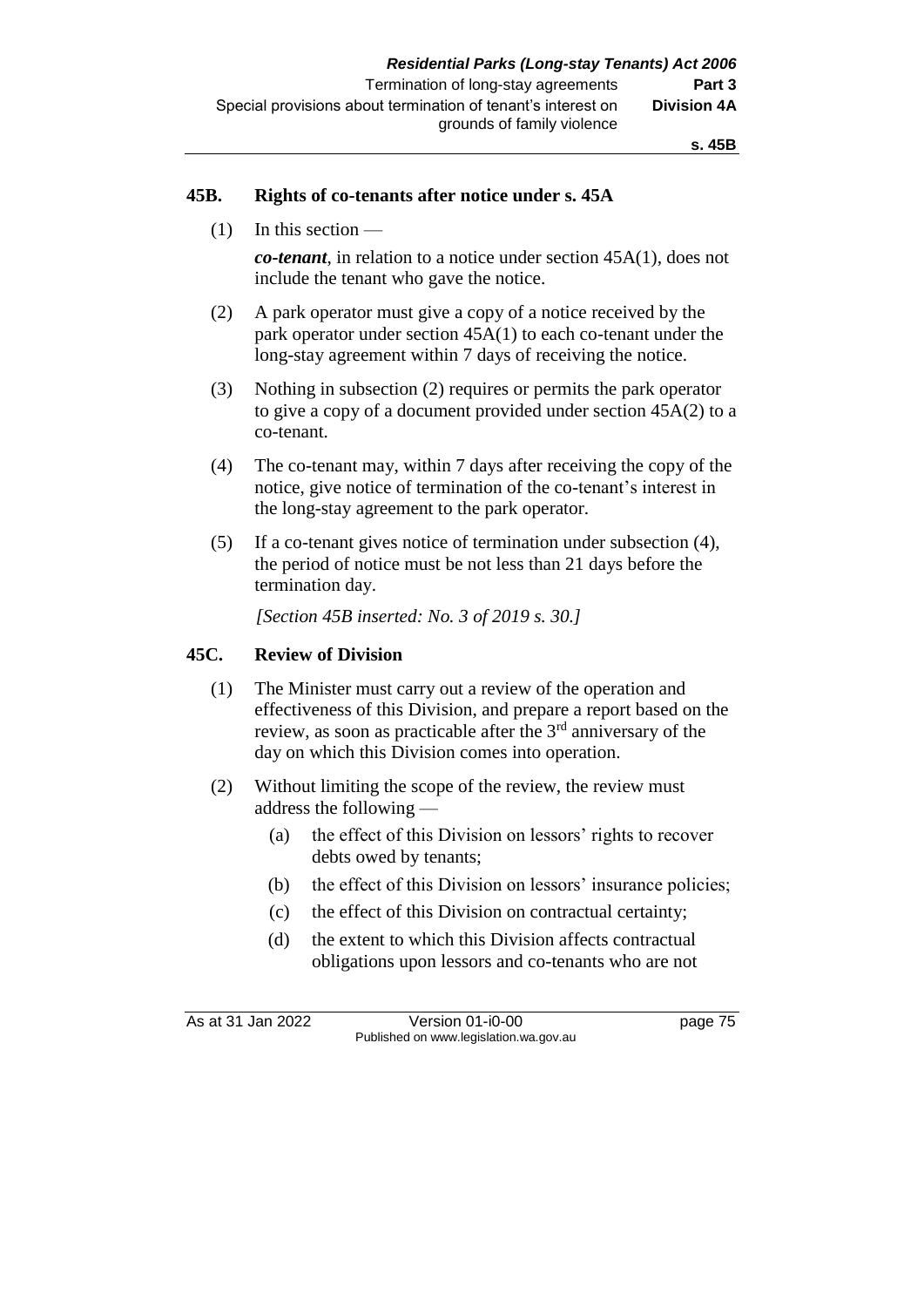perpetrators of family violence and the impact of those obligations;

- (e) such other matters as appear to the Minister to be relevant.
- (3) The Minister must cause the report to be laid before each House of Parliament as soon as practicable after it is prepared, but not later than 12 months after the  $3<sup>rd</sup>$  anniversary.

*[Section 45C inserted: No. 3 of 2019 s. 30.]*

# **Division 5 — Compensation**

# **46. When long-stay tenant is entitled to compensation as a result of termination of agreement**

- (1) The park operator must pay compensation to a long-stay tenant under a fixed term long-stay agreement for loss incurred as a result of the termination of the long-stay agreement —
	- (a) under section 41 (termination if vacant possession required on sale of park); or
	- *[(b) deleted]*
		- (c) under section 45 (termination if agreement frustrated); or
	- (d) under an order under section 73 (termination on grounds of hardship).
- (2) The amount payable is the amount agreed between the long-stay tenant and the park operator or, if the parties cannot agree, the amount determined by the State Administrative Tribunal on an application under section 65.

*[Section 46 amended: No. 28 of 2020 s. 46.]*

# **47. When park operator is entitled to compensation**

(1) If a long-stay tenant abandons the agreed premises, the park operator is entitled to compensation by the tenant for any loss

page 76 Version 01-i0-00 As at 31 Jan 2022 Published on www.legislation.wa.gov.au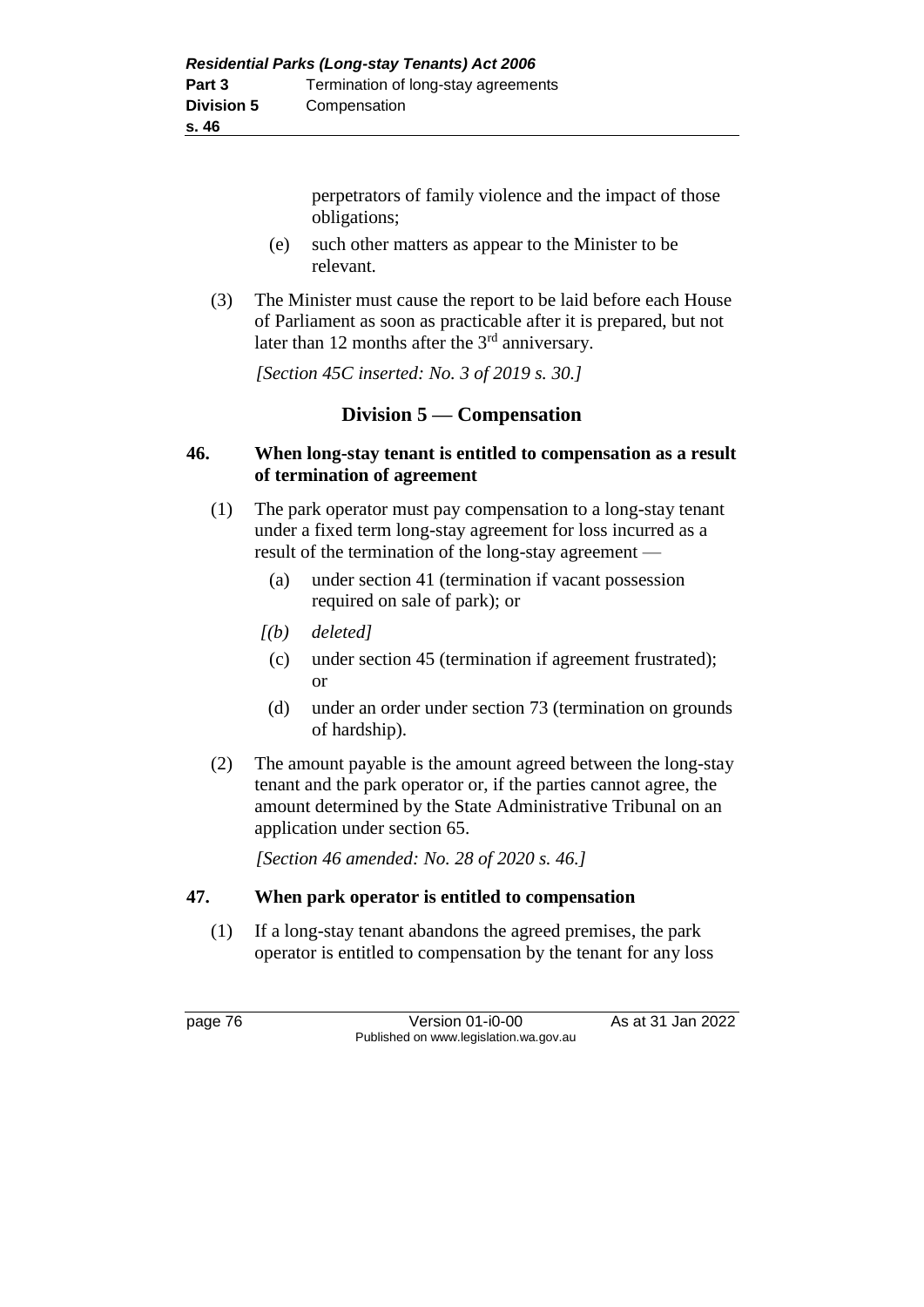(including loss of rent) incurred by the park operator as a result of the abandonment.

Note for this subsection:

The State Administrative Tribunal may make an order requiring the long-stay tenant to pay the park operator compensation under section 70B(2)(b).

(2) A park operator is also entitled to compensation if the State Administrative Tribunal orders compensation be paid to the park operator under section 73(2A).

*[Section 47 amended: No. 28 of 2020 s. 47.]*

# **Division 6 — Abandoned goods**

### **47A. Application of Division**

This Division applies to goods, other than —

- (a) a tenant's document; or
- (b) prescribed goods.

*[Section 47A inserted: No. 28 of 2020 s. 48.]*

# **48. Disposing of goods abandoned by long-stay tenant**

 $(1A)$  In this section —

*storage period* means the period beginning on the day on which the long-stay agreement is terminated and ending 60 days after that day.

- (1) Goods that are or were owned by, or under the control of, a long-stay tenant may be treated as abandoned goods if they remain on the agreed premises for more than 2 days after the day on which the long-stay agreement was terminated.
- (2) The park operator may remove and destroy or otherwise dispose of abandoned goods if —
	- (a) the goods are perishable foodstuffs; or

As at 31 Jan 2022 Version 01-i0-00 page 77 Published on www.legislation.wa.gov.au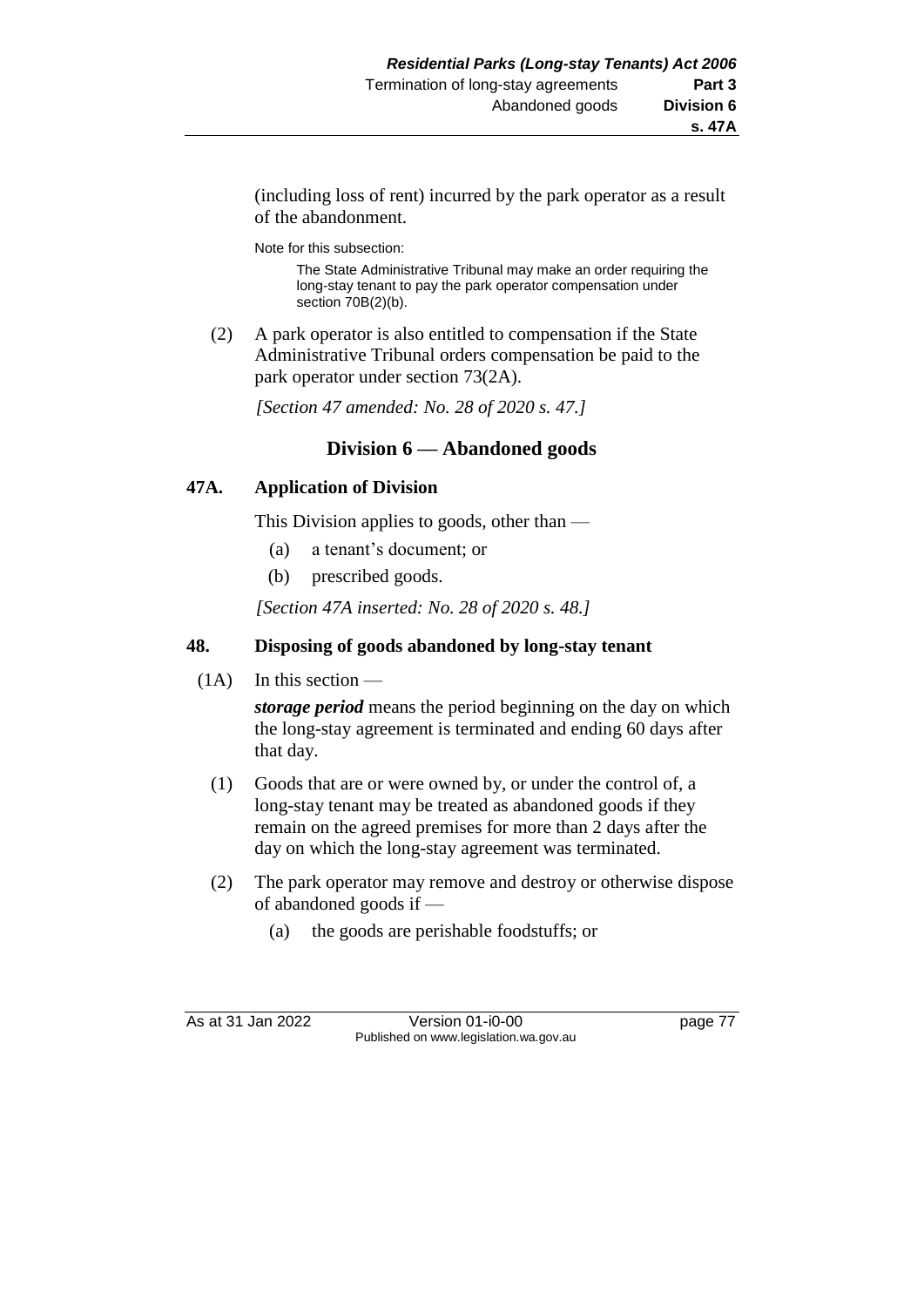- (b) the cost of the removal, storage and sale of the goods is or is likely to be more than the estimated value of the goods.
- (3) If abandoned goods cannot be dealt with under subsection (2), the park operator must store them appropriately in a safe place for at least the storage period.

Penalty for this subsection: a fine of \$5 000.

- (4) The park operator must
	- (a) give a notice in the approved form to the long-stay tenant or former long-stay tenant within 7 days after storing the abandoned goods; or
	- (b) do both of the following
		- (i) arrange for a notice in the approved form or a summary of the notice to be made publicly available in the prescribed manner within 7 days after storing the abandoned goods;
		- (ii) display the notice in a prominent position at the residential park that was the subject of the long-stay agreement within 9 days after storing the abandoned goods.

Penalty for this subsection: a fine of \$5 000.

- (5) If the abandoned goods are not reclaimed within 60 days after the day on which they were put into storage, the park operator must as soon as practicable arrange for the goods to be sold at public auction.
- (6) At the request of the park operator, the Commissioner may state in writing whether or not in the Commissioner's opinion there are reasonable grounds for believing that subsection (2) applies in respect of particular goods.

*[Section 48 amended: No. 28 of 2020 s. 49.]*

page 78 **Version 01-i0-00** As at 31 Jan 2022 Published on www.legislation.wa.gov.au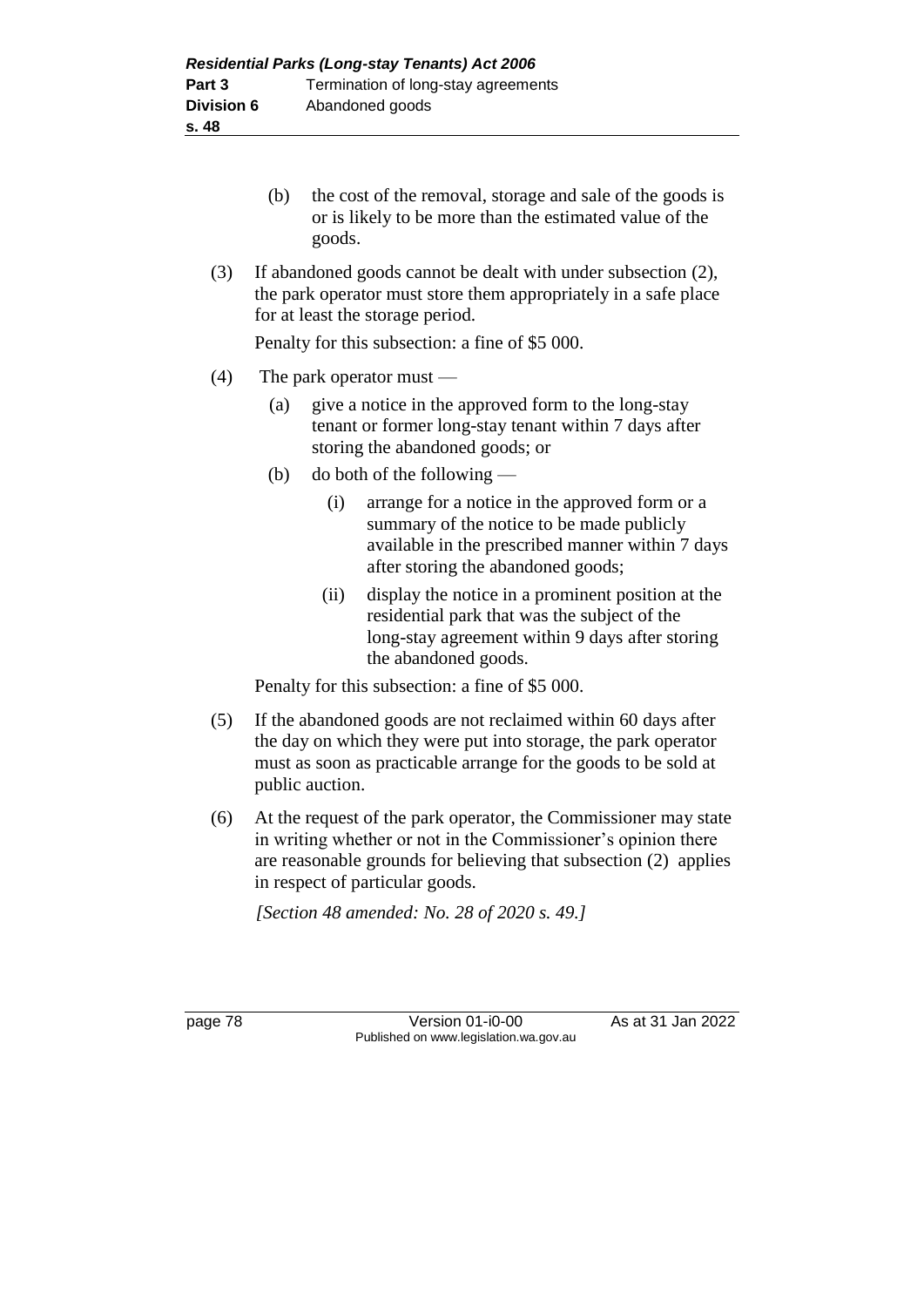#### **49. Right to reclaim abandoned goods put into storage**

A person who has a legal right to goods put into storage under section 48(3) may reclaim the goods at any time before they are sold under section 48(5) on payment to the park operator of an amount equal to the costs reasonably incurred by the park operator in removing the goods from the agreed premises and storing them.

### **50. Title acquired by purchaser of abandoned goods**

If abandoned goods are sold in accordance with section 48(5) then, unless the purchaser of the abandoned goods has actual notice of any interest in the goods of any person except the former long-stay tenant, the purchaser acquires a good title to the goods which defeats any such interest.

#### **51. Park operator's liability for abandoned goods**

- (1) The park operator is not liable for loss caused in respect of the removal, destruction or disposal of abandoned goods under section 48(2).
- (2) Also, the park operator is not liable, in respect of the removal, destruction, storage, sale or disposal of abandoned goods to which section  $48(2)$  does not apply, except —
	- (a) for intentional or negligent damage to the goods; or
	- (b) to a person who had an interest in the abandoned goods if the park operator —
		- (i) had actual knowledge the person had the interest in the goods; and
		- (ii) failed to take all reasonable steps to notify the person of the whereabouts of the goods; and
		- (iii) failed to afford the person an opportunity to reclaim the goods.
- (3) If the park operator is found liable to the long-stay tenant for abandoned goods that were destroyed or otherwise disposed of,

As at 31 Jan 2022 Version 01-i0-00 page 79 Published on www.legislation.wa.gov.au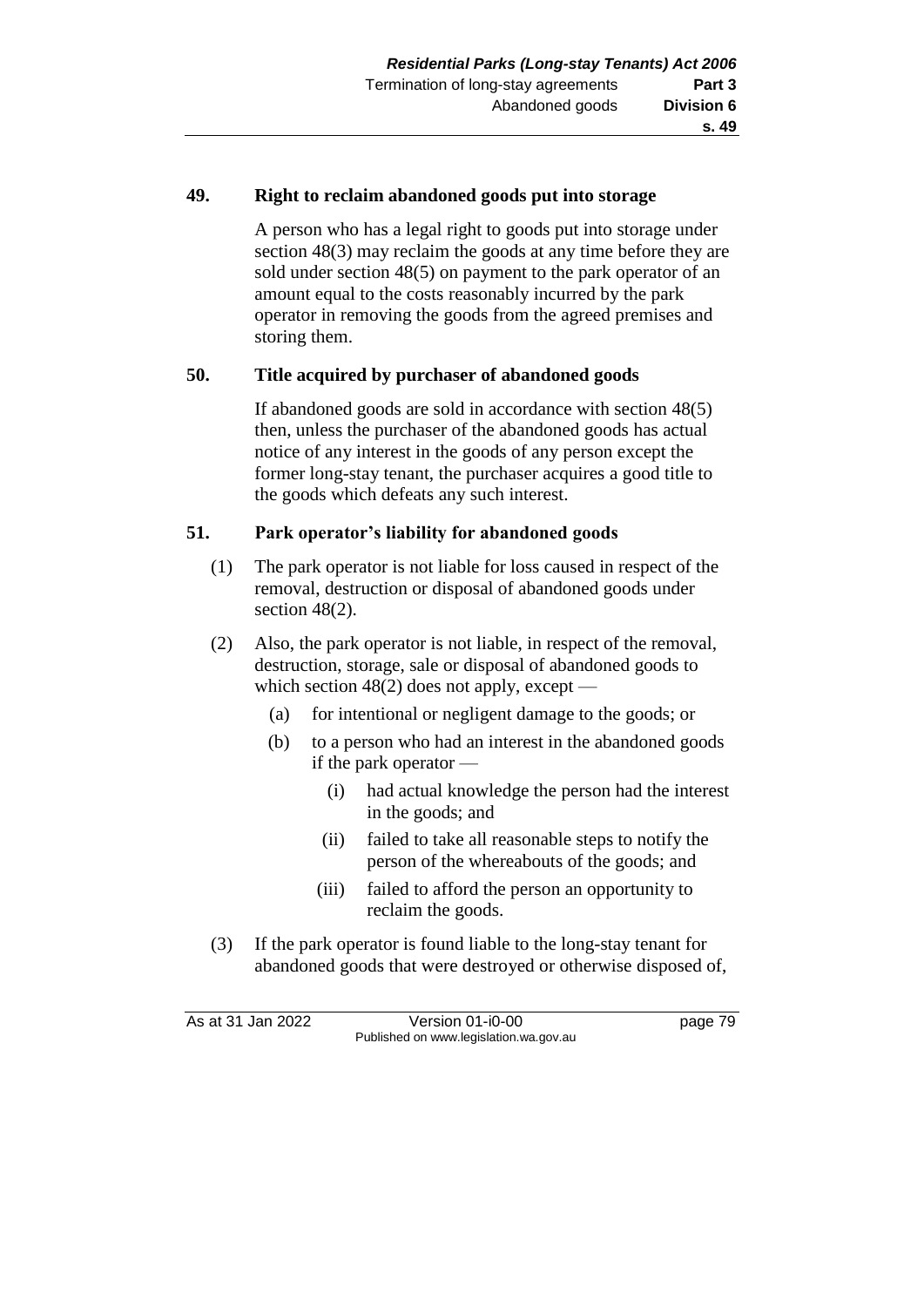but the park operator establishes that the goods were dealt with in reliance on a statement of the Commissioner to the effect that, in the Commissioner's opinion, there are reasonable grounds for believing that section 48(2) applies to the goods, then the park operator is entitled to be paid an amount equal to the amount of the liability out of the Rental Accommodation Account.

*[Section 51 amended: No. 60 of 2011 s. 108; No. 28 of 2020 s. 50.]*

### **52. Disposition of proceeds of sale of abandoned goods**

When abandoned goods are sold under section 48(5), the park operator is entitled to retain out of the proceeds of the sale an amount equal to the sum of —

- (a) the reasonable costs of removing, storing and selling the goods; and
- (b) any amount owed to the park operator by the long-stay tenant under the long-stay agreement.

Note for this section:

Under section 76(1)(a) a park operator may apply to the State Administrative Tribunal for an order to be paid out of the Rental Accommodation Account if the proceeds of the sale of abandoned goods are insufficient to meet the costs of removing, storing and selling the goods.

*[Section 52 amended: No. 28 of 2020 s. 51.]*

# **Division 6A — Abandoned tenant's documents**

*[Heading inserted: No. 28 of 2020 s. 52.]*

# **52A. Dealing with abandoned tenant's documents**

 $(1)$  In this section —

*lawful owner*, of a tenant's document, means a person who has a lawful right to the document;

*storage period* means the period beginning on the day on which the long-stay agreement is terminated and ending 60 days after that day.

page 80 Version 01-i0-00 As at 31 Jan 2022 Published on www.legislation.wa.gov.au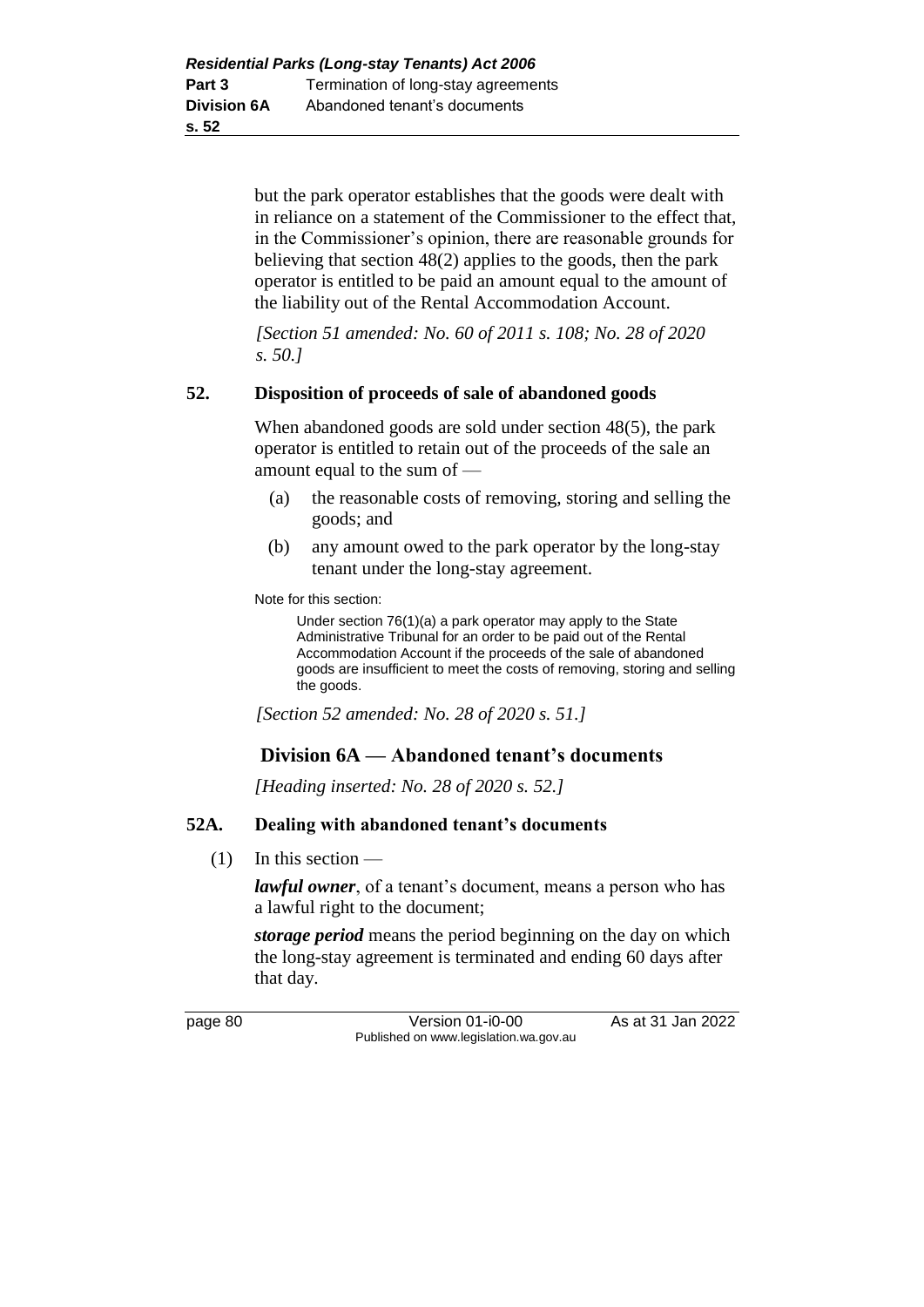- (2) This section applies if a tenant's document remains on the agreed premises on the day after the day on which the long-stay agreement was terminated.
- (3) A park operator must take reasonable care of a tenant's document for at least the storage period.

Penalty for this subsection: a fine of \$5 000.

- (4) The park operator must, during the storage period, take reasonable steps to notify the former long-stay tenant or, if known to the park operator, the lawful owner —
	- (a) that the tenant's document was left at the agreed premises; and
	- (b) how the lawful owner of the tenant's document may collect the document.

Penalty for this subsection: a fine of \$5 000.

- (5) The park operator must give a tenant's document to the lawful owner of the document if —
	- (a) the tenant's document has not been destroyed or otherwise disposed of under this section; and
	- (b) the lawful owner of the document paid any reasonable costs incurred by the park operator in storing the tenant's document and notifying the former long-stay tenant or the lawful owner about the tenant's document.

Penalty for this subsection: a fine of \$5 000.

(6) If a tenant's document kept under this section has not been claimed by the lawful owner of the document within the storage period, the park operator may destroy or otherwise dispose of the tenant's document.

Note for this subsection:

Under section 76(1)(b) a park operator may apply to the State Administrative Tribunal for an order to be paid out of the Rental Accommodation Account if the park operator destroys or otherwise disposes of a tenant's document under this subsection.

As at 31 Jan 2022 Version 01-i0-00 page 81 Published on www.legislation.wa.gov.au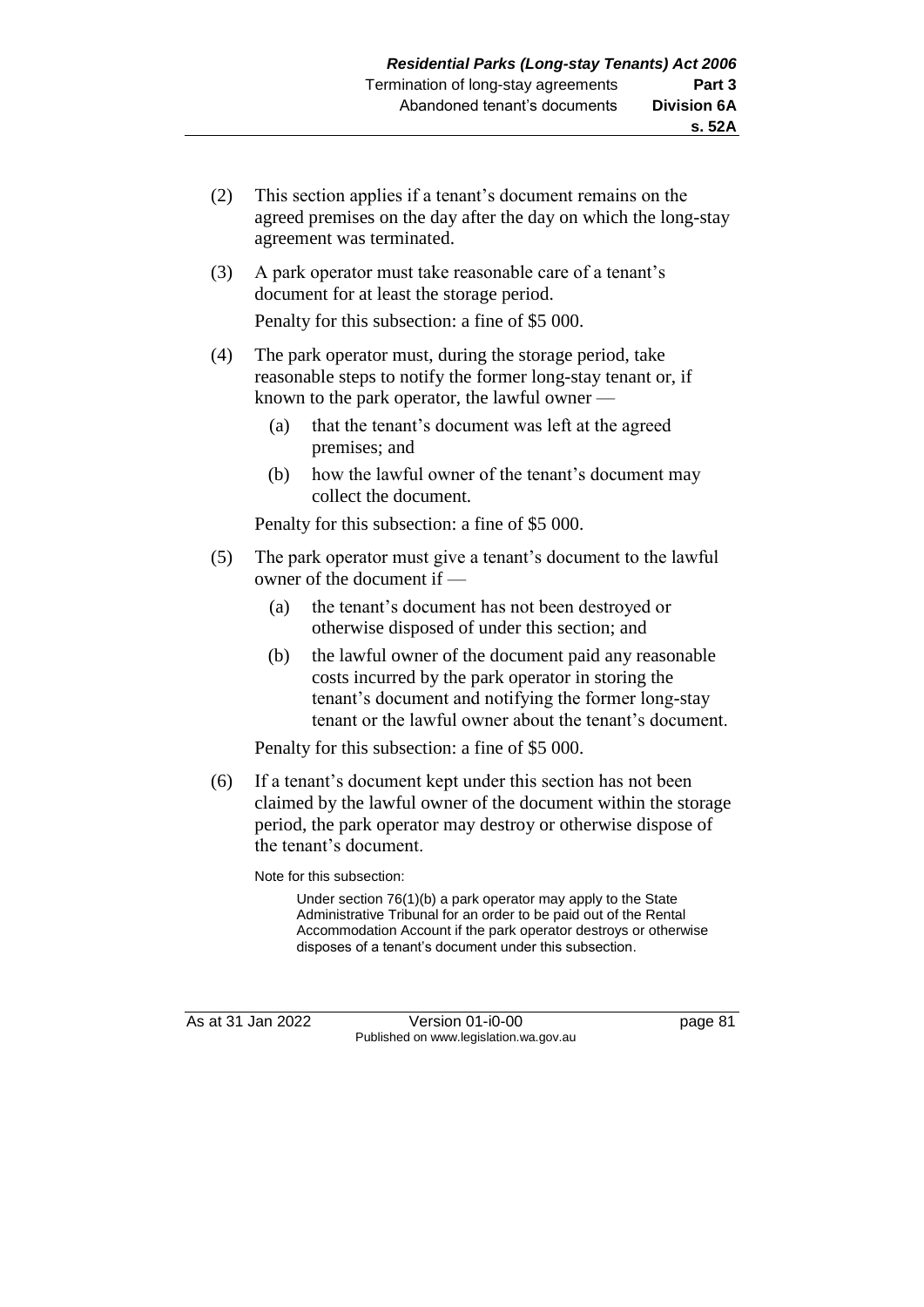(7) Nothing in this section affects the operation of another written law or other law affecting the destruction or disposal of a document.

*[Section 52A inserted: No. 28 of 2020 s. 52.]*

# **Division 7 — Miscellaneous provisions**

### **53. Duty of mitigation following breach of agreement**

The rules under the law of contract relating to mitigation of loss or damage upon breach of a contract apply to a breach of a long-stay agreement.

### **54. No recovery of vacant possession during tenancy period**

A person must not enter the agreed premises during the tenancy period for the purpose of recovering possession of the premises or part of them from the long-stay tenant, whether the entry is effected peaceably or otherwise, except in accordance with an order of the State Administrative Tribunal.

Penalty: a fine of \$20 000.

page 82 Version 01-i0-00 As at 31 Jan 2022 Published on www.legislation.wa.gov.au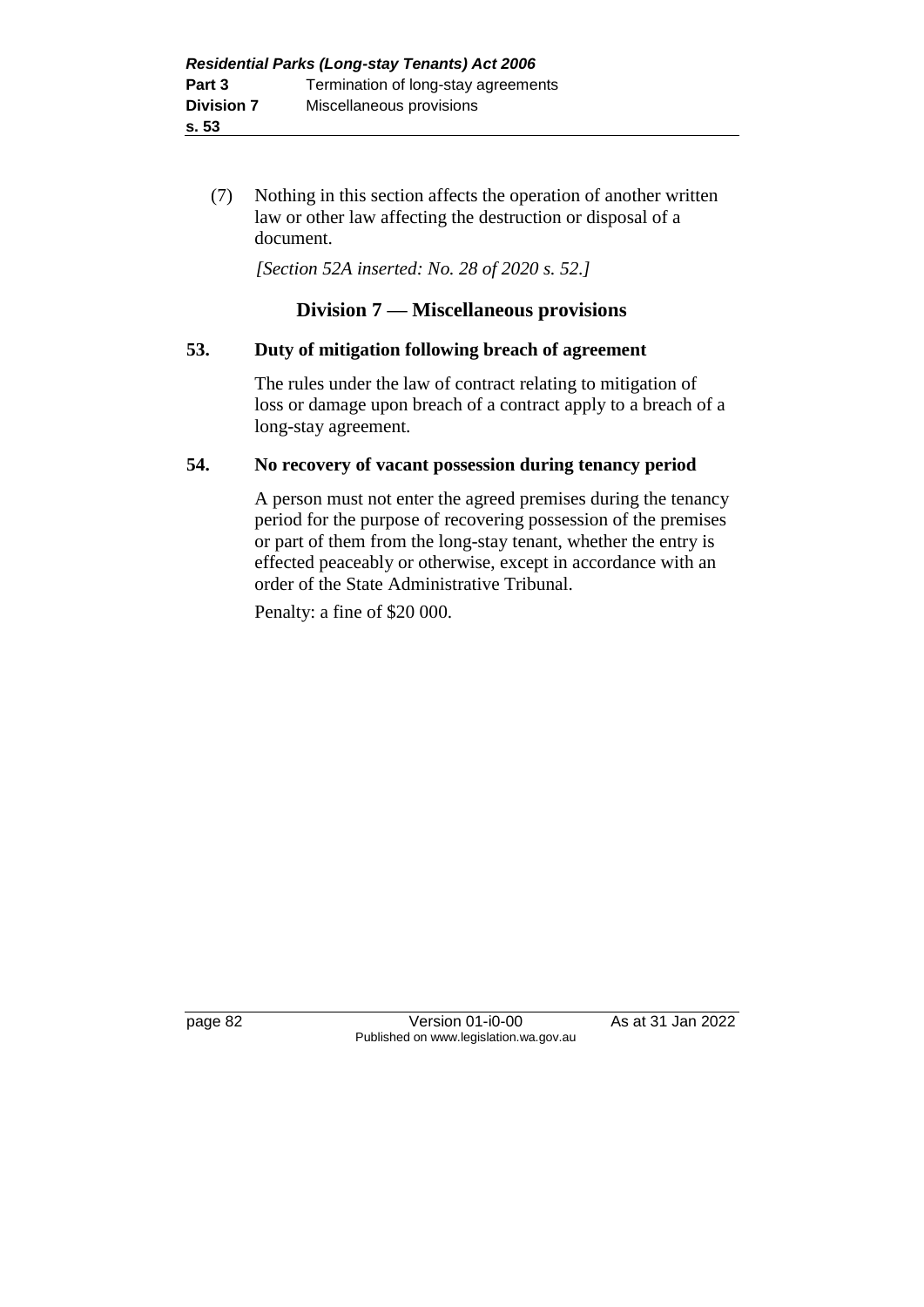# **Part 4 — Other matters related to residential parks**

### **Division 1A — Park rules**

*[Heading inserted: No. 28 of 2020 s. 53.]*

#### **54A. Park operator may make park rules**

- (1) A park operator may make rules (*park rules*) for long-stay tenants in a residential park about the use, enjoyment, control and management of the park.
- (2) The park rules must
	- (a) be made in accordance with this Division and regulations made under this Division; and
	- (b) not require, or have the effect of requiring, a long-stay tenant to undertake significant works, unless the works are required for health and safety; and
	- (c) be fair and reasonable; and
	- (d) be clearly expressed; and
	- (e) operate in a prospective manner.

Note for this subsection:

Under section 63B(2)(d) a long-stay tenant may apply to the State Administrative Tribunal for an order if a park rule is inconsistent with this subsection.

*[Section 54A inserted: No. 28 of 2020 s. 53.]*

#### **54B. Regulations may provide for matters in park rules**

- (1) The regulations may prescribe
	- (a) matters that must be included in the park rules; and
	- (b) matters or types of rules that must not be included in the park rules.

Note for this subsection:

Under section 63B(2)(d) a long-stay tenant may apply to the State Administrative Tribunal for an order if a park rule is inconsistent with regulations made under this subsection.

As at 31 Jan 2022 Version 01-i0-00 page 83 Published on www.legislation.wa.gov.au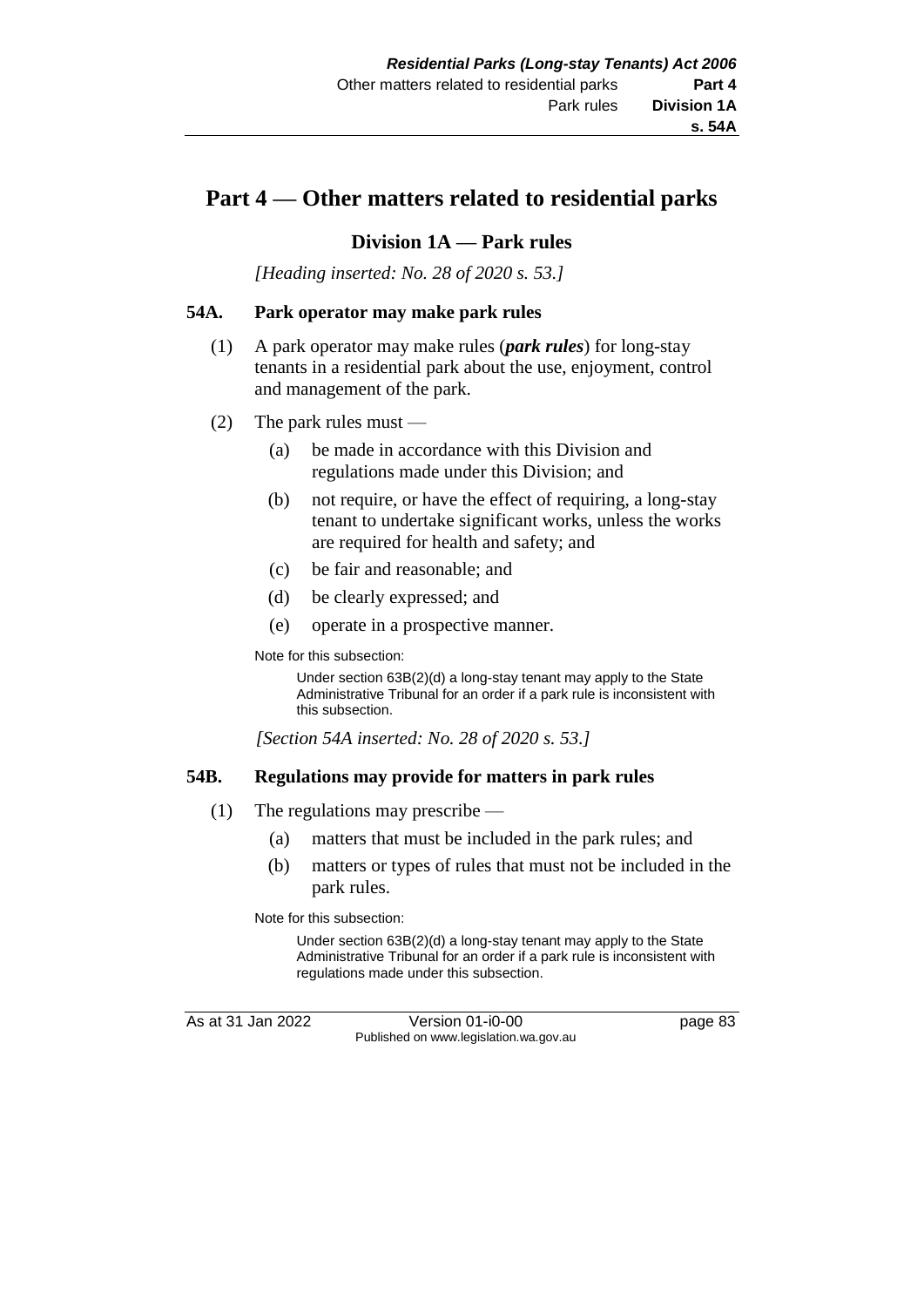(2) A park operator must ensure that the park rules comply with any regulations prescribed under subsection (1). Penalty for this subsection: a fine of \$5 000.

*[Section 54B inserted: No. 28 of 2020 s. 53.]*

# **54C. Making and altering park rules**

 $(1)$  In this section —

*alter* includes replace, substitute in whole or in part, add to, vary or delete.

- (2) The regulations may prescribe the manner in which a park operator must make or alter the park rules.
- (3) The park operator may make or alter park rules only in accordance with any regulations made under subsection (2).

*[Section 54C inserted: No. 28 of 2020 s. 53.]*

### **54D. Compliance, application and enforcement of park rules**

- (1) A long-stay tenant must
	- (a) comply with the park rules; and
	- (b) use reasonable endeavours to ensure that a person living with the long-stay tenant or invited by the tenant into the residential park complies with the park rules.
- (2) A park operator must
	- (a) comply with the park rules; and
	- (b) take all reasonable steps to ensure that all long-stay tenants comply with the park rules; and
	- (c) ensure that the park rules are applied and enforced reasonably, fairly and equitably.

*[Section 54D inserted: No. 28 of 2020 s. 53.]*

page 84 Version 01-i0-00 As at 31 Jan 2022 Published on www.legislation.wa.gov.au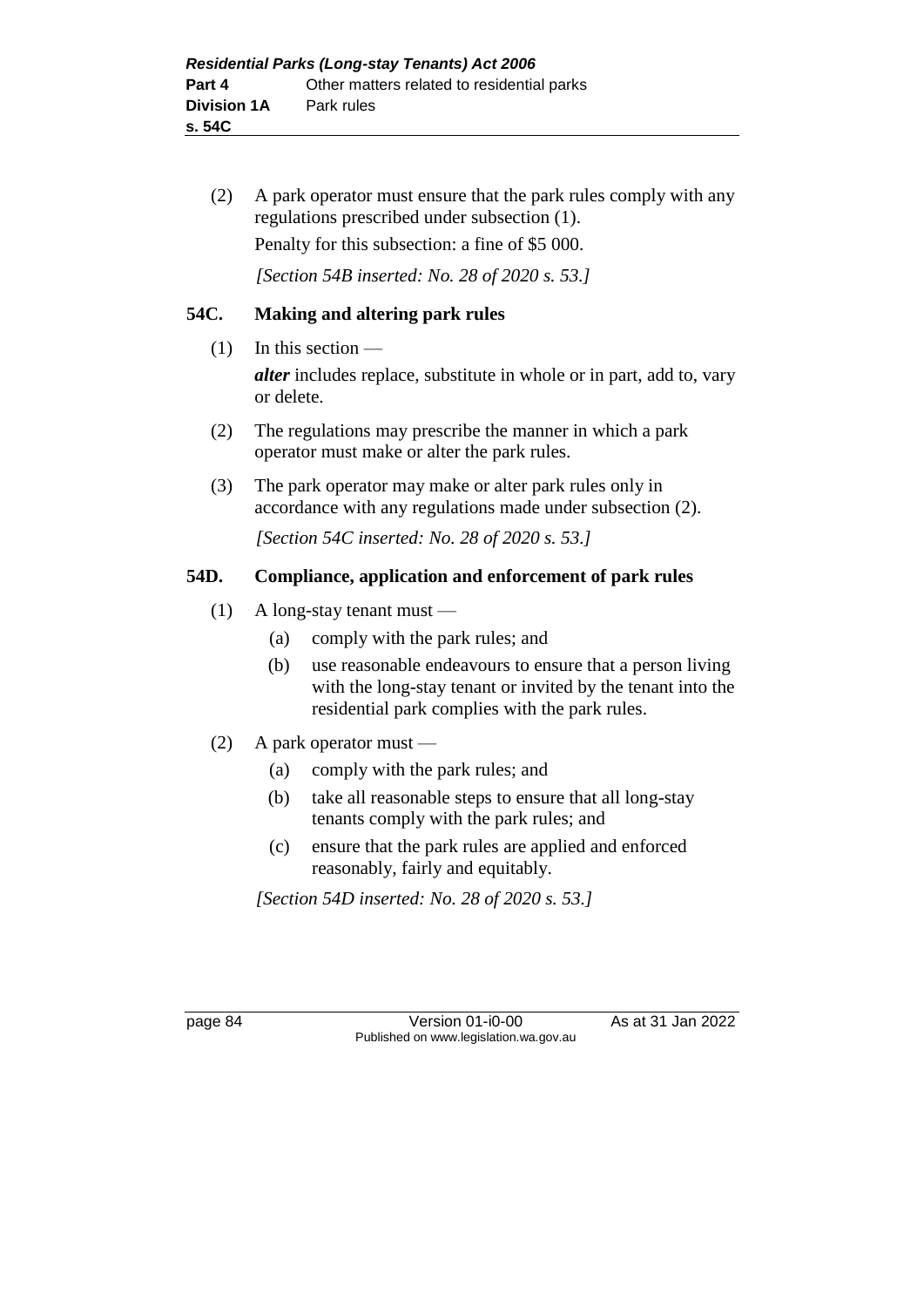# **Division 1 — Sale of relocatable homes on site**

### **55. Long-stay tenant's right to sell relocatable home on site**

- (1) It is a term of a site-only agreement that the long-stay tenant is entitled to sell a relocatable home owned by the tenant while it is in place on the agreed premises.
- (2) The long-stay tenant is entitled to display a "for sale" sign, but must comply with any term of the site-only agreement or the park rules that reasonably restricts the size and placement of the sign.
- (3) Before offering the relocatable home for sale, or displaying a "for sale" sign, the long-stay tenant must tell the park operator of the tenant's intention to offer the home for sale while it is on the agreed premises.
- (4) If the long-stay tenant is permitted under the site-only agreement to assign the tenant's rights under the agreement to a third party, the tenant must also tell the park operator whether the tenant intends to assign those rights to the purchaser of the relocatable home.

*[Section 55 amended: No. 28 of 2020 s. 54.]*

### **55A. Information to be given to purchaser of relocatable home on site**

 $(1)$  In this section —

*seller* means —

- (a) the long-stay tenant; or
- (b) if the long-stay tenant has a selling agent the tenant's selling agent.
- (2) A long-stay tenant must not sell a relocatable home on a site to a potential buyer unless the seller has given the potential buyer a purchase disclosure notice in the approved form before the potential buyer signs the sale contract.

As at 31 Jan 2022 Version 01-i0-00 page 85 Published on www.legislation.wa.gov.au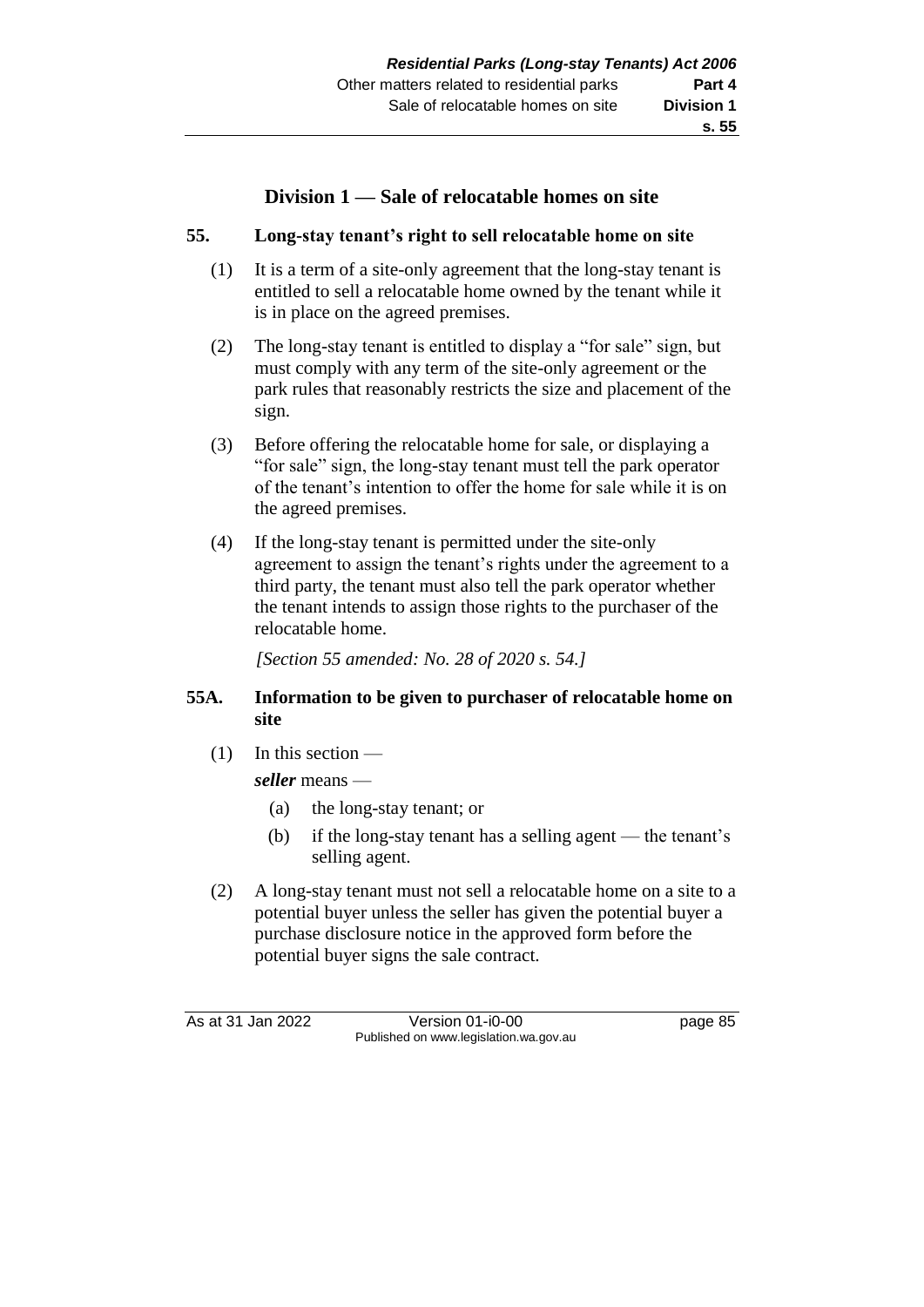Note for this subsection:

Under section 64A, a potential buyer may apply to the State Administrative Tribunal for particular orders if a purchase disclosure notice is not given to the buyer under this subsection.

*[Section 55A inserted: No. 28 of 2020 s. 55.]*

### **56. Park operator's obligations**

- (1) A park operator must not interfere with, hinder or obstruct the sale of a relocatable home by a long-stay tenant, including by  $-$ 
	- (a) unreasonably restricting potential buyers from inspecting the relocatable home and the shared premises; and
	- (b) making a false or misleading statement about the residential park that may affect the sale.

Penalty for this subsection: a fine of \$20 000.

(2) A park operator does not interfere with, hinder or obstruct the sale only because the park operator does not enter into a long-stay agreement with a potential purchaser of a relocatable home on reasonable grounds.

*[Section 56 inserted: No. 28 of 2020 s. 55.]*

# **57. Long-stay tenant may appoint selling agent**

- (1) A long-stay tenant may appoint a park operator or another person as a selling agent in relation to the sale of a relocatable home only if —
	- (a) the person and the long-stay tenant enter into a written agreement (*selling agency agreement*) for the person to be the tenant's selling agent in relation to the home; and
	- (b) the selling agency agreement complies with any prescribed requirements for selling agency agreements.
- (2) A park operator must not require a long-stay tenant to appoint a particular person as a selling agent, whether as part of a long-stay agreement or otherwise.

page 86 **Version 01-i0-00** As at 31 Jan 2022 Published on www.legislation.wa.gov.au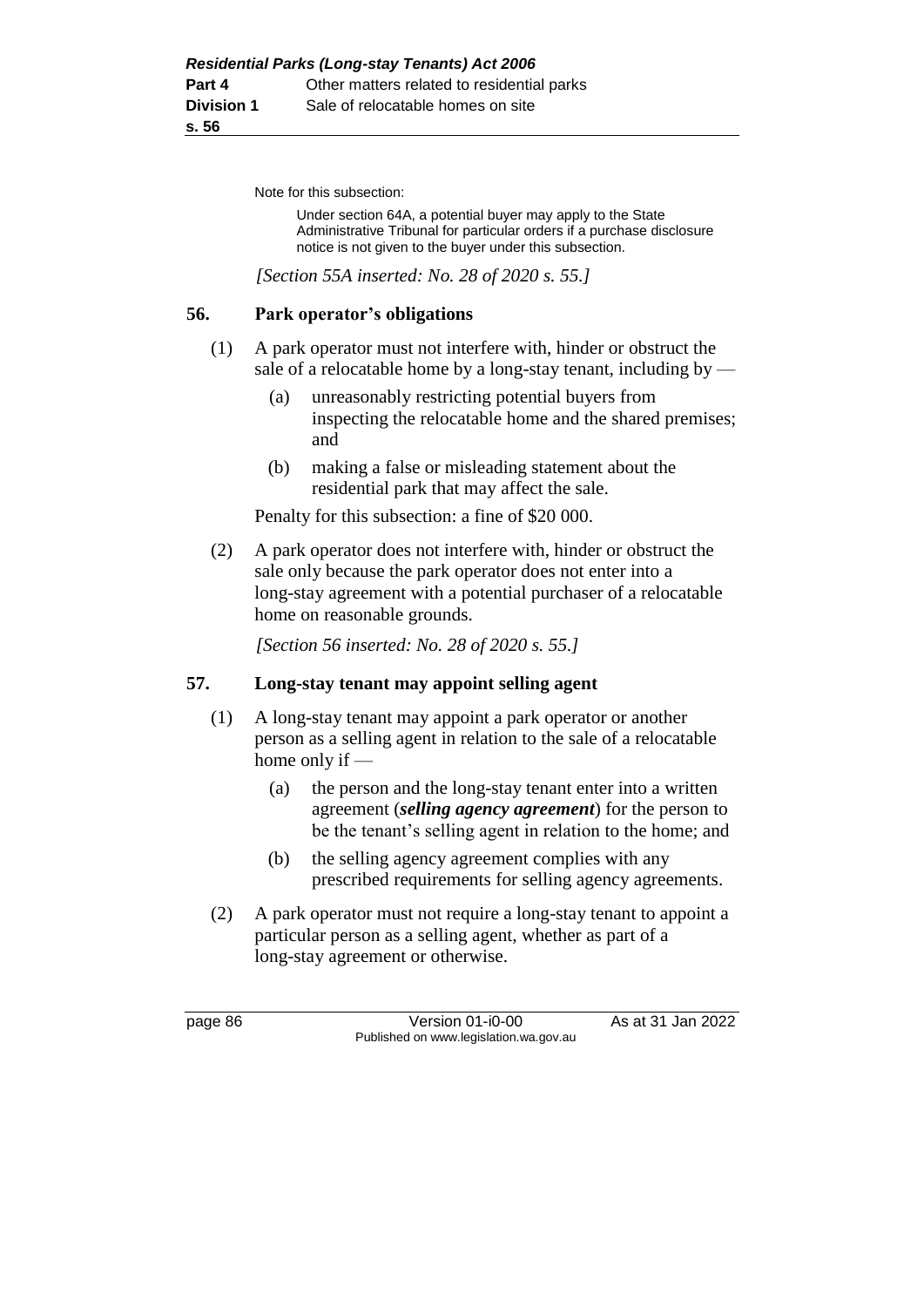Penalty for this subsection: a fine of \$5 000.

- (3) A term of a long-stay agreement stating that the long-stay tenant must appoint a particular person as a selling agent has no effect.
- (4) If a long-stay tenant appoints a selling agent other than the park operator, the park operator must not unreasonably hinder the selling agent's access to the residential park.

Penalty for this subsection: a fine of \$20 000.

*[Section 57 inserted: No. 28 of 2020 s. 55.]*

## **57A. Selling agent's commission and incidental expenses**

(1) In this section —

#### *incidental expenses* —

- (a) means reasonable expenses
	- (i) paid or payable by the selling agent to a person who provides a service; and
	- (ii) that were incurred by the selling agent in the course of selling or negotiating the sale of a relocatable home;

and

(b) includes prescribed expenses;

*sale commission* means a commission, fee or other amount, other than incidental expenses, for the sale or negotiation of the sale of a relocatable home.

- (2) A person must not demand or receive a sale commission, an amount for incidental expenses or any other valuable consideration from a long-stay tenant in relation to the sale of a relocatable home unless —
	- (a) the person is appointed as a selling agent under a selling agency agreement; and
	- (b) the selling agency agreement complies with any requirements for the agreement prescribed under section  $57(1)(b)$ .

As at 31 Jan 2022 Version 01-i0-00 page 87 Published on www.legislation.wa.gov.au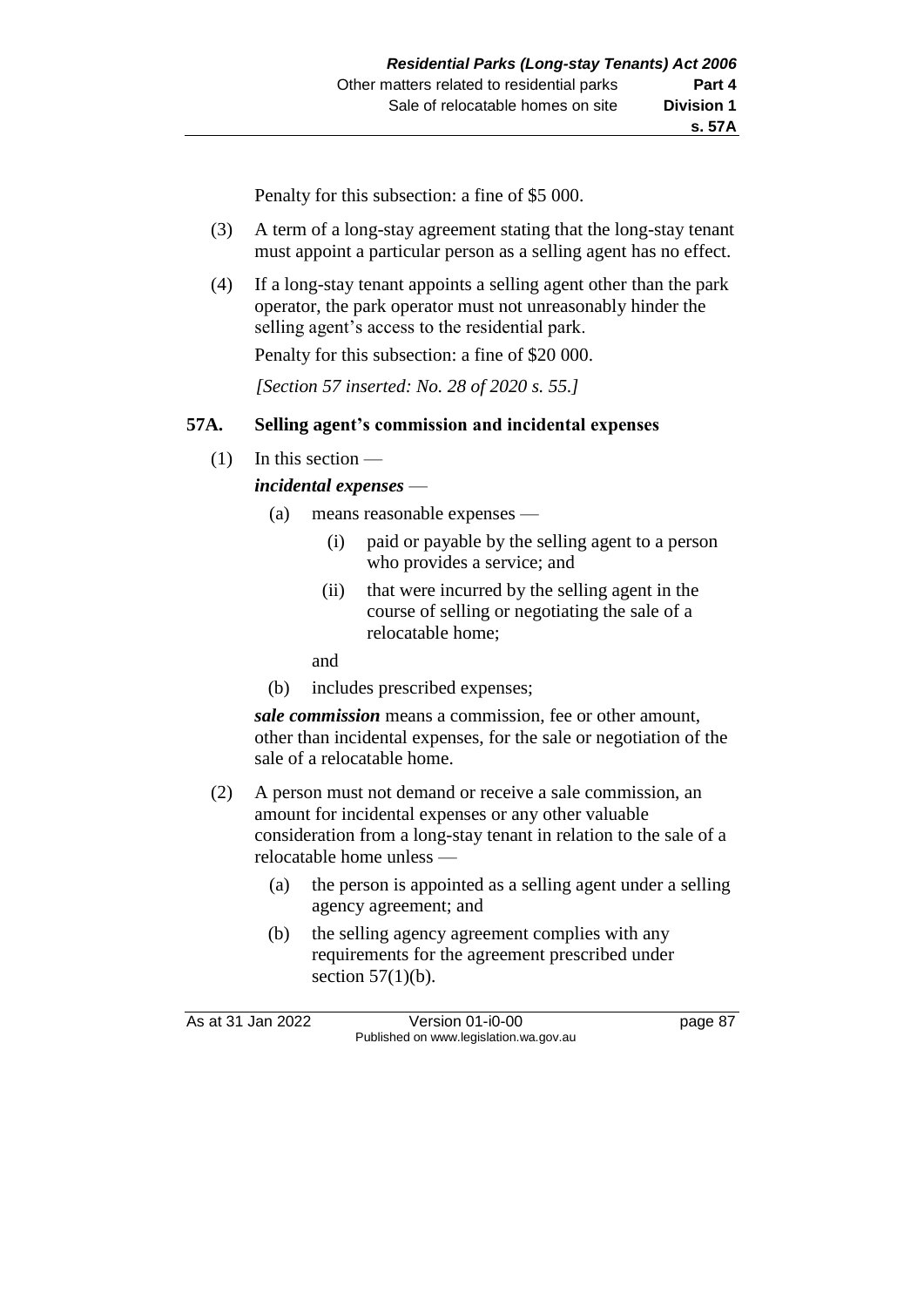Penalty for this subsection: a fine of \$5 000.

| (3) | Also, a selling agent may be paid a sale commission or an |
|-----|-----------------------------------------------------------|
|     | amount for incidental expenses by the long-stay tenant in |
|     | relation to the sale of a relocatable home only if $-$    |

- (a) the selling agency agreement specifies that a sale commission or incidental expenses must be paid by the tenant; and
- (b) if a sale commission must be paid under the agreement, the agreement —
	- (i) specifies the amount of sale commission or the method by which the sale commission must be calculated; and
	- (ii) sets out the nature of the services the selling agent must perform in return for the sale commission;

and

- (c) if incidental expenses are to be paid under the agreement, the agreement sets out the nature of the services for which incidental expenses must be paid for by the tenant; and
- (d) the selling agent gives an invoice or statement of claim to the tenant that sets out the amounts claimed and the details of the services performed.
- (4) However, no sale commission is payable if
	- (a) the relocatable home is not sold; or
	- (b) the relocatable home is sold but the actions of the selling agent did not result in the sale; or
	- (c) for a selling agent who is a park operator  $\overline{\phantom{a}}$ 
		- (i) there is a voluntary sharing arrangement in the long-stay agreement; or
		- (ii) the relocatable home is sold but the sale is made to the park operator or a close associate of the park operator.

page 88 Version 01-i0-00 As at 31 Jan 2022 Published on www.legislation.wa.gov.au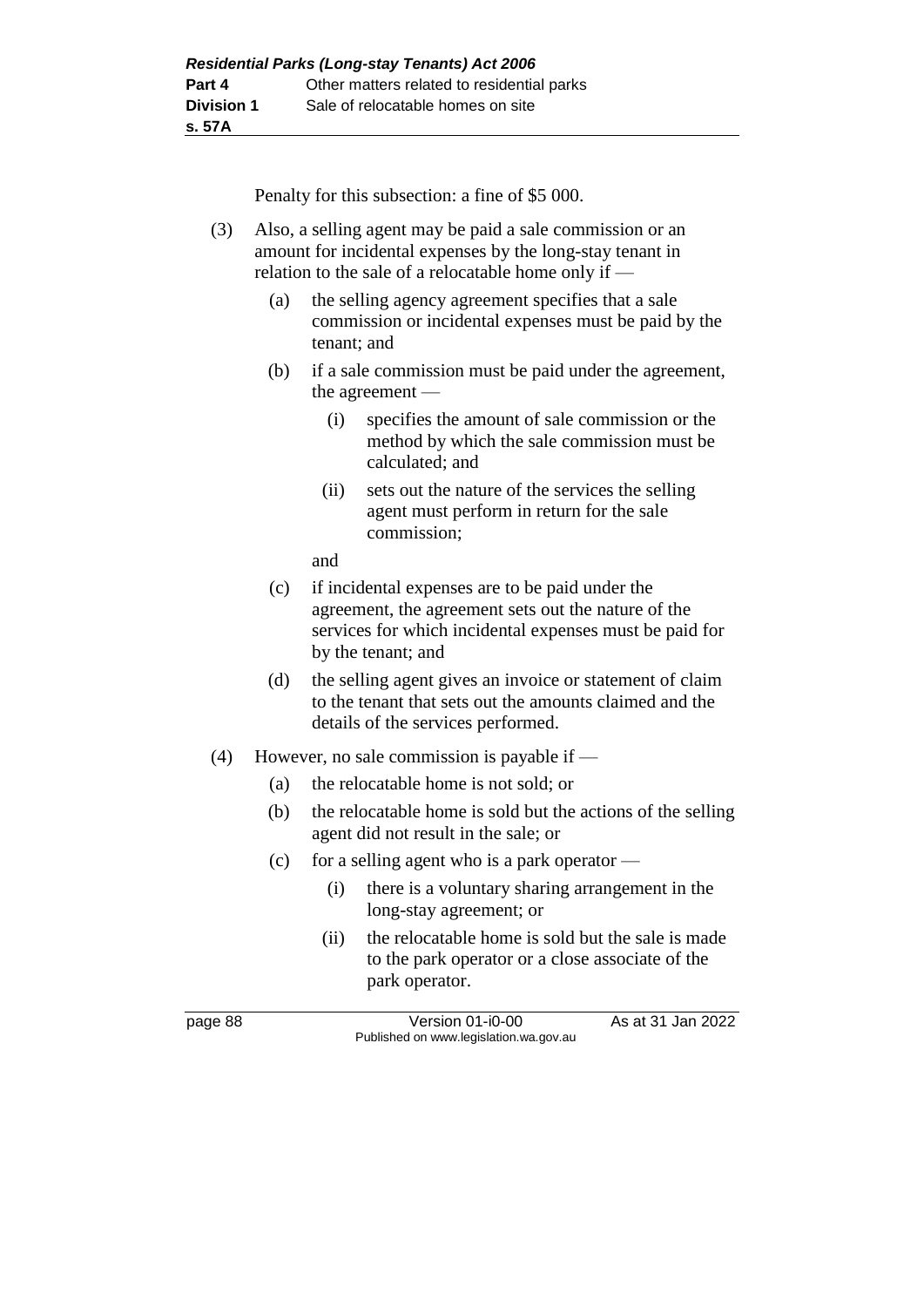(5) A sale commission, an amount for incidental expenses or any other valuable consideration received in contravention of this section is recoverable by the long-stay tenant who paid it as a debt due in a court of competent jurisdiction.

*[Section 57A inserted: No. 28 of 2020 s. 55.]*

# **57B. Park operator not required to be licensed to act as selling agent**

When a park operator acts as a selling agent under a selling agency agreement, the park operator is not required to hold —

- (a) a dealer's licence under the *Motor Vehicle Dealers Act 1973*; or
- (b) a licence of an agent under the *Real Estate and Business Agents Act 1978*.

*[Section 57B inserted: No. 28 of 2020 s. 55.]*

### **57C. Trust accounts for selling agents**

- (1) If a selling agent receives money under the selling agency agreement (except commission payable to the selling agent), the selling agent must either —
	- (a) if the selling agent is licensed under the *Motor Vehicle Dealers Act 1973* or *Real Estate and Business Agents Act 1978* — deposit the money in a trust account maintained under the *Motor Vehicle Dealers Act 1973* or the *Real Estate and Business Agents Act 1978*; or
	- (b) otherwise deal with the money in accordance with subsections (2) and (3).

Penalty for this subsection: a fine of \$3 000.

- (2) The selling agent must
	- (a) deposit the money in a separate ADI account (a *sale trust account*) opened in the name of the selling agent and the long-stay tenant and entitled "sale trust account"; and

As at 31 Jan 2022 Version 01-i0-00 page 89 Published on www.legislation.wa.gov.au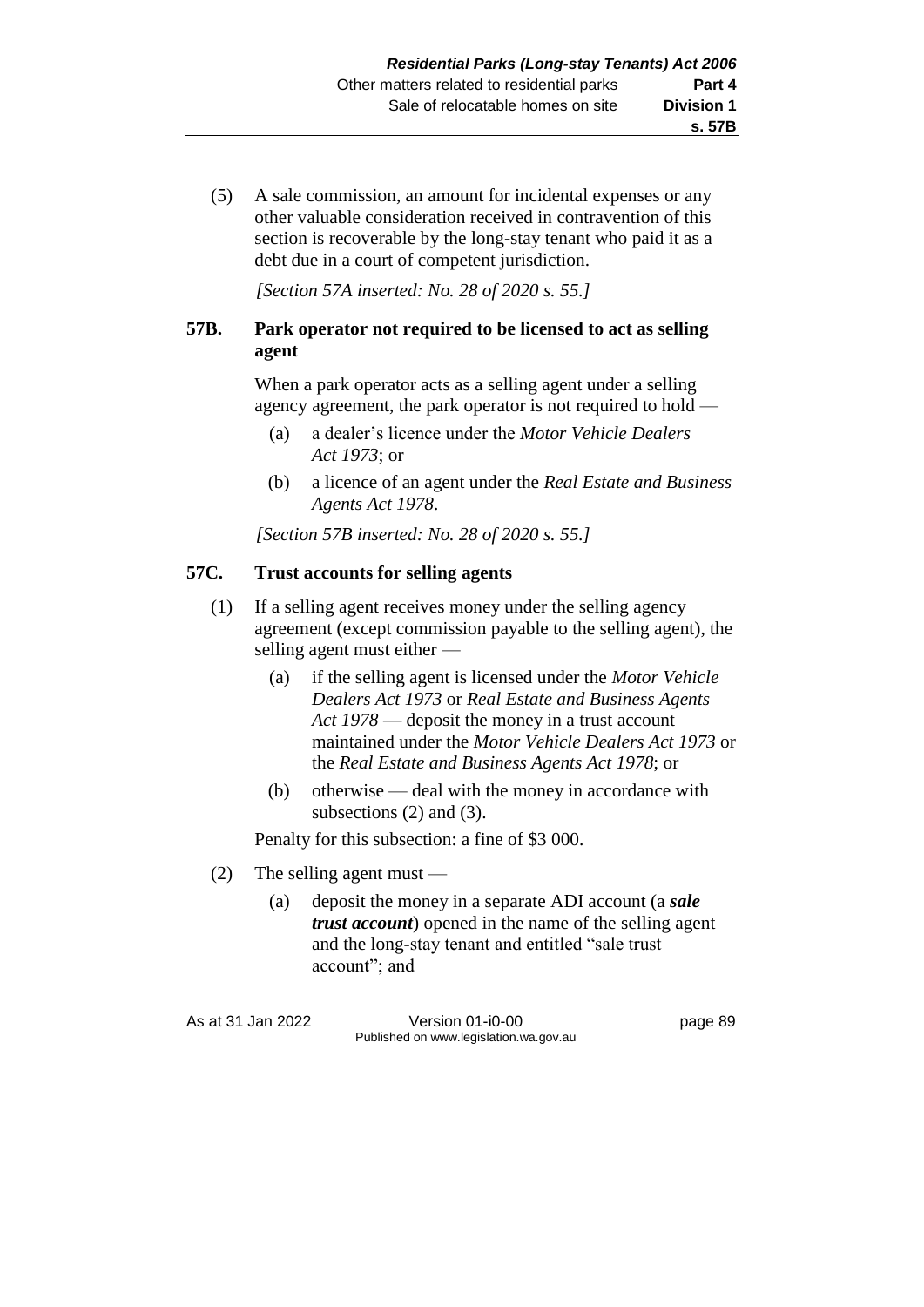- (b) when the sale is completed, pay the proceeds at the direction of the long-stay tenant after deducting in accordance with the selling agency agreement any amounts owing to the selling agent by way of expenses or commission.
- (3) The *Real Estate and Business Agents Act 1978* section 68(2) to (6) apply to the sale trust account as if a reference in those subsections to an agent and to a trust account were a reference to the selling agent and to the sale trust account respectively.

*[Section 57C inserted: No. 28 of 2020 s. 55.]*

# **57D. Park operator's recovery of reasonable expenses for sale of relocatable home**

A park operator may recover reasonable expenses incurred because a long-stay tenant is selling a relocatable home, including the costs of considering whether a potential buyer of a relocatable home is a person suitable to be a long-stay tenant.

*[Section 57D inserted: No. 28 of 2020 s. 55.]*

# **58. Sale of relocatable home at agreed premises conditional on assignment of rights and obligations under, or entry into, long-stay agreement**

 $(1)$  In this section —

*relevant long-stay agreement* means an agreement between the seller and the relevant park operator;

*relevant park operator* means a park operator of the residential park where a relocatable home that is being sold under a sale contract is located.

- (2) This section applies if
	- (a) a long-stay tenant (the *seller*) is to sell a relocatable home to a person (the *buyer*) under a contract (the *sale contract*); and

page 90 Version 01-i0-00 As at 31 Jan 2022 Published on www.legislation.wa.gov.au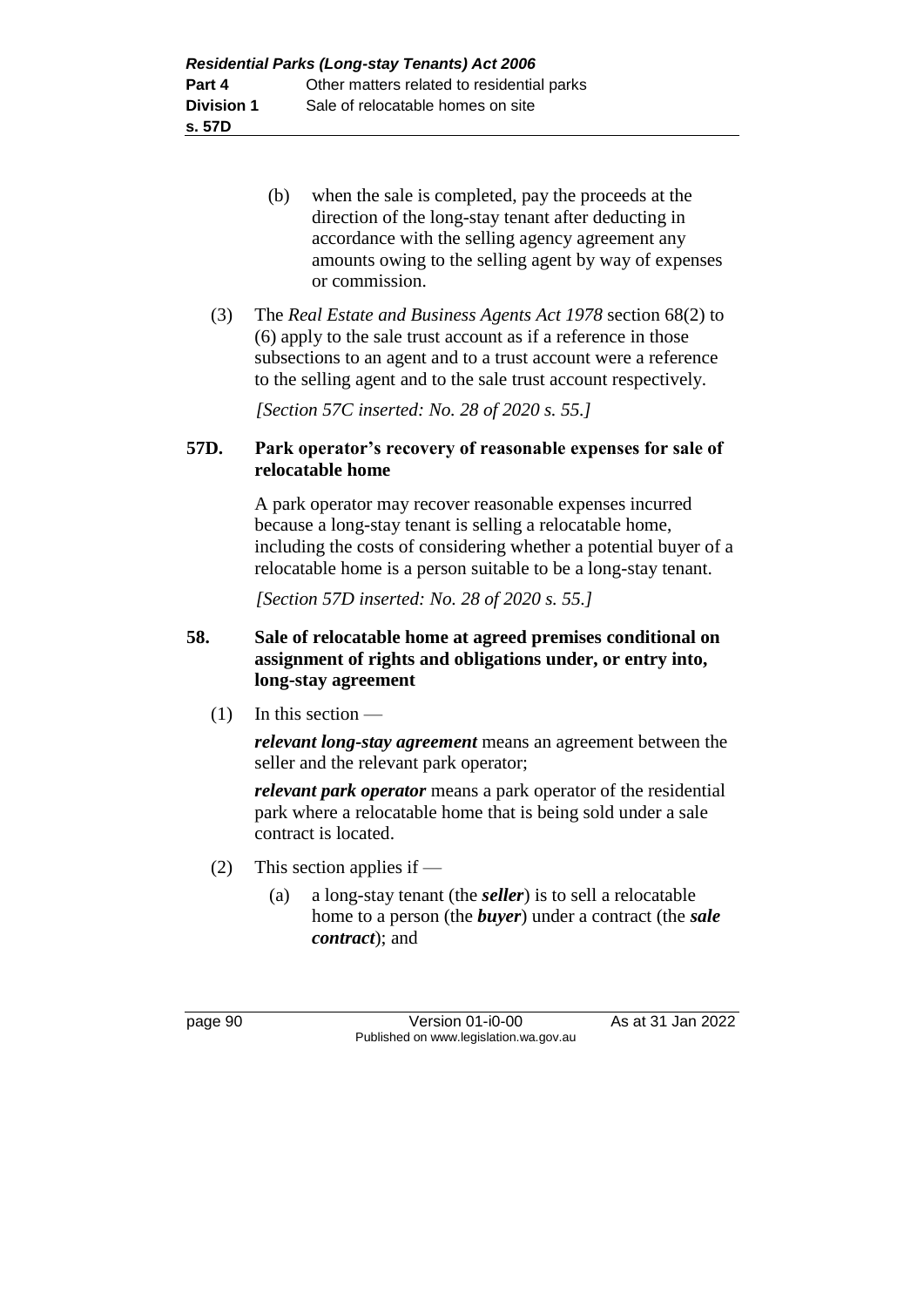- (b) the buyer intends to use or occupy the home at the agreed premises; and
- (c) before the sale contract was entered into, the park operator had not entered into a long-stay agreement with the buyer; and
- (d) the seller has not assigned, under the sale contract or before the sale contract was entered into, the seller's rights and obligations under the relevant long-stay agreement to the buyer.
- (3) It is a condition of the sale contract that  $-$ 
	- (a) the sale of the relocatable home is conditional on  $-$ 
		- (i) the relevant park operator entering into a long-stay agreement with the buyer; or
		- (ii) the assignment of the seller's rights and obligations under the relevant long-stay agreement to the buyer;
		- and
	- (b) if the agreement or assignment does not occur within the later of the following periods after the sale contract has been entered into, the sale contract has no effect —
		- (i) if an application is made to the State Administrative Tribunal under section  $62A(2)(f)$  — when the application is finally decided or otherwise dealt with;
		- (ii) otherwise 60 days or another period agreed by the long-stay tenant and the buyer.
- (4) If the relevant long-stay agreement prohibits the assignment of the seller's rights and obligations under the relevant long-stay agreement, the relevant park operator must enter into a long-stay agreement with the buyer unless —
	- (a) the relevant park operator refuses to enter into the agreement on reasonable grounds; or

As at 31 Jan 2022 Version 01-i0-00 page 91 Published on www.legislation.wa.gov.au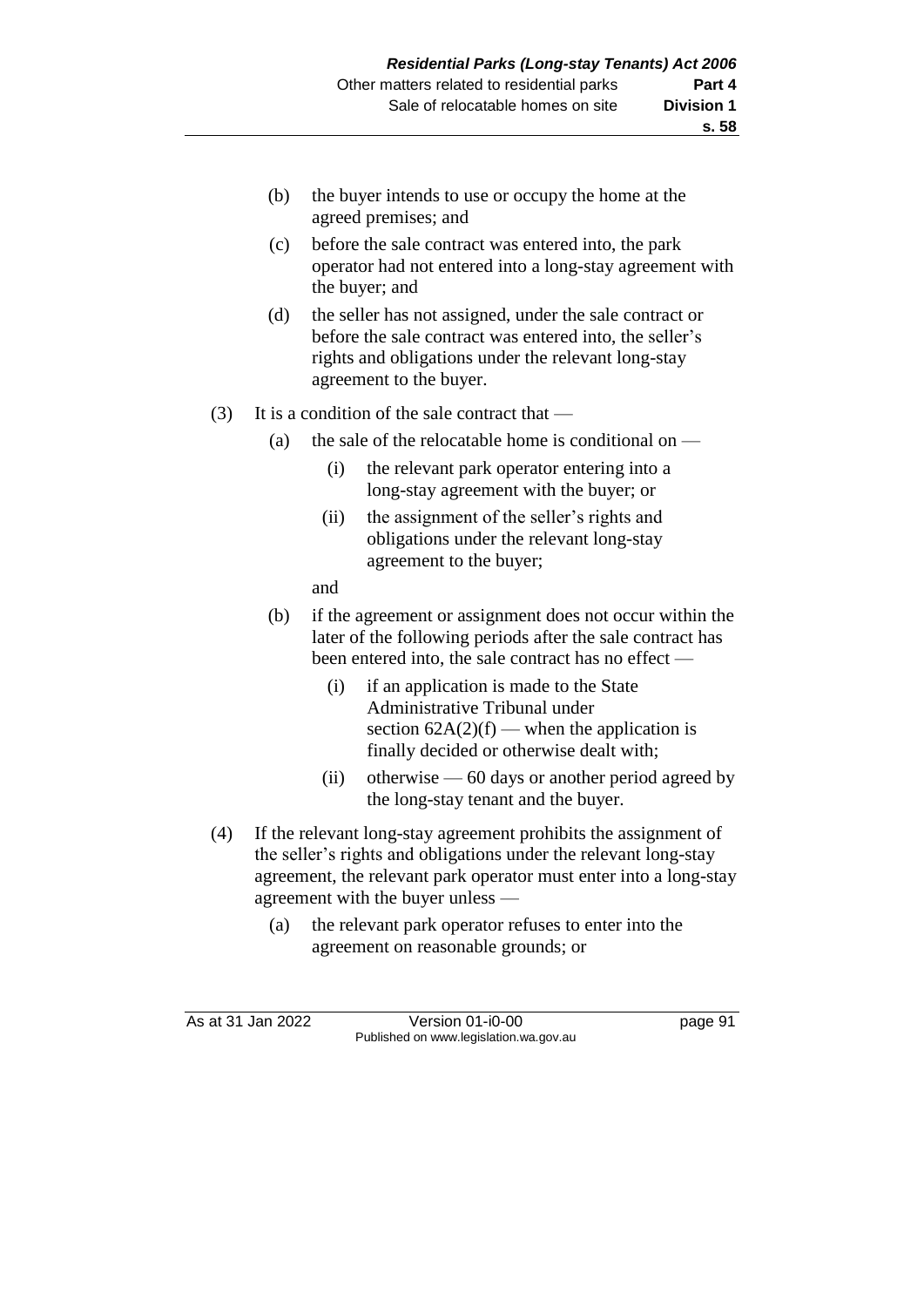(b) the relevant park operator and the buyer cannot agree on the terms of a new agreement.

Note for this subsection:

Under section 32O(1)(c), a long-stay agreement may provide that the long-stay tenant must not assign the tenant's interest in the agreed premises.

(5) If the relevant long-stay agreement provides that the assignment of the seller's rights and obligations under the relevant long-stay agreement is not subject to the written consent of the relevant park operator, the relevant park operator must consent to the assignment of the seller's rights and obligations under the relevant long-stay agreement to the buyer.

Note for this subsection:

Under section 32O(1)(a), a long-stay agreement may provide that the long-stay tenant may assign the tenant's interest in the agreed premises.

- (6) If the relevant long-stay agreement provides that the assignment of the seller's rights and obligations under the relevant long-stay agreement is subject to the written consent of the relevant park operator, the relevant park operator must —
	- (a) consent to the assignment to the buyer; or
	- (b) refuse to consent to the assignment to the buyer on reasonable grounds.

Note for this subsection:

Under section 32O(1)(b), a long-stay agreement may provide that the long-stay tenant may assign the tenant's interest in the agreed premises only with the written consent of the park operator.

*[Section 58 inserted: No. 28 of 2020 s. 55.]*

### **58A. Discrimination against tenants subjected or exposed to family violence**

A park operator must not refuse to enter into a long-stay agreement with any person on the ground that the person —

(a) has been or might be subjected or exposed to family violence; or

page 92 Version 01-i0-00 As at 31 Jan 2022 Published on www.legislation.wa.gov.au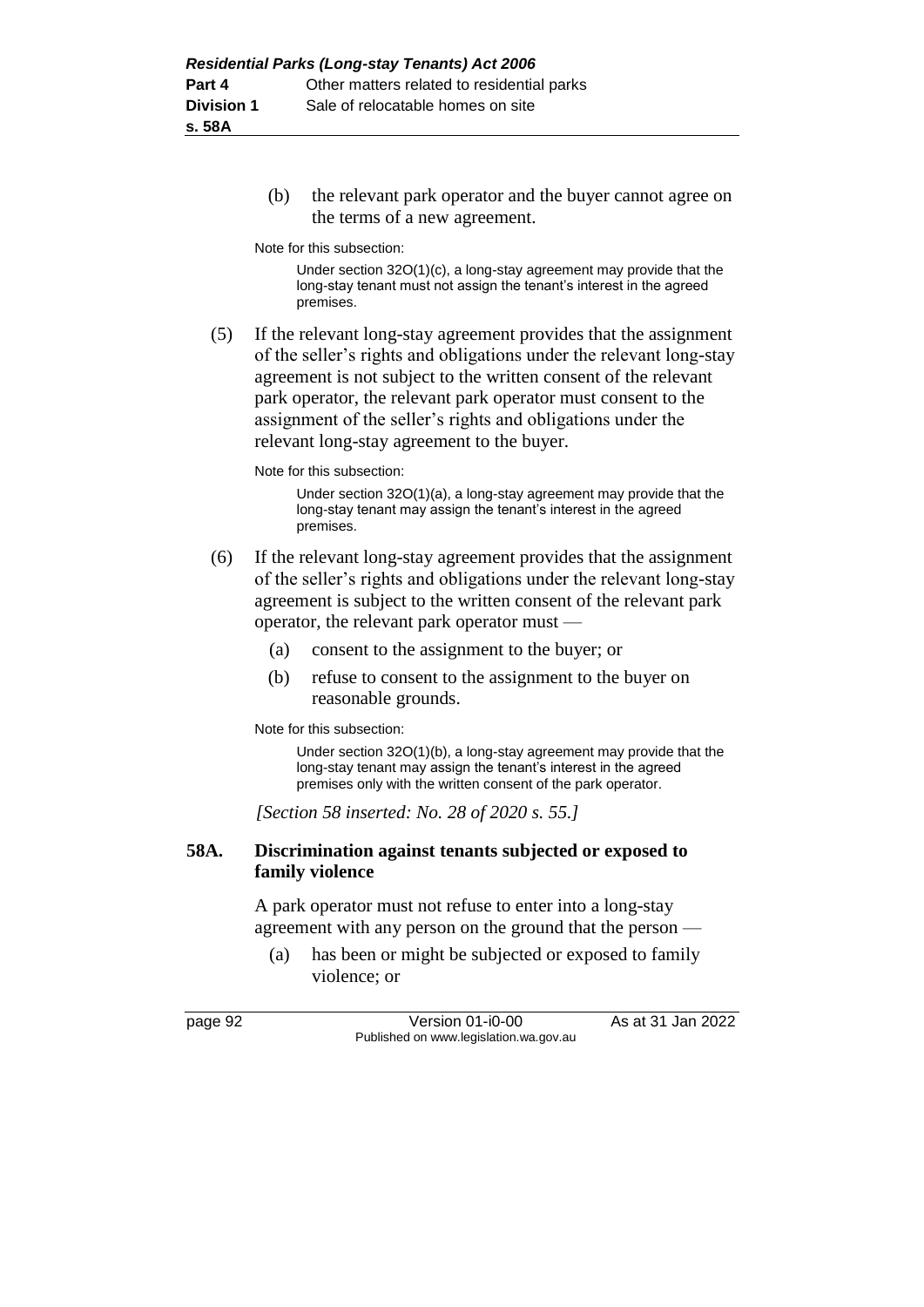(b) has been convicted of a charge relating to family violence.

Penalty: a fine of \$5 000.

*[Section 58A inserted: No. 3 of 2019 s. 31.]*

## **Division 2 — Park liaison committees**

#### **59. Establishment of park liaison committee**

- (1) A park operator must convene and maintain a park liaison committee for a residential park under section 60 if —
	- (a) the park has 20 or more long-stay sites; and
	- (b) a majority of the long-stay tenants in the park vote to ask the park operator to form a park liaison committee.

Penalty for this subsection: a fine of \$5 000.

- (1A) The regulations may prescribe the manner in which a vote must be held under subsection (1)(b).
	- (2) It is a defence to a prosecution for an offence under subsection (1) that the park operator took all reasonable steps to convene and maintain a park liaison committee.

*[Section 59 amended: No. 3 of 2019 s. 39; No. 28 of 2020 s. 56.]*

#### **60. Constitution of park liaison committee**

- (1) A park liaison committee consists of  $-$ 
	- (a) one or more long-stay tenants of the residential park, chosen by the other long-stay tenants of the park to represent the interests of long-stay tenants; and
	- (b) one or more representatives of the park operator.
- (2) There must be more members of the park liaison committee who are representatives of the long-stay tenants than there are members who are representatives of the park operator.

As at 31 Jan 2022 Version 01-i0-00 page 93 Published on www.legislation.wa.gov.au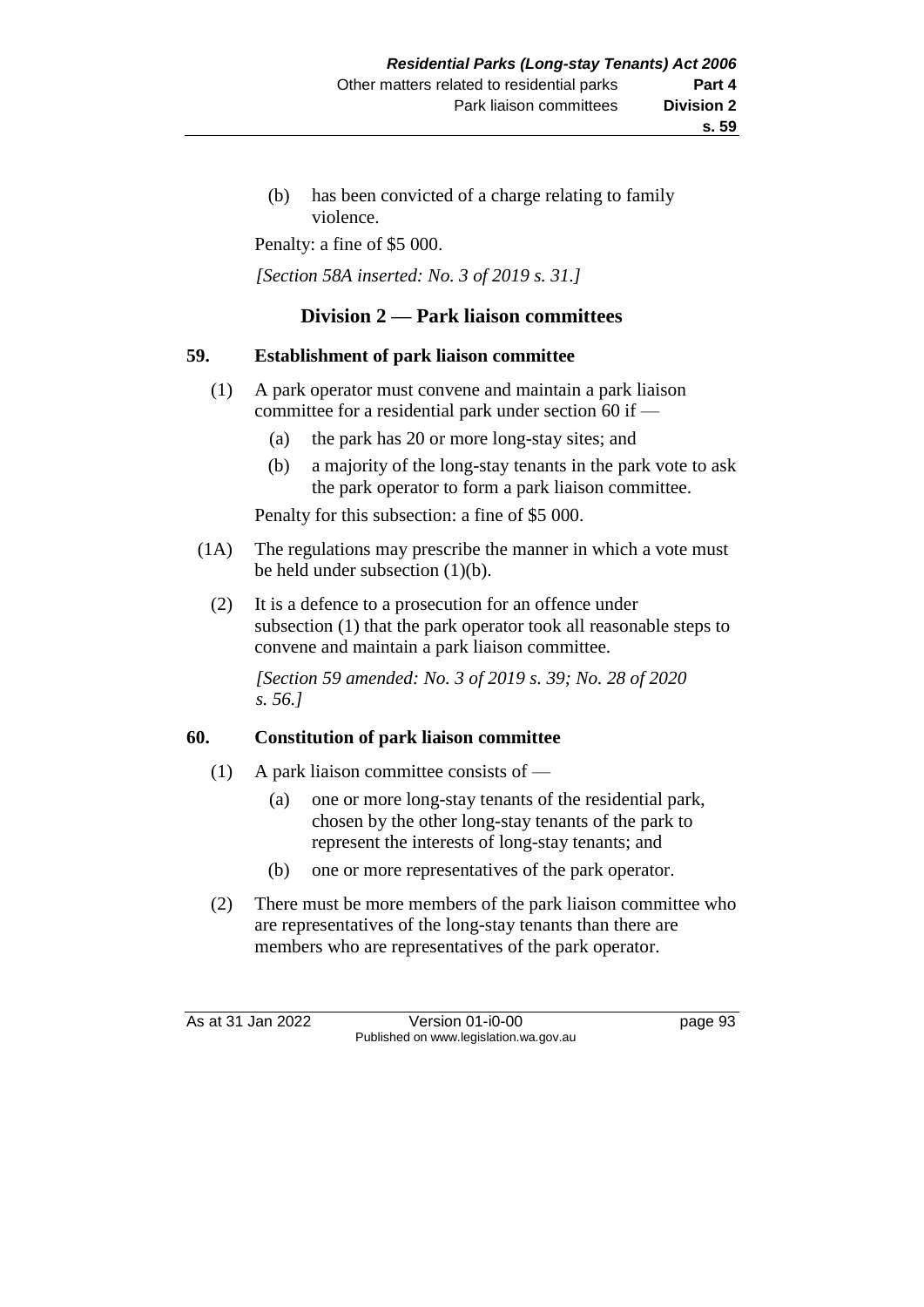- (3) The regulations may prescribe the manner in which the members of a park liaison committee that represent long-stay tenants must be chosen.
- (4) A park operator must not unduly interfere with how the members of a park liaison committee are chosen by the long-stay tenants.

Penalty for this subsection: a fine of \$5 000.

*[Section 60 amended: No. 28 of 2020 s. 57.]*

# **61. Functions of park liaison committee**

- (1) The principal objective of a park liaison committee is to assist the park operator to maintain and improve the lifestyle and wellbeing of persons who use the residential park as their sole or principal place of residence.
- (2) The park liaison committee's functions are
	- (a) to advise and consult with the park operator about the following —
		- (i) the preparation of park rules and amendments of the rules;
		- (ii) the development of guidelines for the standards of behaviour applicable to the residents of the residential park;
		- (iii) the development of policies for the improvement and maintenance of the natural environment and the amenities of the residential park;
		- (iv) any other prescribed matter;
		- and
	- (b) to assist the park operator
		- (i) to ensure that the park rules are observed by park residents; and
		- (ii) to resolve disputes between park residents; and

page 94 Version 01-i0-00 As at 31 Jan 2022 Published on www.legislation.wa.gov.au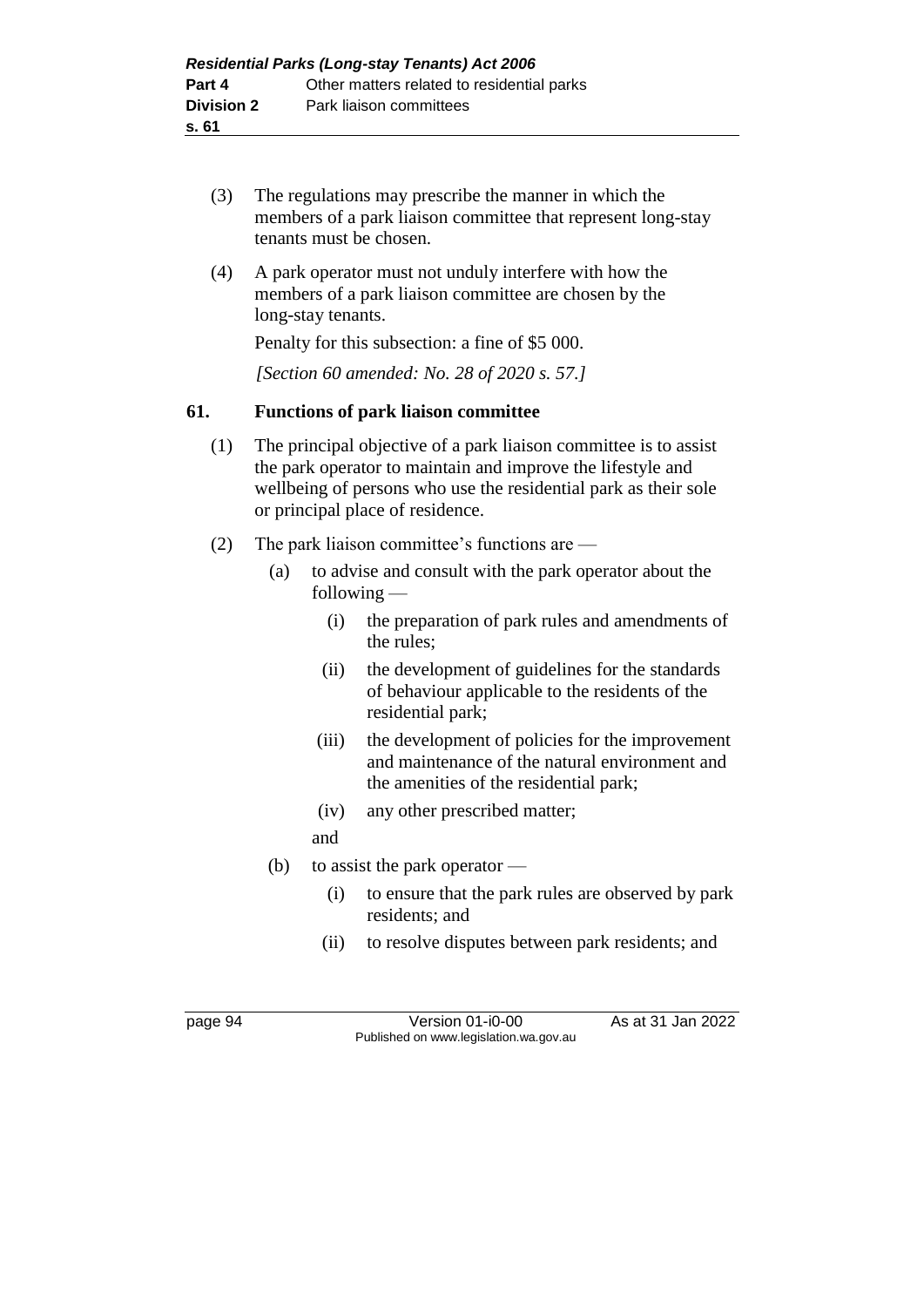(iii) to resolve disputes between park residents and the park operator;

and

- (c) to carry out any other prescribed function.
- (3) In this section —

*park resident* means —

- (a) a long-stay tenant; or
- (b) a person who occupies agreed premises in accordance with the long-stay agreement and with the permission of the long-stay tenant.

*[Section 61 amended: No. 28 of 2020 s. 58.]*

### **61A. Other long-stay tenant committees**

Nothing in this Act is taken to prevent long-stay tenants at a residential park from forming social or other tenant committees that have different functions than the park liaison committee.

*[Section 61A inserted: No. 28 of 2020 s. 59.]*

As at 31 Jan 2022 Version 01-i0-00 page 95 Published on www.legislation.wa.gov.au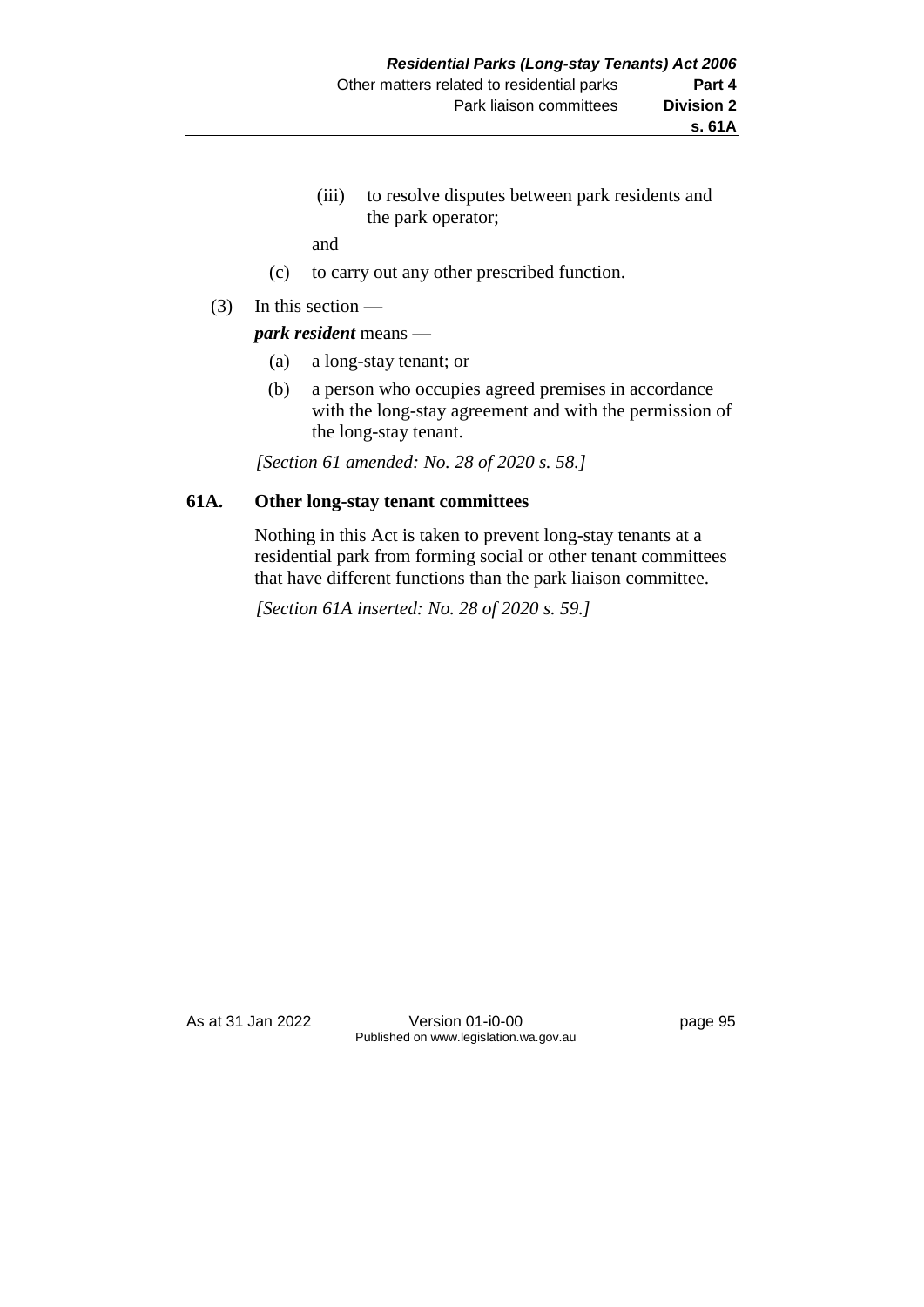# **Part 5 — State Administrative Tribunal powers**

# **Division 1 — General provisions**

### **62. Orders if form of long-stay agreement does not comply with Pt. 2 Div. 1**

- (1) A long-stay tenant who is a party to a long-stay agreement may apply to the State Administrative Tribunal for relief if the agreement —
	- (a) contravenes the requirements of section  $10(1)$ ; or
	- (b) is not in the form of any standard-form agreement prescribed under section 10A; or
	- (c) includes a non-standard term referred to in section 10B(2); or
	- (d) does not include a term prescribed under section 10B(4).
- (2) The State Administrative Tribunal may make an order
	- (a) terminating the long-stay agreement; or
	- (b) determining the terms of the long-stay agreement; or
	- (c) that a term has no effect; or
	- (d) requiring the park operator to prepare a long-stay agreement that —
		- (i) complies with section 10(1); or
		- (ii) is in the form of the standard-form agreement; or
		- (iii) does not include a term referred to in section  $10B(2)$ ; or
		- (iv) includes a term prescribed under section 10B(4).

*[Section 62 inserted: No. 28 of 2020 s. 60.]*

page 96 Version 01-i0-00 As at 31 Jan 2022 Published on www.legislation.wa.gov.au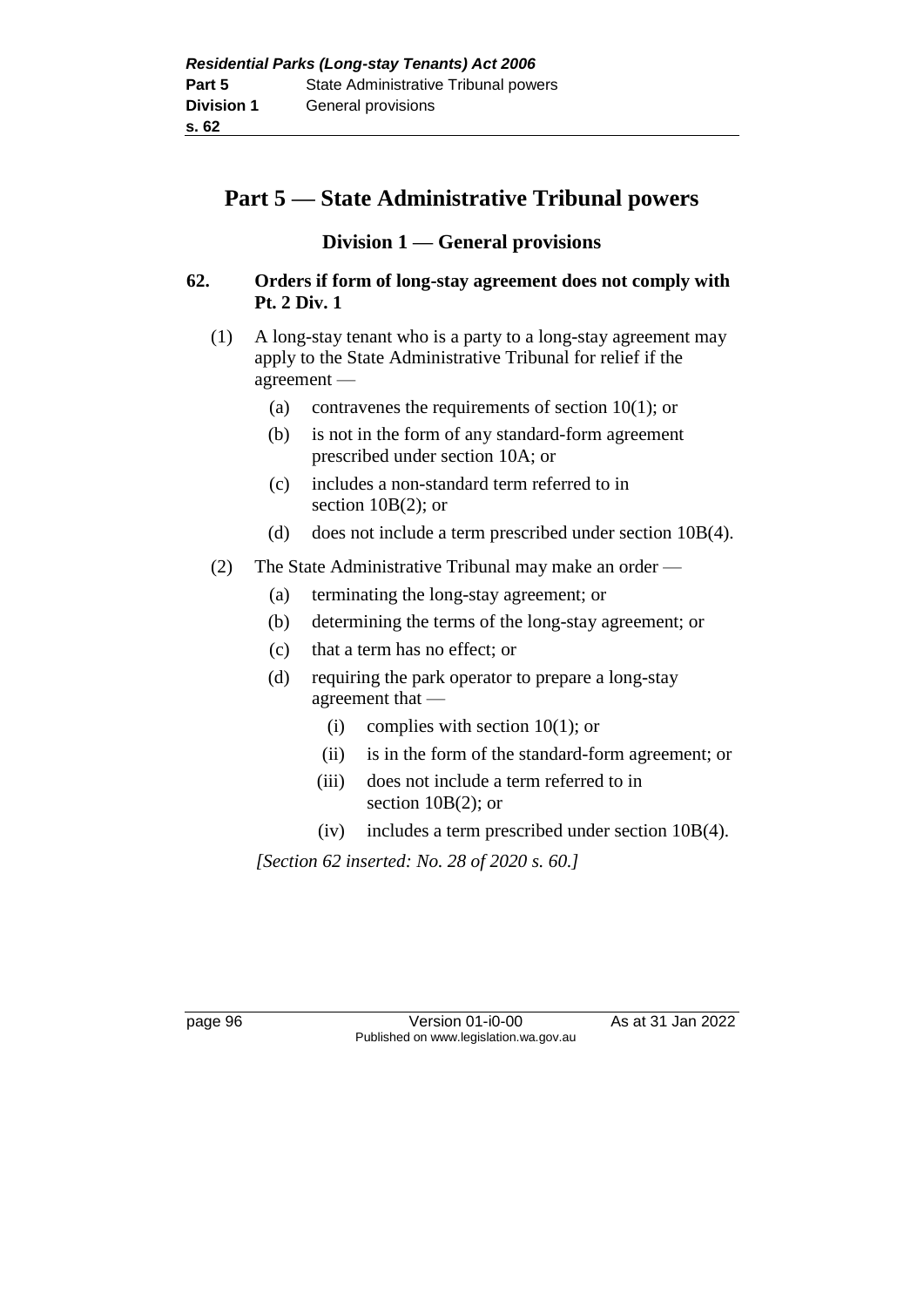#### **62A. Breaches of agreement and other disputes**

- (1) This section applies in relation to a party, or a former party, to any of the following —
	- (a) an agreement for an option to enter into a long-stay agreement;
	- (b) a long-stay agreement;
	- (c) a selling agency agreement.
- (2) The party or former party may apply to the State Administrative Tribunal for relief in any of the following circumstances —
	- (a) a breach of the agreement has occurred;
	- (b) a term of a long-stay agreement is harsh or unreasonable or inconsistent with the Act;
	- (c) the park operator contravened section 11 or 20A;
	- (d) the agreement has been terminated;
	- (e) any other dispute has arisen under or in connection with —
		- (i) the agreement; or
		- (ii) any payment to be made, or purported to be made, under or in connection with the agreement;
	- (f) the park operator refuses to enter into a new long-stay agreement with, or consent to the assignment of the long-stay tenant's interest in the agreement to, the buyer under section 58(4), (5) or (6).

*[Section 62A inserted: No. 28 of 2020 s. 60.]*

### **62B. Matters State Administrative Tribunal may consider**

(1) In this section —

*Australian Consumer Law (WA)* has the meaning given in the *Fair Trading Act 2010* section 17.

As at 31 Jan 2022 Version 01-i0-00 page 97 Published on www.legislation.wa.gov.au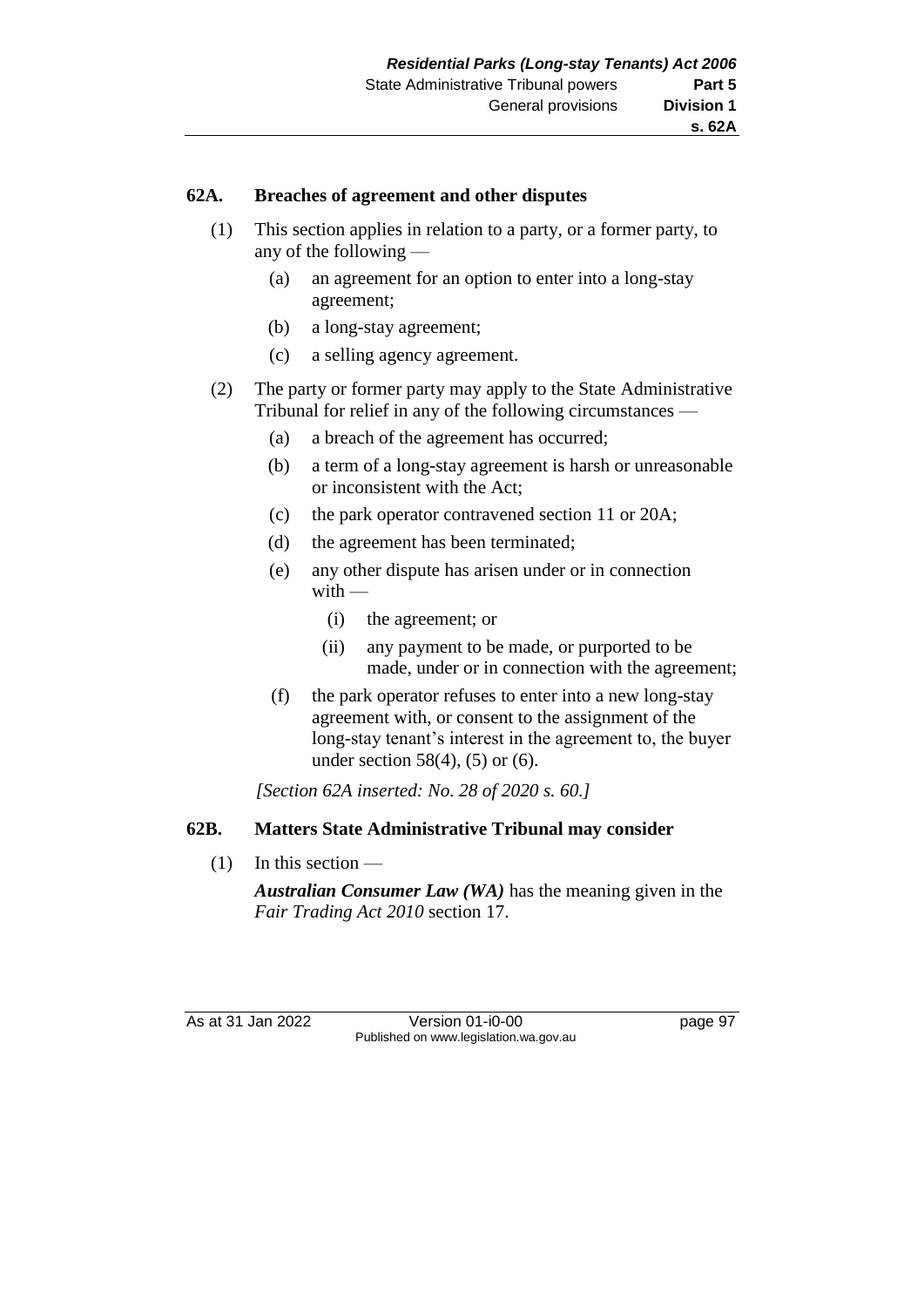- (2) In making a decision under a provision of this Act, the State Administrative Tribunal may consider whether the long-stay tenant or park operator —
	- (a) made a false or misleading representation; or
	- (b) engaged in conduct that is misleading or deceptive or likely to mislead or deceive; or
	- (c) engaged in conduct that is unconscionable under the *Australian Consumer Law (WA)* section 20; or
	- (d) used physical force, undue harassment or coercion.

*[Section 62B inserted: No. 28 of 2020 s. 60.]*

### **62C. Directions and orders**

- (1) On hearing an application under a provision of this Act, the State Administrative Tribunal may give such directions and make such orders as it considers appropriate.
- (2) Without limiting subsection (1), the State Administrative Tribunal may do any or all of the following —
	- (a) restrain any action in breach of a long-stay agreement;
	- (b) require any action in performance of a long-stay agreement;
	- (c) order the payment of any amount payable under a long-stay agreement;
	- (d) if a park operator failed to comply with section 11 or  $20A -$ 
		- (i) order the payment of compensation to a long-stay tenant or prospective long-stay tenant for loss; or
		- (ii) if the tribunal is satisfied that the long-stay tenant would not have entered into the contract had disclosure been made under section 11 — order that the contract is terminated and make such further orders as the tribunal considers appropriate;

page 98 Version 01-i0-00 As at 31 Jan 2022 Published on www.legislation.wa.gov.au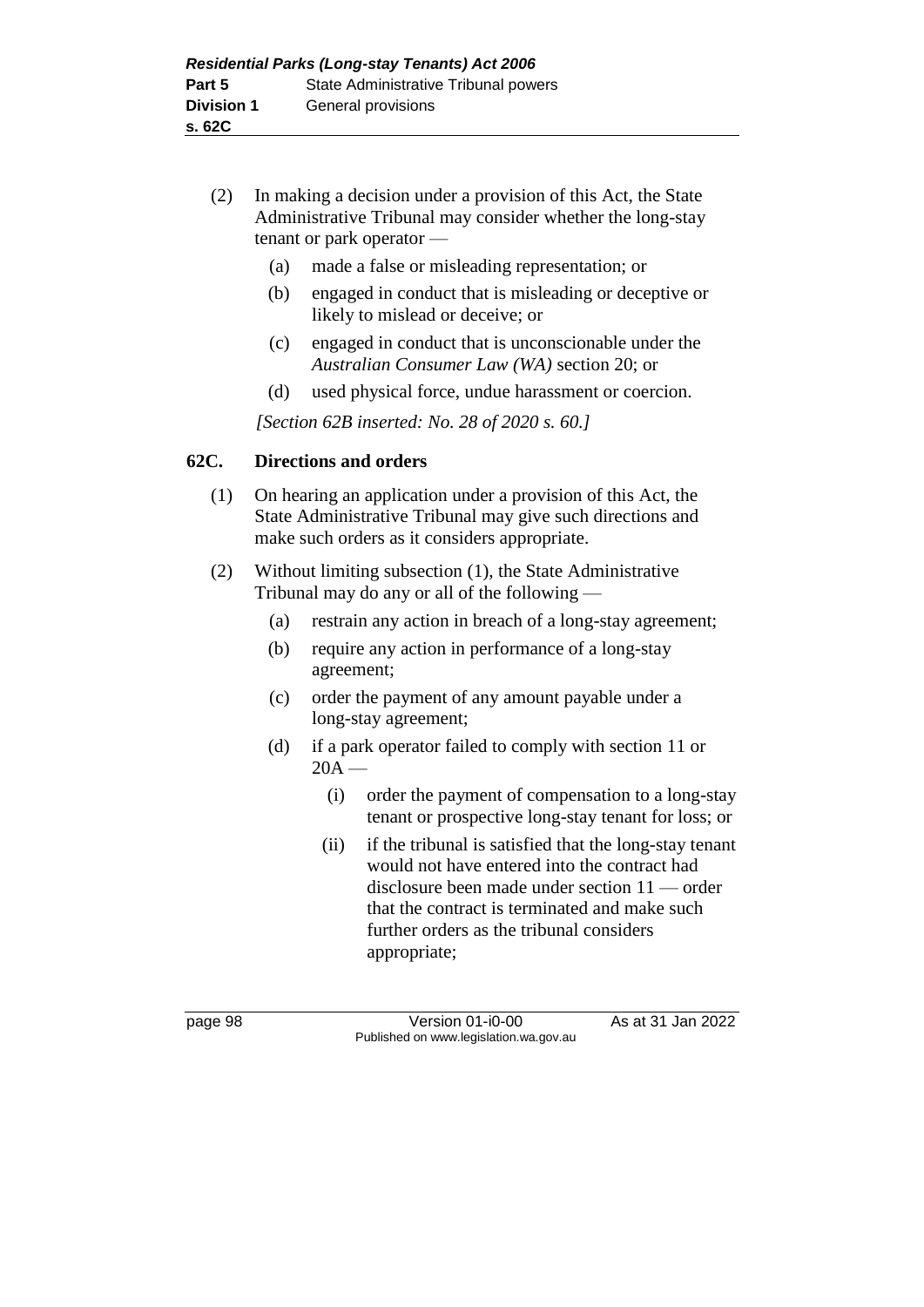- (e) order the repayment to a party to a long-stay agreement of an amount paid by the party to the other party under a mistake of law or fact;
- (f) determine the amount of rent payable under a long-stay agreement;
- (g) order the payment of compensation for loss or injury (except personal injury) caused by a breach of the agreement or by breach of an order of the tribunal or a court;
- (h) authorise the payment to the tribunal of an amount of rent payable under the agreement until the agreement has been complied with, or an application for compensation has been determined;
- (i) order that rent paid to the tribunal must be paid out towards the cost of remedying a breach of the agreement, towards the amount of any compensation, or otherwise as the tribunal considers appropriate;
- (j) if a term of a long-stay agreement is harsh, unreasonable or is inconsistent with the Act — declare that the term has no effect;
- (k) order the park operator to enter into a new long-stay agreement with, or to consent to the assignment of the long-stay tenant's interest in the agreement to, the buyer under section  $58(4)$ ,  $(5)$  or  $(6)$ ;
- (l) make such other orders as the tribunal considers appropriate.
- (3) The powers of the State Administrative Tribunal to make orders and give directions is in addition to, and does not derogate from, the powers of the tribunal to give directions or make orders under another provision of this Act.

*[Section 62C inserted: No. 28 of 2020 s. 60.]*

As at 31 Jan 2022 Version 01-i0-00 Version 01-i0-00 Page 99 Published on www.legislation.wa.gov.au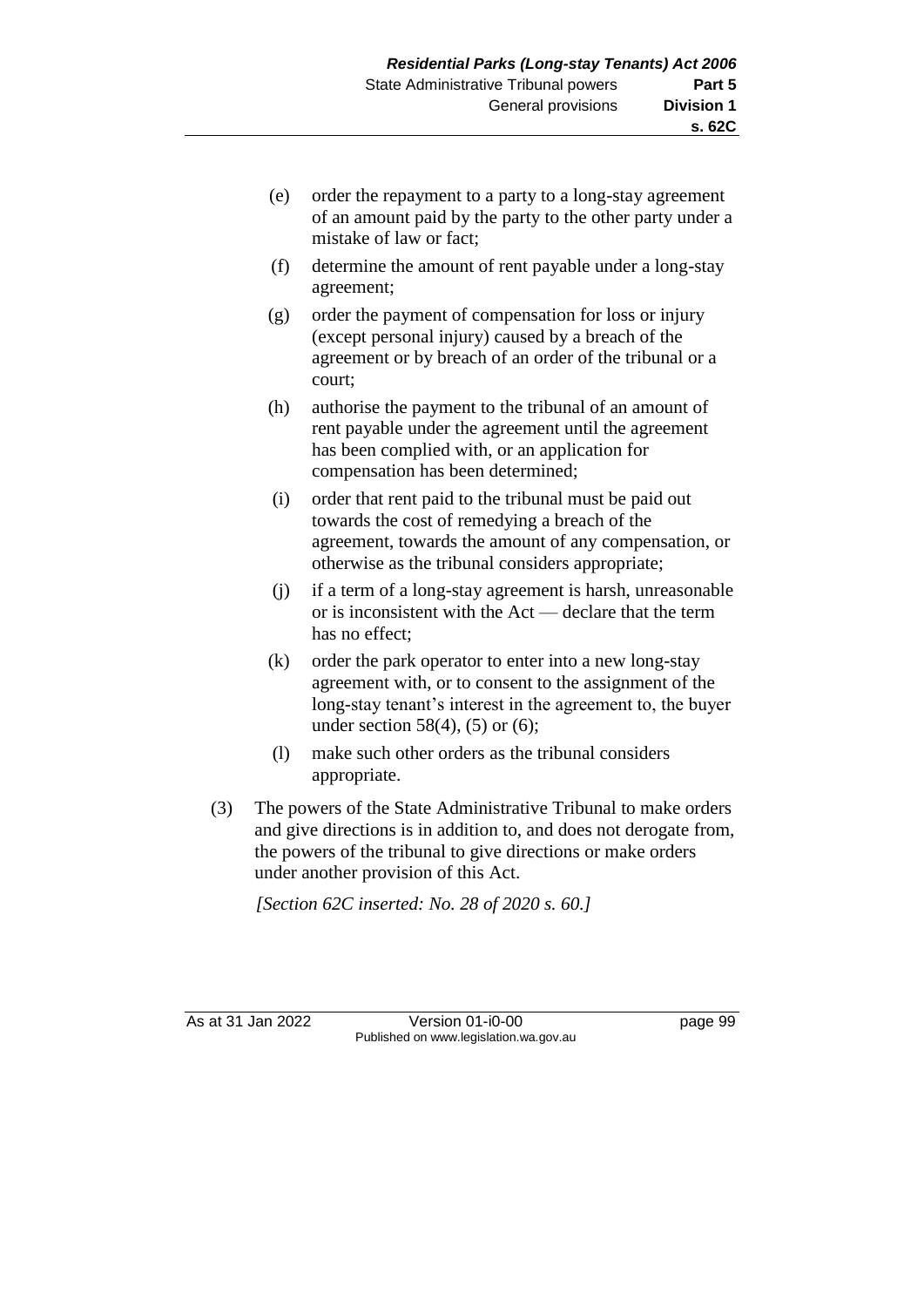#### **62D. Orders in relation to park operator's representations**

- (1) A long-stay tenant may apply to the State Administrative Tribunal for relief if —
	- (a) the park operator made an oral or written representation, whether before or after the long-stay agreement was entered into, about a facility or service to be provided to the tenant; and
	- (b) the facility or service has not been provided.
- (2) If the State Administrative Tribunal is satisfied of the matters referred to in subsection (1), the tribunal may order —
	- (a) the park operator to pay the long-stay tenant compensation for loss caused by the failure to provide the facility or service; or
	- (b) if the tribunal is satisfied that a long-stay tenant would not have entered into the long-stay agreement if the facility or service the subject of the representation made before the agreement was entered into was not provided by the park operator — that the agreement is terminated; or
	- (c) the park operator to take an action in performance of the representation; or
	- (d) a reduction in rent because of the failure to provide the facility or service.

*[Section 62D inserted: No. 28 of 2020 s. 60.]*

#### **63. Orders for reduction of rent**

- (1) A long-stay tenant may apply to the State Administrative Tribunal for an order reducing the amount of rent payable for the agreed premises on the grounds that —
	- (a) since the long-stay agreement was entered into, or was last renewed or extended, there has been, without any default on the part of the tenant, a significant reduction  $in -$

page 100 Version 01-i0-00 As at 31 Jan 2022 Published on www.legislation.wa.gov.au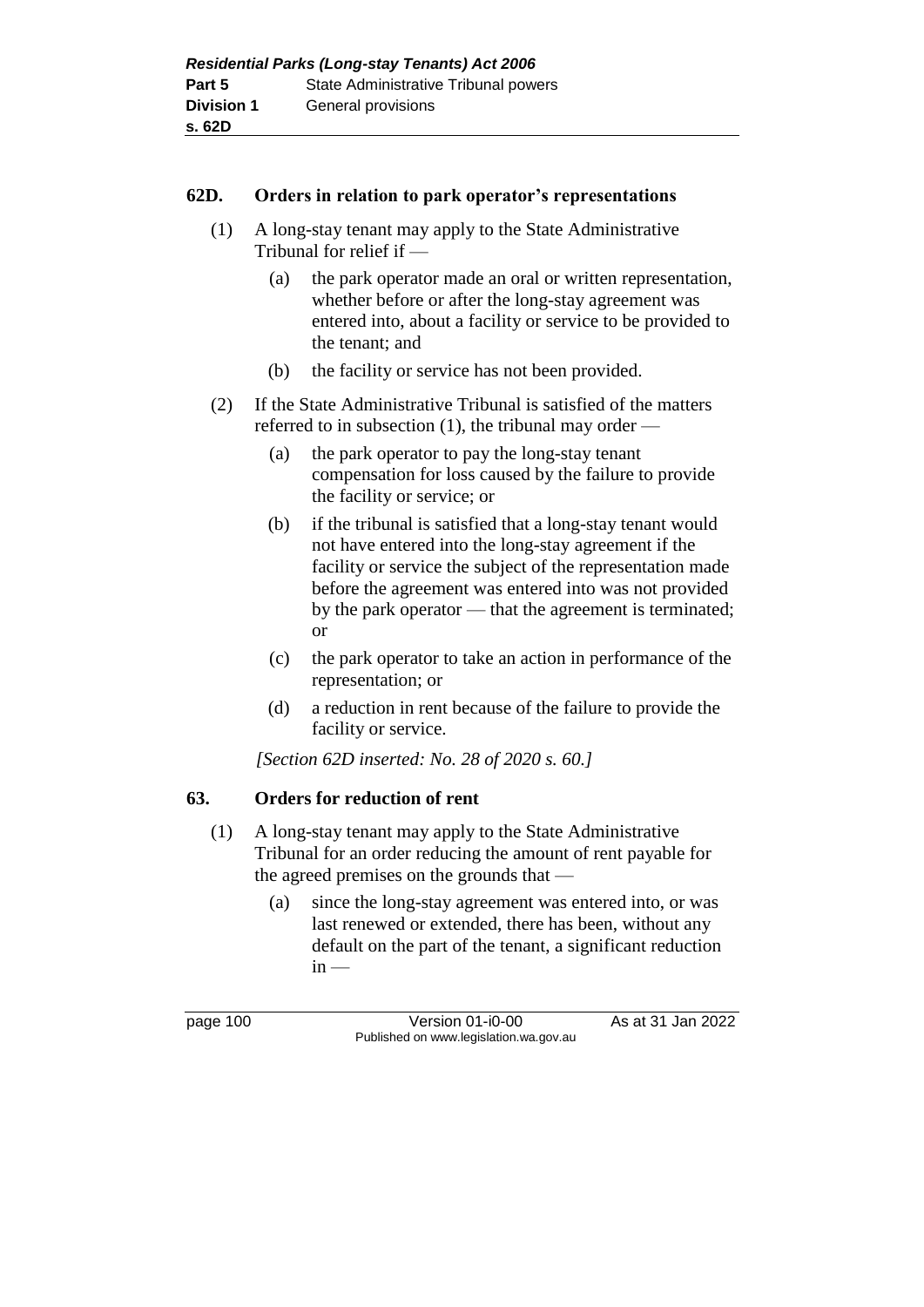- (i) the size or quality of the agreed premises; or
- (ii) the number or quality of the chattels provided with the agreed premises; or
- (iii) the extent or quality of the shared premises or the facilities provided as part of the shared premises;

or

- (b) in determining the amount of rent payable for the agreed premises the park operator was wholly or partly motivated by a desire for the tenancy to be terminated.
- (2) An application may be made whether or not a long-stay tenant has paid or agreed to pay the amount of rent the subject of the application.
- (3) The State Administrative Tribunal may order that the amount of rent payable for the agreed premises is reduced if satisfied that —
	- (a) the grounds of the application are made out; and
	- (b) the amount is excessive in the circumstances.
- (4) In deciding the application, the State Administrative Tribunal must have regard to anything the tribunal considers relevant, including —
	- (a) the amounts of rent generally payable for comparable premises in the locality or a similar locality; and
	- (b) the estimated capital value of the agreed premises at the date of the application; and
	- (c) the amount of the outgoings to be borne by the park operator in respect of the agreed premises; and
	- (d) the estimated cost of any services provided by the park operator or the long-stay tenant under the long-stay agreement; and
	- (e) the value and nature of any chattels provided for the use of the long-stay tenant with the agreed premises or as part of the shared premises; and

As at 31 Jan 2022 Version 01-i0-00 page 101 Published on www.legislation.wa.gov.au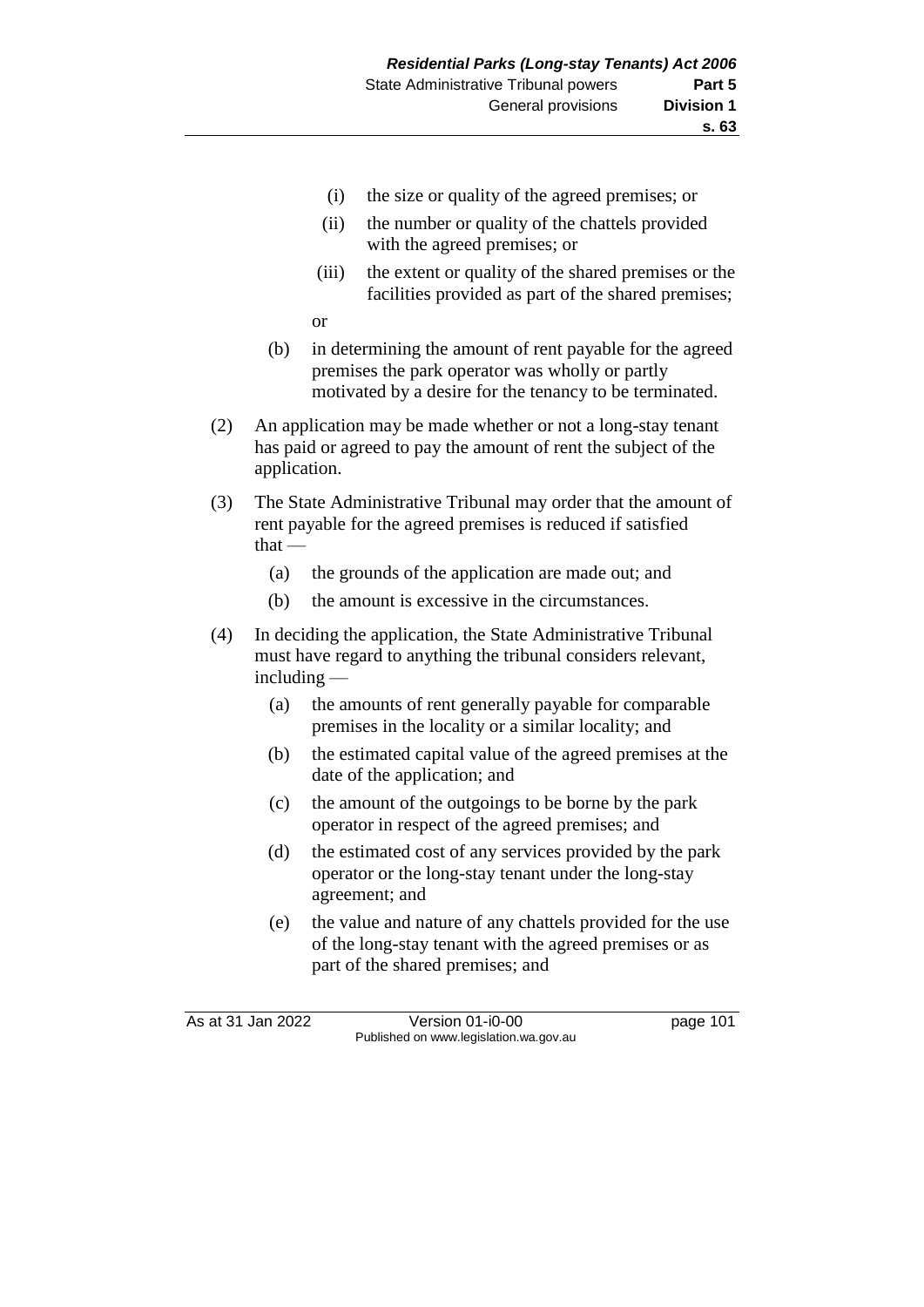- (f) the standard and nature of the facilities and amenities that are available for the use of the long-stay tenant as part of the shared premises; and
- (g) in the case of an on-site home agreement the standard of accommodation and amenities provided in the agreed premises and the state of repair and general condition of the agreed premises.
- (5) When the State Administrative Tribunal makes the order, it must specify —
	- (a) the maximum amount of rent payable by the long-stay tenant for the agreed premises; and
	- (b) the day on and after which the reduced amount is payable, being a day not earlier than the day on which the long-stay tenant applied for the reduction in rent; and
	- (c) the minimum period for which the reduced amount is payable.

*[Section 63 inserted: No. 28 of 2020 s. 60.]*

### **63A. Determination of proposed rental increase under s. 31**

- (1) A park operator may apply to the State Administrative Tribunal for an order to increase the amount of rent payable as a result of significant cost increases under section 31 if —
	- (a) the park operator gives a written notice to the long-stay tenant under section 31(2); and
	- (b) either  $-$ 
		- (i) the long-stay tenant does not give the park operator a written notice within 28 days after receiving the notice from the park operator; or
		- (ii) the long-stay tenant does not agree by written notice to the proposed increase within 28 days after receiving the notice from the park operator.

page 102 Version 01-i0-00 As at 31 Jan 2022 Published on www.legislation.wa.gov.au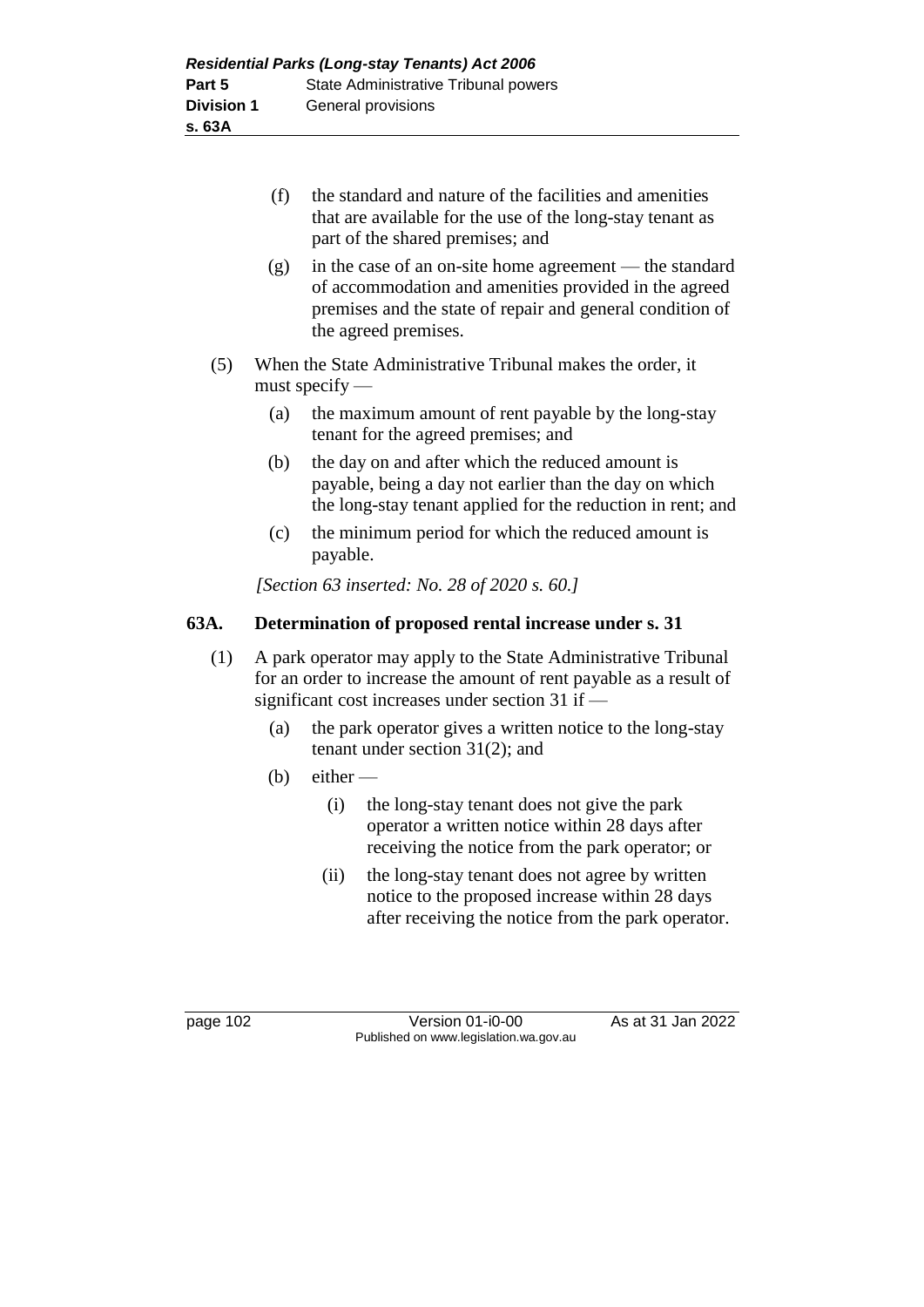- (2) In deciding the application, the State Administrative Tribunal may make —
	- (a) an order reducing the amount of the proposed increase by a stated amount; or
	- (b) an order setting aside the proposed increase; or
	- (c) an order confirming the proposed increase, on any conditions stated in the notice; or
	- (d) another order that the tribunal considers appropriate.
- (3) In deciding the application, the State Administrative Tribunal must have regard to anything the tribunal considers relevant, including —
	- (a) the amount of the increase when compared to the rent currently payable under the agreement; and
	- (b) the frequency, and amount, of previous rental increases; and
	- (c) any increase in the all groups consumer price index for Perth published by the Australian Bureau of Statistics; and
	- (d) the standard and nature of the facilities and services that are available for the use of the long-stay tenant as part of the shared premises; and
	- (e) any withdrawal of facilities and services that were available for the use of the long-stay tenant as part of the shared premises; and
	- (f) any addition to the standard and nature of the facilities and services that are available for the use of the long-stay tenant as part of the shared premises; and
	- (g) the significant cost increases or unforeseen repair costs that necessitate the proposed increase; and
	- (h) whether the increase is fair and equitable in all the circumstances.

*[Section 63A inserted: No. 28 of 2020 s. 60.]*

As at 31 Jan 2022 Version 01-i0-00 page 103 Published on www.legislation.wa.gov.au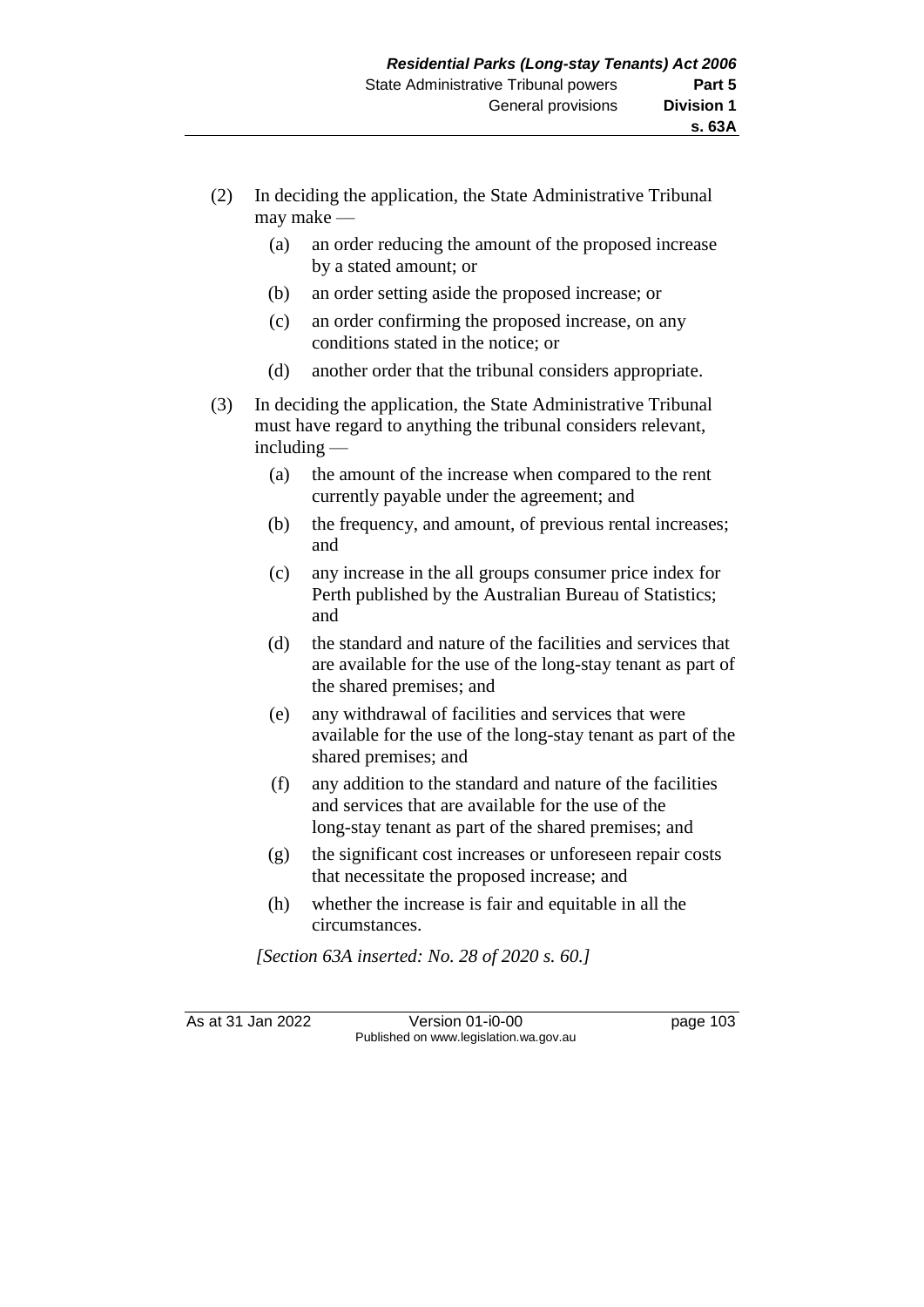#### **63B. Disputes about park rules**

- (1) A long-stay tenant may apply to the State Administrative Tribunal for relief in relation to park rules.
- (2) Without limiting subsection (1), the long-stay tenant may make an application for any of the following reasons —
	- (a) a park rule is unreasonable;
	- (b) a park rule is not applied or enforced in a reasonable, fair or equitable way;
	- (c) the manner a park rule is applied or enforced affects the tenant in a harsh or unreasonable way;
	- (d) a park rule is inconsistent with section  $54A(2)$  or any regulations made under section 54B(1).
- (3) A park operator may also apply to the State Administrative Tribunal for relief in relation to park rules.
- (4) In deciding whether a park rule is applied or enforced in a way that is contrary to subsection  $(2)(b)$  or  $(c)$ , the State Administrative Tribunal may consider —
	- (a) the nature of the breach of the park rule; and
	- (b) what timeframes were imposed as a result of the breach; and
	- (c) any previous breaches.
- (5) The State Administrative Tribunal may, if the tribunal considers it is appropriate —
	- (a) order that a person comply with the park rules; or
	- (b) revoke or alter a park rule, or give directions modifying the operation of a park rule in relation to a long-stay tenant; or
	- (c) make another order the tribunal considers appropriate.

*[Section 63B inserted: No. 28 of 2020 s. 60.]*

page 104 Version 01-i0-00 As at 31 Jan 2022 Published on www.legislation.wa.gov.au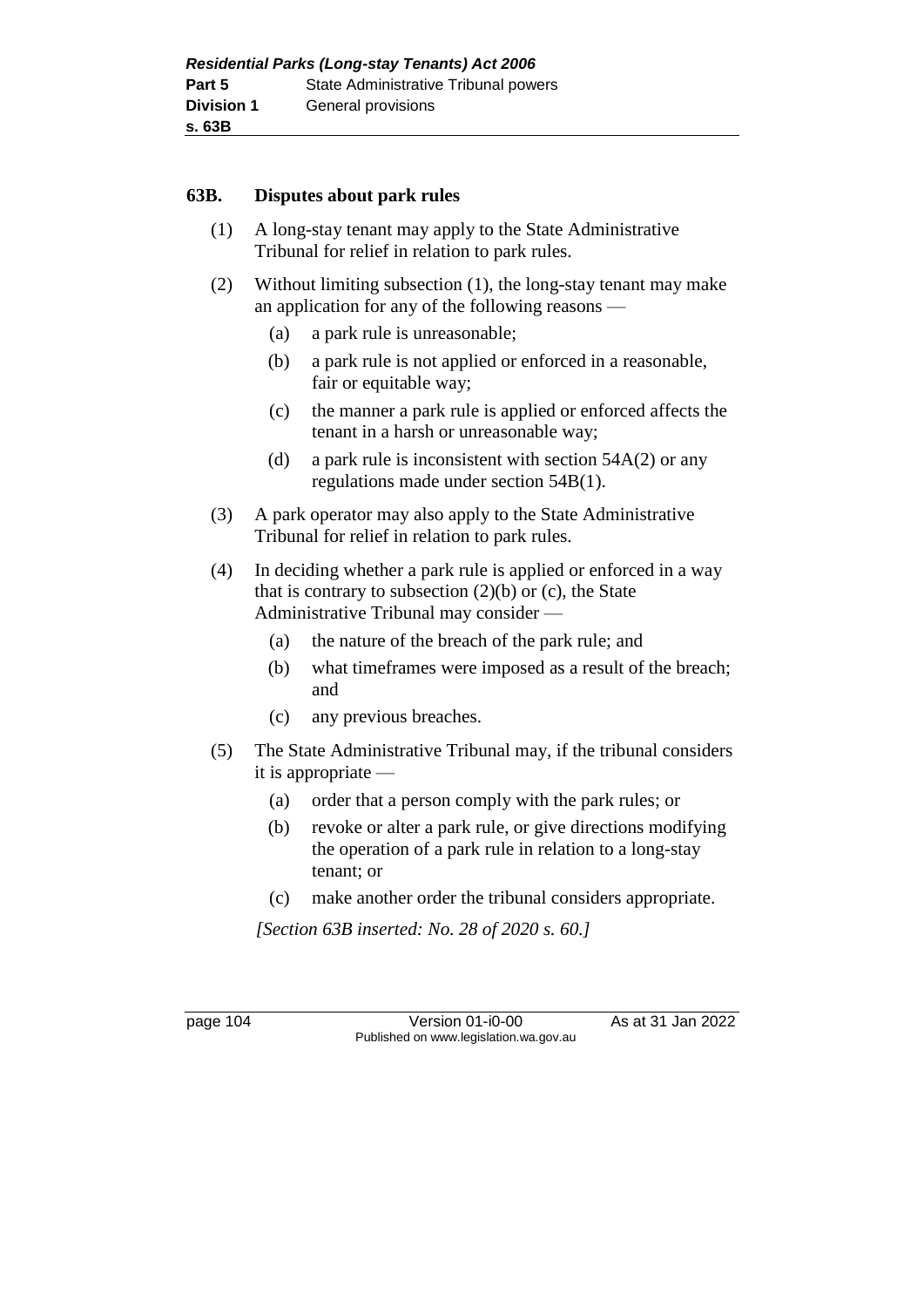#### **63C. Recognising persons as long-stay tenants**

- (1) This section applies if
	- (a) a person (*resident*) is not a long-stay tenant but is residing in agreed premises the subject of a long-stay agreement; and
	- (b) the resident asks the park operator who is a party to the long-stay agreement to vary the agreement to add the resident as a long-stay tenant; and
	- (c) the park operator refuses to vary the long-stay agreement.
- (2) The resident may apply to the State Administrative Tribunal to be recognised as a long-stay tenant in respect of the agreed premises.
- (3) The application may be made
	- (a) during another application or a proceeding before the tribunal; or
	- (b) when no application or proceeding is before the tribunal.
- (4) The State Administrative Tribunal may, if the tribunal considers it is appropriate —
	- (a) order
		- (i) that the long-stay agreement is varied so that the resident is a long-stay tenant who is a party to the agreement, and is taken for any written law or the agreement to be a tenant under the agreement; and
		- (ii) that the long-stay agreement be continued on the terms and conditions that the tribunal considers are appropriate;
		- or
	- (b) order that the resident is joined as a party to an application or a proceeding before the tribunal.

As at 31 Jan 2022 Version 01-i0-00 page 105 Published on www.legislation.wa.gov.au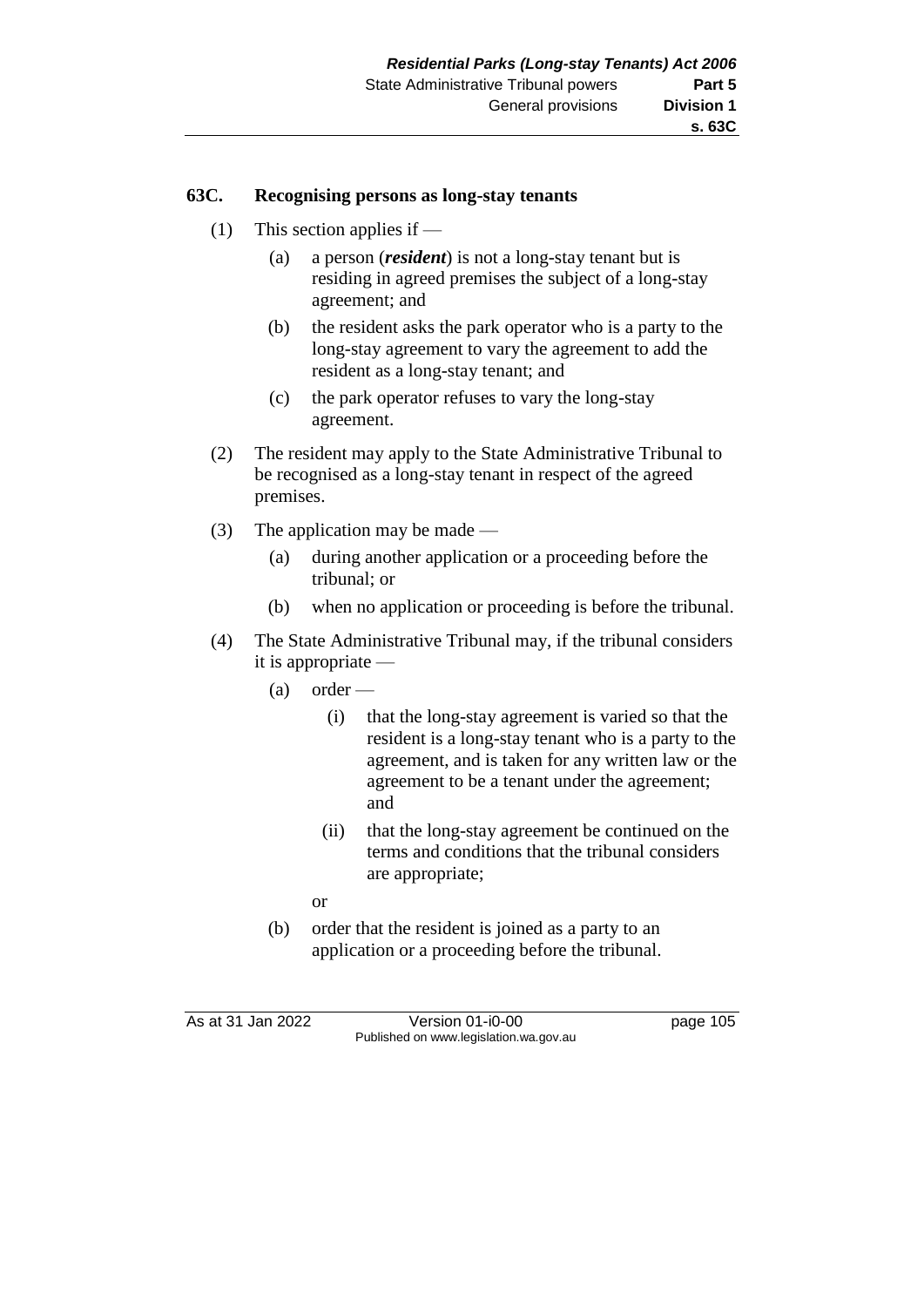(5) In making an order under subsection (4), the State Administrative Tribunal must consider whether the resident is suitable to be recognised as a long-stay tenant in respect of the agreed premises.

Example for this subsection:

The agreed premises the resident is occupying is within a residential park, or part of a park, to which section 20(1) applies and the resident has not reached the age at which the resident is permitted to live on the agreed premises.

*[Section 63C inserted: No. 28 of 2020 s. 60.]*

### **64. Orders requiring works after failure to comply with responsibility for cleanliness and repair under s. 32L**

- (1) A long-stay tenant may apply to the State Administrative Tribunal if a park operator does not comply with the park operator's obligations under section 32L.
- (2) If the State Administrative Tribunal is satisfied that the park operator has not complied with the park operator's obligations under section 32L, the tribunal may make —
	- (a) an order requiring work of a specified kind to be carried out; or
	- (b) an order requiring the park operator to pay compensation to the long-stay tenant or to another tenant; or
	- (c) another order that the tribunal considers is appropriate in the circumstances.

*[Section 64 inserted: No. 28 of 2020 s. 60.]*

### **64A. Orders if potential buyer not given purchase disclosure notice**

- (1) If a potential buyer is not given a purchase disclosure notice under section 55A, the potential buyer may apply to the State Administrative Tribunal for —
	- (a) an order for compensation; or

page 106 **Version 01-i0-00** As at 31 Jan 2022 Published on www.legislation.wa.gov.au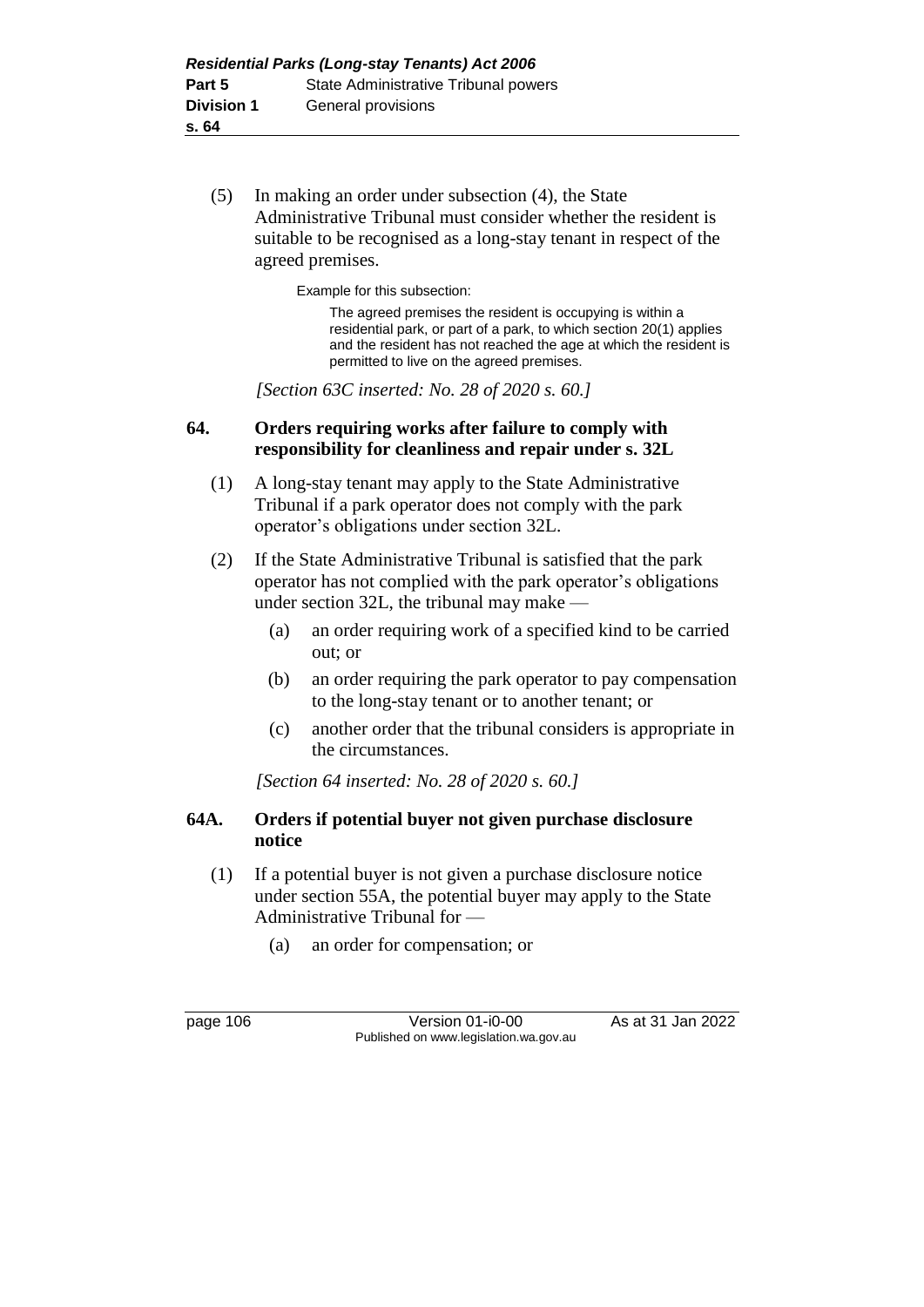- (b) an order for rescission of the sale contract between the potential buyer and the long-stay tenant; or
- (c) another order the tribunal considers is appropriate.
- (2) In deciding the application, the State Administrative Tribunal must have regard to —
	- (a) whether the potential buyer has been disadvantaged because the buyer was not given the purchase disclosure notice; and
	- (b) another matter the tribunal considers relevant.

*[Section 64A inserted: No. 28 of 2020 s. 60.]*

#### **64B. Determination of compensation payable to long-stay tenant because of relocation under s. 32A**

- (1) A party to a long-stay agreement may apply to the State Administrative Tribunal for a determination of the amount of compensation to which the long-stay tenant is entitled under section 32A when the tenant is required to relocate from the tenant's current site to another site.
- (2) When determining the amount of compensation to be paid to the long-stay tenant because of the relocation, the State Administrative Tribunal must have regard to the losses arising from the matters mentioned in section 32A(1).

*[Section 64B inserted: No. 28 of 2020 s. 60.]*

#### **64C. Orders in relation to site-only agreement if long-stay tenants die and removal or sale of relocatable home is obstructed**

- (1) This section applies if
	- (a) every long-stay tenant to a site-only agreement dies; and
	- (b) there is a relocatable home on the site that has not yet been removed or sold; and
	- (c) the park operator is interfering with, or obstructing, an executor or personal representative of a deceased

As at 31 Jan 2022 Version 01-i0-00 page 107 Published on www.legislation.wa.gov.au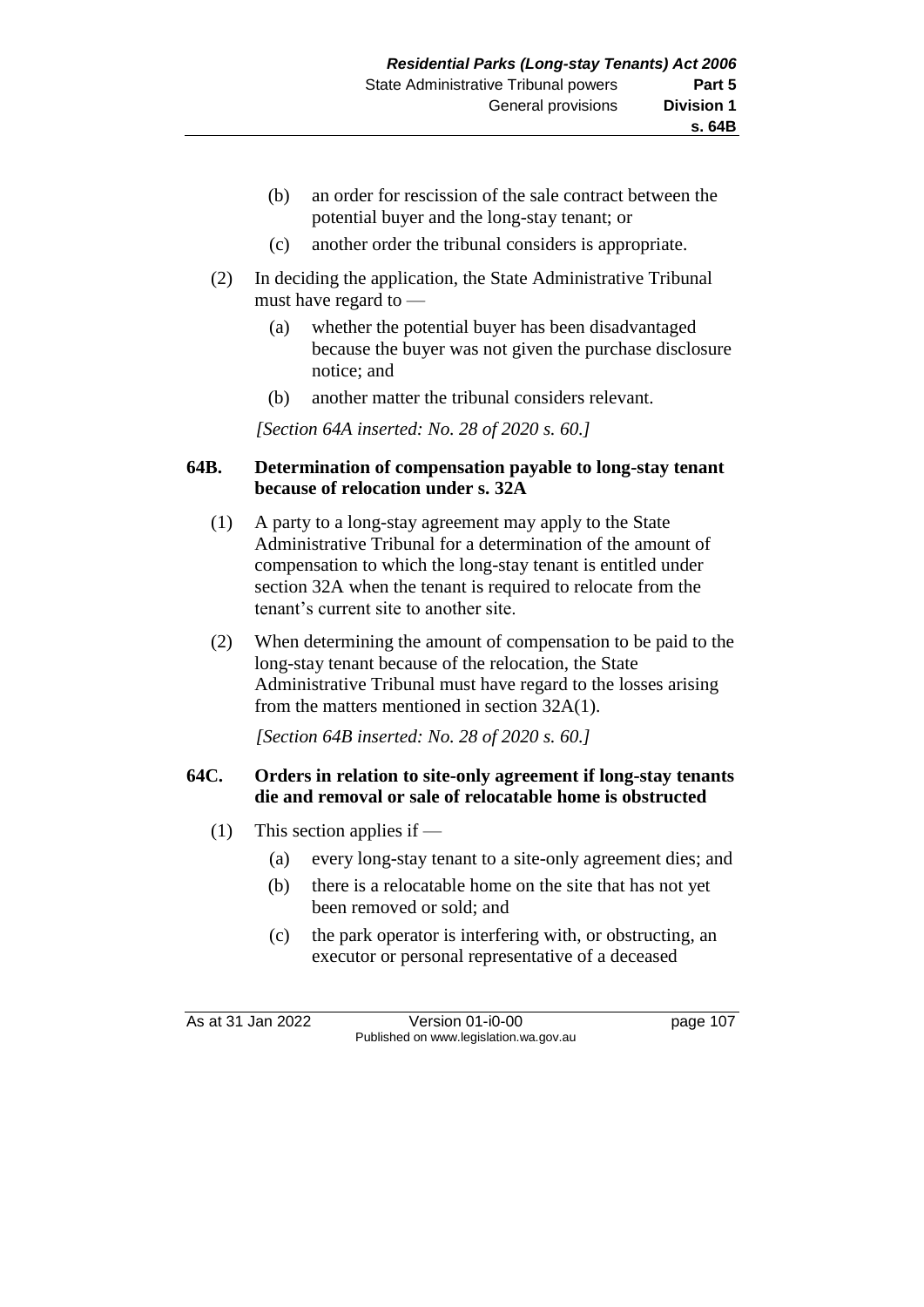long-stay tenant, or the tenant's beneficiary, in removing or selling the relocatable home.

- (2) The executor or personal representative of a deceased long-stay tenant, or the tenant's beneficiary, may apply to the State Administrative Tribunal for an order in relation to the site-only agreement.
- (3) If the State Administrative Tribunal is satisfied of the matters in subsection (1), the tribunal may make —
	- (a) an order terminating the site-only agreement; or
	- (b) an order reducing the rent paid under the site-only agreement; or
	- (c) an order suspending or deferring the obligation to pay rent under the site-only agreement until the relocatable home is removed or sold; or
	- (d) an order terminating the obligation to pay rent under the site-only agreement; or
	- (e) another order the tribunal considers appropriate.

*[Section 64C inserted: No. 28 of 2020 s. 60.]*

### **65. Determination of compensation payable to long-stay tenant for termination under s. 46**

- (1) A party to a long-stay agreement may apply to the State Administrative Tribunal for a determination of the amount of compensation to which the long-stay tenant is entitled under section 46 in relation to the agreement.
- (2) When determining the amount of compensation to be paid to the long-stay tenant on the termination of a site-only agreement, the State Administrative Tribunal must have regard to the following —
	- (aa) the cost incurred by the long-stay tenant in travelling, and transporting the tenant's possessions that are kept at the residential park, for the distance from the residential

page 108 Version 01-i0-00 As at 31 Jan 2022 Published on www.legislation.wa.gov.au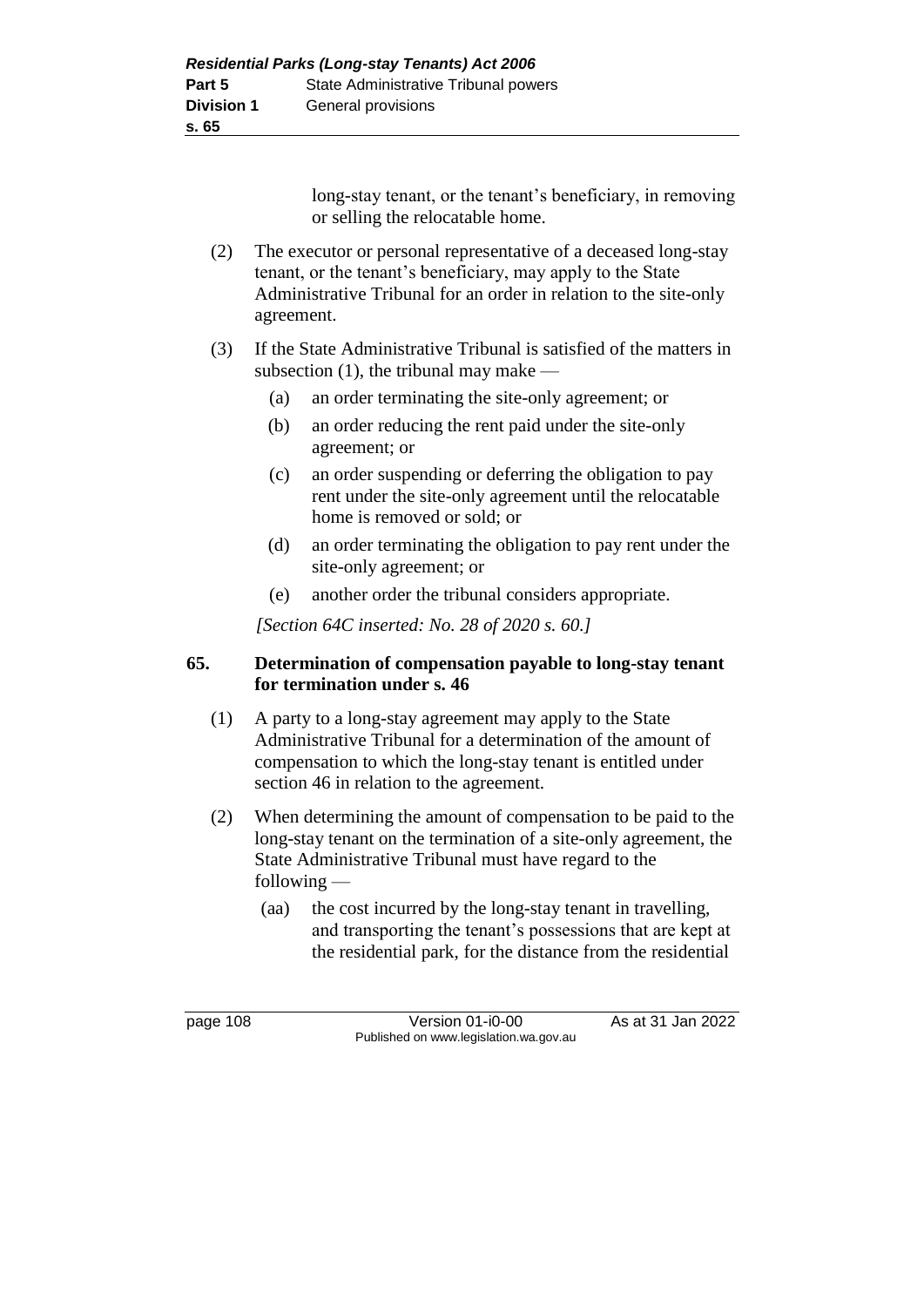**s. 65**

park to other premises designated by the tenant, or for 600 km, whichever is shorter;

- (a) the cost of removing the relocatable home from the agreed premises, including the costs incurred in disconnecting telephone, gas, electricity, water or other services;
- (b) the cost of towing or transporting the relocatable home for the distance from the residential park to another site designated by the long-stay tenant, or for 600 km, whichever is shorter;
- (c) the cost of erecting the relocatable home on the other site, including the costs incurred in connecting telephone, gas, electricity, water or other services;
- (d) the cost of establishing the relocatable home at the new site, including any costs reasonably incurred in landscaping the site to a standard comparable to that of the previous site;
- (da) any other financial loss incurred as a result of the termination of the agreement;
- (e) any prescribed matters.
- (3) When determining the amount of compensation to be paid to the long-stay tenant on the termination of an on-site home agreement, the State Administrative Tribunal may have regard to the following —
	- (a) the cost incurred by the long-stay tenant in travelling, and transporting the tenant's possessions that are kept at the residential park, for the distance from the residential park to other premises designated by the tenant, or for 600 km, whichever is shorter;
	- (aa) the costs of disconnecting and reconnecting utilities to the site;
	- (b) any other financial loss incurred as a result of the termination of the agreement;

As at 31 Jan 2022 Version 01-i0-00 page 109 Published on www.legislation.wa.gov.au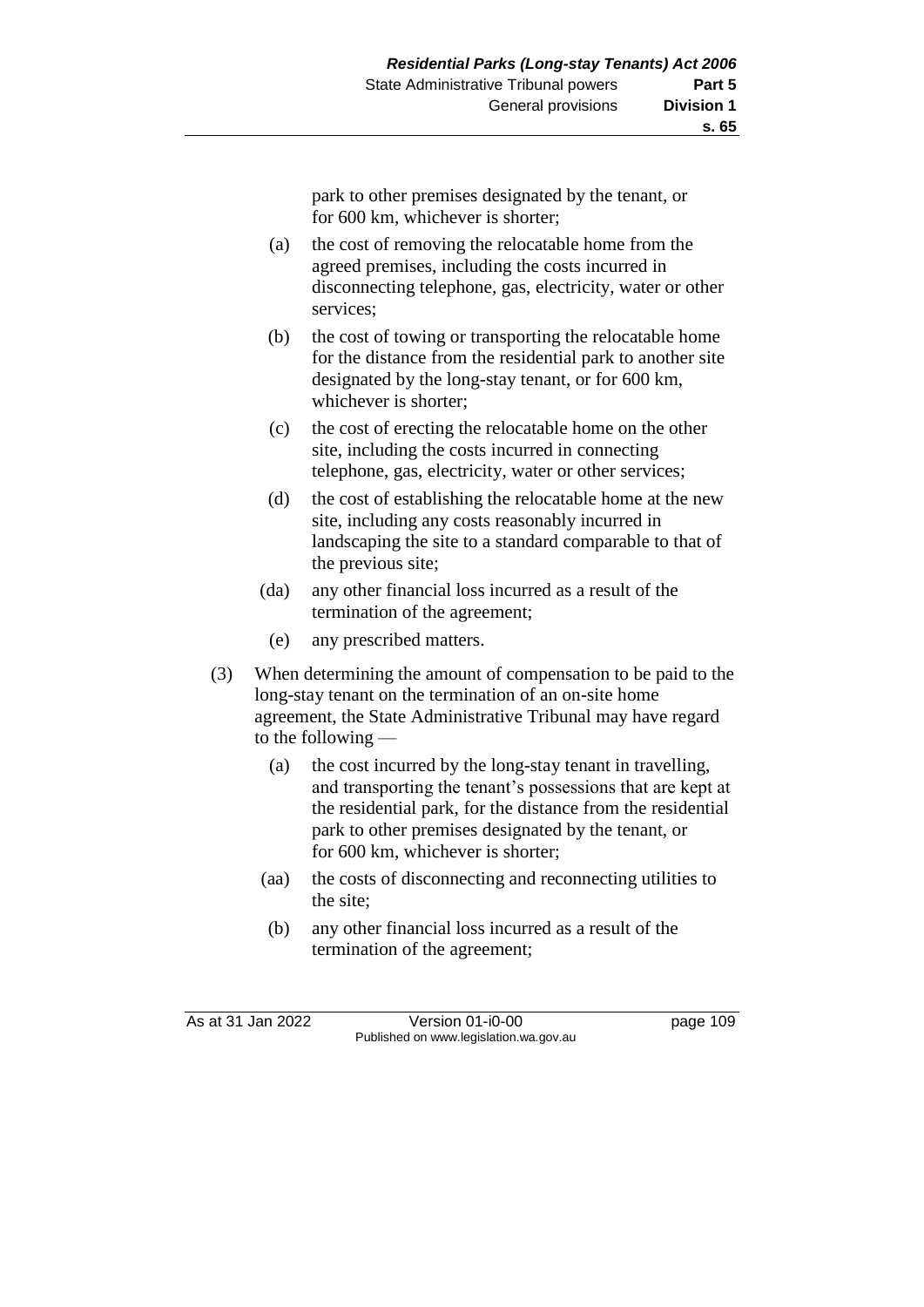(c) any prescribed matters.

*[Section 65 amended: No. 28 of 2020 s. 61.]*

### **Division 2 — Orders relating to vacant possession**

#### **66. Orders for vacant possession if rent not paid**

- (1) This section applies where
	- (a) a park operator has given a notice of termination to a long-stay tenant under section 39(1)(a) or (b) on the grounds that the tenant has not paid rent in accordance with the long-stay agreement; and
	- (b) the tenant does not give vacant possession of the agreed premises to the park operator on the day specified in the notice of termination.
- (2) The park operator may apply to the State Administrative Tribunal for —
	- (a) an order terminating the long-stay agreement; and
	- (b) an order requiring the long-stay tenant to give vacant possession of the premises to the park operator.
- (3) An application cannot be made
	- (a) before the notice of termination is given to the long-stay tenant; or
	- (b) more than 30 days after the day specified in the notice of termination as the day on which the park operator requires the tenant to give vacant possession of the agreed premises to the park operator.
- (4) If, under section 39(1)(a), the park operator gave to the long-stay tenant a notice of termination only, then, on hearing the application, the State Administrative Tribunal may make the orders if —
	- (a) the notice of termination was given in accordance with this Act; and

page 110 Version 01-i0-00 As at 31 Jan 2022 Published on www.legislation.wa.gov.au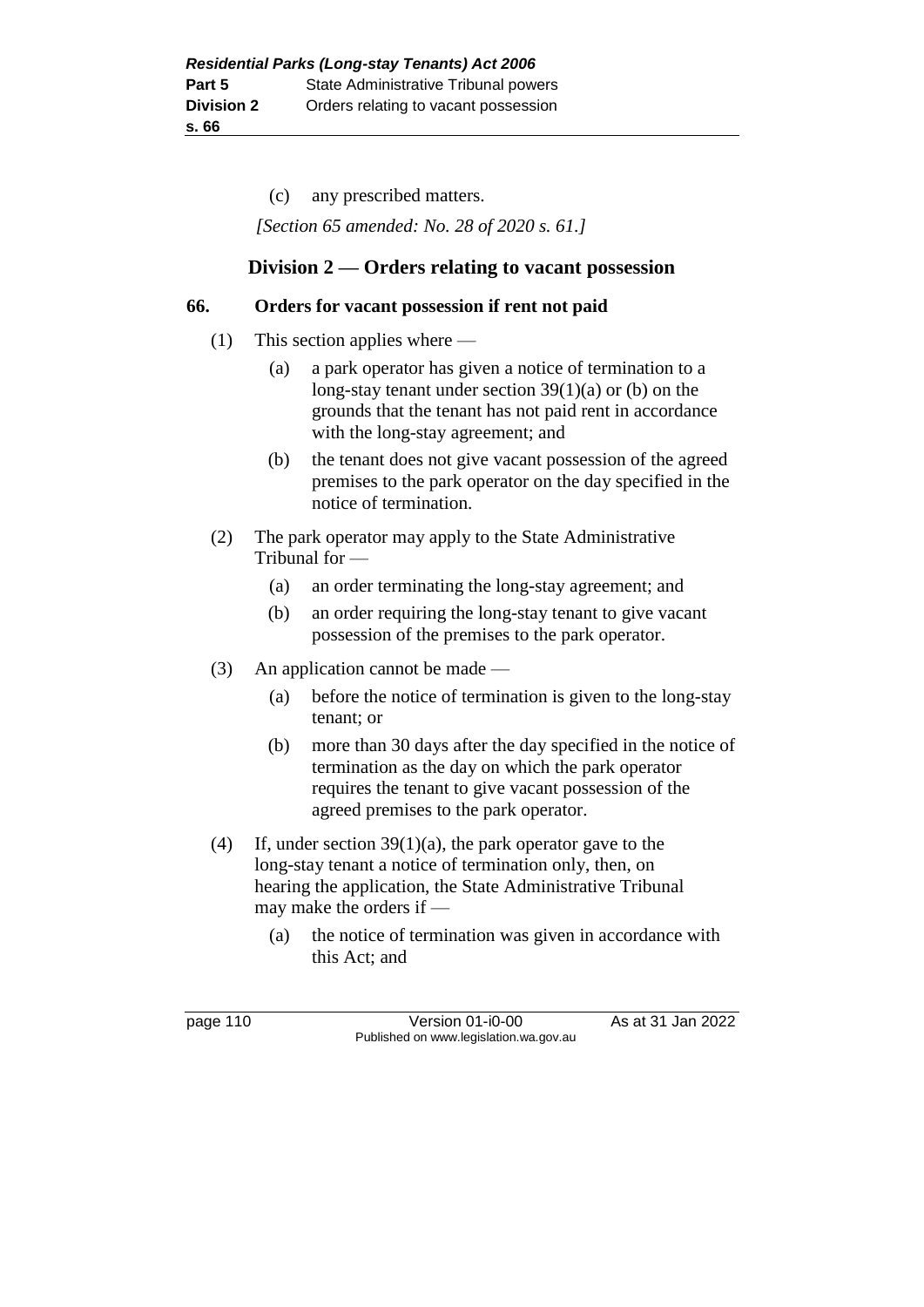- (b) the day on which the orders are made is at least 21 days after the day on which the notice of termination was given to the tenant; and
- (c) the park operator was not required to withdraw the application under section 39(5)(b).
- (5) If, under section 39(1)(b), the park operator gave to the long-stay tenant both a default notice and a notice of termination, the State Administrative Tribunal may make the orders if —
	- (a) the notices were given in accordance with this Act; and
	- (b) the day on which the orders are made is at least 21 days after the day on which the default notice was given to the tenant.
- (6) The State Administrative Tribunal must specify in an order the day on which the order takes effect.
- (7) The day specified in the order must be at least 7 days after the day on which the order is made.
- (8) The day specified in the order may be
	- (a) a day earlier than the last day of the fixed term of a fixed term tenancy; or
	- (b) a day earlier than the last day of a period of a periodic tenancy.

### **67. Orders for vacant possession at end of fixed term**

- (1) This section applies where
	- (a) the fixed term under a fixed term long-stay agreement has ended; and
	- (b) there is no agreement between the long-stay tenant and the park operator to continue the tenancy as a periodic tenancy; and
	- (c) the tenant has not given vacant possession of the agreed premises to the park operator.

As at 31 Jan 2022 Version 01-i0-00 page 111 Published on www.legislation.wa.gov.au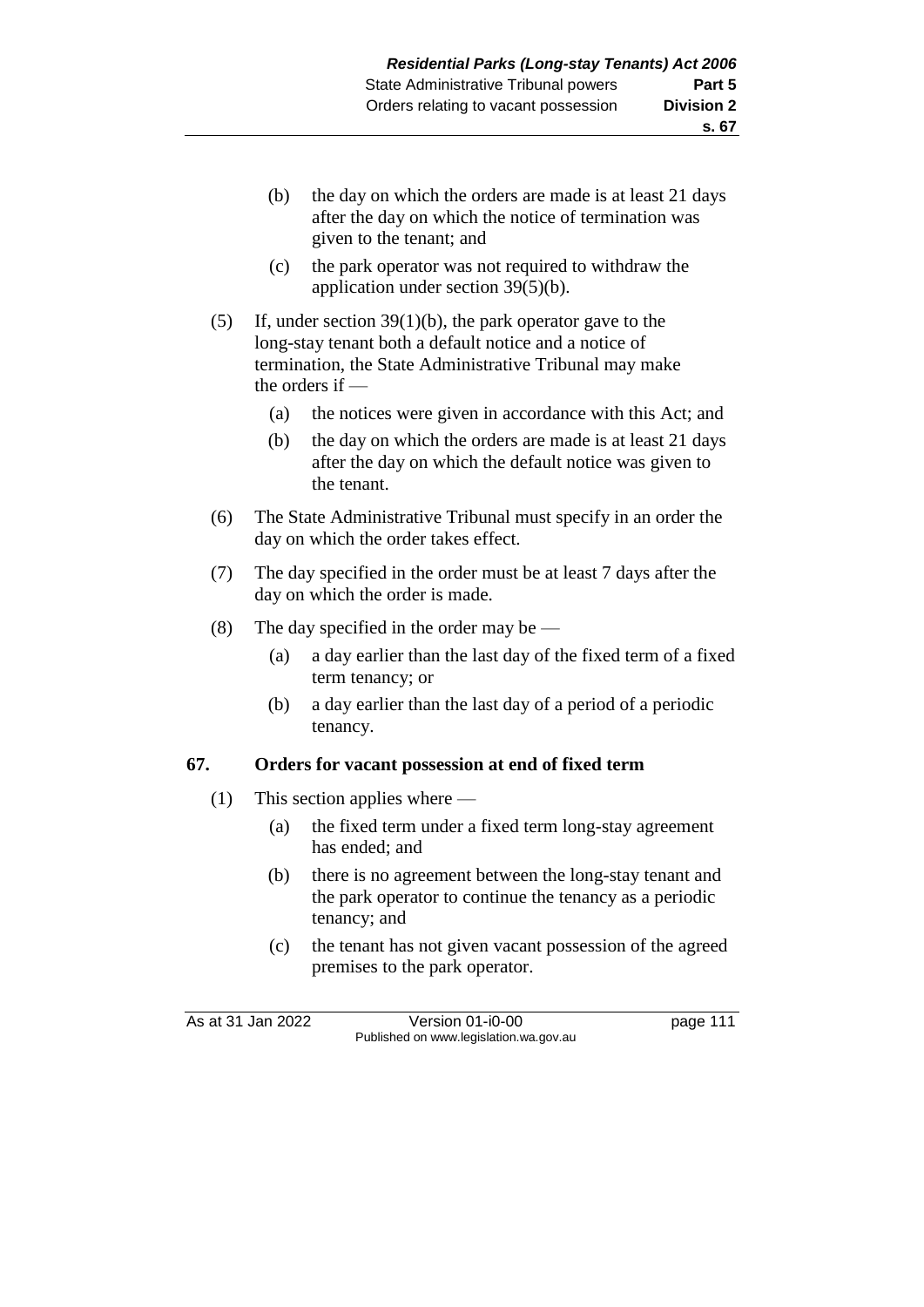- (2) The park operator may apply to the State Administrative Tribunal for —
	- (a) an order terminating the long-stay agreement; and
	- (b) an order for the long-stay tenant to give vacant possession of the premises to the park operator.
- (3) The State Administrative Tribunal may make the orders.
- (4) The State Administrative Tribunal must specify in an order the day on which the order takes effect.
- (5) The day specified under subsection (4) must be at least 7 days after the day on which the order is made.
- (6) However, the State Administrative Tribunal may suspend the operation of the order for a further period of not more than 30 days, having regard to the relative hardship that would be caused —
	- (a) to the park operator by suspending the orders; and
	- (b) to the long-stay tenant by not suspending the orders.
- (7) Also, the State Administrative Tribunal may suspend the operation of the order for a further period decided by the tribunal if the park operator did not give the long-stay tenant a written notice under section  $32R(2)$  that the park operator did not intend to enter into a new long-stay agreement with the tenant.

*[Section 67 amended: No. 28 of 2020 s. 62.]*

### **68. Orders for vacant possession on other grounds**

- (1) This section applies where
	- (a) a park operator has given a notice of termination to a long-stay tenant (except a notice of termination under section 39), or a long-stay tenant has given a notice of termination to the park operator; and

page 112 **Version 01-i0-00** As at 31 Jan 2022 Published on www.legislation.wa.gov.au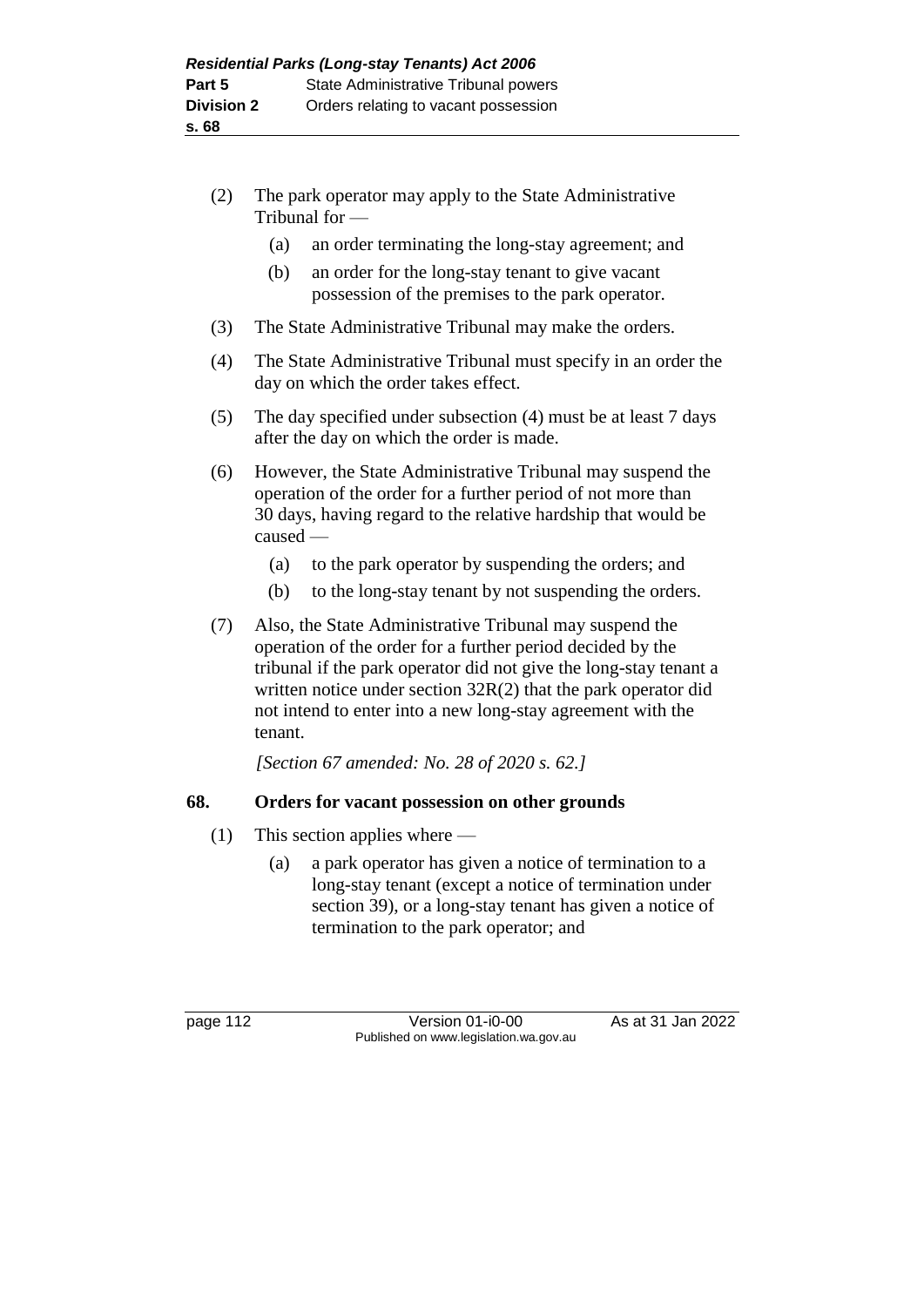- (b) the tenant does not give vacant possession of the agreed premises to the park operator on the day specified in the notice of termination.
- (2) The park operator may apply to the State Administrative Tribunal for —
	- (a) an order terminating the long-stay agreement; and
	- (b) an order for the long-stay tenant to give vacant possession of the premises to the park operator.
- (3) An application must be made within 30 days after the day specified in the notice of termination.
- (4) The State Administrative Tribunal may make the orders if a notice of termination was given in accordance with this Act and —
	- (a) where the notice was given on the grounds that the long-stay tenant has breached the long-stay agreement — the State Administrative Tribunal is satisfied that the grounds are made out and that the breach is in all the circumstances such as to justify terminating the agreement; or
	- (b) if the notice was given for any other reason the tribunal is satisfied that terminating the agreement is justified in all the circumstances.
- (5) However, the State Administrative Tribunal may refuse to make the orders if satisfied —
	- (a) that the park operator was wholly or partly motivated to give the notice by the fact that the long-stay tenant had complained to a public authority about the park operator's conduct in relation to the long-stay agreement, or taken steps to secure or enforce the tenant's rights as a tenant under the agreement; or
	- (b) if the notice was given by the park operator on the grounds of a breach by the tenant — that the tenant has remedied the breach, but when making the decision the

As at 31 Jan 2022 Version 01-i0-00 Page 113 Published on www.legislation.wa.gov.au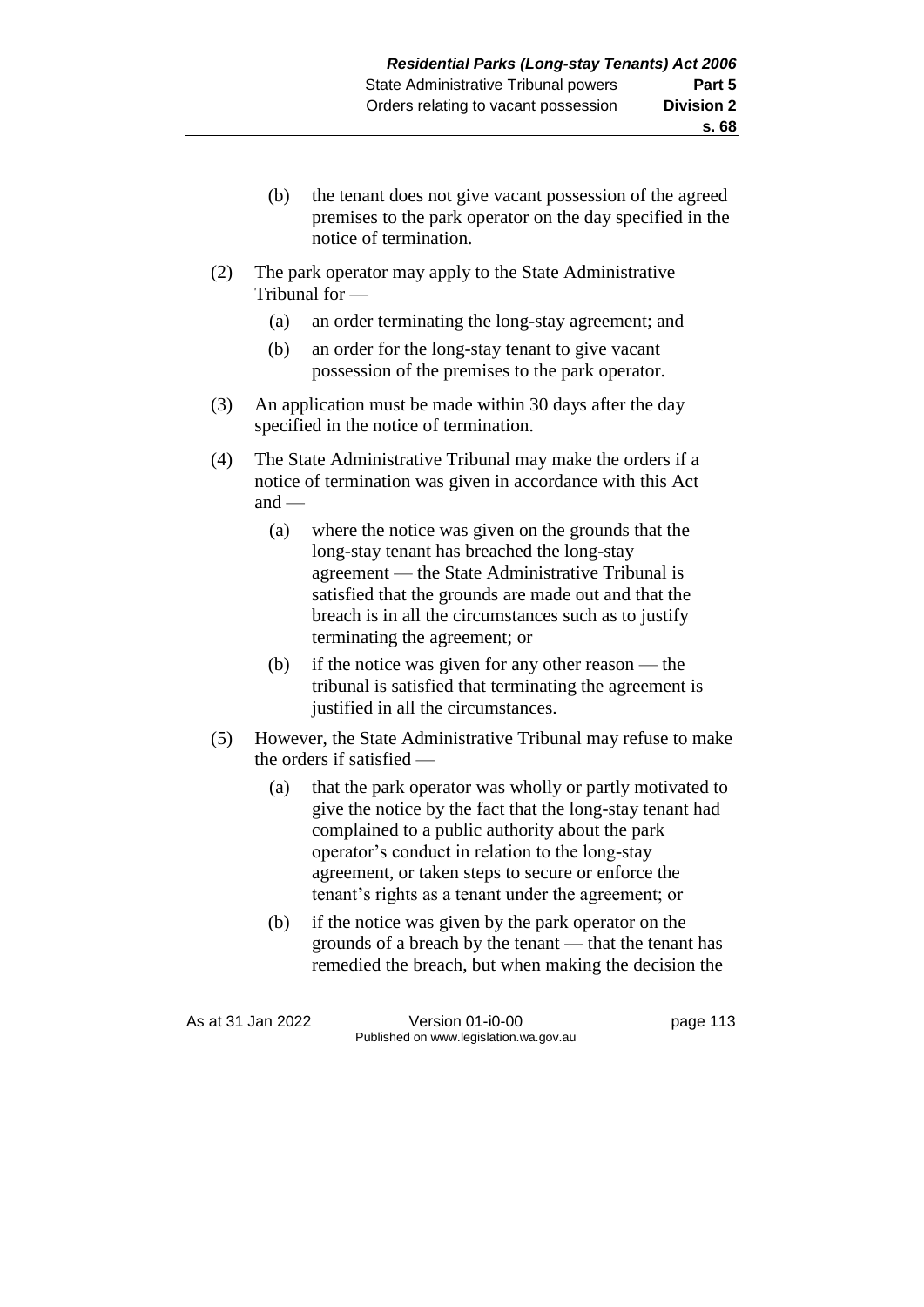tribunal must take into account any previous breaches of the agreement by the tenant; or

- (c) if the notice was given by the park operator under section 45(3) on the grounds of frustration of the agreement — that the consequences of continuing the agreement would not be unduly burdensome to the park operator.
- (6) If the State Administrative Tribunal makes the orders, it may suspend the operation of the orders for not more than 30 days if satisfied that it is desirable in the circumstances to do so having regard to the relative hardship that would be caused —
	- (a) to the park operator by suspending the orders; or
	- (b) to the long-stay tenant by refusing to suspend the orders.
- (7) Where the park operator gave the notice of termination to the long-stay tenant, and the State Administrative Tribunal is satisfied that the tenant had, within the 6 months before the notice was given to the tenant, complained to a public authority about the park operator's conduct in relation to the long-stay agreement, or taken steps to secure or enforce the tenant's rights as a tenant under the agreement, the burden is on the park operator to prove that the park operator was not to any extent motivated by that fact when giving notice to the tenant.
- (8) When the State Administrative Tribunal makes the orders, the tribunal must specify the day on which the orders take effect.
- (9) The day specified in the order must be no later than 7 days after the day on which the order is made.
- (10) The *Limitation Act 2005* does not apply to an application under this section.

*[Section 68 amended: No. 28 of 2020 s. 63.]*

#### **69. Orders for compensation to park operator for holding over**

(1) A park operator is entitled to compensation for any loss (including loss of rent) incurred by the park operator as a result

page 114 Version 01-i0-00 As at 31 Jan 2022 Published on www.legislation.wa.gov.au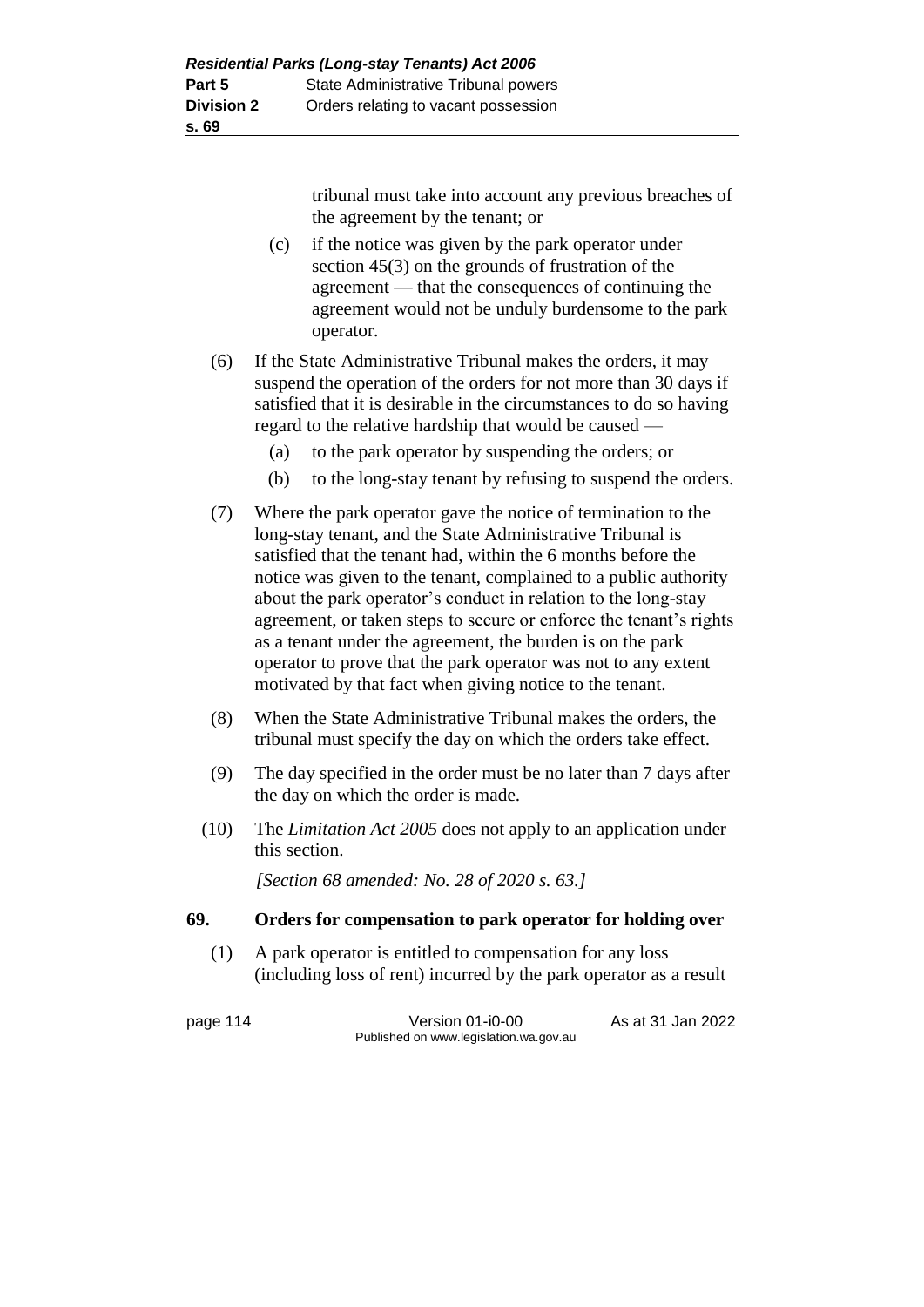of the long-stay tenant's failure to comply with an order for vacant possession made by the State Administrative Tribunal.

- (2) The park operator may apply to the State Administrative Tribunal for an order for compensation.
- (3) An application must be made within 30 days after the day specified in the order as the day on which the long-stay tenant was to give vacant possession of the agreed premises.
- (4) The State Administrative Tribunal may order the long-stay tenant to pay to the park operator the amount to which the park operator is entitled under subsection (1).

*[Section 69 amended: No. 28 of 2020 s. 64.]*

### **70. Long-stay tenant's protection against holder of superior title**

- (1) The State Administrative Tribunal must not make an order for recovery of possession of agreed premises unless the tribunal is satisfied —
	- (aa) that the person has a right to possession of the agreed premises under this Act or another written law; and
	- (a) as to whether or not a person has possession of the agreed premises as a long-stay tenant under a long-stay agreement or as a former tenant holding over after the termination of a long-stay agreement, not being the immediate tenant or former tenant of the applicant for the order; and
	- (b) if so, that the tenant or former tenant has had reasonable notice of the application.
- (2) A person who has possession of the agreed premises as described in subsection (1) may apply to the State Administrative Tribunal for an order vesting a tenancy of the agreed premises in the person.
- (3) An application under subsection (2) may be made within a reasonable time after the person has notice of the proceedings

As at 31 Jan 2022 Version 01-i0-00 page 115 Published on www.legislation.wa.gov.au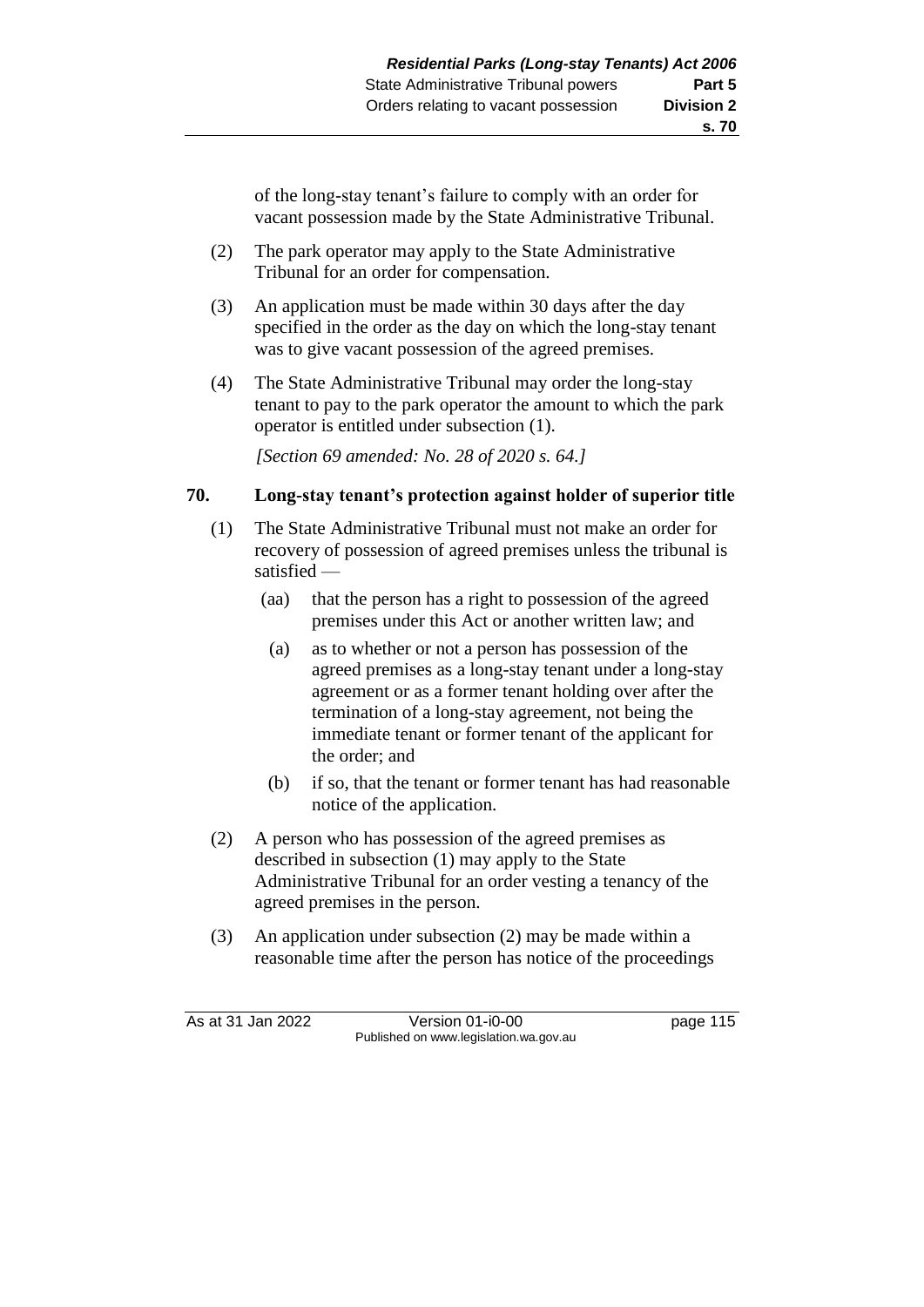for the recovery of possession, or notice of the making of the order for recovery of possession, as the case may be.

(4) The State Administrative Tribunal may make an order vesting the tenancy in the applicant on such terms and conditions as the tribunal thinks appropriate.

*[Section 70 amended: No. 28 of 2020 s. 65.]*

# **Division 2A — Orders relating to abandoned premises**

*[Heading inserted: No. 28 of 2020 s. 66.]*

### **70A. Disputing s. 44B notice**

- (1) A long-stay tenant who has received a notice of abandonment under section 44B may apply to the State Administrative Tribunal for an order —
	- (a) setting aside the notice; or
	- (b) for compensation.
- (2) The application must be made within 28 days after the notice of abandonment is given.
- (3) The State Administrative Tribunal may make 1 or more of the following orders —
	- (a) if an application under subsection (1) was made within 7 days after the notice of abandonment was given — an order setting aside the notice;
	- (b) if paragraph (a) does not apply an order terminating the agreement;
	- (c) an order requiring the park operator to pay compensation to the long-stay tenant for loss or expense incurred by the tenant because of the termination of the agreement;
	- (d) another order the tribunal considers appropriate.

*[Section 70A inserted: No. 28 of 2020 s. 66.]*

page 116 **Version 01-i0-00** As at 31 Jan 2022 Published on www.legislation.wa.gov.au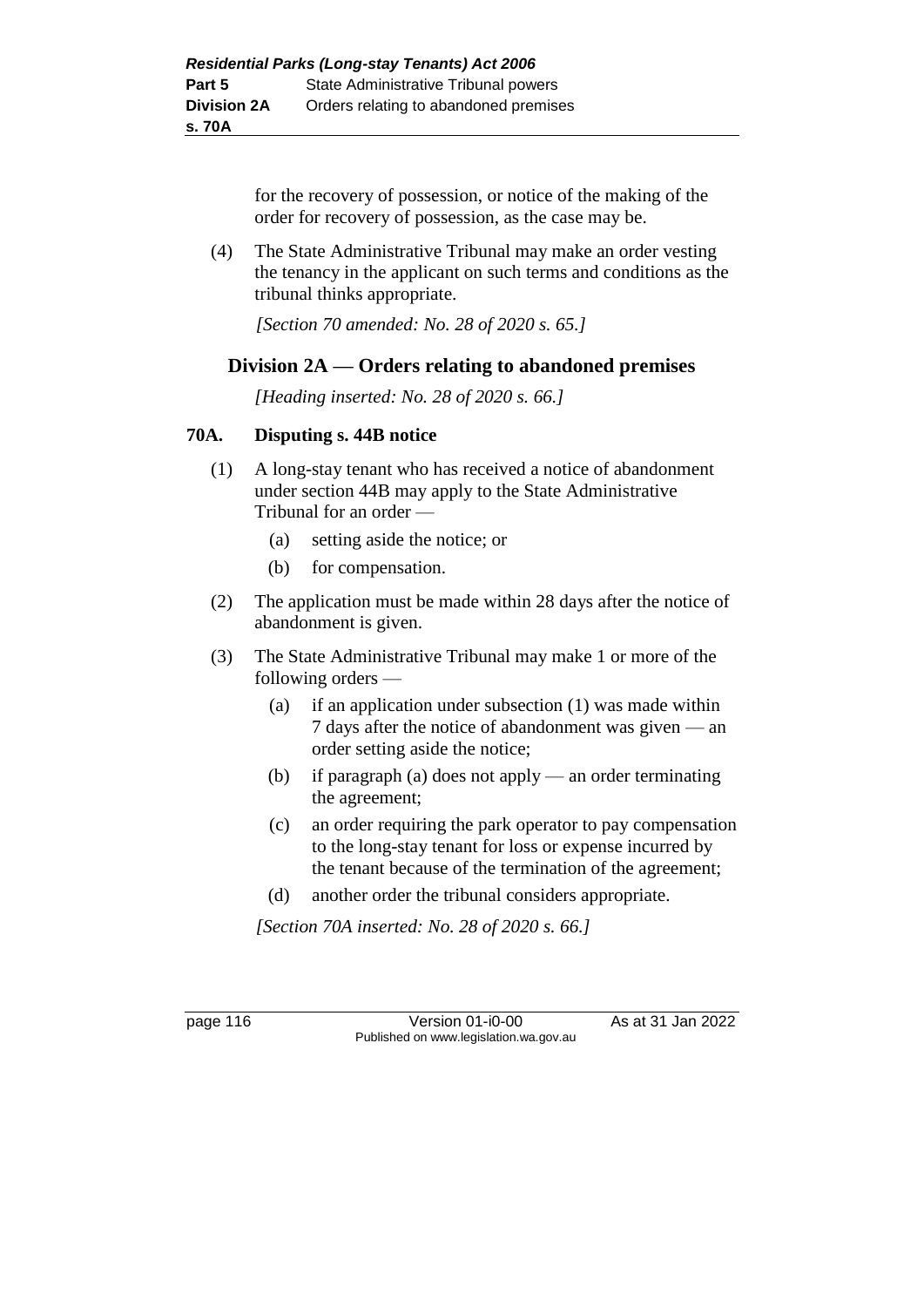### **70B. Orders to terminate agreement because agreed premises abandoned**

- (1) A park operator may apply to the State Administrative Tribunal for an order terminating a long-stay agreement because the long-stay tenant occupying the agreed premises under the agreement has abandoned the premises.
- (2) If the State Administrative Tribunal is satisfied that the longstay tenant has abandoned the agreed premises, the tribunal —
	- $(a)$  must
		- (i) make a declaration that the tenant has abandoned the premises and specifying the day on which the premises were abandoned; and
		- (ii) make an order terminating the agreement on the day the tribunal specifies is the day the premises were abandoned;
		- or
	- (b) may make an order specifying the amount of compensation to which the park operator is entitled under section 47(1).

*[Section 70B inserted: No. 28 of 2020 s. 66.]*

# **Division 3 — Orders relating to termination of agreements**

### **71. Orders to terminate agreement if tenant is causing damage or injury**

- (1) A park operator may apply to the State Administrative Tribunal for an order terminating a long-stay agreement on the grounds that the long-stay tenant has intentionally or recklessly caused or permitted, or is likely, intentionally or recklessly, to cause or permit —
	- (a) serious damage to park premises; or

As at 31 Jan 2022 Version 01-i0-00 page 117 Published on www.legislation.wa.gov.au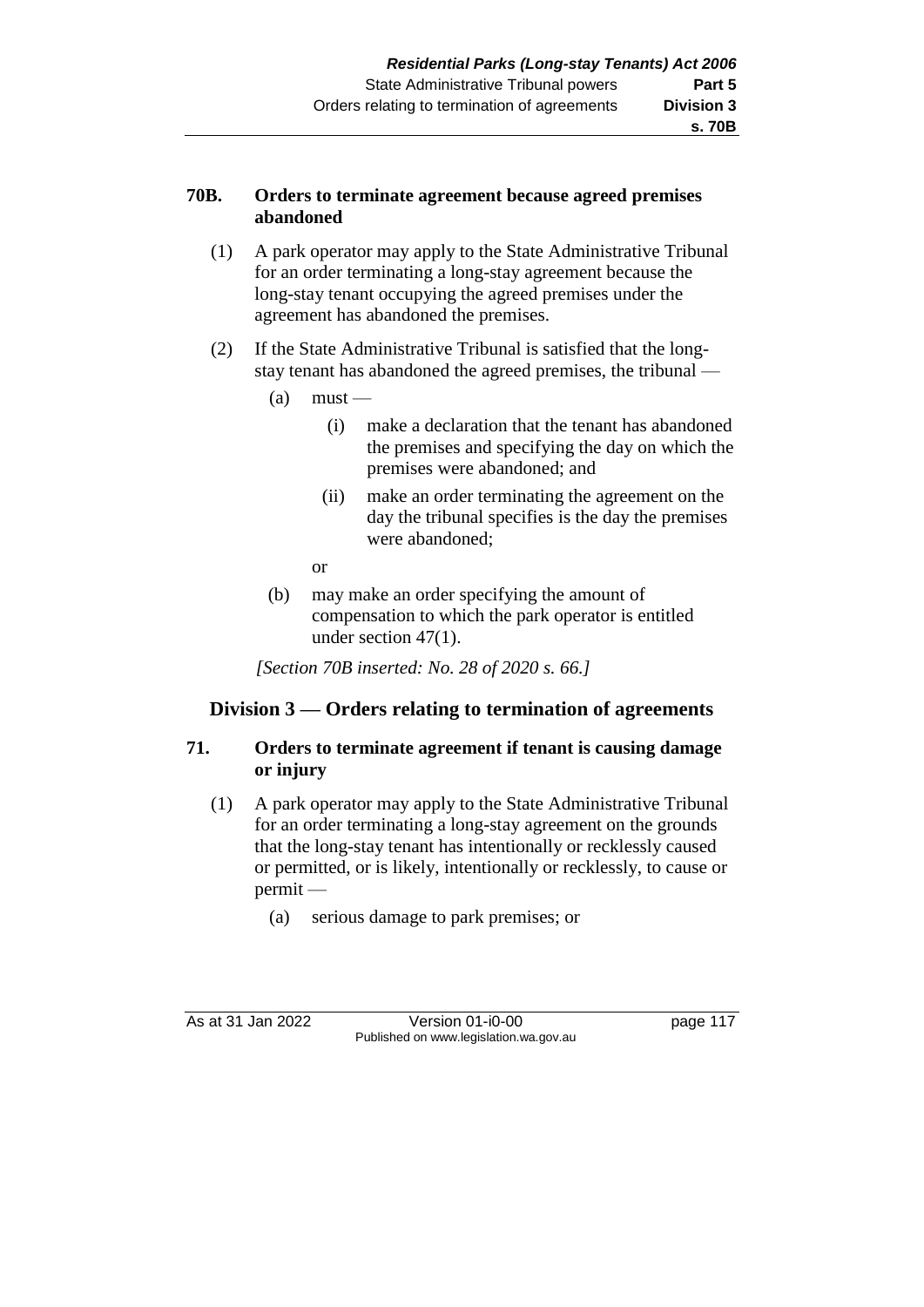- (b) injury to the park operator or to an agent of the park operator, or to any other person lawfully on park premises.
- (2) The State Administrative Tribunal may make the order if satisfied that the grounds are made out.
- (3) If the State Administrative Tribunal makes the order, it must also order the long-stay tenant to give vacant possession of the agreed premises to the park operator.
- (4) An order under this section takes effect immediately.

### **71A. Orders to terminate agreement for repeated interference with quiet enjoyment or threats or abuse**

- (1) In this section, a long-stay tenant, or the tenant's guest, engages in *serious misconduct* when the tenant or the tenant's guest —
	- (a) repeatedly interferes, or has repeatedly interfered, with another tenant's quiet enjoyment of the residential park; or
	- (b) seriously or persistently threatens or abuses, or has seriously or persistently threatened or abused, the park operator or the park operator's employee.
- (2) A park operator may apply to the State Administrative Tribunal to terminate a long-stay agreement because the long-stay tenant, or the tenant's guest, has engaged in serious misconduct.
- (3) The State Administrative Tribunal may make an order terminating the long-stay agreement if the tribunal is satisfied of all of the following —
	- (a) the long-stay tenant, or the tenant's guest, has engaged in serious misconduct;
	- (b) the park operator has given a notice to the long-stay tenant in an approved form that asks the tenant, or the tenant's guest, to stop engaging in the serious misconduct;

page 118 **Version 01-i0-00** As at 31 Jan 2022 Published on www.legislation.wa.gov.au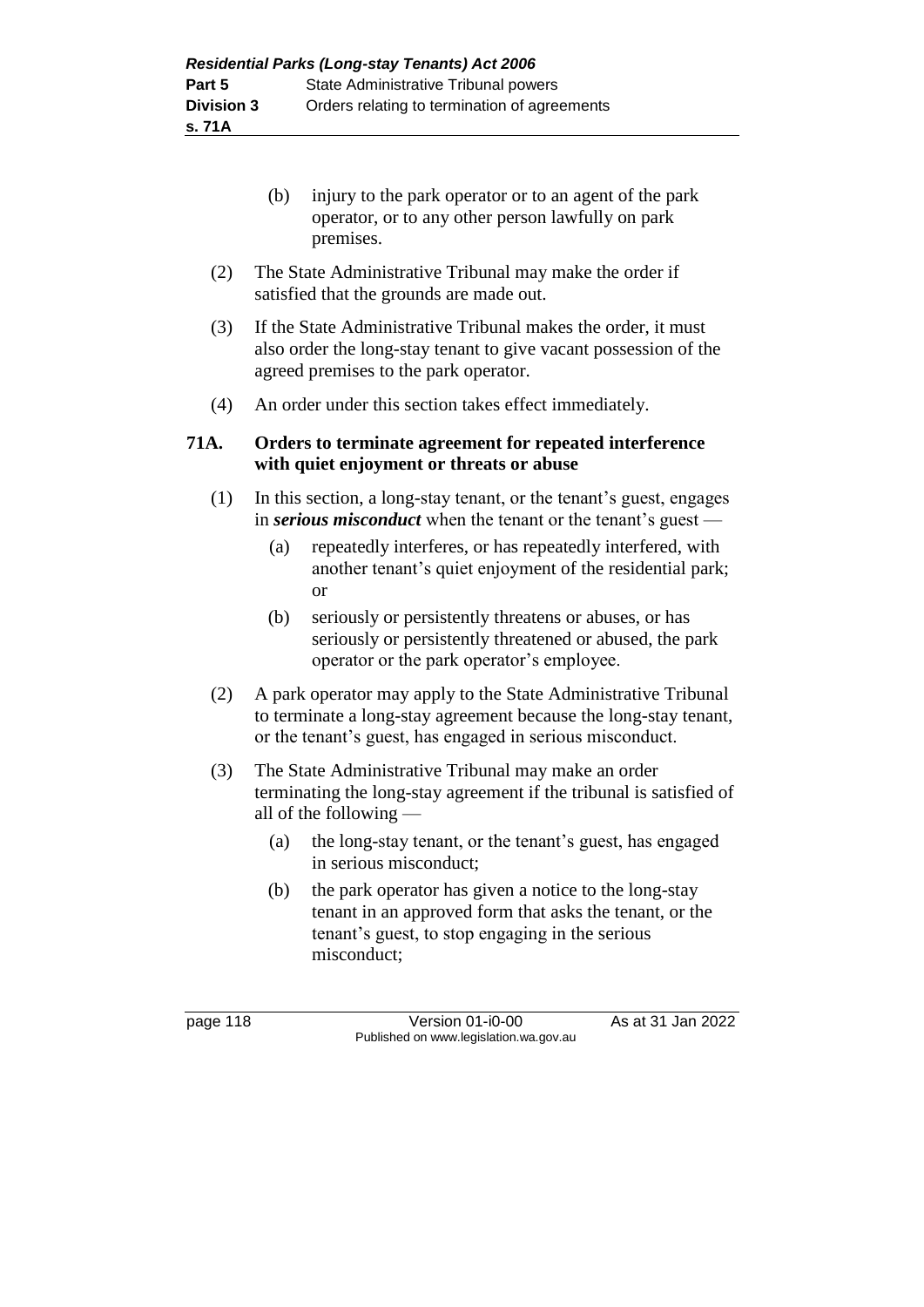- (c) despite being asked to stop engaging in the serious misconduct, the long-stay tenant or the tenant's guest has not stopped engaging in the serious misconduct;
- (d) terminating the agreement is justified in all the circumstances.
- (4) However, the State Administrative Tribunal may refuse to make an order if satisfied that the park operator was wholly or partly motivated to give the notice by the fact that the long-stay tenant had complained to a public authority about the park operator's conduct in relation to the long-stay agreement, or taken steps to secure or enforce the tenant's rights under the agreement.
- (5) If the State Administrative Tribunal makes the order, it must also order the long-stay tenant to give vacant possession of the agreed premises to the park operator when the tribunal orders.

*[Section 71A inserted: No. 28 of 2020 s. 67.]*

### **72. Orders to terminate agreement for breach by park operator**

- (1) A long-stay tenant may apply to the State Administrative Tribunal for an order to terminate the long-stay agreement on the grounds that the park operator has breached a term of the agreement.
- (2) The State Administrative Tribunal may make the order if it is satisfied that —
	- (a) the grounds are made out; and
	- (b) the breach is in all the circumstances such as to justify terminating the long-stay agreement.
- (3) The State Administrative Tribunal must specify in the order the day on which the long-stay tenant is to give vacant possession of the agreed premises to the park operator.

### **73. Termination on grounds of hardship**

(1) A park operator or long-stay tenant may apply to the State Administrative Tribunal for an order under subsection (2).

As at 31 Jan 2022 Version 01-i0-00 page 119 Published on www.legislation.wa.gov.au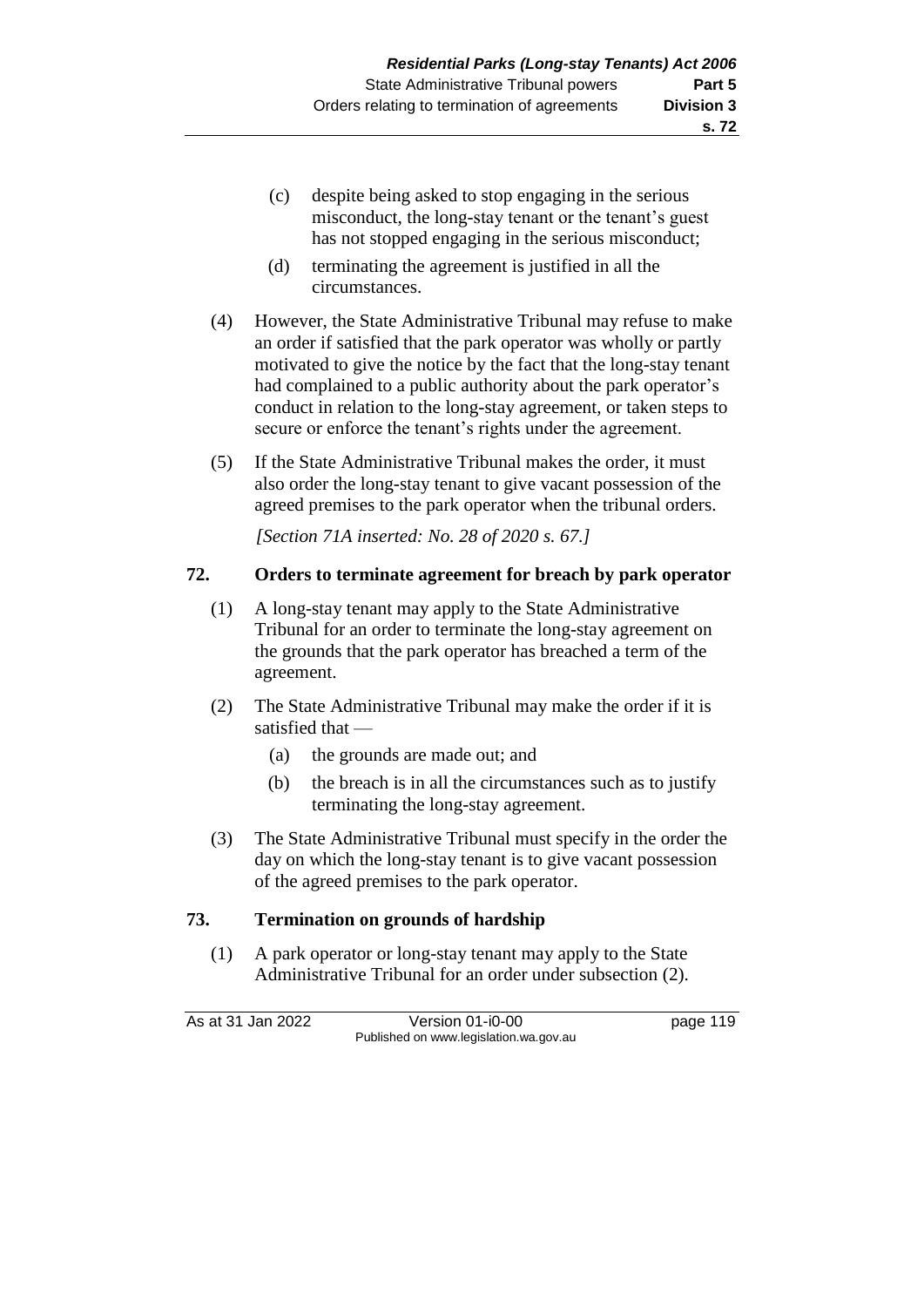| <b>Residential Parks (Long-stay Tenants) Act 2006</b> |                                                                                      |  |  |
|-------------------------------------------------------|--------------------------------------------------------------------------------------|--|--|
| Part 5                                                | State Administrative Tribunal powers                                                 |  |  |
| <b>Division 3A</b>                                    | Orders relating to termination of tenant's interest on grounds of<br>family violence |  |  |
| s. 74                                                 |                                                                                      |  |  |

- (2) The State Administrative Tribunal may make an order terminating a long-stay agreement if satisfied that the park operator or long-stay tenant would, in the circumstances of the case, suffer undue hardship if required to terminate the agreement under any other provision of this Act.
- (2A) When making an order terminating the long-stay agreement, the State Administrative Tribunal may also order compensation to be paid to the park operator or long-stay tenant for any loss caused to either person.
	- (3) The State Administrative Tribunal must specify in the order the day on which the long-stay tenant is to give vacant possession of the agreed premises to the park operator.

*[Section 73 amended: No. 28 of 2020 s. 68.]*

# **74. Tribunal's power during fair rent proceedings**

For the purposes of section 42(5), the State Administrative Tribunal may, on the application of a park operator, authorise the park operator to give a notice of termination to a long-stay tenant under section 42(1) if the tribunal is satisfied that the park operator is not wholly or partly motivated to give the notice of termination by an application made by the tenant for an order under section 63, or by the making or effect of an order that is in force under section 63.

# **Division 3A — Orders relating to termination of tenant's interest on grounds of family violence**

*[Heading inserted: No. 3 of 2019 s. 32.]*

### **74A. Review of notice of termination under s. 45A**

(1) In this section —

*terminating tenant* means a long-stay tenant who has given, or purportedly given, notice of termination under section 45A.

(2) A park operator may, within 7 days after receiving a notice of termination under section 45A, apply to the State

page 120 Version 01-i0-00 As at 31 Jan 2022 Published on www.legislation.wa.gov.au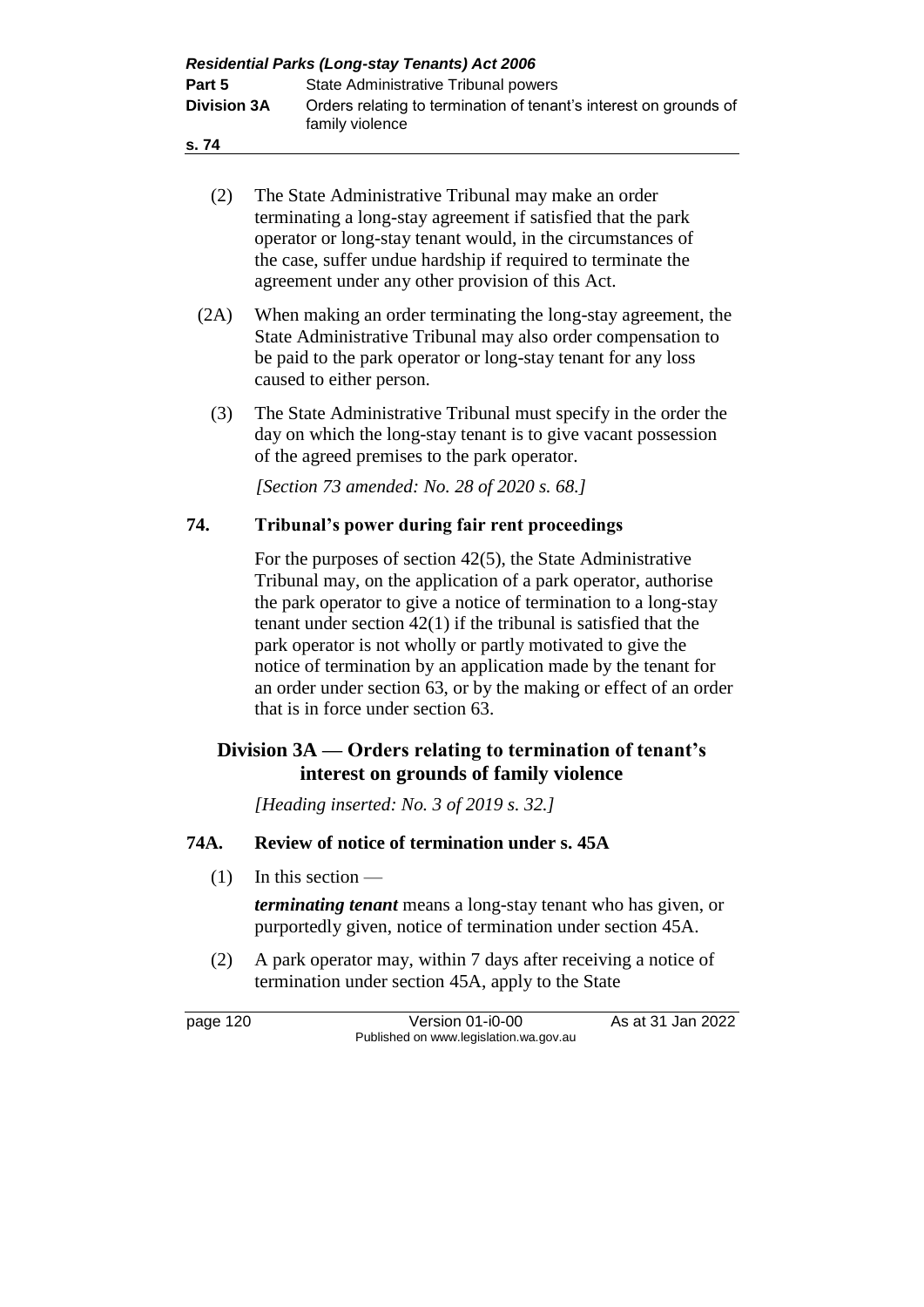Administrative Tribunal to review whether notice was validly given under that section.

- (3) In its review, the State Administrative Tribunal
	- (a) must examine whether the terminating tenant has complied with section 45A in giving the notice; and
	- (b) cannot examine whether the terminating tenant, or a dependant of the tenant, has been or might be subject to family violence.
- (4) If the State Administrative Tribunal finds that notice was not validly given under section 45A, the Tribunal must make an order declaring that the terminating tenant's interest in the on-site home agreement has not been terminated, otherwise the Tribunal must dismiss the application.

*[Section 74A inserted: No. 3 of 2019 s. 32.]*

#### **74B. Termination of tenant's interest by SAT on grounds of family violence**

 $(1)$  In this section —

*excluded tenant* means a tenant against whom an order is sought or made under subsection  $(2)$ ;

*family violence order* means a DVO, Family Court injunction or other court order denying a long-stay tenant's right of occupancy in the agreed premises;

*protected tenant* means a tenant for whose benefit an order is sought or made under subsection (2).

- (2) Despite any other provision of this Act or another written law or a requirement under a contract, the State Administrative Tribunal may make an order terminating a tenant's interest in an on-site home agreement if it is satisfied —
	- (a) that a family violence order is in force against the excluded tenant; or

As at 31 Jan 2022 Version 01-i0-00 page 121 Published on www.legislation.wa.gov.au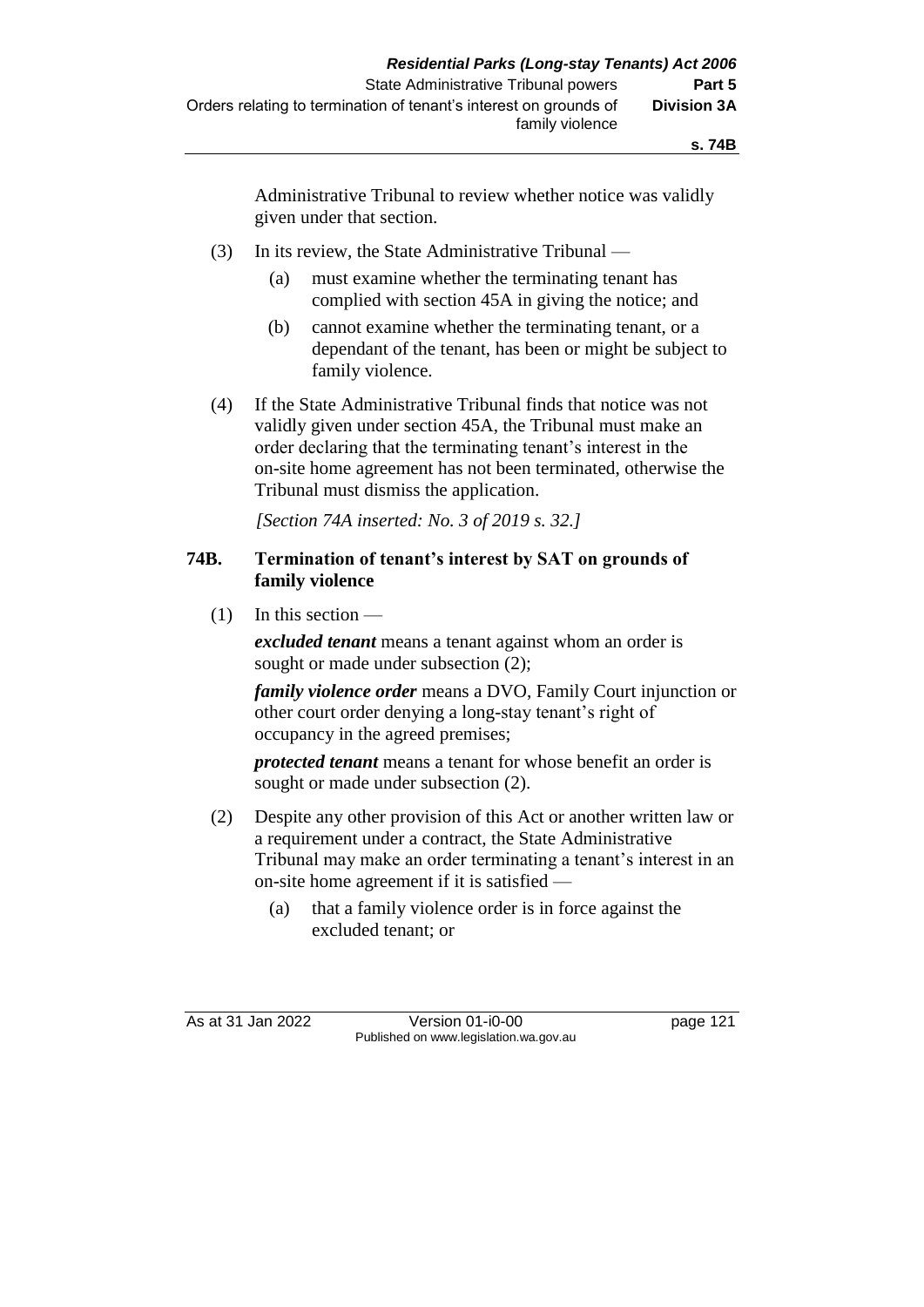| Part 5<br><b>Division 3A</b><br>s. 74B |                                                                                                                           | State Administrative Tribunal powers<br>Orders relating to termination of tenant's interest on grounds of<br>family violence                                                                                               |  |  |
|----------------------------------------|---------------------------------------------------------------------------------------------------------------------------|----------------------------------------------------------------------------------------------------------------------------------------------------------------------------------------------------------------------------|--|--|
|                                        | (b)                                                                                                                       | that the excluded tenant has, during the tenancy period,<br>committed family violence against the protected tenant<br>or a dependant of the protected tenant.                                                              |  |  |
| (3)                                    | The State Administrative Tribunal may make the order on an<br>application by any of the following $-$                     |                                                                                                                                                                                                                            |  |  |
|                                        | (a)                                                                                                                       | the excluded tenant;                                                                                                                                                                                                       |  |  |
|                                        | (b)                                                                                                                       | a protected tenant;                                                                                                                                                                                                        |  |  |
|                                        | (c)                                                                                                                       | a prescribed person acting on behalf of the protected<br>tenant.                                                                                                                                                           |  |  |
| (4)                                    | Before making the order the State Administrative Tribunal must<br>consider the following matters                          |                                                                                                                                                                                                                            |  |  |
|                                        | (a)                                                                                                                       | the best interests of any child ordinarily resident at the<br>premises;                                                                                                                                                    |  |  |
|                                        | (b)                                                                                                                       | the best interests of the protected tenant;                                                                                                                                                                                |  |  |
|                                        | (c)                                                                                                                       | the effect the order might have on the lessor and any<br>remaining tenants;                                                                                                                                                |  |  |
|                                        | (d)                                                                                                                       | the effect the order might have on any pets kept on the<br>agreed premises;                                                                                                                                                |  |  |
|                                        | (e)                                                                                                                       | the fact that perpetrators of family violence might seek<br>to misuse the protections offered to long-stay tenants<br>and park operators under this Act to further their<br>violence, and the need to prevent that misuse. |  |  |
| (5)                                    |                                                                                                                           | The State Administrative Tribunal is to have regard to the<br>matter set out in subsection $(4)(a)$ as being of primary<br>importance.                                                                                     |  |  |
| (6)                                    |                                                                                                                           | The State Administrative Tribunal must specify in an order the<br>day on which the order takes effect.                                                                                                                     |  |  |
| (7)                                    | The day specified under subsection (6) must be not less than<br>7 days and not more than 30 days after the order is made. |                                                                                                                                                                                                                            |  |  |
|                                        |                                                                                                                           | [Section 74B inserted: No. 3 of 2019 s. 32.]                                                                                                                                                                               |  |  |
| page 122                               |                                                                                                                           | As at 31 Jan 2022<br>Version 01-i0-00                                                                                                                                                                                      |  |  |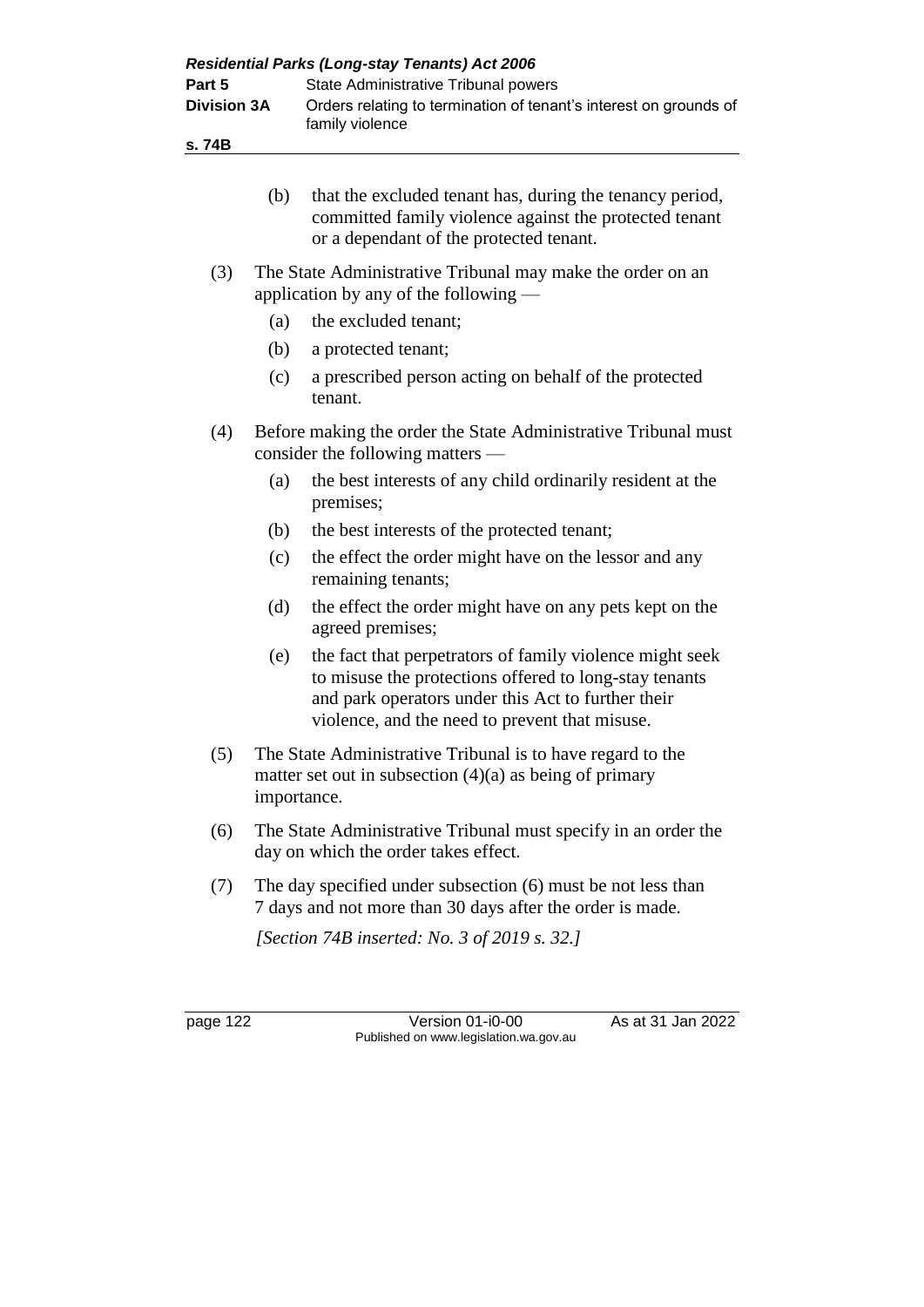### **74C. Determination of rights and liabilities after termination of tenant's interest on grounds of family violence**

- (1) A long-stay tenant, or former long-stay tenant, may apply to the State Administrative Tribunal for a determination of the rights and liabilities of the parties to the long-stay agreement once the former long-stay tenant's interest in the agreement has been terminated under section 33(2A) or (2B).
- (2) When hearing an application under subsection (1) or section 74B(3), State Administrative Tribunal —
	- (a) must determine the rights and liabilities of the parties to the agreement, as affected by the termination; and
	- (b) may order a party to pay compensation to another party for loss or injury (except personal injury) relating to the termination.
- (3) Without limiting subsection (2), a determination or order under that provision may apportion the disposal of the security bond to the park operator and each long-stay tenant or former long-stay tenant as appropriate having regard to subsection (4).
- (4) Despite any law to the contrary, each long-stay tenant under a long-stay agreement has an equal interest in the security bond in respect of the agreement unless the State Administrative Tribunal in a particular case determines otherwise under this section.
- (5) In making a determination or order under subsection (2), the State Administrative Tribunal must have regard to all of the following principles —
	- (a) that family violence is a fundamental violation of human rights and is unacceptable in any form;
	- (b) the need to prevent further victimisation of a person who has experienced family violence through the unjust application of the principle of joint and several liability or the principle of vicarious liability;

As at 31 Jan 2022 Version 01-i0-00 page 123 Published on www.legislation.wa.gov.au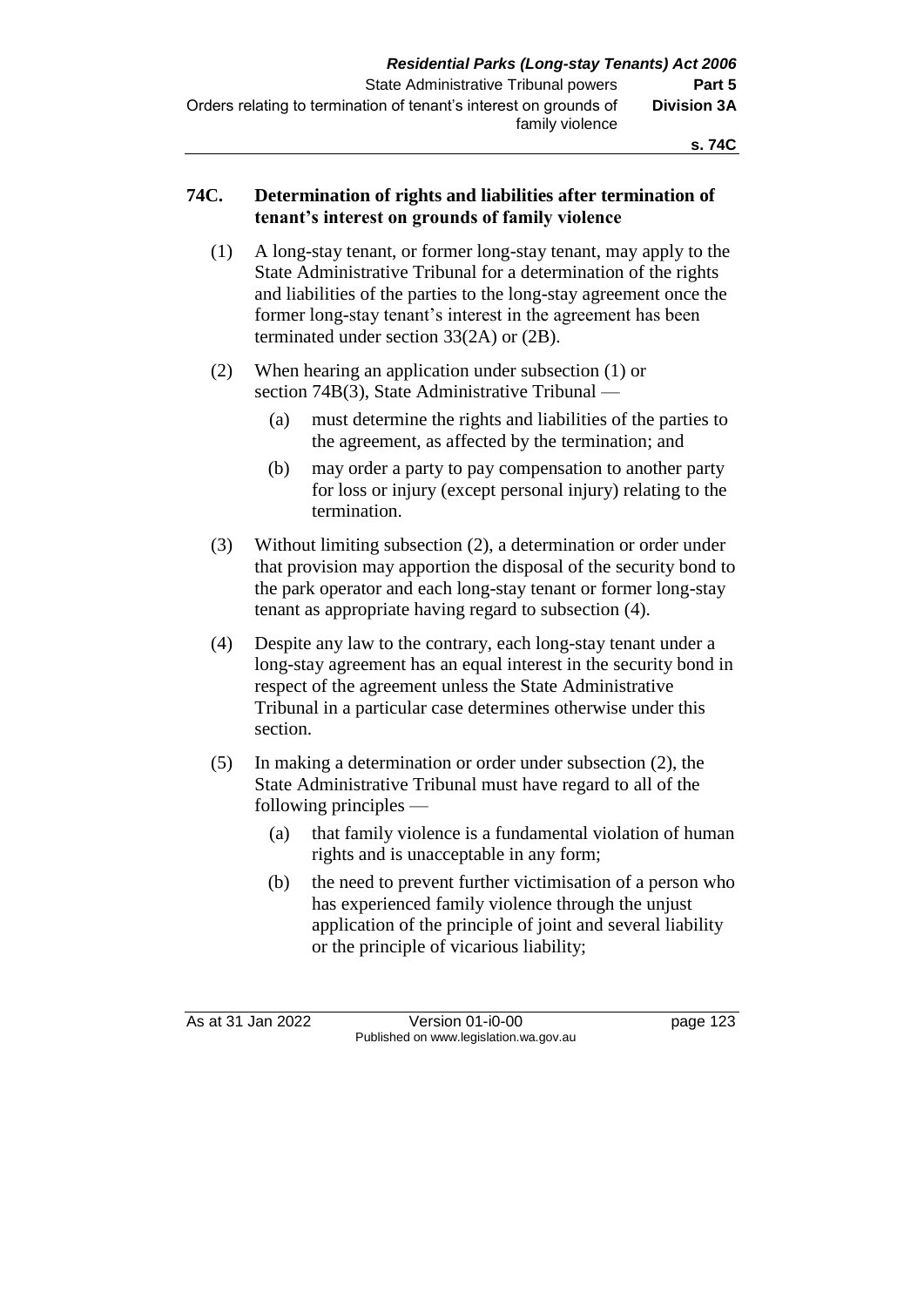| <b>Residential Parks (Long-stay Tenants) Act 2006</b> |                                                                                      |                                                                                                                                                                                                                                                                   |  |  |
|-------------------------------------------------------|--------------------------------------------------------------------------------------|-------------------------------------------------------------------------------------------------------------------------------------------------------------------------------------------------------------------------------------------------------------------|--|--|
| Part 5<br><b>Division 3A</b>                          |                                                                                      | State Administrative Tribunal powers                                                                                                                                                                                                                              |  |  |
|                                                       |                                                                                      | Orders relating to termination of tenant's interest on grounds of<br>family violence                                                                                                                                                                              |  |  |
| s.74D                                                 |                                                                                      |                                                                                                                                                                                                                                                                   |  |  |
|                                                       |                                                                                      |                                                                                                                                                                                                                                                                   |  |  |
|                                                       | (c)                                                                                  | the need to maximise the safety of persons who have<br>experienced family violence by reducing any financial<br>burden arising from the family violence;                                                                                                          |  |  |
|                                                       | (d)                                                                                  | the need to prevent, or reduce to the greatest extent<br>possible, the consequences of family violence;                                                                                                                                                           |  |  |
|                                                       | (e)                                                                                  | the need to protect the wellbeing of children by<br>preventing them from being subjected or exposed to<br>further family violence;                                                                                                                                |  |  |
|                                                       | (f)                                                                                  | the need to encourage perpetrators of family violence to<br>accept responsibility for their behaviour and the effect it<br>has on others.                                                                                                                         |  |  |
| (6)                                                   |                                                                                      | Nothing in subsection $(2)$ is to be read as enabling the State<br>Administrative Tribunal to order compensation for early<br>termination of a long-stay agreement.                                                                                               |  |  |
|                                                       |                                                                                      | [Section 74C inserted: No. 3 of 2019 s. 32.]                                                                                                                                                                                                                      |  |  |
| 74D.                                                  |                                                                                      | <b>Review of Division</b>                                                                                                                                                                                                                                         |  |  |
| (1)                                                   |                                                                                      | The Minister must carry out a review of the operation and<br>effectiveness of this Division, and prepare a report based on the<br>review, as soon as practicable after the 3 <sup>rd</sup> anniversary of the<br>day on which this Division comes into operation. |  |  |
| (2)                                                   | Without limiting the scope of the review, the review must<br>address the following - |                                                                                                                                                                                                                                                                   |  |  |
|                                                       |                                                                                      | (a) the effect of this Division on lessors' rights to recover<br>debts owed by tenants;                                                                                                                                                                           |  |  |
|                                                       | (b)                                                                                  | the effect of this Division on lessors' insurance policies;                                                                                                                                                                                                       |  |  |
|                                                       | (c)                                                                                  | the effect of this Division on contractual certainty;                                                                                                                                                                                                             |  |  |
|                                                       | (d)                                                                                  | the extent to which this Division affects contractual<br>obligations upon lessors and co-tenants who are not<br>perpetrators of family violence and the impact of those<br>obligations;                                                                           |  |  |
|                                                       | (e)                                                                                  | such other matters as appear to the Minister to be<br>relevant.                                                                                                                                                                                                   |  |  |
| page 124                                              |                                                                                      | As at 31 Jan 2022<br>Version 01-i0-00<br>Published on www.legislation.wa.gov.au                                                                                                                                                                                   |  |  |
|                                                       |                                                                                      |                                                                                                                                                                                                                                                                   |  |  |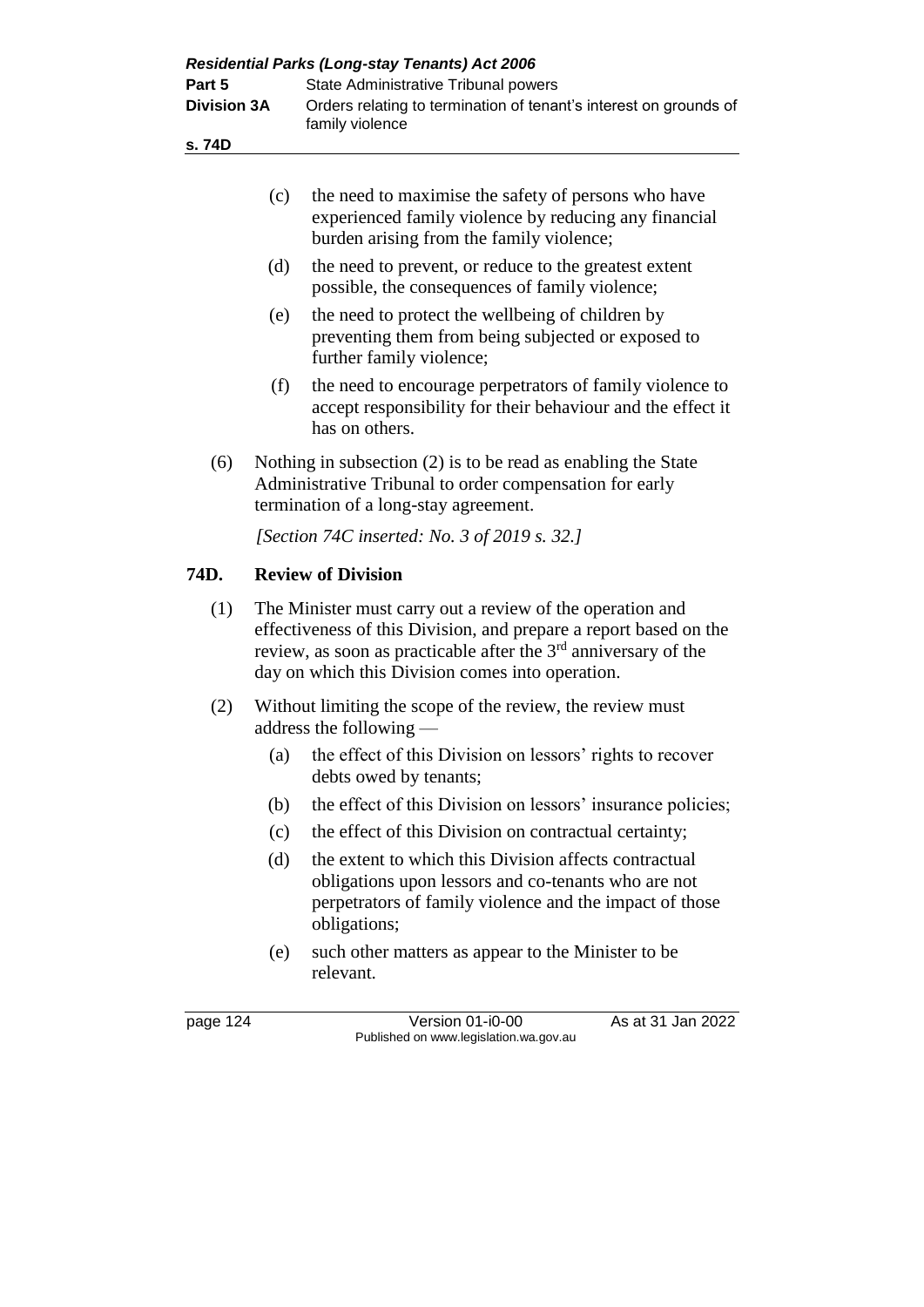(3) The Minister must cause the report to be laid before each House of Parliament as soon as practicable after it is prepared, but not later than 12 months after the 3<sup>rd</sup> anniversary.

*[Section 74D inserted: No. 3 of 2019 s. 32.]*

# **Division 4 — Orders relating to abandoned goods**

### **75. Disposing of proceeds of sale of abandoned goods**

- (1) Where the proceeds of the sale of abandoned goods exceed the amount to which the park operator is entitled under section 52, the park operator may apply to the State Administrative Tribunal to determine the amount of the balance.
- (2) If the amount specified in the determination is paid to the State Administrative Tribunal, the receipt of the tribunal for the amount is sufficient discharge to the park operator of the park operator's liability in respect of the proceeds of the sale.
- (3) Amounts paid to the State Administrative Tribunal are payable to the Rental Accommodation Account.

*[Section 75 amended: No. 60 of 2011 s. 108.]*

### **76. Park operator's claim for costs in relation to abandoned goods and tenant's documents**

- (1) A park operator may apply to the State Administrative Tribunal for an order if -
	- (a) the proceeds of the sale of abandoned goods are insufficient to meet the costs of removing, storing and selling the goods; or
	- (b) the park operator destroys or otherwise disposes of a tenant's document under section 52A(6).
- (2) In relation to an application made under subsection  $(1)(a)$ , the State Administrative Tribunal may make an order for the payment to the park operator of an amount equal to the

As at 31 Jan 2022 Version 01-i0-00 page 125 Published on www.legislation.wa.gov.au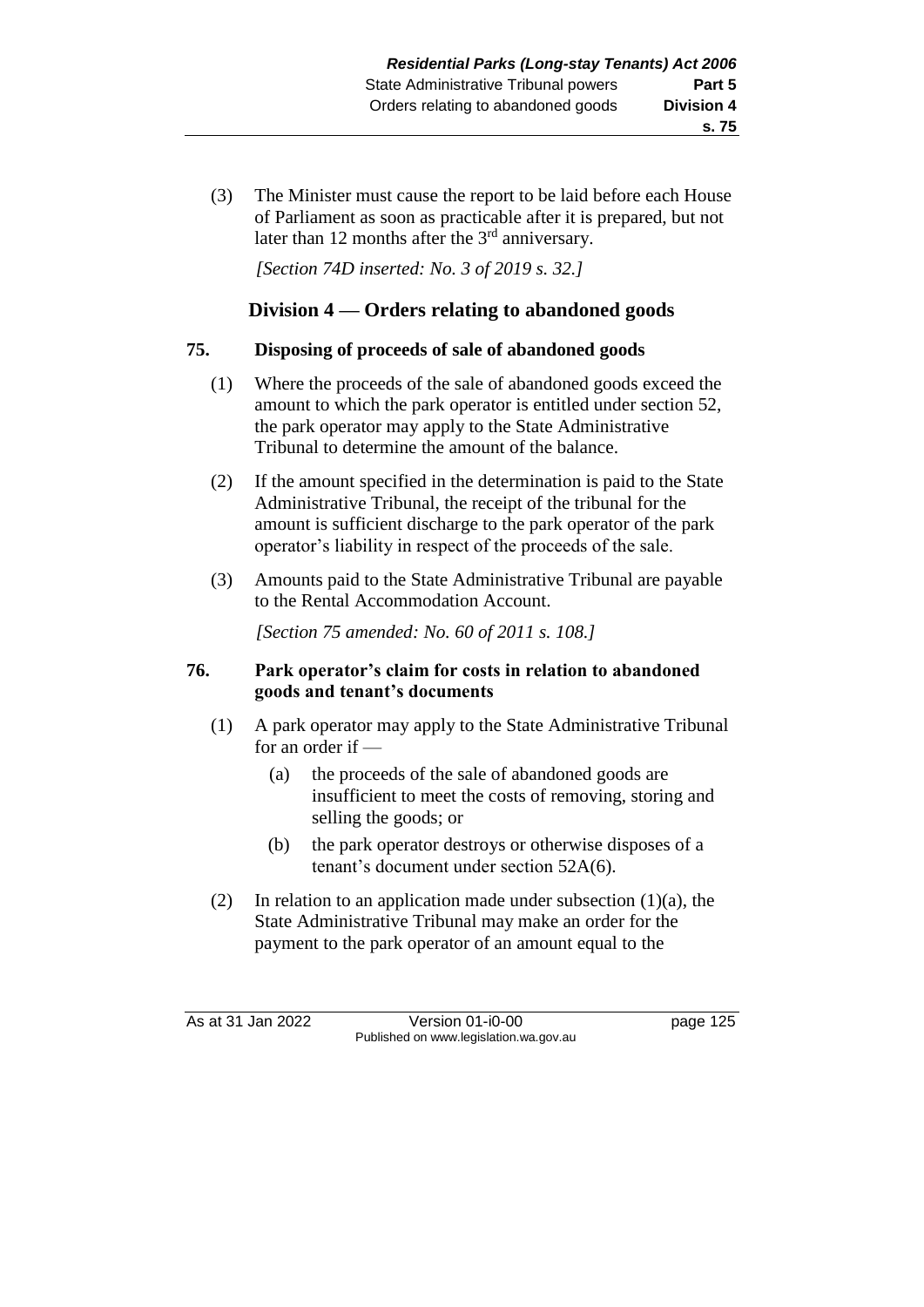difference between the proceeds of the sale and the reasonable costs of removing, storing and selling the goods if —

- (a) the park operator has obtained a written statement from the Commissioner to the effect that, in the opinion of the Commissioner, section 48(2) does not apply to the goods; and
- (b) the tribunal is satisfied that the amount of the costs exceeds the amount of the proceeds.

 $(2A)$  In relation to an application made under subsection  $(1)(b)$ , the State Administrative Tribunal may make an order for the payment to the park operator of an amount equal to the reasonable costs incurred by the park operator in discharging the duties imposed on the park operator under section 52A if the tribunal is satisfied that —

- (a) the park operator incurred reasonable costs in discharging the park operator's duty under section 52A; and
- (b) the tenant's document has been destroyed under section 52A(6).
- (3) The amount specified in the order under subsection (2) or (2A) is payable to the park operator out of the Rental Accommodation Account.

*[Section 76 amended: No. 60 of 2011 s. 108; No. 28 of 2020 s. 69.]*

# **77. Recovery by owner of value of goods sold**

- (1) If an amount of money is paid into the Rental Accommodation Account from the proceeds of the sale of abandoned goods, a person who had a legal right to the goods before they were sold may apply to the State Administrative Tribunal for the amount to be paid to the person.
- (2) The State Administrative Tribunal may order the amount to be paid to the applicant out of the Rental Accommodation Account if satisfied that the applicant is entitled to it.

page 126 Version 01-i0-00 As at 31 Jan 2022 Published on www.legislation.wa.gov.au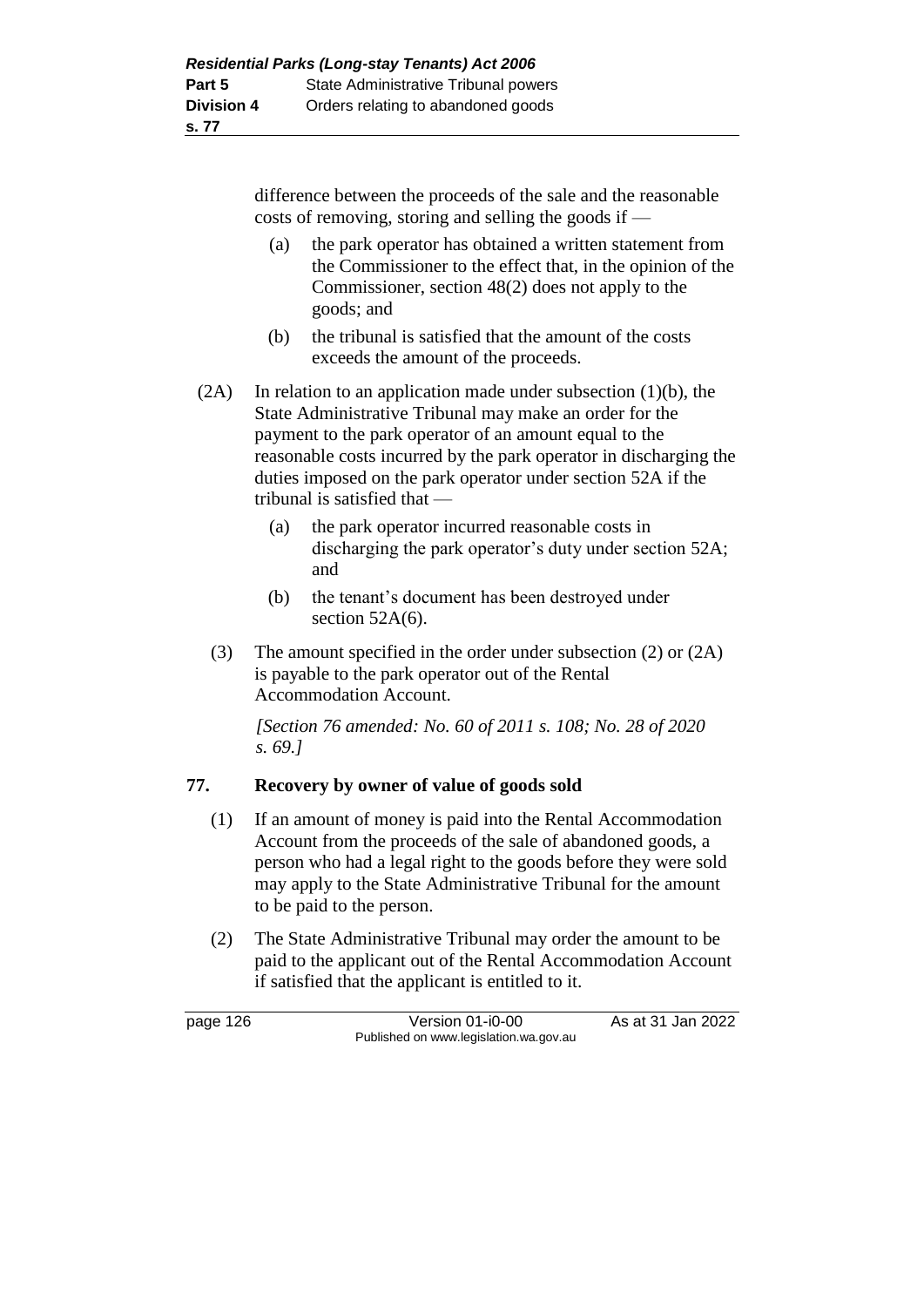*[Section 77 amended: No. 60 of 2011 s. 108; No. 28 of 2020 s. 70.]*

# **Division 5 — Miscellaneous provisions**

### **78. Term used: original party**

In this Division —

*original party* in relation to legal proceedings, means a party to a long-stay agreement on whose behalf the Commissioner is acting in the proceedings as provided in section 79.

### **79. Proceedings instituted or defended by Commissioner**

- (1) The Commissioner may take part in proceedings under this Act with a view to enforcing or protecting the rights under this Act of a party to a long-stay agreement (the *original party*) if —
	- (a) the Commissioner is satisfied that there is a cause of action and that it is in the public interest to take part in the proceedings; and
	- (b) the Commissioner has obtained the written consent of both the original party and the Minister; and
	- (c) if the long-stay agreement has ended the original party made a complaint to the Commissioner within 3 months after the day on which it ended.
- (2) For the purposes of subsection (1), the Commissioner may
	- (a) institute proceedings on behalf of the original party; or
	- (b) defend any proceedings brought against the original party; or
	- (c) assume the conduct of proceedings that have already been commenced by or against the original party.
- (3) The original party cannot withdraw their consent without the consent of the Commissioner.
- (4) The Minister may make their consent subject to conditions.

As at 31 Jan 2022 Version 01-i0-00 page 127 Published on www.legislation.wa.gov.au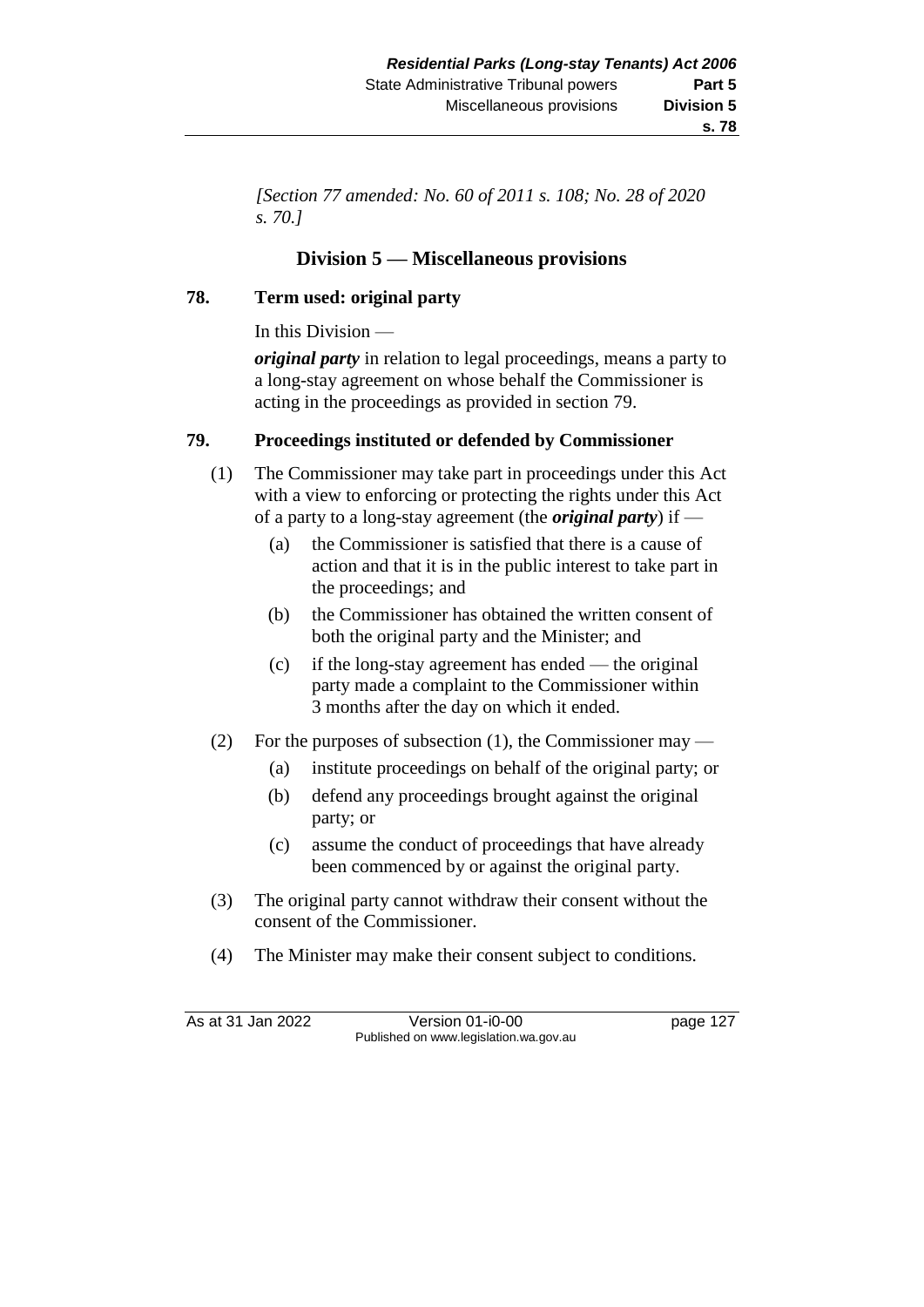*[Section 79 amended: No. 28 of 2020 s. 71.]*

### **80. Evidence in proceedings undertaken by Commissioner**

- (1) In proceedings to which the Commissioner is a party under section 79, a statement purporting to be signed by the Commissioner to the effect that the Commissioner is satisfied that there is a cause of action and that it is in the public interest to institute or assume the conduct of the proceedings, as the case may be, on behalf of the original party is proof, in the absence of evidence to the contrary, that the Commissioner instituted or assumed the conduct of the proceedings in accordance with section 79.
- (2) In proceedings to which the Commissioner is a party, a statement purporting to give the consent of the original party, or the consent of the Minister, to the institution, defence or assumption of the conduct of the proceedings by the Commissioner is sufficient proof, in the absence of evidence to the contrary, that the consent was given for the purposes of section  $79(1)(b)$ .

### **81. Conduct of legal proceedings by Commissioner**

- (1) In proceedings undertaken by the Commissioner under section 79, the Commissioner has, on behalf of the original party, in all respects the same rights in, and control over, the proceedings as the original party would have had in the conduct of the proceedings, including the right to settle any action or part of any action.
- (2) The Commissioner may conduct the proceedings as the Commissioner thinks fit, without consulting or seeking the consent of the original party.
- (3) Where the Commissioner assumes the conduct of proceedings already commenced by or against the original party, the State Administrative Tribunal —

page 128 Version 01-i0-00 As at 31 Jan 2022 Published on www.legislation.wa.gov.au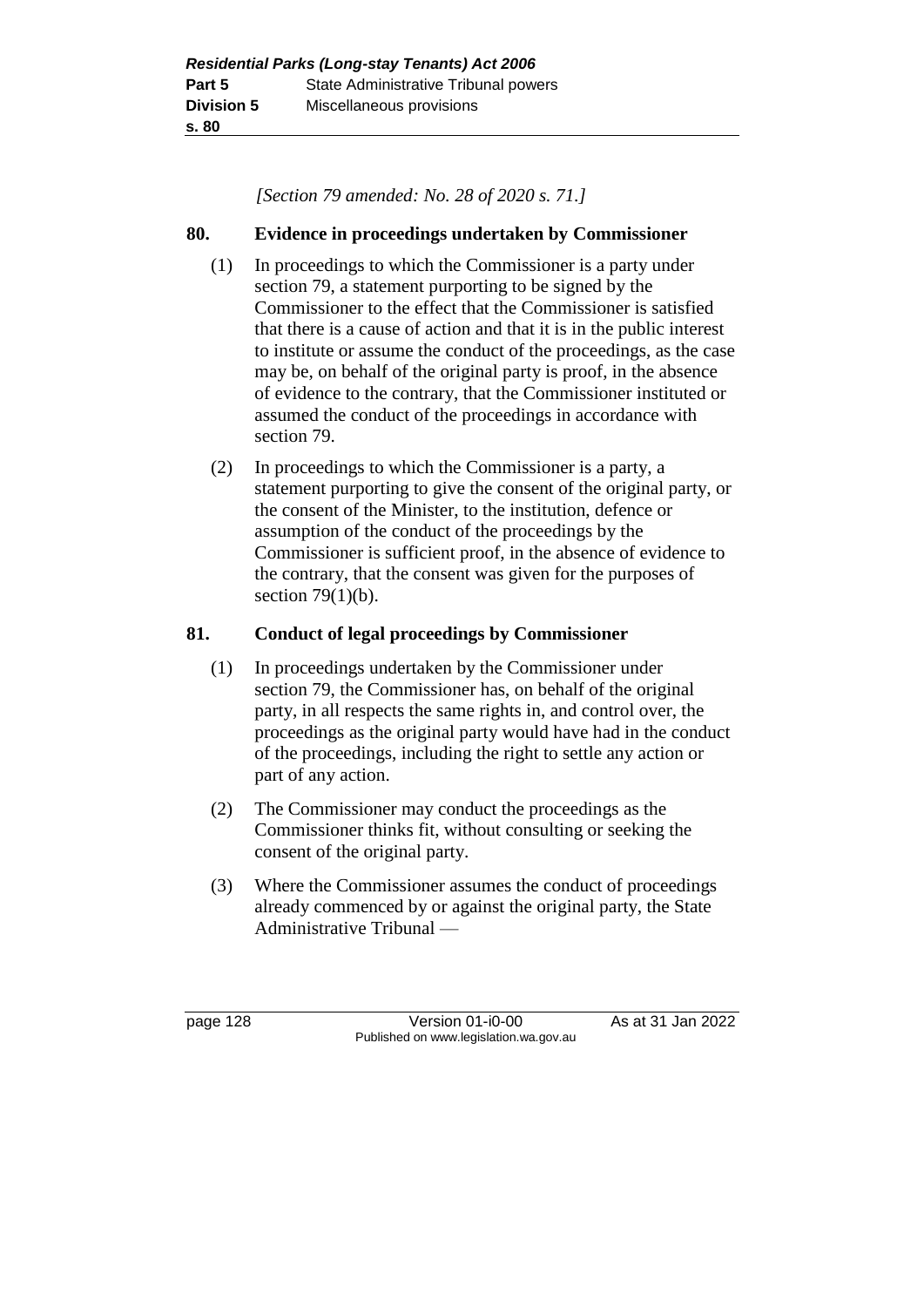- (a) must, on the application of the Commissioner, order the substitution of the Commissioner for the original party as a party to the proceedings; and
- (b) may make other orders or give directions as it thinks fit.
- (4) If any party to the proceedings alleges another cause of action, or if the original party has another cause of action, then, on the application of the Commissioner, the State Administrative Tribunal —
	- (a) must order that the proceedings for the other cause of action are to be heard separately; and
	- (b) must order that the original party is, in the party's own right, a party to the proceedings for the other cause of action; and
	- (c) may make other orders or give directions as it thinks fit.

*[Section 81 amended: No. 28 of 2020 s. 72.]*

### **82. Orders exempting persons from operation of Act**

- (1) A park operator or a long-stay tenant or prospective long-stay tenant may apply to the State Administrative Tribunal for an order under subsection (2).
- (2) The State Administrative Tribunal may order that a provision of this Act does not apply, or applies in a modified manner as specified in the order, in relation to —
	- (a) the long-stay agreement or proposed long-stay agreement; or
	- (b) the park premises or any part of them.

### **83. Payment of costs and other amounts**

(1) Any amount (excluding costs) recovered by the Commissioner in proceedings to which the Commissioner is a party under section 79 belongs and must be paid to the original party without deduction.

As at 31 Jan 2022 Version 01-i0-00 page 129 Published on www.legislation.wa.gov.au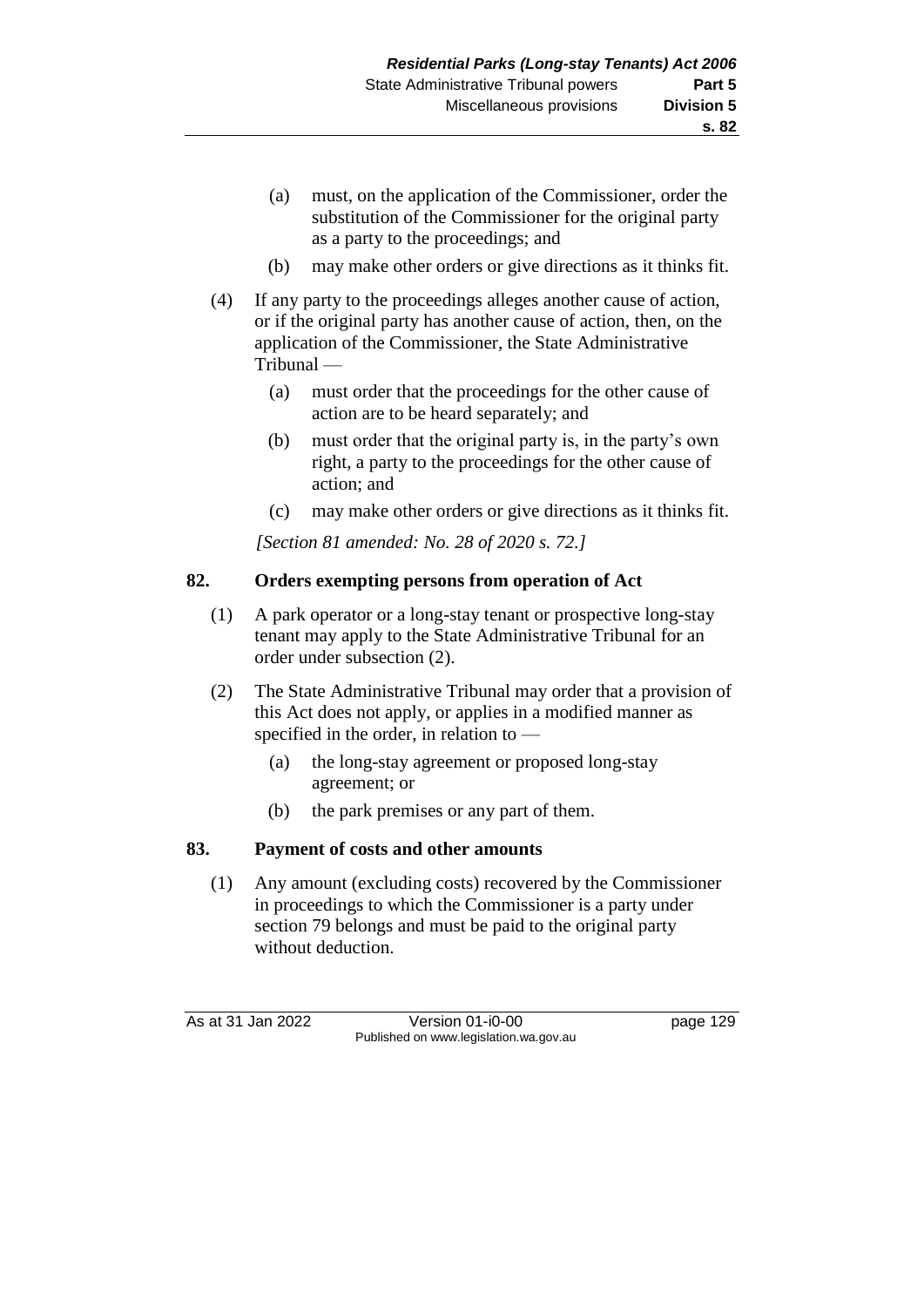- (2) Any amount awarded against the original party is payable by and recoverable from the original party.
- (3) The costs of the proceedings must be borne by or paid to and retained by the Commissioner, as the case requires.
- (4) Any amount that the Commissioner becomes liable to pay as a result of the operation of this section is charged to the Consolidated Account, and the Consolidated Account is appropriated accordingly.

*[Section 83 amended: No. 77 of 2006 s. 4.]*

#### **83A. State Administrative Tribunal may refer matter to Commissioner for investigation**

- (1) The State Administrative Tribunal may refer a matter to the Commissioner for investigation if, while conducting a proceeding under this Act, the tribunal suspects that an offence has been committed under the Act.
- (2) If the State Administrative Tribunal refers a matter under subsection (1), the tribunal must give the Commissioner any relevant documents or other records in the tribunal's possession.

*[Section 83A inserted: No. 28 of 2020 s. 73.]*

page 130 Version 01-i0-00 As at 31 Jan 2022 Published on www.legislation.wa.gov.au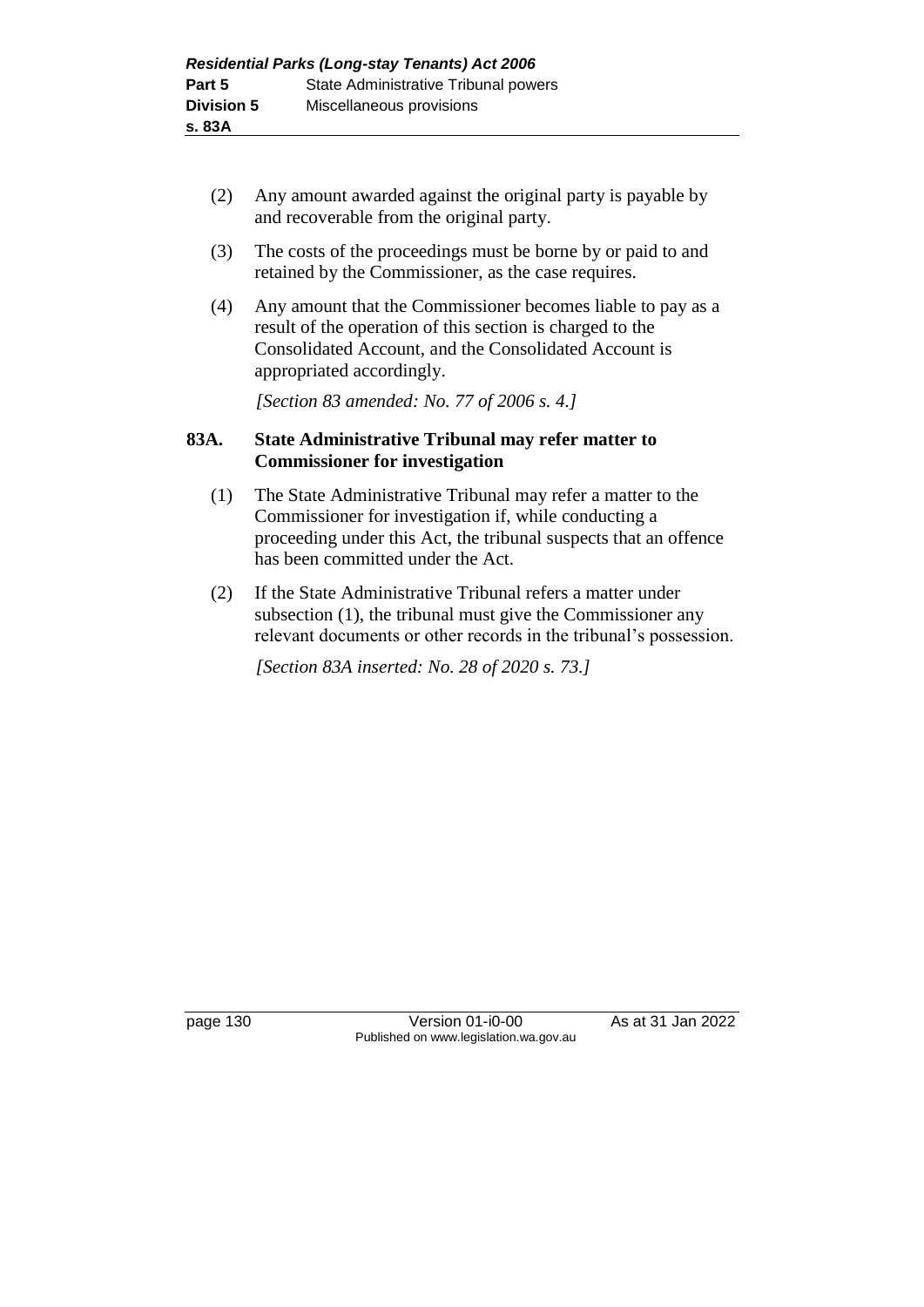# **Part 6 — Other matters**

### **84. Commissioner**

- (1) The Minister is required, by notice published in the *Gazette*, to designate a person who is an executive officer of the Department as the Commissioner for the purposes of this Act.
- (2) The Commissioner may be referred to by a title specified by the Minister by notice published in the *Gazette*.
- (3) In this section —

*executive officer* has the meaning given by the *Public Sector Management Act 1994* section 3(1).

### **85. Commissioner's functions**

The Commissioner has the following functions —

- (a) the investigation of and conduct of research into matters relating to the interests of parties to long-stay agreements generally or any particular party or parties;
- (b) the publication of reports and the dissemination of information on matters relating to the interests of parties to long-stay agreements;
- (c) the giving of advice to persons on the provisions of this Act or any other law relating to or affecting the interests of parties to long-stay agreements;
- (d) the investigation, upon the complaint of a party to a long-stay agreement or otherwise, of an offence against this Act or of an infringement of a party's rights arising out of any long-stay agreement and the taking of action by negotiation, prosecution of an offence or otherwise;
- (e) the making of reports to the Minister on matters referred to the Commissioner by the Minister and any other matters of importance investigated by the Commissioner for the purposes of this Act.

As at 31 Jan 2022 Version 01-i0-00 page 131 Published on www.legislation.wa.gov.au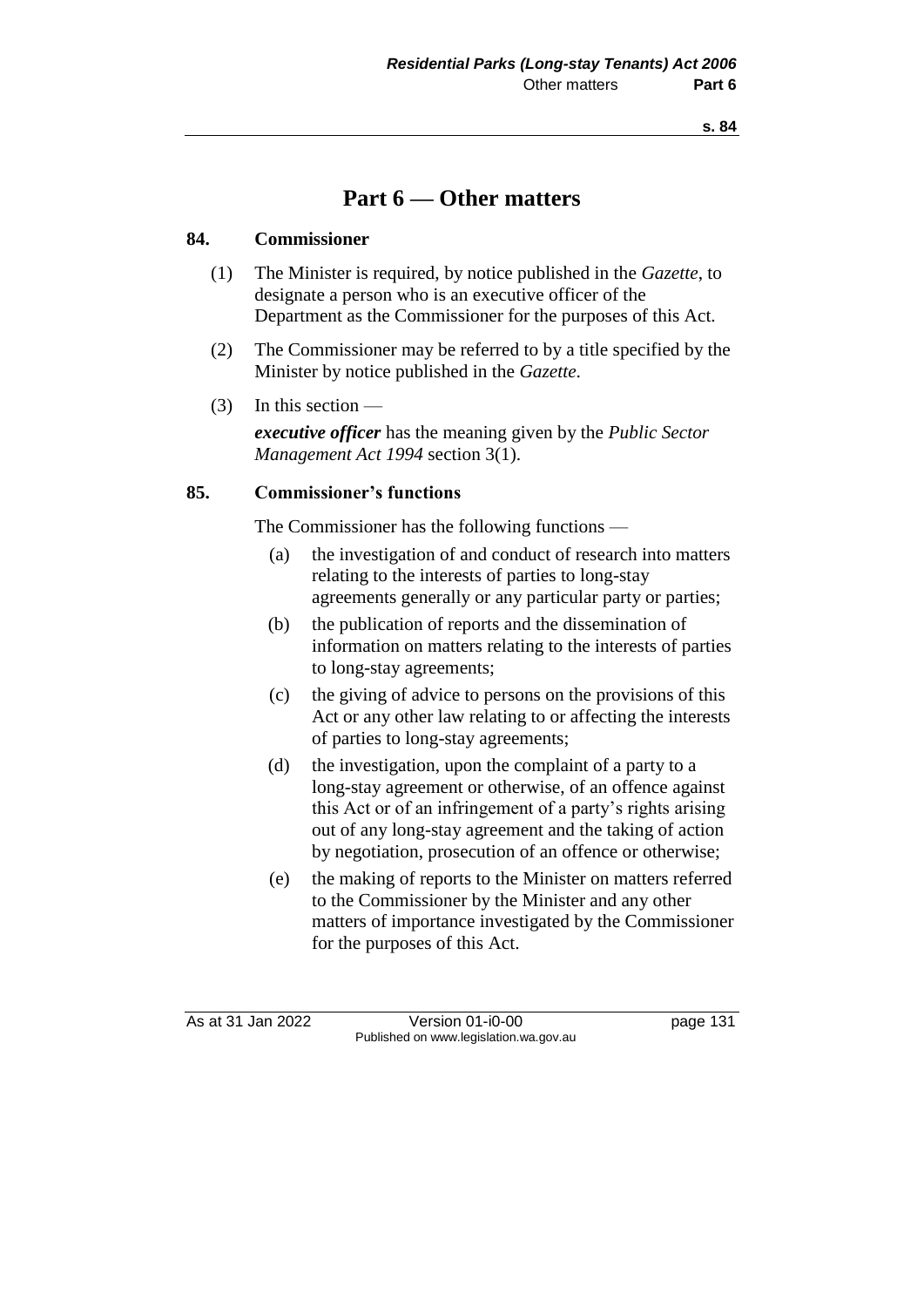```
s. 86
```
#### **86. Delegation by Commissioner**

- (1) The Commissioner may delegate to any other person employed in the Department any power or duty of the Commissioner under another provision of this Act.
- (2) The delegation must be in writing signed by the Commissioner.
- (3) A person to whom a power or duty is delegated under this section cannot delegate that power or duty.
- (4) A person exercising or performing a power or duty that has been delegated to the person under this section is to be taken to do so in accordance with the terms of the delegation unless the contrary is shown.
- (5) Nothing in this section limits the ability of the Commissioner to perform a function through an officer or agent.

### **87. Information officially obtained to be confidential**

- (1) A person who misuses information obtained by reason of any function that person has, or at any time had, in the administration of this Act commits an offence. Penalty for this subsection: a fine of \$20 000.
- (2) A person misuses information if it is, directly or indirectly, recorded, used, or disclosed to another person, other than —
	- (a) in the course of duty under this Act; or
	- (b) under this or any other Act; or
	- (c) for the purposes of the investigation of any suspected offence or the conduct of proceedings against any person for an offence; or
	- (d) in a manner that could not reasonably be expected to lead to the identification of any person to whom the information refers; or
	- (e) with the consent of the person to whom the information relates, or each of them if there is more than one.

page 132 Version 01-i0-00 As at 31 Jan 2022 Published on www.legislation.wa.gov.au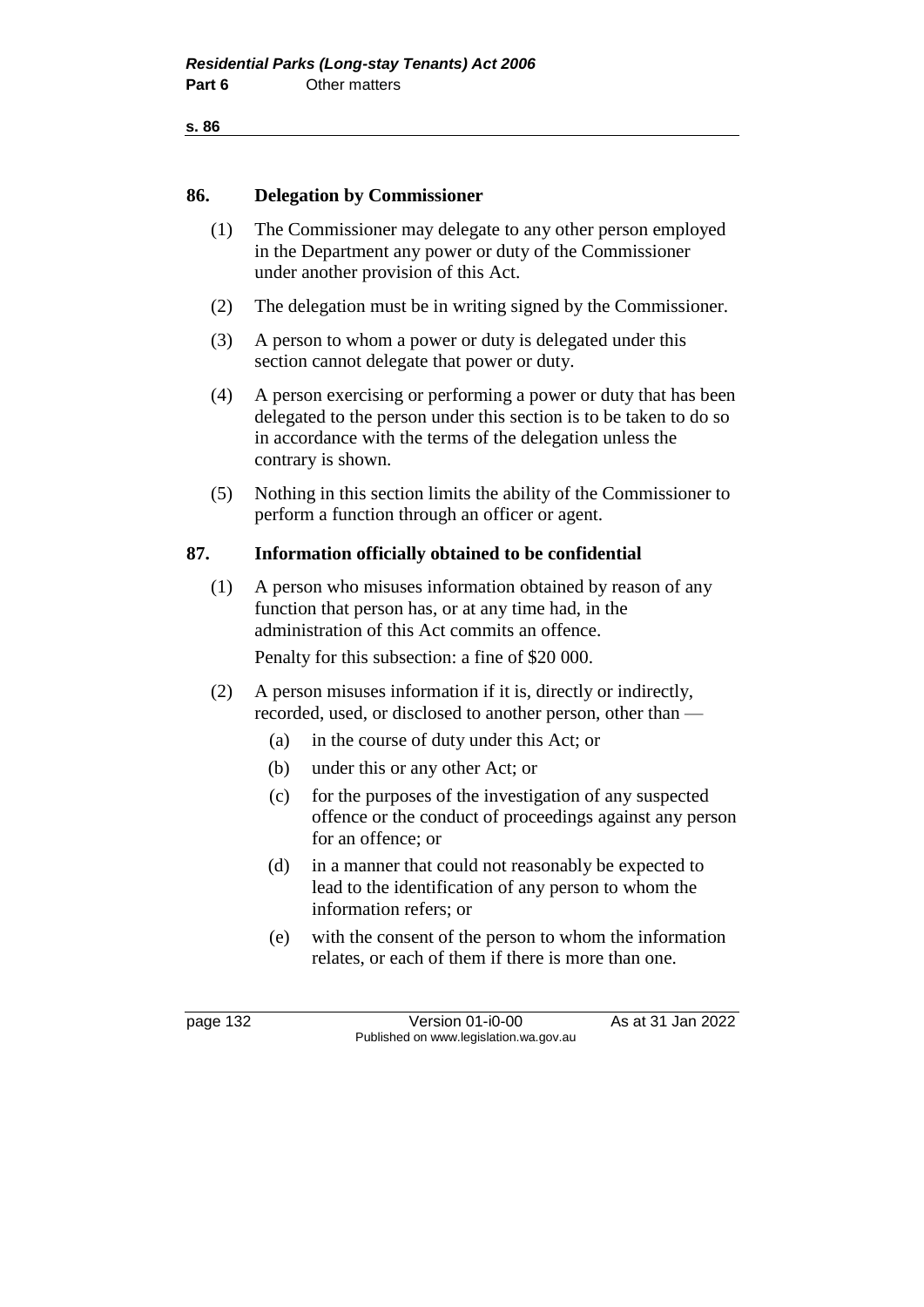(3) In this section —

*information* means information concerning the affairs of a person.

*[Section 87 amended: No. 3 of 2019 s. 39.]*

#### **88. Protection from liability for wrongdoing**

- (1) A person is not liable for anything that the person has, in good faith, done in the performance or purported performance of a function under this Act.
- (2) The State is also relieved of any liability that it might otherwise have had for another person having done anything as described in subsection (1).
- (3) The protection given by this section applies even though the thing done as described in subsection (1) may have been capable of being done whether or not this Act had been enacted.
- (4) In this section, a reference to the doing of anything includes a reference to an omission to do anything.

## **88A. Long-stay agreements are excluded matters for** *Corporations Act 2001* **(Commonwealth) s. 5F**

A long-stay agreement is declared to be an excluded matter for the purposes of the *Corporations Act 2001* (Commonwealth) section 5F in relation to Chapter 5 Part 5.6 Division 7A of that Act.

*[Section 88A inserted: No. 28 of 2020 s. 74.]*

#### **89. Judicial notice**

All courts, judges and persons acting judicially must take judicial notice of the official signature of every person who is for the time being and every person who has at any time been the Commissioner and of the fact that such person holds or has held such office.

As at 31 Jan 2022 Version 01-i0-00 page 133 Published on www.legislation.wa.gov.au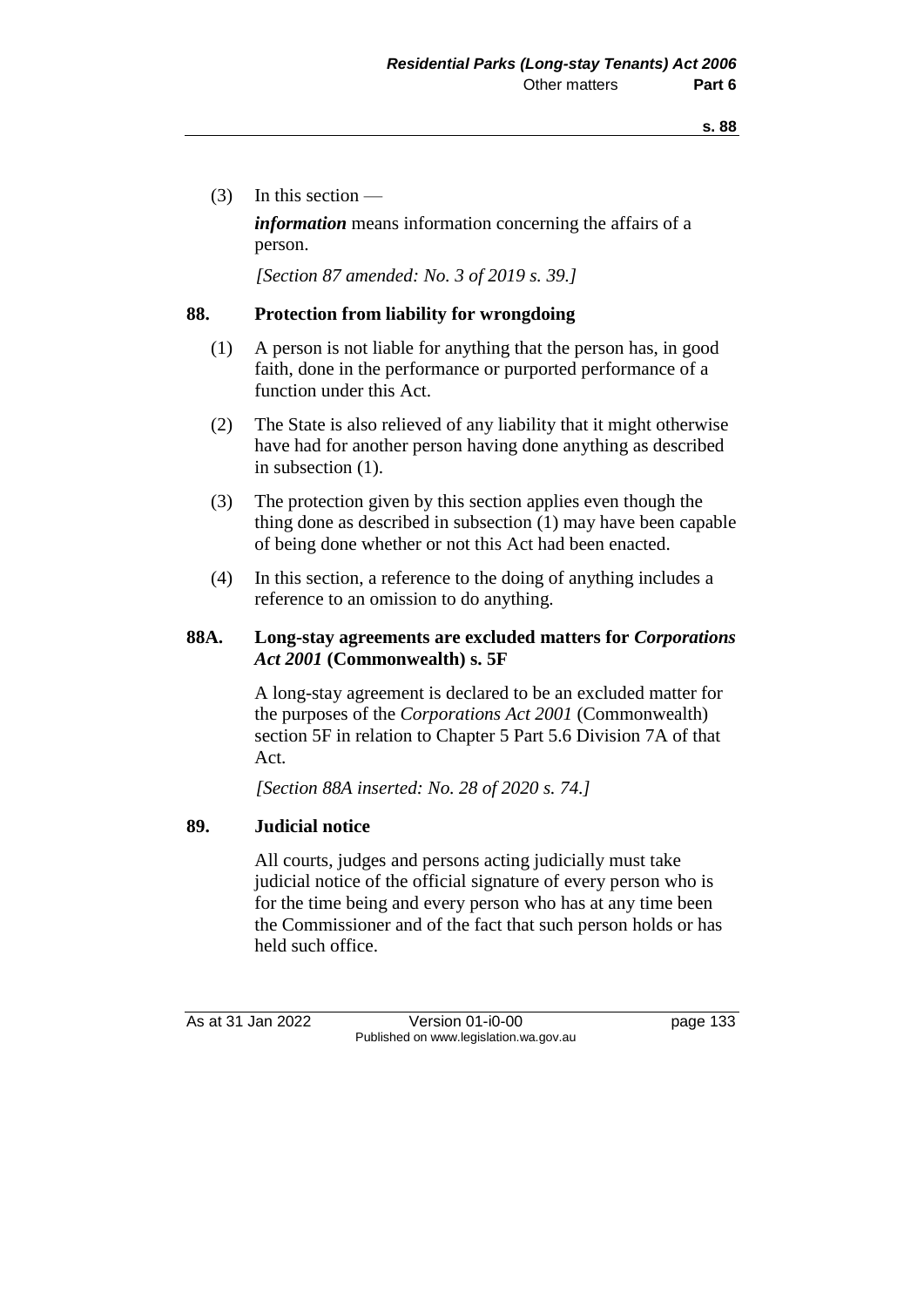**s. 90**

#### **90. Time for commencement of offence proceedings**

Proceedings for an offence against this Act cannot be commenced more than 3 years after the day on which the offence is alleged to have been committed.

*[Section 90 amended: No. 28 of 2020 s. 75.]*

#### **90A. Infringement notices and** *Criminal Procedure Act 2004*

- (1) If this Act is a prescribed Act for the purposes of the *Criminal Procedure Act 2004* Part 2, this section applies in relation to the service of an infringement notice under that Part by an authorised officer in relation to an alleged offence under this Act.
- (2) The infringement notice must be served within
	- (a) 21 days after the authorised officer forms the opinion that there is sufficient evidence to support the allegation of the offence; and
	- (b) 6 months after the alleged offence is believed to have been committed.
- (3) The *Criminal Procedure Act 2004* Part 2 is modified to the extent necessary to give effect to this section.

*[Section 90A inserted: No. 28 of 2020 s. 76.]*

#### **91. Service of documents**

- (1) A document that is required or permitted to be given to a person under this Act may be —
	- (a) given to the person personally; or
	- (b) sent by post addressed to the person at  $-$ 
		- (i) if the person has specified a place where the person's mail be directed — the specified place; or

page 134 Version 01-i0-00 As at 31 Jan 2022 Published on www.legislation.wa.gov.au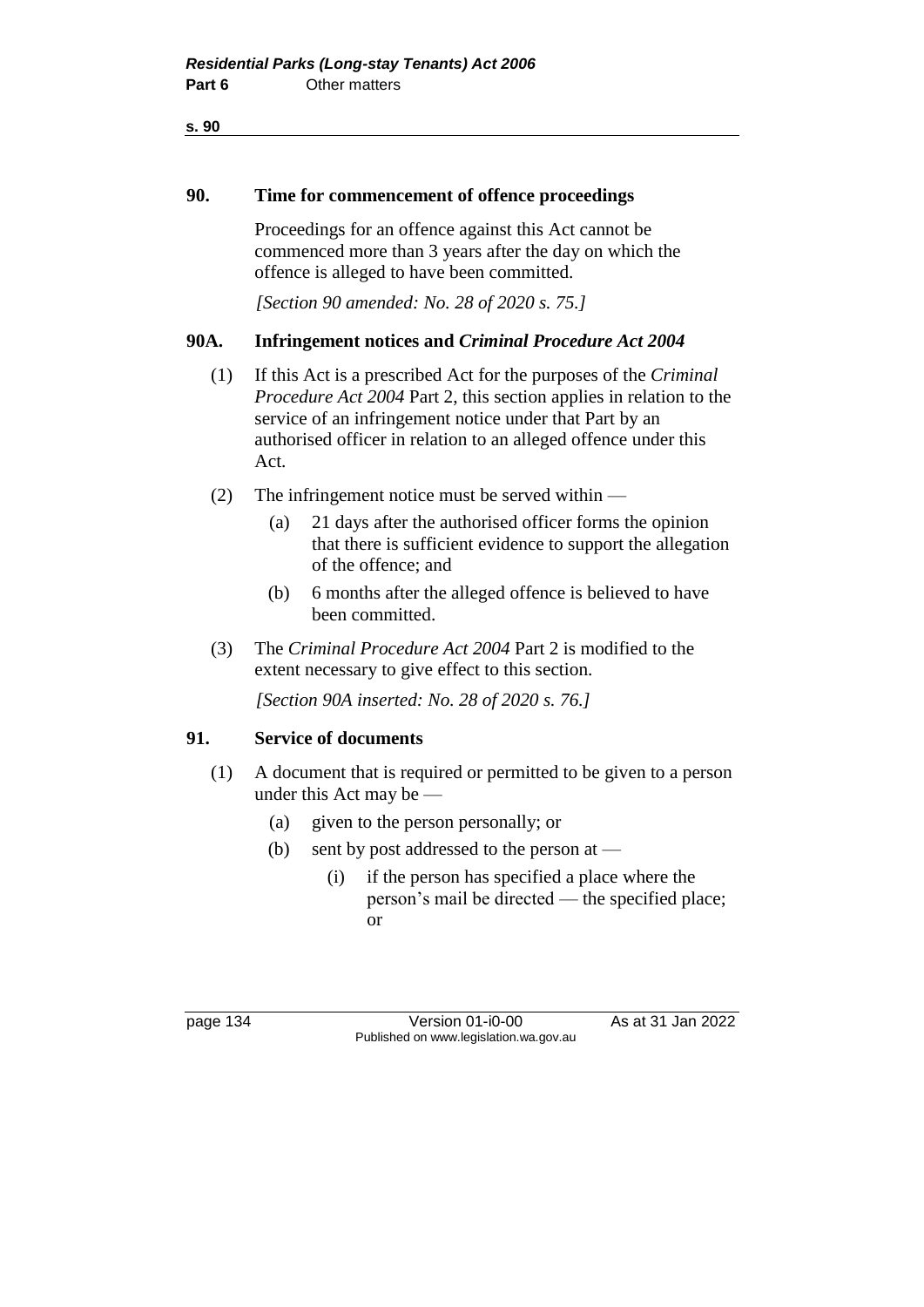- (ii) if the person has not specified an address the person's last known place of residence, employment or business;
- or
- (c) if the long-stay tenant and park operator agree or in other circumstances specified in the regulations — given or sent by electronic means in accordance with the regulations.
- (2) The park operator may give a document to a long-stay tenant for the purposes of the long-stay agreement by giving it to —
	- (a) a person who is apparently 17 years of age or older and who is apparently residing on the agreed premises; or
	- (b) the person who ordinarily pays rent under the long-stay agreement.
- (3) If a document that is required or permitted to be given to a person under this Act cannot be given under subsection (1), the document is taken to have been given to the person if -
	- (a) a copy of the document is published in a daily newspaper circulating throughout all, or most of, the State; or
	- (b) if the State Administrative Tribunal or court is hearing a proceeding under this Act —
		- (i) the tribunal or court orders an alternative manner of giving the document; and
		- (ii) the document is given in that manner;
		- or
	- (c) the document is made publicly available in the manner prescribed for this paragraph, including making the document available on a website.
- (4) If there are 2 or more park operators or 2 or more long-stay tenants who are parties to a long-stay agreement, the document may be given to the park operators or the tenants for the

As at 31 Jan 2022 Version 01-i0-00 page 135 Published on www.legislation.wa.gov.au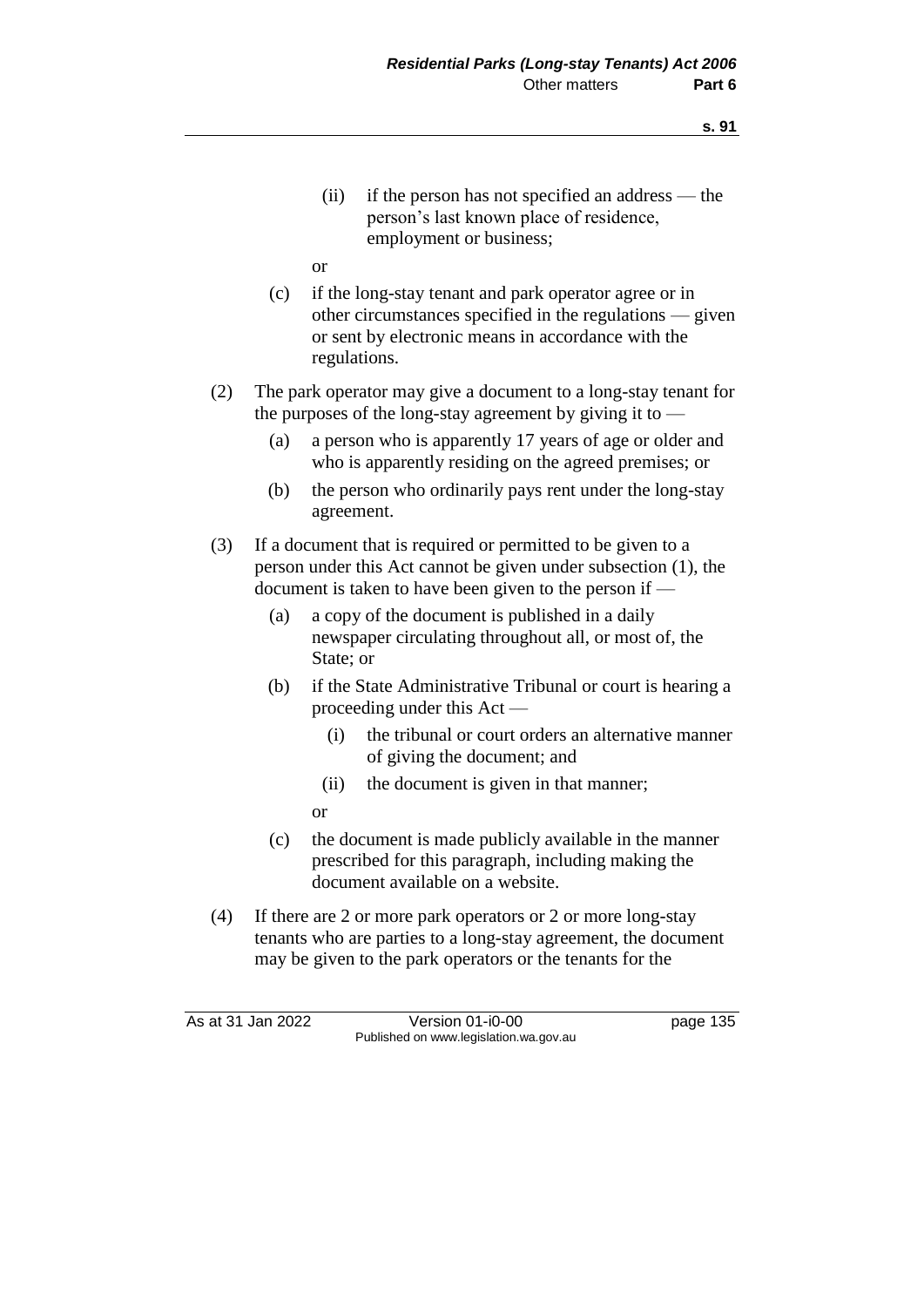**s. 94**

purposes of the long-stay agreement by giving it to any one of them.

*[Section 91 amended: No. 28 of 2020 s. 77.]*

*[92, 93. Deleted: No. 28 of 2020 s. 78.]*

## **94. Responsibilities of bond administrator**

The bond administrator must —

- (a) pay into the Rental Accommodation Account all amounts of security bond paid to the bond administrator under this Act; and
- (b) keep records in relation to each amount of security bond showing the name and address of the park operator and the long-stay tenant for whom the amount is held; and
- (c) pay out the amount of the bond in accordance with the regulations.

*[Section 94 amended: No. 60 of 2011 s. 108.]*

## **94A. Cross-examination of persons in proceedings involving family violence**

The *Restraining Orders Act 1997* section 44C applies to proceedings under this Act dealing with the issue of family violence as if references to the respondent were references to the person allegedly committing the family violence.

*[Section 94A inserted: No. 3 of 2019 s. 33.]*

## **95. Regulations**

(1) The Governor may make regulations prescribing all matters that are required or permitted by this Act to be prescribed, or are necessary or convenient to be prescribed, for giving effect to the purposes of this Act.

page 136 **Version 01-i0-00** As at 31 Jan 2022 Published on www.legislation.wa.gov.au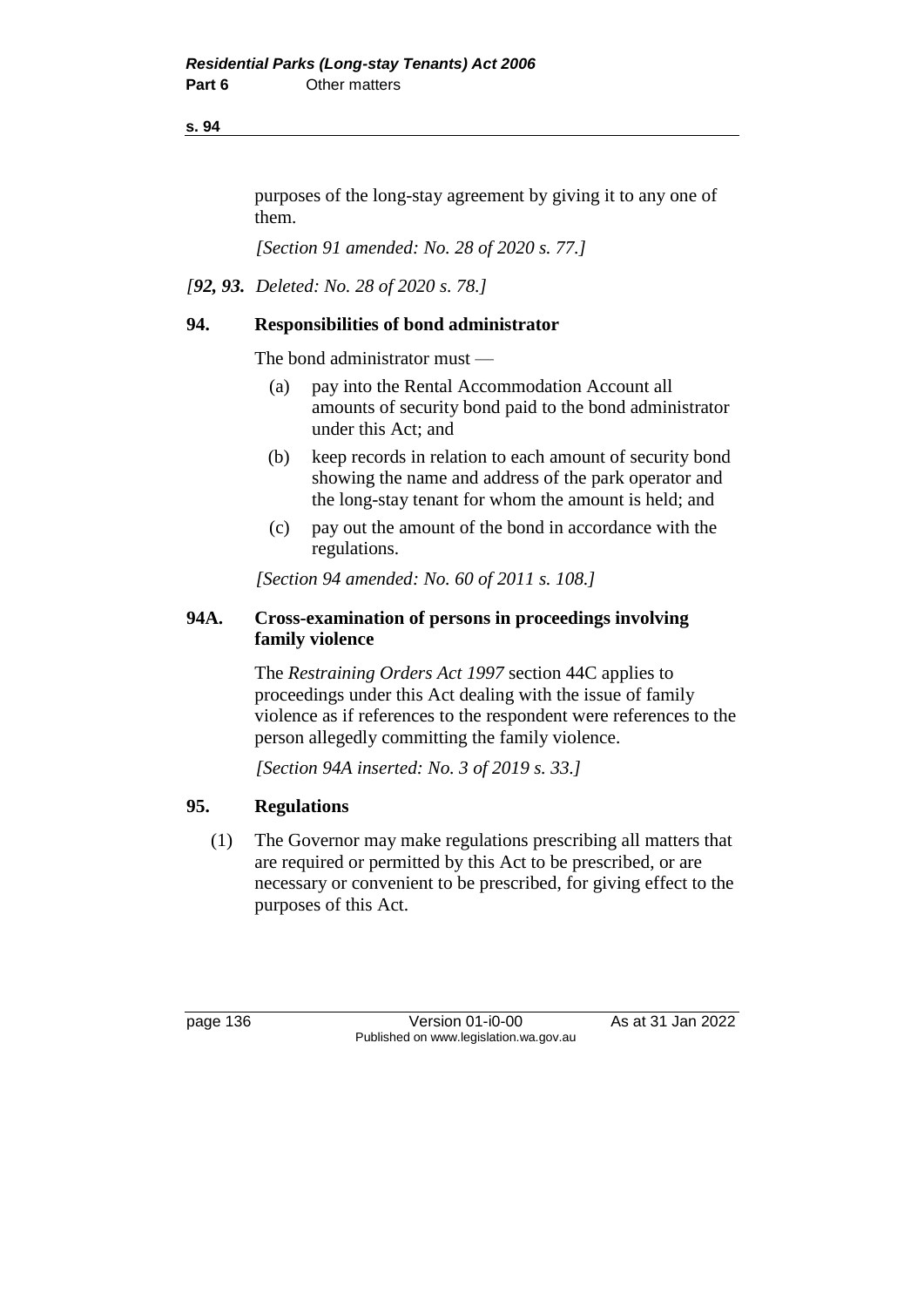- (2) Without limiting the generality of subsection (1), regulations made under that subsection may —
	- (a) require the parties to a long-stay agreement to record on an inspection sheet, before the commencement, and after the termination, of the tenancy, their opinions of the state of the premises and prescribe the form of such inspection sheets and the manner in which the parties record their opinions; and
	- *[(b)-(d) deleted]*
		- (e) provide for payment of security bond amounts and amounts of accrued interest, and for the repayment or distribution of the amounts paid out.
		- *[(f) deleted]*
- (3) Regulations made under subsection (1) may
	- (a) impose a penalty not exceeding \$5 000 for offences against the regulations; and
	- (b) provide for penalties not exceeding \$500 for each separate and further offence under the *Interpretation Act 1984* section 71(2).
- (4) Regulations made under subsection (1) for the purposes of section  $45A(2)(d)(vi)$  or Schedule 1 clause 14(4) cannot come into operation earlier than 6 months after they are published in the *Gazette*.

*[Section 95 amended: No. 3 of 2019 s. 34; No. 28 of 2020 s. 79.]*

## **96. Review of Act**

(1) The Minister must review the operation and effectiveness of this Act, and prepare a report based on the review, as soon as practicable after the  $5<sup>th</sup>$  anniversary of the day on which the *Residential Parks (Long-stay Tenants) Amendment Act 2020* section 3 comes into operation.

As at 31 Jan 2022 Version 01-i0-00 page 137 Published on www.legislation.wa.gov.au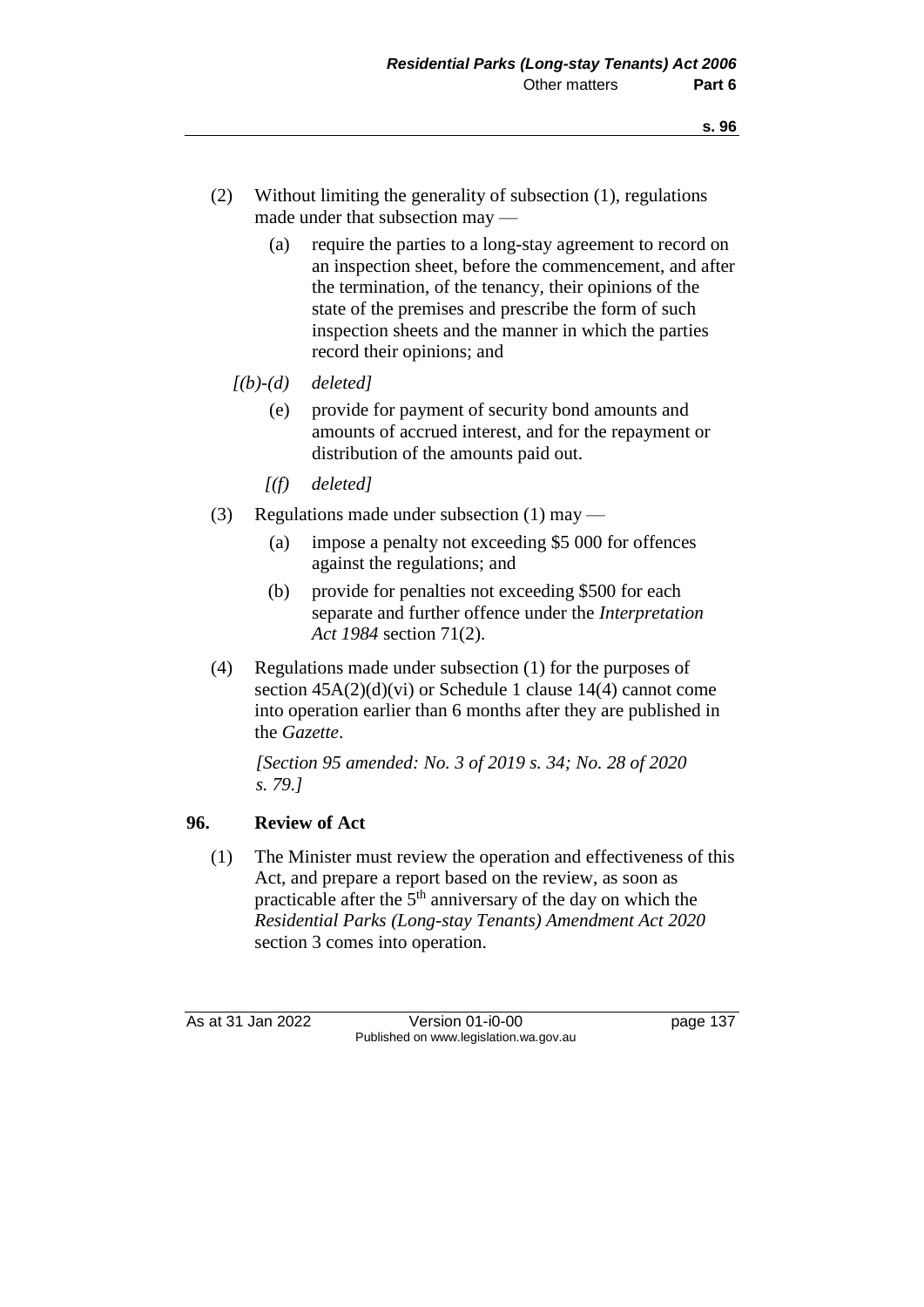- (2) The Minister must cause the report to be laid before each House of Parliament as soon as practicable after it is prepared, but not later than 12 months after the  $5<sup>th</sup>$  anniversary.
- (3) The Minister must transmit a copy of the report to the Clerk of a House of Parliament if —
	- (a) the report has been prepared; and
	- (b) the Minister is of the opinion that the House will not sit during the period of 21 days after the finalisation of the report.
- (4) A copy of the report transmitted to the Clerk of a House is taken to have been laid before that House.
- (5) The laying of a copy of a report that is taken to have occurred under subsection (4) must be recorded in the Minutes, or Votes and Proceedings, of the House on the first sitting day of the House after the receipt of the copy by the Clerk.

*[Section 96 inserted: No. 28 of 2020 s. 80.]*

page 138 Version 01-i0-00 As at 31 Jan 2022 Published on www.legislation.wa.gov.au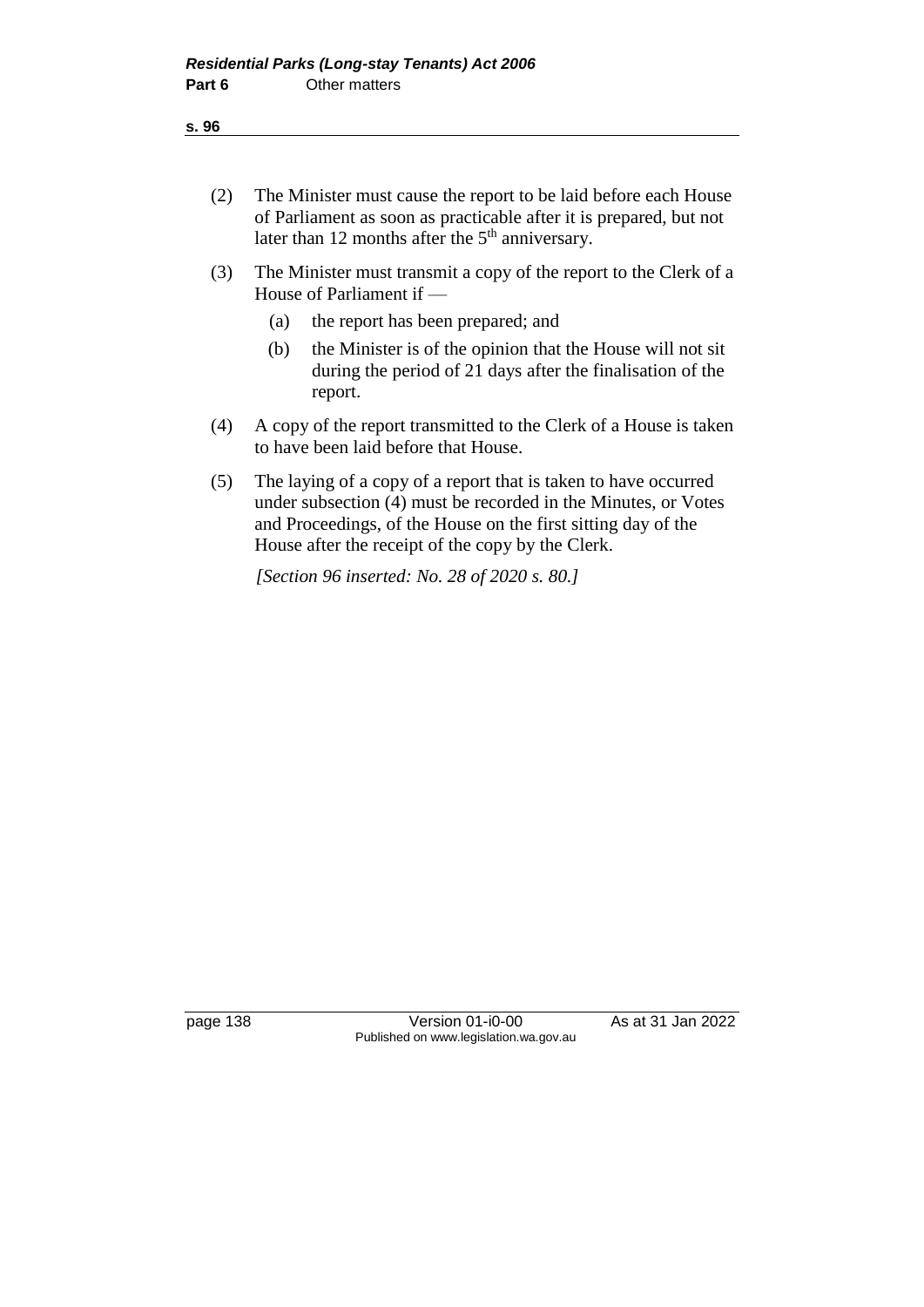# **Part 7 — Transitional and savings provisions**

*[Heading inserted: No. 28 of 2020 s. 81.]*

## **Division 1 — Transitional provisions —** *Residential Parks (Long-stay Tenants) Act 2006*

*[Heading inserted: No. 28 of 2020 s. 81.]*

## **97. Transitional provisions**

- (1) If, immediately before the commencement of this Act, a person held an option to make, renew or extend a residential park tenancy agreement, or to assign or otherwise transfer rights under a residential park tenancy agreement, the option may be exercised at the discretion of the person as if this Act had not been made.
- (2) Despite section 6(3), the following applies to, and in respect of, an existing fixed term long-stay agreement made orally (as defined in section 6) to which this Act applies —
	- (a) if any proceedings instituted in relation to the agreement under the *Residential Tenancies Act 1987* before the commencement of this Act have not been completed that Act continues to apply to the proceedings as if this Act had not been made;
	- (b) proceedings may be brought subject to and in accordance with this Act in respect of a cause of action  $that -$ 
		- (i) arose in connection with the long-stay agreement before the commencement of this Act; and
		- (ii) was not, immediately before that commencement, the subject of proceedings under the *Residential Tenancies Act 1987*;
	- (c) a notice of termination given in relation to the agreement under the *Residential Tenancies Act 1987* before the commencement of this Act has effect and may be enforced as if this Act had not been made;

As at 31 Jan 2022 Version 01-i0-00 page 139 Published on www.legislation.wa.gov.au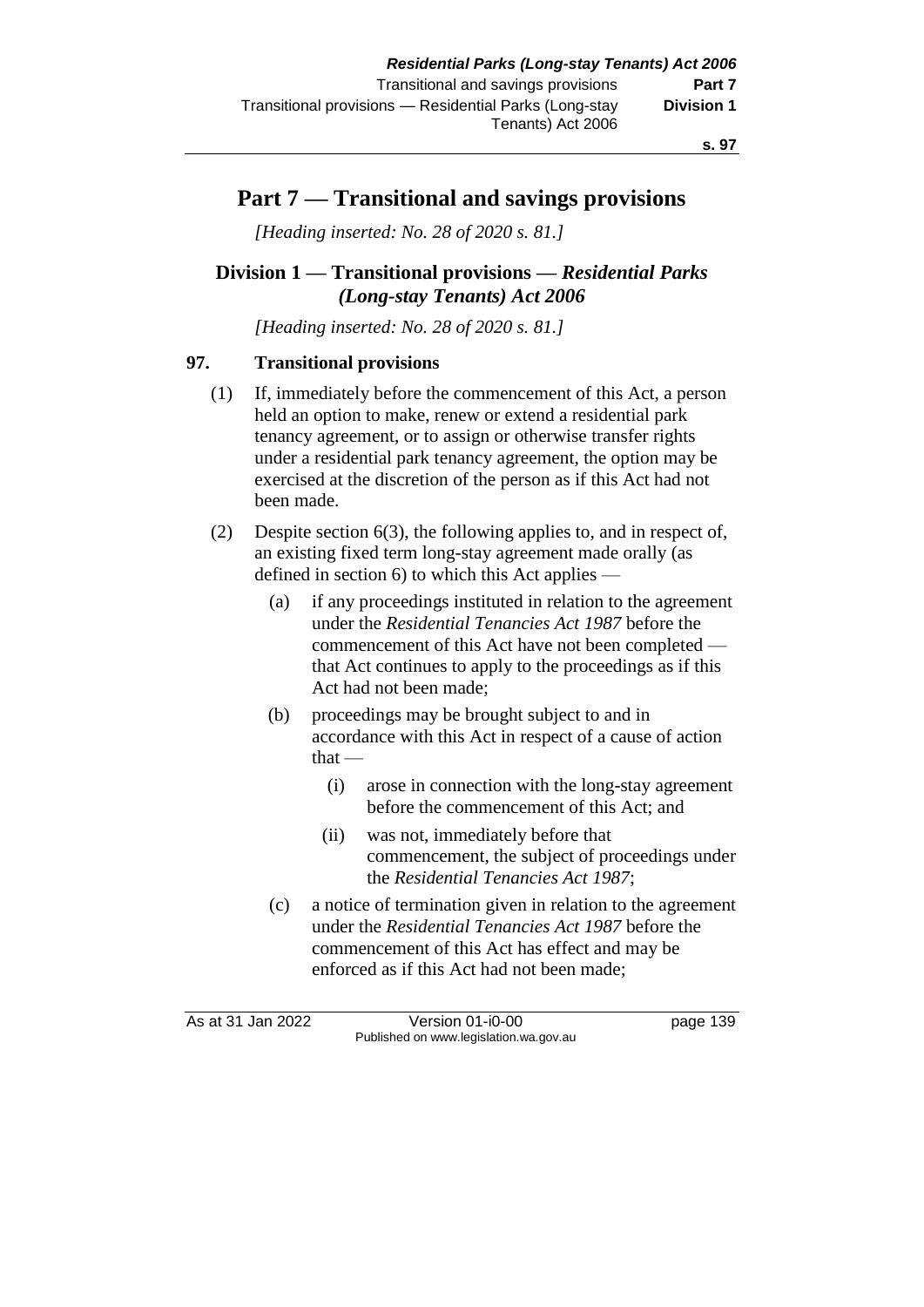| Part 7<br><b>Division 2</b><br>s. 98 |      | <b>Residential Parks (Long-stay Tenants) Act 2006</b><br>Transitional and savings provisions<br>Transitional provisions about residential parks - Residential<br>Parks (Long-stay Tenants) Amendment Act 2020                                                                                                                           |
|--------------------------------------|------|-----------------------------------------------------------------------------------------------------------------------------------------------------------------------------------------------------------------------------------------------------------------------------------------------------------------------------------------|
|                                      | (d)  | any process begun before the commencement of this Act<br>by which the rent payable under the agreement may be<br>increased may be continued and completed, and has<br>effect to increase the rent, as if this Act had not been<br>made, but subject to any order or determination of the<br>State Administrative Tribunal under Part 5; |
|                                      | (e)  | no civil or criminal liability is incurred as a result of the<br>application of this Act to the agreement for anything<br>done or not done before the commencement of this Act;                                                                                                                                                         |
|                                      | (f)  | any amount of bond money held, at the commencement<br>of this Act, in relation to the agreement under the<br><i>Residential Tenancies Act 1987</i> is to be treated as if it<br>were held under this Act.                                                                                                                               |
|                                      |      | Division 2 — Transitional provisions about residential parks -<br><b>Residential Parks (Long-stay Tenants) Amendment Act 2020</b>                                                                                                                                                                                                       |
|                                      |      | [Heading inserted: No. 28 of 2020 s. 83.]                                                                                                                                                                                                                                                                                               |
|                                      |      |                                                                                                                                                                                                                                                                                                                                         |
|                                      |      | Places before commencement day taken to be residential<br>parks and lifestyle villages                                                                                                                                                                                                                                                  |
| (1)                                  |      | In this section $-$                                                                                                                                                                                                                                                                                                                     |
|                                      | day; | <i>application period</i> means the period beginning on<br>3 August 2007 and ending on the day before commencement                                                                                                                                                                                                                      |
| 98.                                  |      | <b><i>caravan</i></b> has the meaning given in <i>Caravan Parks and Camping</i><br>Grounds Act 1995 section 5(1);                                                                                                                                                                                                                       |
|                                      |      | <b>commencement day</b> means the day on which the Residential<br>Parks (Long-stay Tenants) Amendment Act 2020 section 83<br>comes into operation.                                                                                                                                                                                      |
| (2)                                  |      | For the purposes of an act or omission under this Act before, on<br>or after commencement day —                                                                                                                                                                                                                                         |
|                                      | (a)  | a place is taken to have been a residential park on each<br>day during the application period that the place $-$                                                                                                                                                                                                                        |
|                                      |      | had long-stay sites; and<br>(i)                                                                                                                                                                                                                                                                                                         |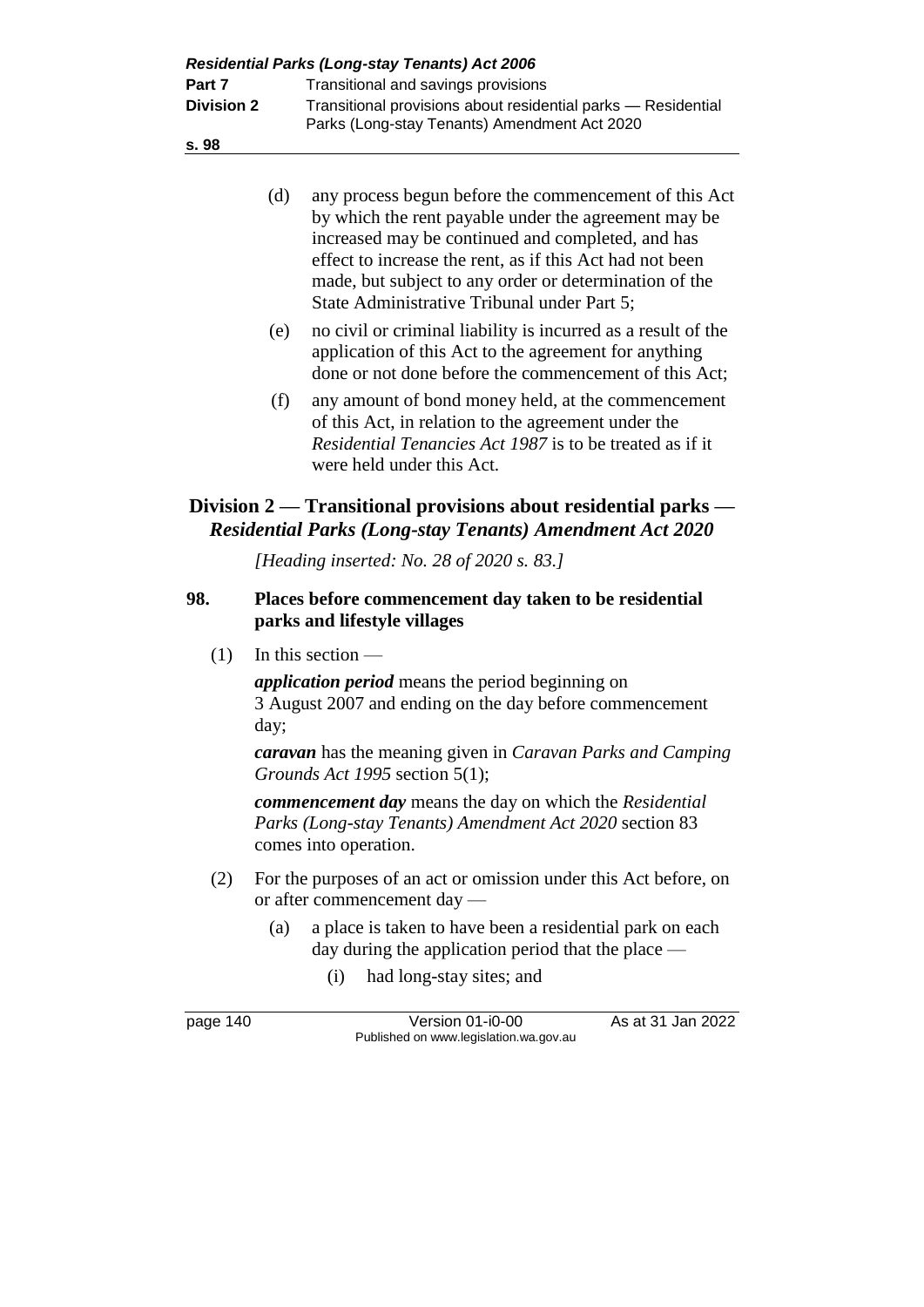- (ii) did not have caravans situated for habitation; and
- (iii) had relocatable homes other than caravans situated for habitation; and
- (iv) was held out as a residential park or a place that had long-stay sites;

and

- (b) a place, or a part of a place, is taken to have been a lifestyle village on each day that —
	- (i) the place is taken to have been a residential park under paragraph (a); and
	- (ii) the place, or part of the place, included long-stay sites that were occupied, or intended to be occupied, solely or principally by individuals having a particular interest or quality in common.
- (3) However, a place is not taken to have been a residential park if the regulations provide that the place is not a residential park.

*[Section 98 inserted: No. 28 of 2020 s. 83.]*

## **Division 3 — Transitional and savings provisions —** *Residential Parks (Long-stay Tenants) Amendment Act 2020*

*[Heading inserted: No. 28 of 2020 s. 84.]*

#### **Subdivision 1 — Preliminary**

*[Heading inserted: No. 28 of 2020 s. 84.]*

#### **99. Terms used**

In this Division —

*amended*, for a provision of this Act, means the provision as in force on and after commencement day;

*amending Act* means the *Residential Parks (Long-stay Tenants) Amendment Act 2020*;

As at 31 Jan 2022 Version 01-i0-00 page 141 Published on www.legislation.wa.gov.au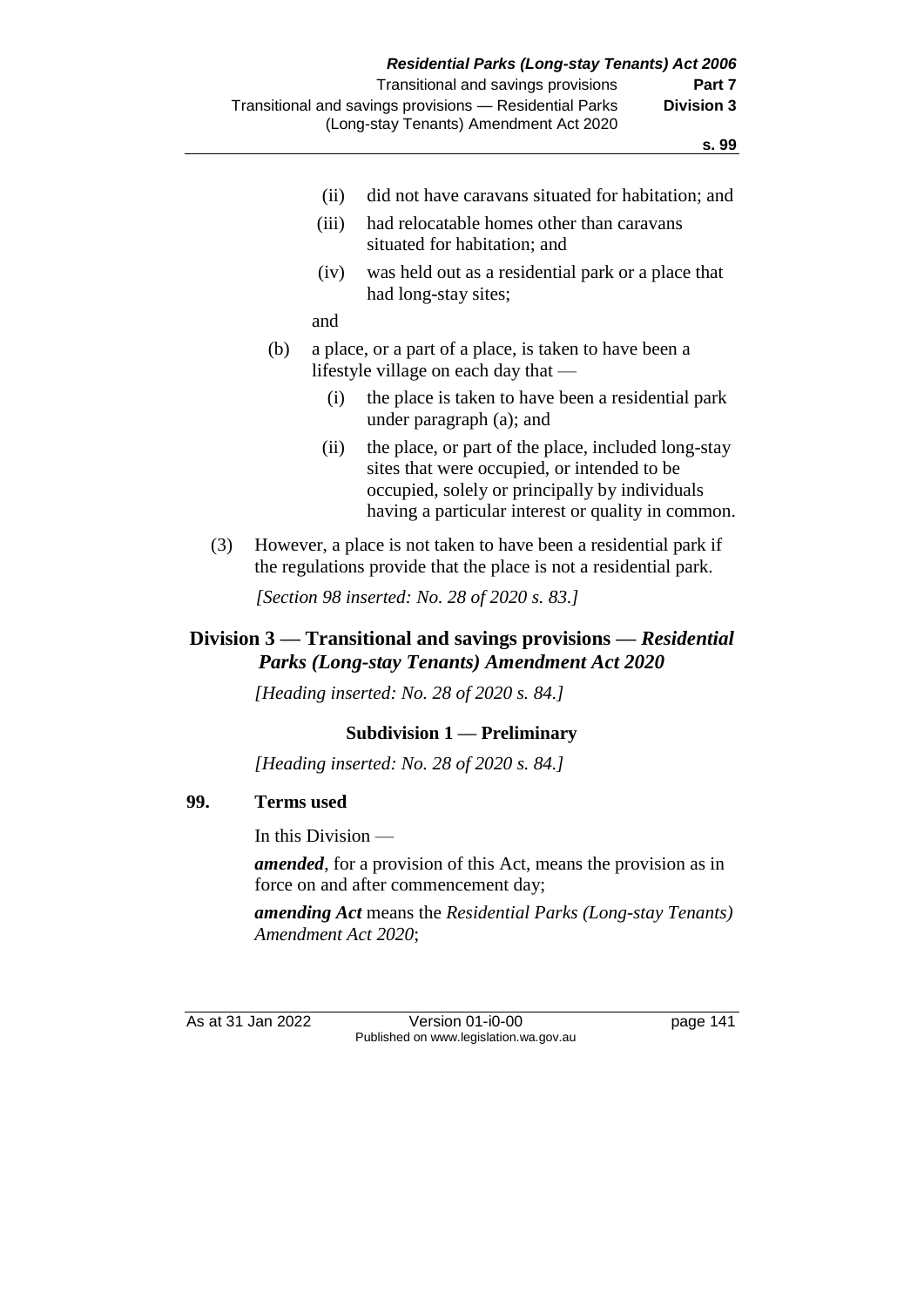**s. 100**

*authorised deposit-taking institution* has the meaning given in the *Banking Act 1959* (Commonwealth) section 5;

*commencement day* means the day on which Part 2 of the amending Act comes into operation;

*former*, for a provision of this Act, means the provision as in force immediately before commencement day;

*pre-commencement long-stay agreement* means a long-stay agreement entered into before commencement day;

#### *tenancy bond account* means —

- (a) in relation to a park operator an ADI account held under former section  $22(1)(b)$ ; or
- (b) in relation to a real estate agent a trust account referred to in former section 22(2).

*[Section 99 inserted: No. 28 of 2020 s. 84.]*

## **Subdivision 2 — Bonds**

*[Heading inserted: No. 28 of 2020 s. 84.]*

## **100. Return of key bond to long-stay tenant**

 $(1)$  In this section —

*key bond* means an amount paid under former section 21(2)(b) by way of security for keys, remote control entry devices or other security devices provided by the park operator for the use of a long-stay tenant.

- (2) If a park operator received a key bond, the park operator must pay the amount to the long-stay tenant —
	- (a) if the long-stay agreement for which the key bond is paid is renewed within 18 months after commencement day — as soon as practicable after the renewal; or
	- (b) when the amount is transferred to the bond administrator or paid to the tenant under section  $101(2)$  — within 18 months after commencement day; or

page 142 Version 01-i0-00 As at 31 Jan 2022 Published on www.legislation.wa.gov.au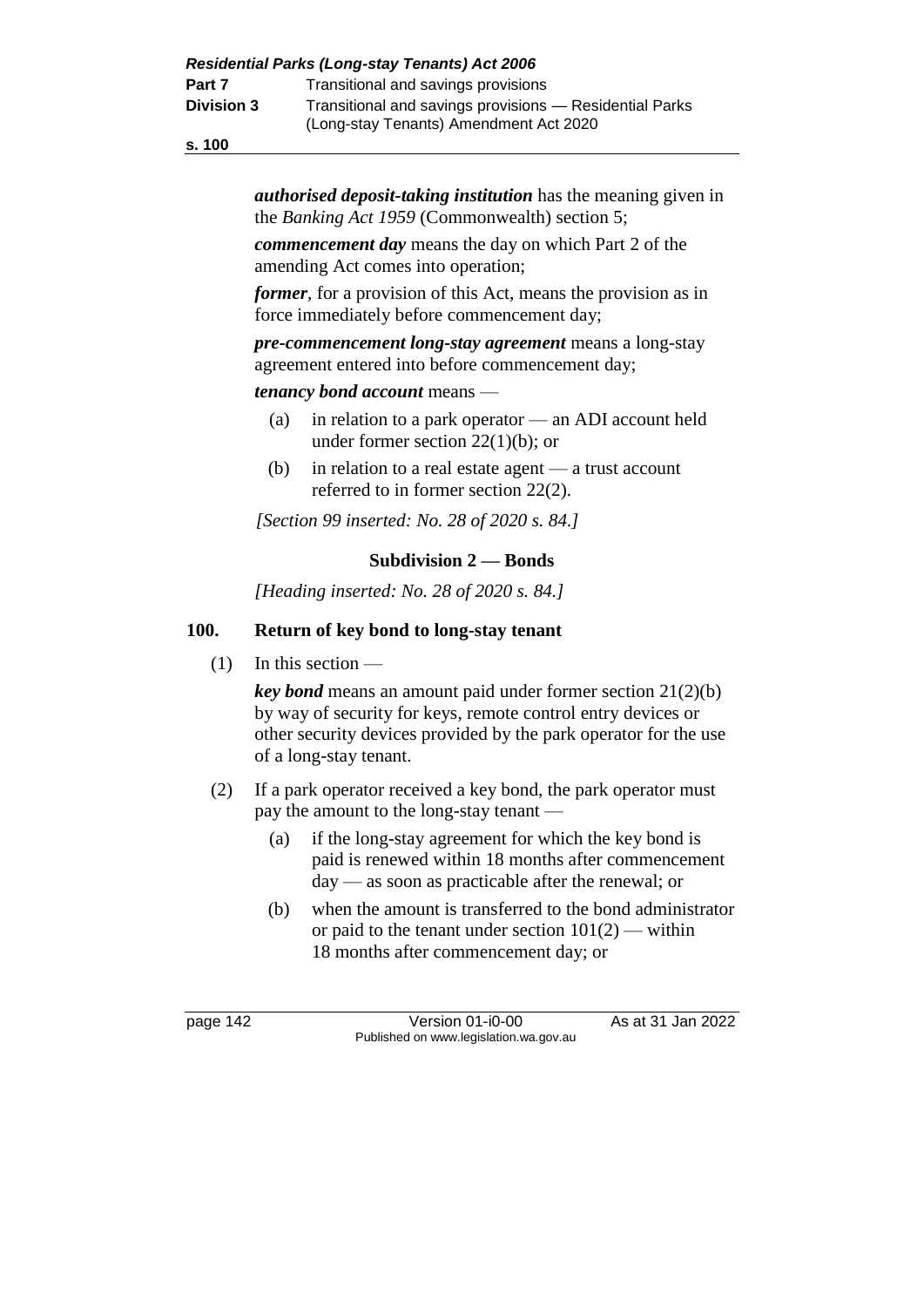(c) in any other case — within 18 months after commencement day.

*[Section 100 inserted: No. 28 of 2020 s. 84.]*

## **101. Amounts paid into tenancy bond account to be transferred to bond administrator**

- (1) This section applies to a park operator or real estate agent who, on commencement day, holds an amount deposited in a tenancy bond account under former section 22(1)(b) or (2).
- (2) The park operator or real estate agent must take all reasonable steps to ensure that the amount is transferred to the bond administrator under amended section 22 or paid to the long-stay tenant —
	- (a) if the long-stay agreement for which the security bond is paid is renewed or the security bond is increased under amended section 24 within 18 months after commencement day — as soon as practicable after the renewal or increase; or
	- (b) in any other case within 18 months after commencement day.

Penalty for this subsection: a fine of \$5 000.

*[Section 101 inserted: No. 28 of 2020 s. 84.]*

#### **102. Requirements for holding security bond amounts**

- (1) An amount held in an ADI account under section 101(1) must be held by the authorised deposit-taking institution on the following terms —
	- (a) interest at a rate not less than the prescribed rate accrues on the amount for the period during which the amount is held;
	- (b) the authorised deposit-taking institution must pay an amount equal to the amount of interest accrued at the prescribed rate into the Rental Accommodation Account in accordance with the regulations;

As at 31 Jan 2022 Version 01-i0-00 page 143 Published on www.legislation.wa.gov.au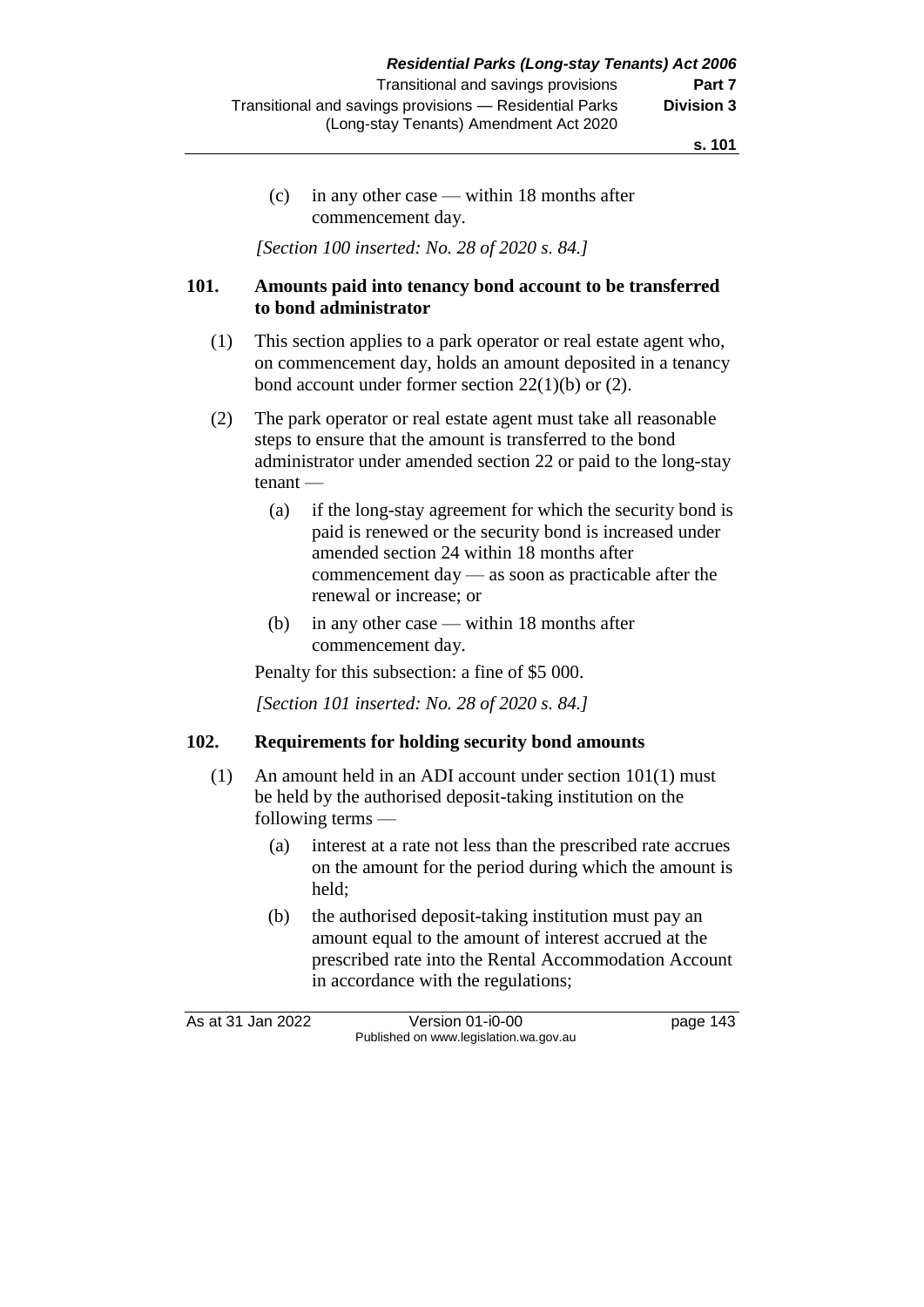|                                       |     | Residential Parks (Long-stay Tenants) Act 2006                                                                                                                                                                                                                                                                                                 |  |  |
|---------------------------------------|-----|------------------------------------------------------------------------------------------------------------------------------------------------------------------------------------------------------------------------------------------------------------------------------------------------------------------------------------------------|--|--|
| Part 7<br><b>Division 3</b><br>s. 103 |     | Transitional and savings provisions<br>Transitional and savings provisions - Residential Parks<br>(Long-stay Tenants) Amendment Act 2020                                                                                                                                                                                                       |  |  |
|                                       |     |                                                                                                                                                                                                                                                                                                                                                |  |  |
|                                       | (c) | if interest accrues on the amount at a higher rate than the<br>prescribed rate — the authorised deposit-taking<br>institution must pay the difference between the amount<br>of interest accrued at the prescribed rate and the amount<br>of interest accrued at the higher rate to the long-stay<br>tenant in accordance with the regulations; |  |  |
|                                       | (d) | the authorised deposit-taking institution may deduct<br>from an amount paid under paragraph (b) or (c) an<br>amount not exceeding the prescribed fee;                                                                                                                                                                                          |  |  |
|                                       | (e) | the security bond amount must be paid out in the<br>prescribed manner.                                                                                                                                                                                                                                                                         |  |  |
| (2)                                   |     | The prescribed rate under subsection $(1)$ may be prescribed by<br>reference to a prescribed market rate indicator.                                                                                                                                                                                                                            |  |  |
| (3)                                   |     | An authorised deposit-taking institution must ensure that the<br>following records are kept, in a form approved by the bond<br>administrator, in relation to an amount held in an ADI account<br>under section $101(1)$ —                                                                                                                      |  |  |
|                                       | (a) | the name and number of the account in which the<br>amount is held;                                                                                                                                                                                                                                                                             |  |  |
|                                       | (b) | the amount;                                                                                                                                                                                                                                                                                                                                    |  |  |
|                                       | (c) | the date the amount was paid into the account.                                                                                                                                                                                                                                                                                                 |  |  |
|                                       |     | [Section 102 inserted: No. 28 of 2020 s. 84.]                                                                                                                                                                                                                                                                                                  |  |  |
| 103.                                  |     | Information from authorised deposit-taking institution<br>about tenancy bond accounts                                                                                                                                                                                                                                                          |  |  |
| (1)                                   |     | In this section $-$                                                                                                                                                                                                                                                                                                                            |  |  |
|                                       |     | auditor means -                                                                                                                                                                                                                                                                                                                                |  |  |
|                                       | (a) | a person registered as an auditor, or taken to be<br>registered as an auditor, under the Corporations<br>Act 2001 (Commonwealth) Part 9.2; or                                                                                                                                                                                                  |  |  |
|                                       | (b) | another suitably qualified person approved by the<br>Commissioner under former section 93;                                                                                                                                                                                                                                                     |  |  |
| page $144$                            |     | As at 31 Jan 2022<br>Version 01-i0-00<br>Published on www.legislation.wa.gov.au                                                                                                                                                                                                                                                                |  |  |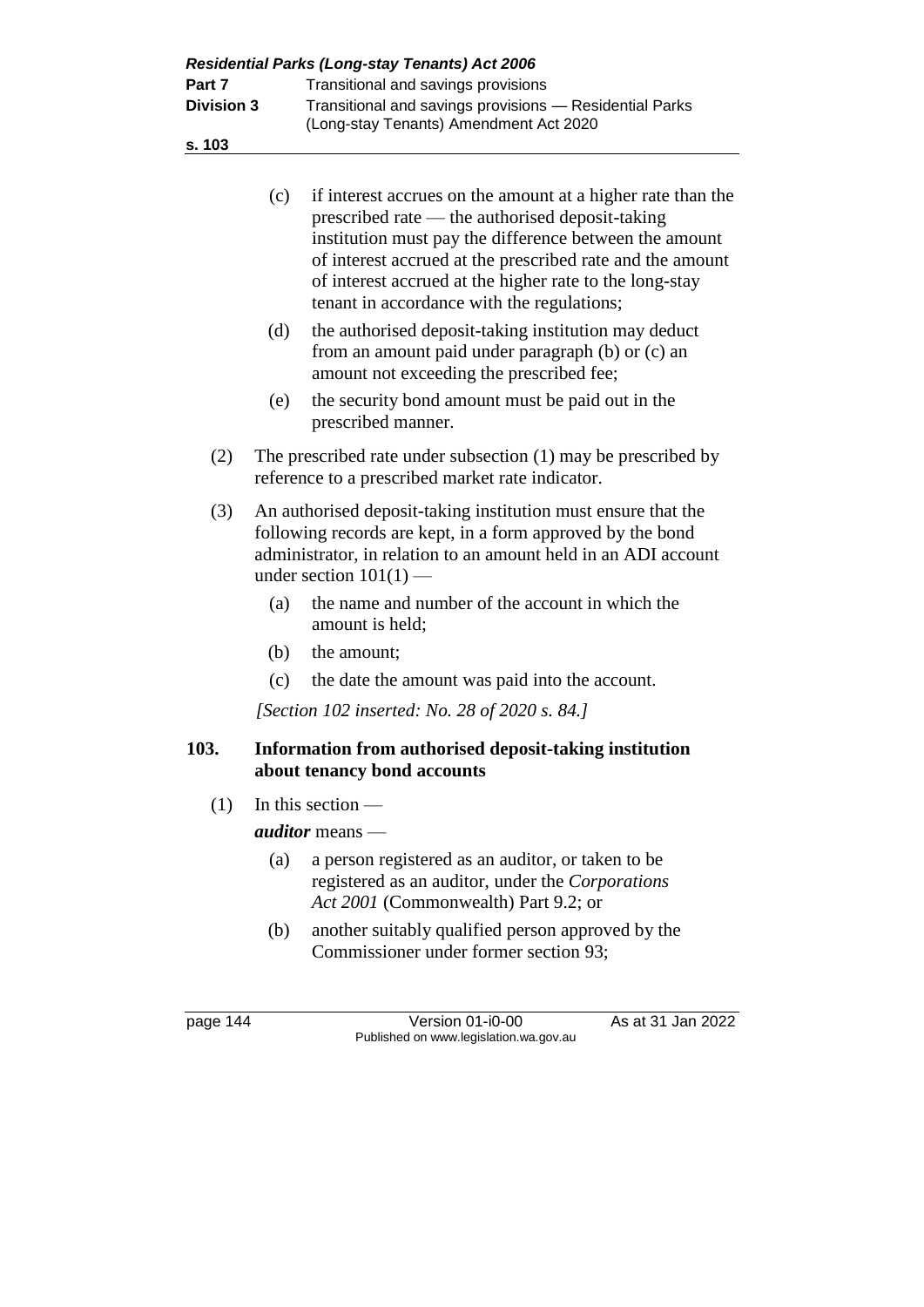*authorised financial institution* has the meaning given in the *Residential Tenancies Act 1987* section 92.

- (2) The Commissioner may, by notice in writing under subsection (3) to a person who is the manager, or other officer for the time being in charge of, an authorised financial institution, require that person to give to the Commissioner such information as the Commissioner requires in relation to a tenancy bond account, including information as to the balances of and amounts of interest paid on the account.
- (3) The notice
	- (a) must specify the time at or within which the information must be given; and
	- (b) may require the information to be
		- (i) given in writing; and
		- (ii) certified as correct by an auditor; and
		- (iii) given at or sent or delivered to a place specified in the notice; and
		- (iv) sent or delivered by any means specified in the notice; and
		- (v) given on oath or affirmation or by statutory declaration;

and

(c) must state that the person is required under this Act to give the information.

*[Section 103 inserted: No. 28 of 2020 s. 84.]*

## **104. Offences relating to s. 103**

(1) A person must not, without reasonable excuse, refuse or fail to comply with a written requirement under section 103(2).

Penalty for this subsection: a fine of \$15 000.

As at 31 Jan 2022 Version 01-i0-00 page 145 Published on www.legislation.wa.gov.au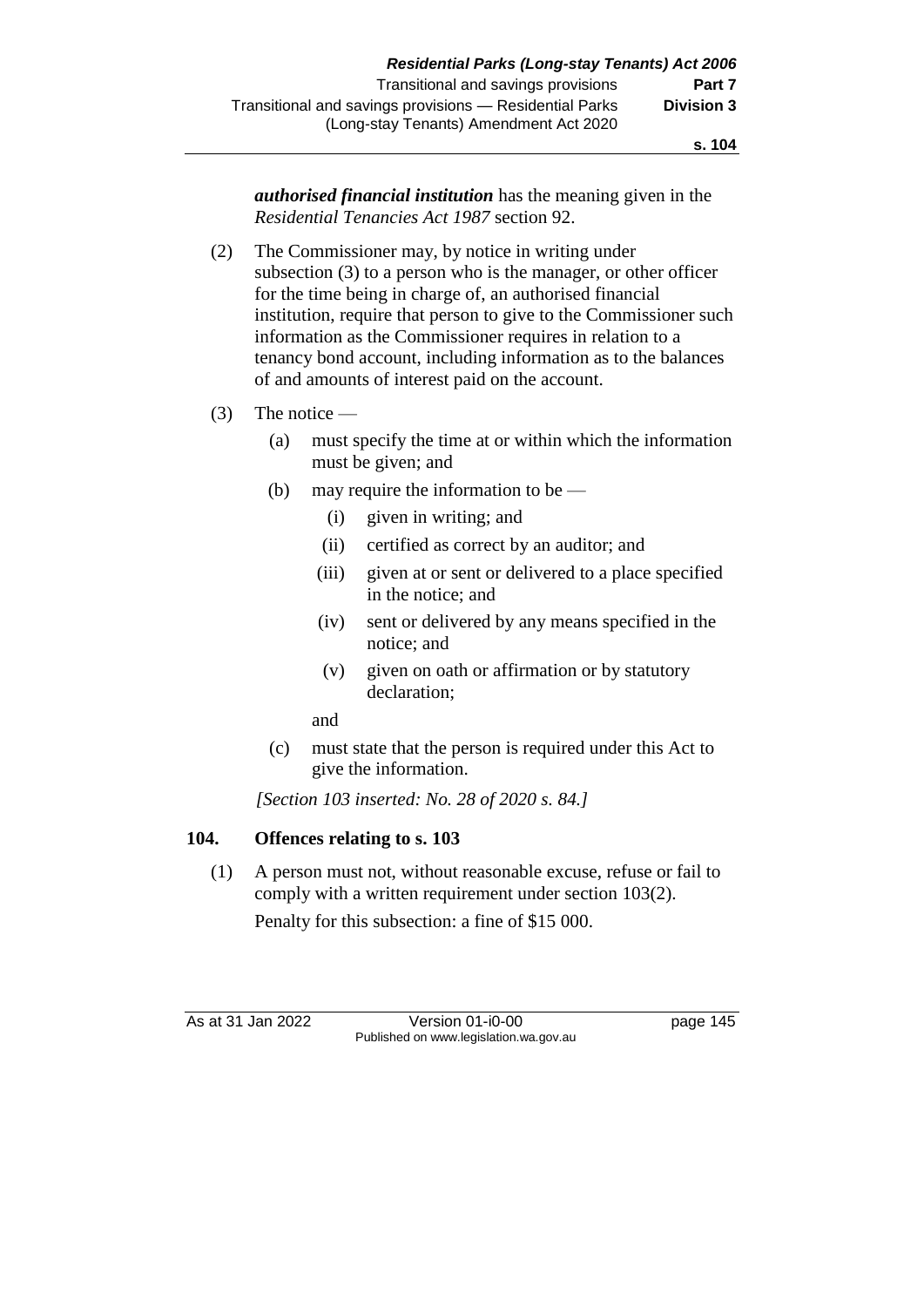| <b>Residential Parks (Long-stay Tenants) Act 2006</b> |                                                                                                   |  |  |
|-------------------------------------------------------|---------------------------------------------------------------------------------------------------|--|--|
| Part 7                                                | Transitional and savings provisions                                                               |  |  |
| <b>Division 3</b>                                     | Transitional and savings provisions - Residential Parks<br>(Long-stay Tenants) Amendment Act 2020 |  |  |

- **s. 105**
	- (2) A person must not give information in response to a written requirement under section 103(2) that the person knows is false or misleading in a material particular.

Penalty for this subsection: a fine of \$15 000.

- (3) It is a defence in proceedings for an offence against subsection (1) for the person to show that —
	- (a) the notice under section 103(3) did not state that the person was required under this Act to give the information; or
	- (b) the time specified in the requirement did not give the person sufficient notice to enable compliance with the requirement.
- (4) A person is not entitled to refuse to give the information required under section 103 on the grounds that the information could tend to incriminate the person or render the person liable to a penalty.
- (5) Despite subsection (4), information given under section 103 is not admissible in evidence in any proceedings against the person except proceedings for an offence against subsection (2).

*[Section 104 inserted: No. 28 of 2020 s. 84.]*

## **Subdivision 3 — Other transitional provisions**

*[Heading inserted: No. 28 of 2020 s. 84.]*

## **105. Pre-commencement long-stay agreement provides for cost of preparing long-stay agreement**

If a pre-commencement long-stay agreement provides that a person other than the park operator must bear the cost of preparing a proposed long-stay agreement under former section 14, former section 14 continues to apply to the long-stay agreement until the agreement ends as if the section had not been amended by the amending Act.

*[Section 105 inserted: No. 28 of 2020 s. 84.]*

page 146 Version 01-i0-00 As at 31 Jan 2022 Published on www.legislation.wa.gov.au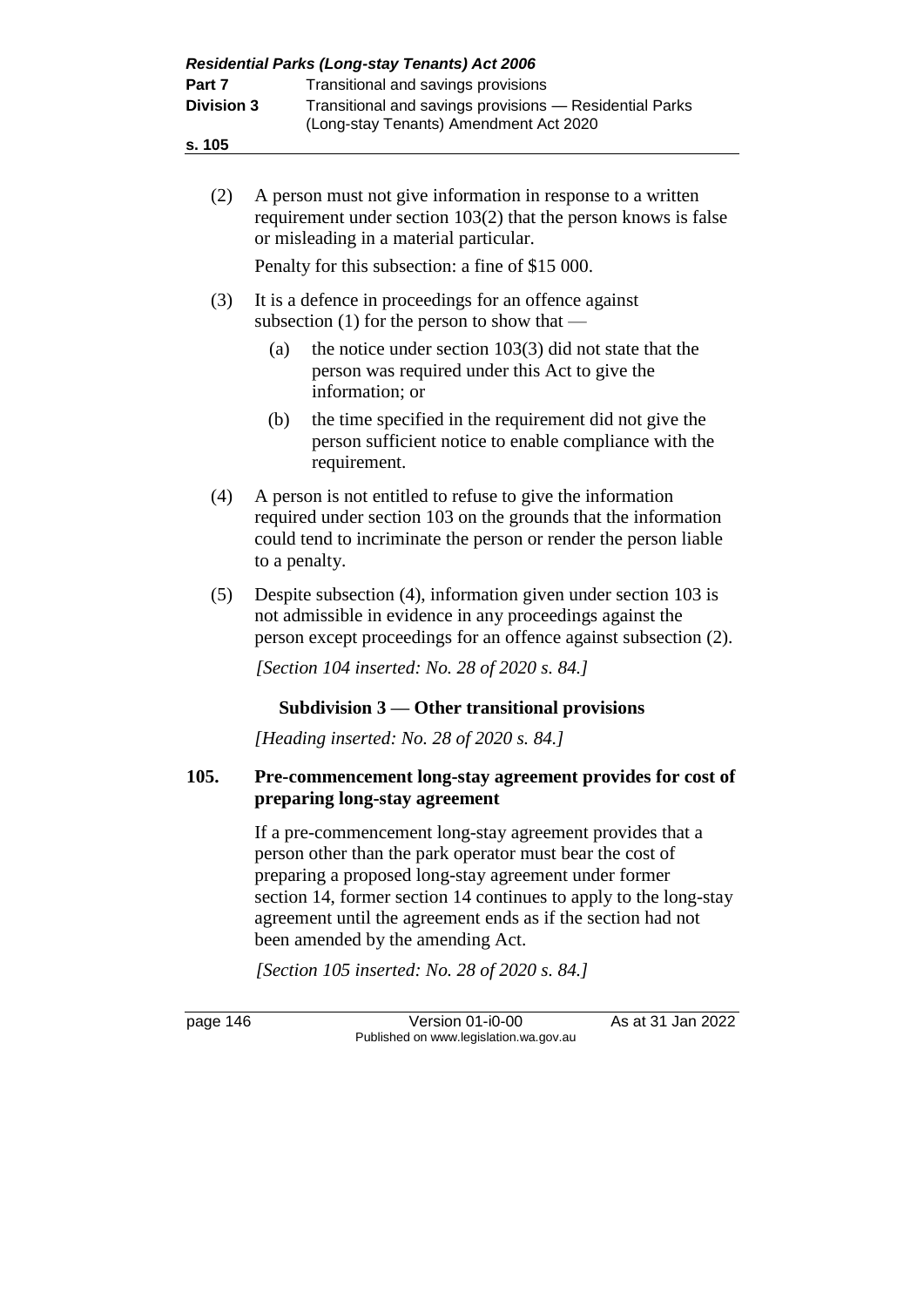#### **106. Variation of rent on the basis of market rent**

- (1) This section applies if a pre-commencement long-stay agreement includes a provision providing for a review of rent on a market rent basis.
- (2) Despite amended section 29A(1)(c), the provision continues to apply on and from commencement day until the provision is varied by the parties to the long-stay agreement.
- (3) When calculating the amount of rent to be payable on and after the review date under the provision, the park operator must have regard to a report obtained for the purpose by the park operator from a person licensed under the *Land Valuers Licensing Act 1978*.

Penalty for this subsection: a fine of \$5 000.

*[Section 106 inserted: No. 28 of 2020 s. 84.]*

#### **107. Variation of rent under on-site home agreements entered into before commencement day**

If an on-site home agreement was entered into before commencement day a park operator may increase the rent payable under the long-stay agreement, on and from commencement day until the agreement ends, by giving a written notice to the long-stay tenant under former section 30 as if the section had not been amended by the amending Act.

*[Section 107 inserted: No. 28 of 2020 s. 84.]*

#### **108. Application of former s. 32 to pre-commencement long-stay agreements**

(1) Part 2 Division 5 applies to a pre-commencement long-stay agreement as if the agreement was made on commencement day.

As at 31 Jan 2022 Version 01-i0-00 page 147 Published on www.legislation.wa.gov.au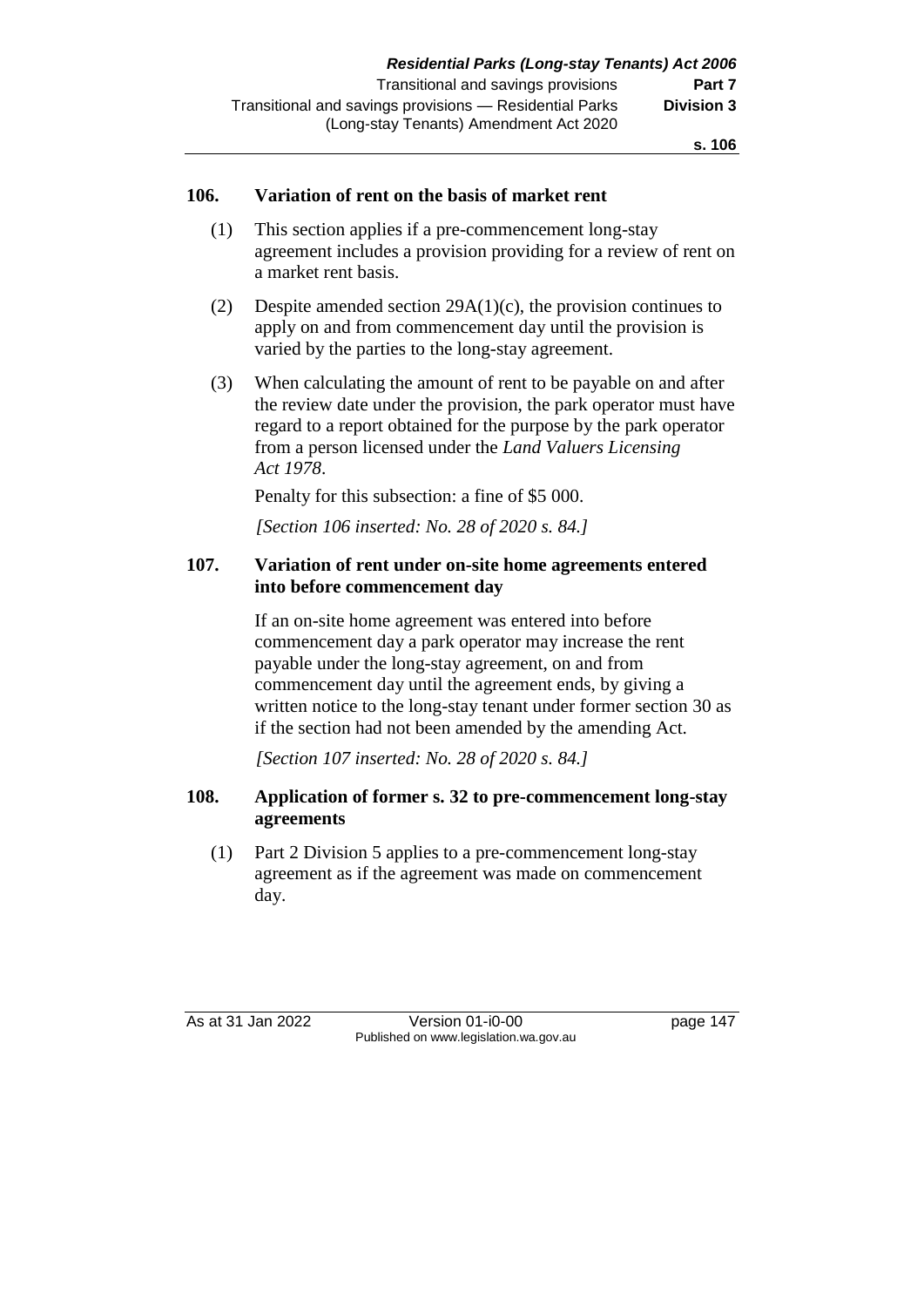|                   |                                                                             | Residential Parks (Long-stay Tenants) Act 2006                                                                                                                                                                                                                                                          |  |  |
|-------------------|-----------------------------------------------------------------------------|---------------------------------------------------------------------------------------------------------------------------------------------------------------------------------------------------------------------------------------------------------------------------------------------------------|--|--|
| Part 7            |                                                                             | Transitional and savings provisions                                                                                                                                                                                                                                                                     |  |  |
| <b>Division 3</b> |                                                                             | Transitional and savings provisions - Residential Parks<br>(Long-stay Tenants) Amendment Act 2020                                                                                                                                                                                                       |  |  |
| s. 109            |                                                                             |                                                                                                                                                                                                                                                                                                         |  |  |
| (2)               |                                                                             | A term of a pre-commencement long-stay agreement has no<br>effect to the extent that -                                                                                                                                                                                                                  |  |  |
|                   | (a)                                                                         | under former section $32(2)$ , the term excluded, modified<br>or restricted a term set out in former Schedule 1; and                                                                                                                                                                                    |  |  |
|                   | (b)                                                                         | the term is inconsistent with a provision of this Act as in<br>force on and from commencement day.                                                                                                                                                                                                      |  |  |
| (3)               | Schedule 1.                                                                 | Despite the repeal of former section $32(2)$ , a person does not<br>commit an offence under this Act only because the<br>pre-commencement long-stay agreement purports to exclude,<br>modify or restrict the operation of a term set out in former                                                      |  |  |
|                   |                                                                             | [Section 108 inserted: No. 28 of 2020 s. 84.]                                                                                                                                                                                                                                                           |  |  |
| 109.              |                                                                             | Taking possession of agreed premises under mortgage<br>entered into before commencement day                                                                                                                                                                                                             |  |  |
| (1)               |                                                                             | This section applies to a mortgage entered into before<br>commencement day.                                                                                                                                                                                                                             |  |  |
| (2)               |                                                                             | Despite the amendment of former section $33(3)(b)$ and the<br>repeal of section $33(3)(c)$ , a long-stay agreement ends when a<br>mortgagee of the agreed premises takes possession of the<br>premises under the mortgage as if those sections had not been<br>amended or repealed by the amending Act. |  |  |
|                   |                                                                             | [Section 109 inserted: No. 28 of 2020 s. 84.]                                                                                                                                                                                                                                                           |  |  |
| 110.              | Former s. 41 continues to apply to pre-commencement<br>long-stay agreements |                                                                                                                                                                                                                                                                                                         |  |  |
|                   |                                                                             | Despite amended section 41, the specified day in a notice given<br>under that section on and from commencement day in relation to<br>a pre-commencement long-stay agreement may be a day earlier<br>than the last day of the term of a fixed term tenancy under<br>former section $41(4)(a)$ .          |  |  |
|                   |                                                                             | [Section 110 inserted: No. 28 of 2020 s. 84.]                                                                                                                                                                                                                                                           |  |  |

page 148 Version 01-i0-00 As at 31 Jan 2022 Published on www.legislation.wa.gov.au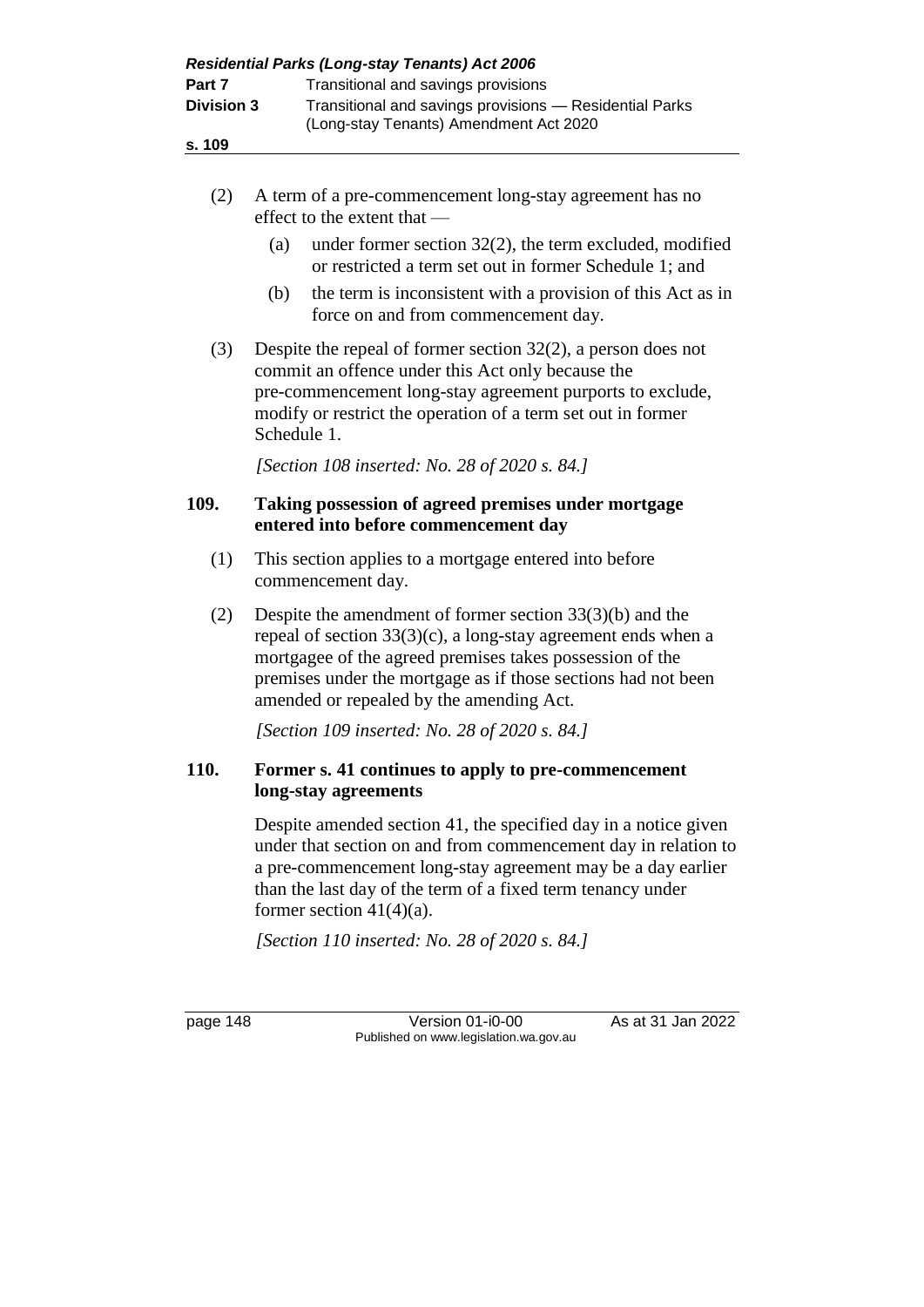#### **111. Site-only agreements entered into before commencement day cannot be terminated without grounds**

A site-only agreement entered into before commencement day cannot be terminated under former section 42 after commencement day.

*[Section 111 inserted: No. 28 of 2020 s. 84.]*

## **112. Park rules made by park liaison committee before commencement day taken to be made by park operator**

If a park liaison committee prepared park rules that were in force immediately before commencement day, the park rules are taken, on and from commencement day, to have been made by the park operator under section 54A.

*[Section 112 inserted: No. 28 of 2020 s. 84.]*

## **113. Former s. 55 continues to apply to pre-commencement long-stay agreements**

If a term of a site-only agreement entered into before commencement day expressly provides that on site sales are prohibited, despite amended section 55, the term continues to apply to the site-only agreement on and from commencement day.

*[Section 113 inserted: No. 28 of 2020 s. 84.]*

## **114. Written selling agent agreement under former s. 57 continues to apply on and after commencement day**

If a park operator is acting as a selling agent under a written agreement signed under former section 57 before commencement day —

- (a) former section 57 continues to apply to the written agreement on and from commencement day; and
- (b) section 57A does not apply to the written agreement.

*[Section 114 inserted: No. 28 of 2020 s. 84.]*

As at 31 Jan 2022 Version 01-i0-00 page 149 Published on www.legislation.wa.gov.au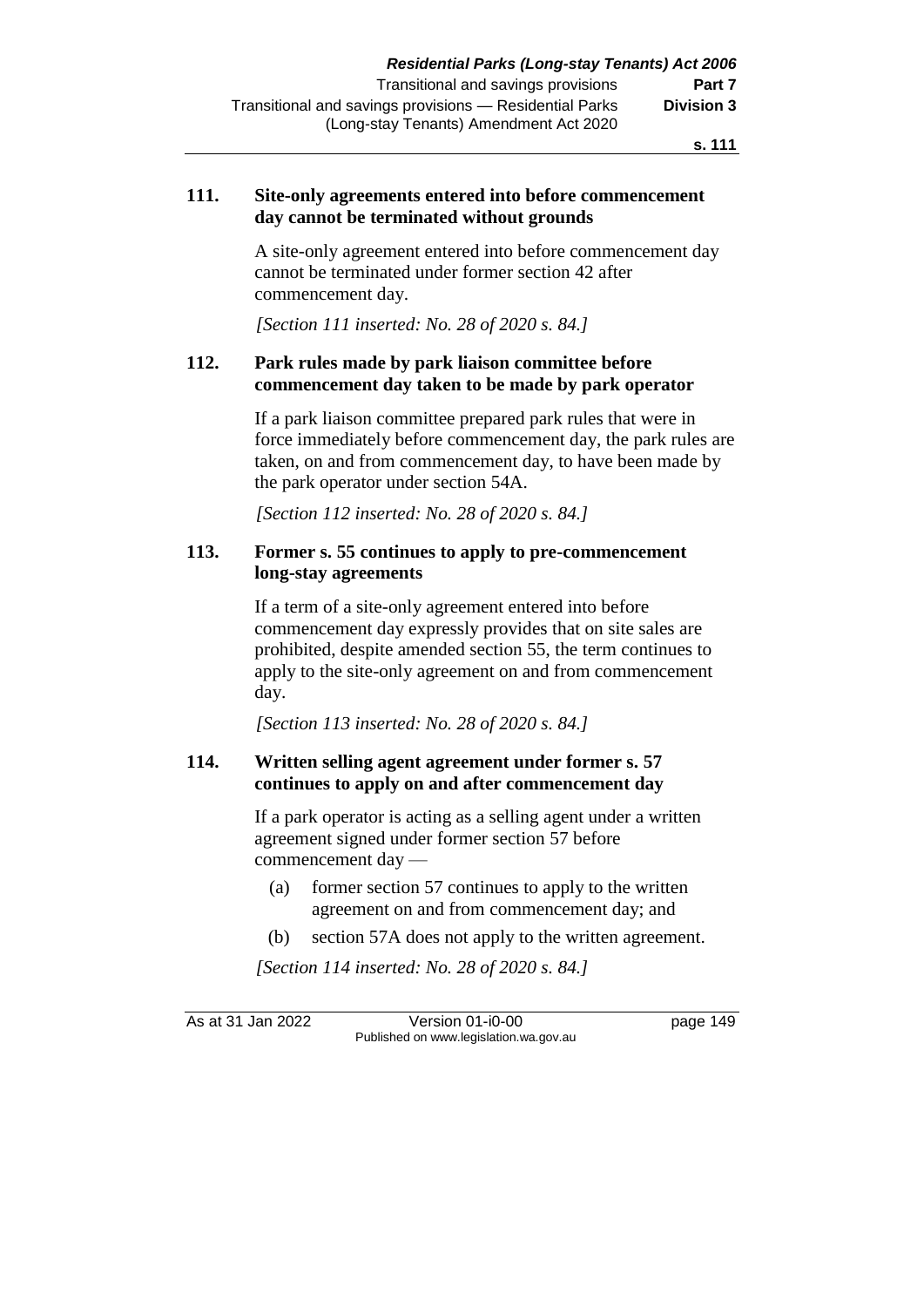| <b>Residential Parks (Long-stay Tenants) Act 2006</b> |                                                                                                   |  |  |
|-------------------------------------------------------|---------------------------------------------------------------------------------------------------|--|--|
| Part 7                                                | Transitional and savings provisions                                                               |  |  |
| <b>Division 3</b>                                     | Transitional and savings provisions — Residential Parks<br>(Long-stay Tenants) Amendment Act 2020 |  |  |
| s. 115                                                |                                                                                                   |  |  |

#### **115. Validation of voluntary sharing arrangements entered into before commencement day**

Despite section 13A, if a pre-commencement long-stay agreement includes a voluntary sharing arrangement, the arrangement continues to have effect even if the park operator, the long-stay agreement or the voluntary sharing arrangement fails to comply with the requirements of section 13A.

*[Section 115 inserted: No. 28 of 2020 s. 84.]*

## **116. Transitional regulations**

- (1) Regulations (*transitional regulations*) may prescribe all matters that are required or necessary or convenient to be prescribed for dealing with any issue or matter of a savings or transitional nature —
	- (a) that arise as a result of the amendment of this Act by the amending Act; and
	- (b) for which there is no sufficient provision in this Act or the amending Act.
- (2) Without limiting subsection (1), transitional regulations may provide to what extent sections 54A(2), 54B and 63B apply to park rules in force immediately before commencement day.
- (3) Transitional regulations may provide that a state of affairs specified in the regulations is taken to have existed, or not to have existed, on and from a day that is earlier than the day on which the transitional regulations come into operation but not earlier than the day on which the amending Act, or the relevant provision or provisions of that Act, came into operation.
- (4) If the transitional regulations contain a provision referred to in subsection (3), the provision does not operate so as to  $-$ 
	- (a) affect in a manner prejudicial to any person (other than the State), the rights of that person existing before the regulations commenced; or

page 150 Version 01-i0-00 As at 31 Jan 2022 Published on www.legislation.wa.gov.au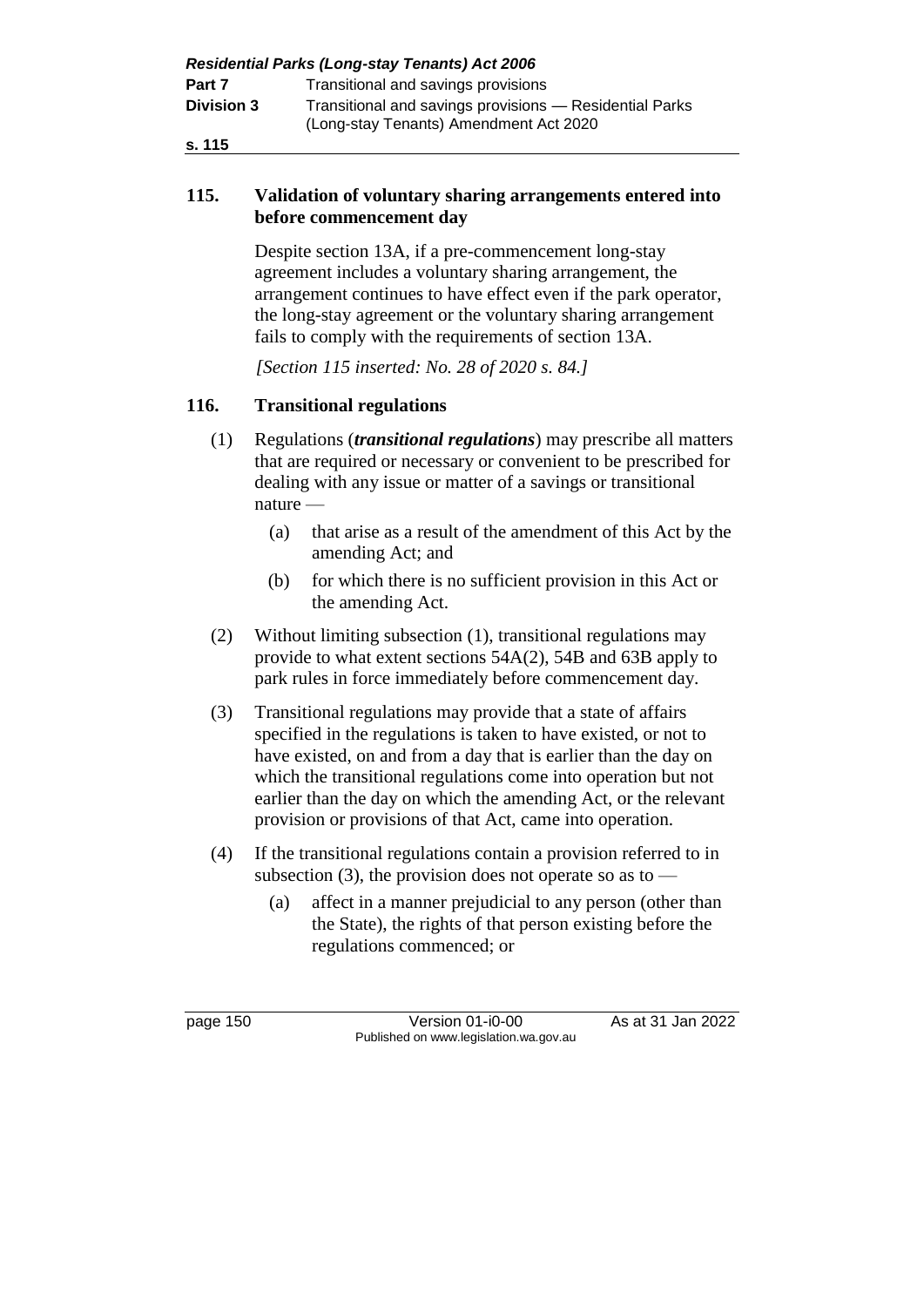(b) impose liabilities on any person (other than the State) in respect of anything done or omitted to be done before the regulations commenced.

*[Section 116 inserted: No. 28 of 2020 s. 84.]*

*[Schedule 1 deleted: No. 28 of 2020 s. 85.]*

*[Schedule 2 omitted under the Reprints Act 1984 s. 7(4)(e).]*

*[Glossary deleted: No. 28 of 2020 s. 87.]*

As at 31 Jan 2022 Version 01-i0-00 page 151 Published on www.legislation.wa.gov.au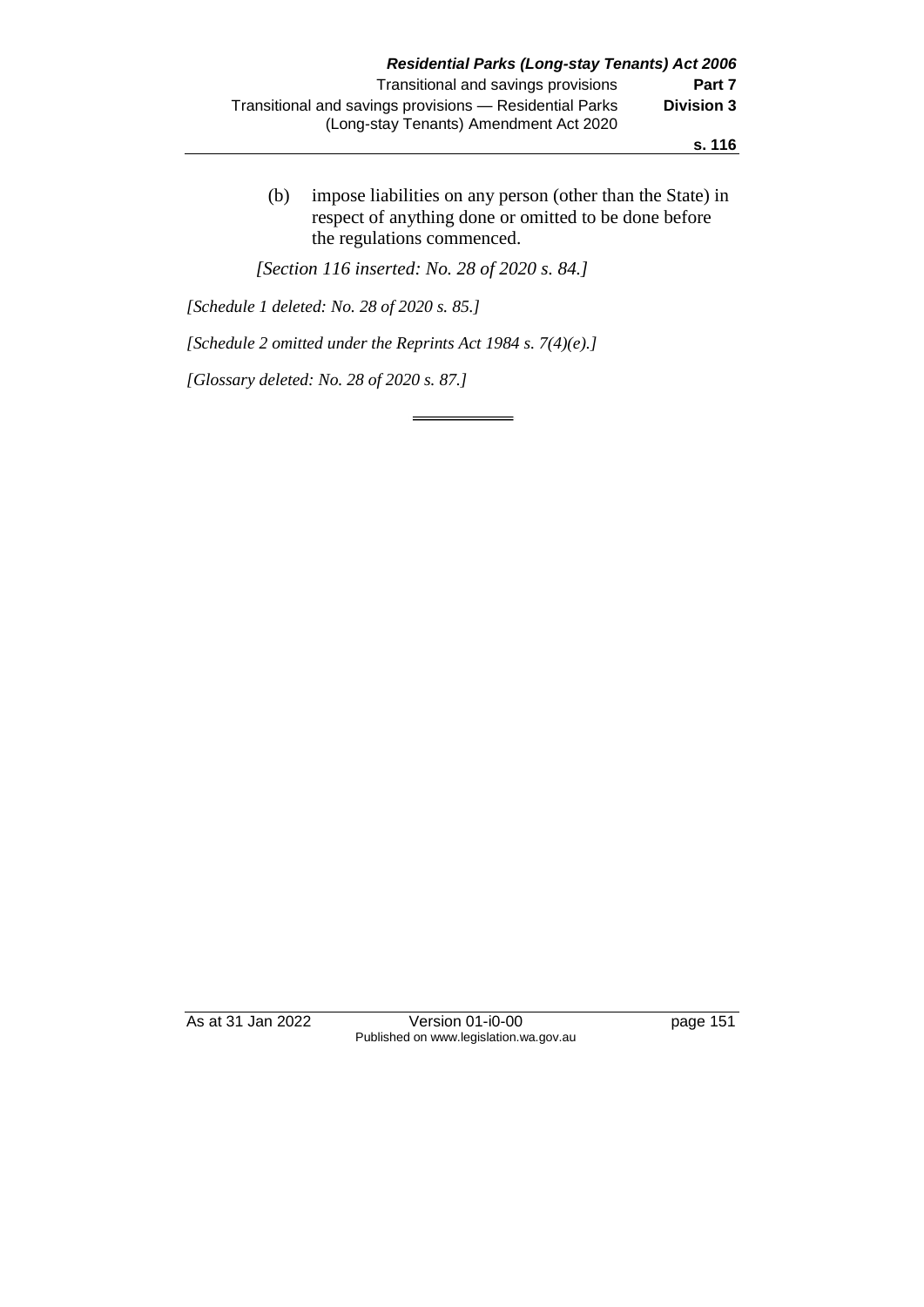# **Notes**

This is a compilation of the *Residential Parks (Long-stay Tenants) Act 2006* and includes amendments made by other written laws. For provisions that have come into operation, and for information about any reprints, see the compilation table.

## **Compilation table**

| <b>Short title</b>                                                             | <b>Number</b><br>and year | Assent      | Commencement                                                                                                     |
|--------------------------------------------------------------------------------|---------------------------|-------------|------------------------------------------------------------------------------------------------------------------|
| <b>Residential Parks</b><br>(Long-stay Tenants)<br>Act 2006                    | 32 of 2006                | 4 Jul 2006  | s. 1 and 2: 4 Jul 2006;<br>Act other than s. 1 and 2:<br>3 Aug 2007 (see s. 2 and<br>Gazette 1 Aug 2007 p. 3835) |
| <b>Financial Legislation</b><br>Amendment and Repeal<br>Act $2006$ s. 4        | 77 of 2006                | 21 Dec 2006 | 1 Feb 2007 (see s. 2(1) and<br><i>Gazette</i> 19 Jan 2007 p. 137)                                                |
| Standardisation of<br>Formatting Act 2010 s. 51                                | 19 of 2010                | 28 Jun 2010 | 11 Sep 2010 (see s. 2(b) and<br>Gazette 10 Sep 2010 p. 4341)                                                     |
| <b>Residential Tenancies</b><br>Amendment Act 2011 Pt. 5<br>Div. $5$           | $60$ of $2011$            | 14 Dec 2011 | 1 Jul 2013 (see s. 2(b) and<br><i>Gazette</i> 3 May 2013 p. 1735)                                                |
| Reprint 1: The Residential Parks (Long-stay Tenants) Act 2006 as at 6 Sep 2013 |                           |             |                                                                                                                  |

(includes amendments listed above)

| Water Services Legislation<br>Amendment and Repeal<br>Act 2012 s. 227                          | 25 of 2012 | 3 Sep 2012  | 1 Jul 2014 (see s. 2(b) and<br>Gazette 14 Nov 2013 p. 5028)                                                                                                                                                                      |
|------------------------------------------------------------------------------------------------|------------|-------------|----------------------------------------------------------------------------------------------------------------------------------------------------------------------------------------------------------------------------------|
| <b>Consumer Protection</b><br><b>Legislation Amendment</b><br>Act 2014 Pt. 11                  | 23 of 2014 | 9 Oct 2014  | 19 Nov 2014 (see s. 2(b) and<br><i>Gazette</i> 18 Nov 2014 p. 4315)                                                                                                                                                              |
| Residential Tenancies<br><b>Legislation Amendment</b><br>(Family Violence) Act 2019<br>Pt. $3$ | 3 of 2019  | 26 Feb 2019 | 15 Apr 2019 (see s. 2(b) and<br>Gazette 9 Apr 2019 p. 1041-2)                                                                                                                                                                    |
| <b>Residential Parks</b><br>(Long-stay Tenants)<br>Amendment Act 2020 Pt. 2                    | 28 of 2020 | 9 Jul 2020  | s. 3 and 80: 10 Jul 2020<br>(see s. $2(1)(b)$ );<br>s. 6, 81-83 and 86: 30 Sep 2020<br>(see s. $2(1)(c)$ and SL $2020/174$<br>cl. $2)$ ;<br>s. 4, 5, 7-79, 84 and 85:<br>31 Jan 2022 (see s. $2(1)(c)$ and<br>SL 2021/195 cl. 2) |

page 152 Version 01-i0-00 As at 31 Jan 2022 Published on www.legislation.wa.gov.au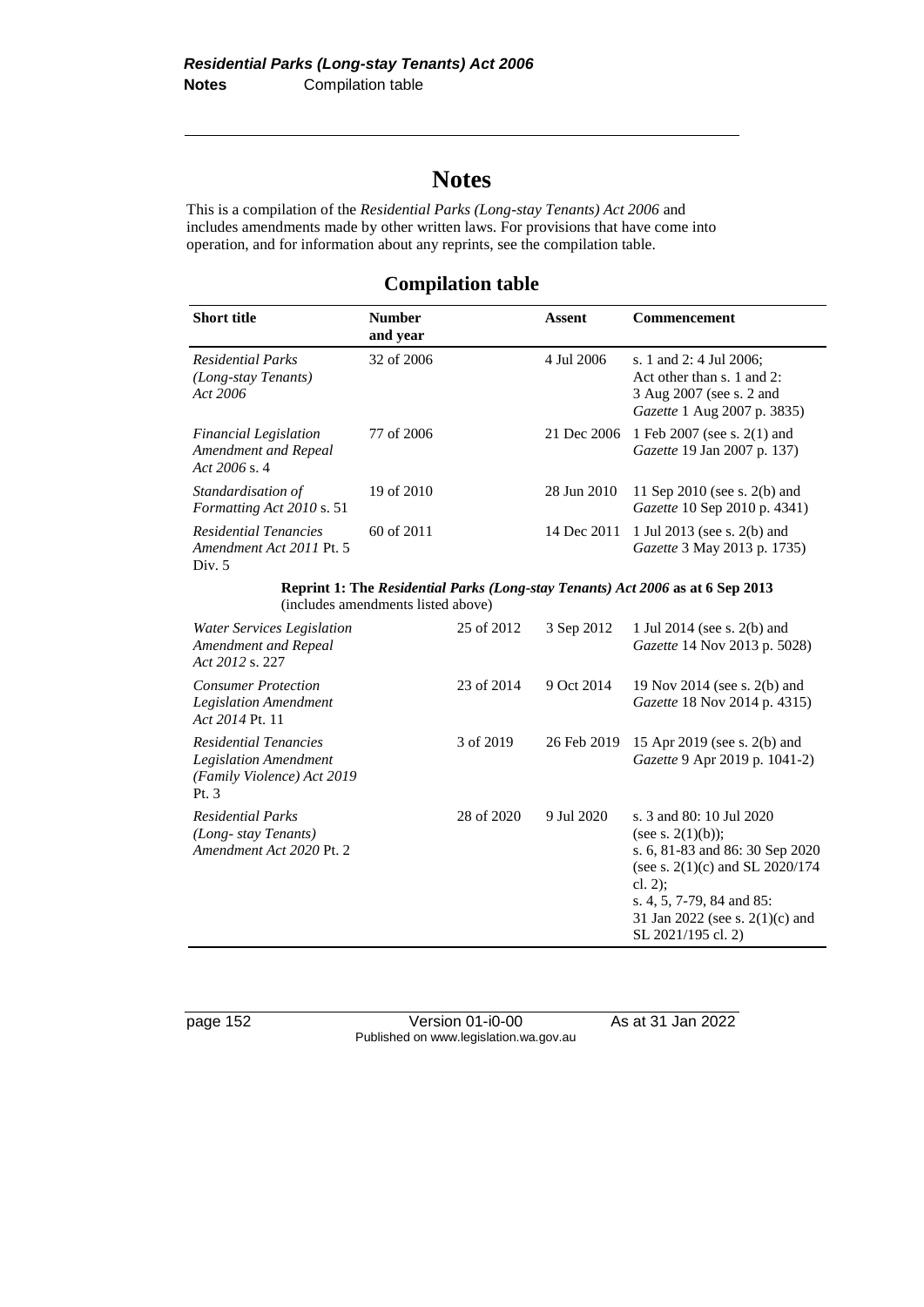# **Defined terms**

[This is a list of terms defined and the provisions where they are defined. The list is not part of the law.]

| <b>Defined</b> term | Provision(s) |
|---------------------|--------------|
|                     |              |
|                     |              |
|                     |              |
|                     |              |
|                     |              |
|                     |              |
|                     |              |
|                     |              |
|                     |              |
|                     |              |
|                     |              |
|                     |              |
|                     |              |
|                     |              |
|                     |              |
|                     |              |
|                     |              |
|                     |              |
|                     |              |
|                     |              |
|                     |              |
|                     |              |
|                     |              |
|                     |              |
|                     |              |
|                     |              |
|                     |              |
|                     |              |
|                     |              |
|                     |              |
|                     |              |
|                     |              |
|                     |              |
|                     |              |
|                     |              |
|                     |              |
|                     |              |
|                     |              |
|                     |              |
|                     |              |

As at 31 Jan 2022

Version 01-i0-00<br>Published on www.legislation.wa.gov.au

page 153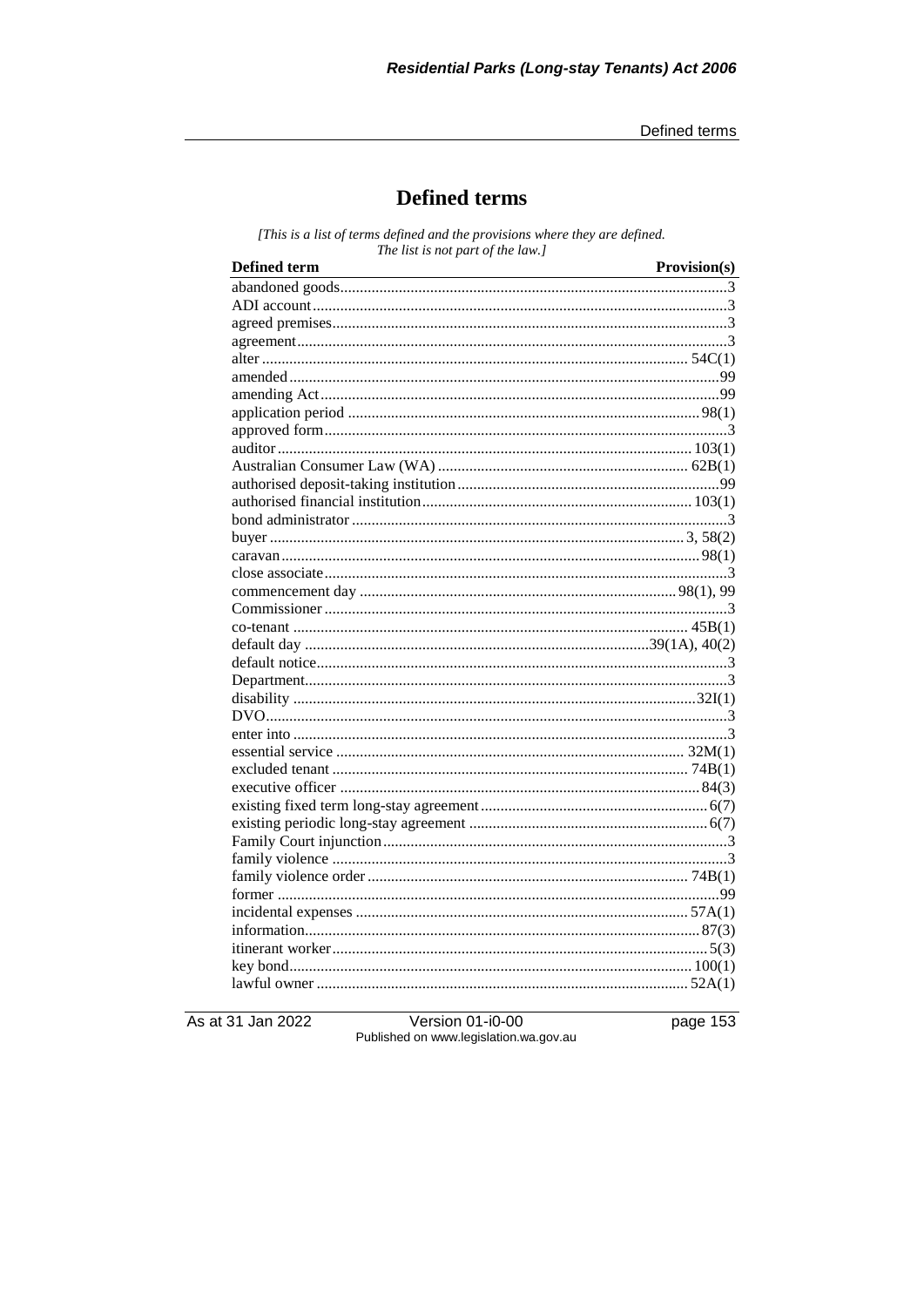#### Defined terms

page 154

Version 01-i0-00<br>Published on www.legislation.wa.gov.au

As at 31 Jan 2022